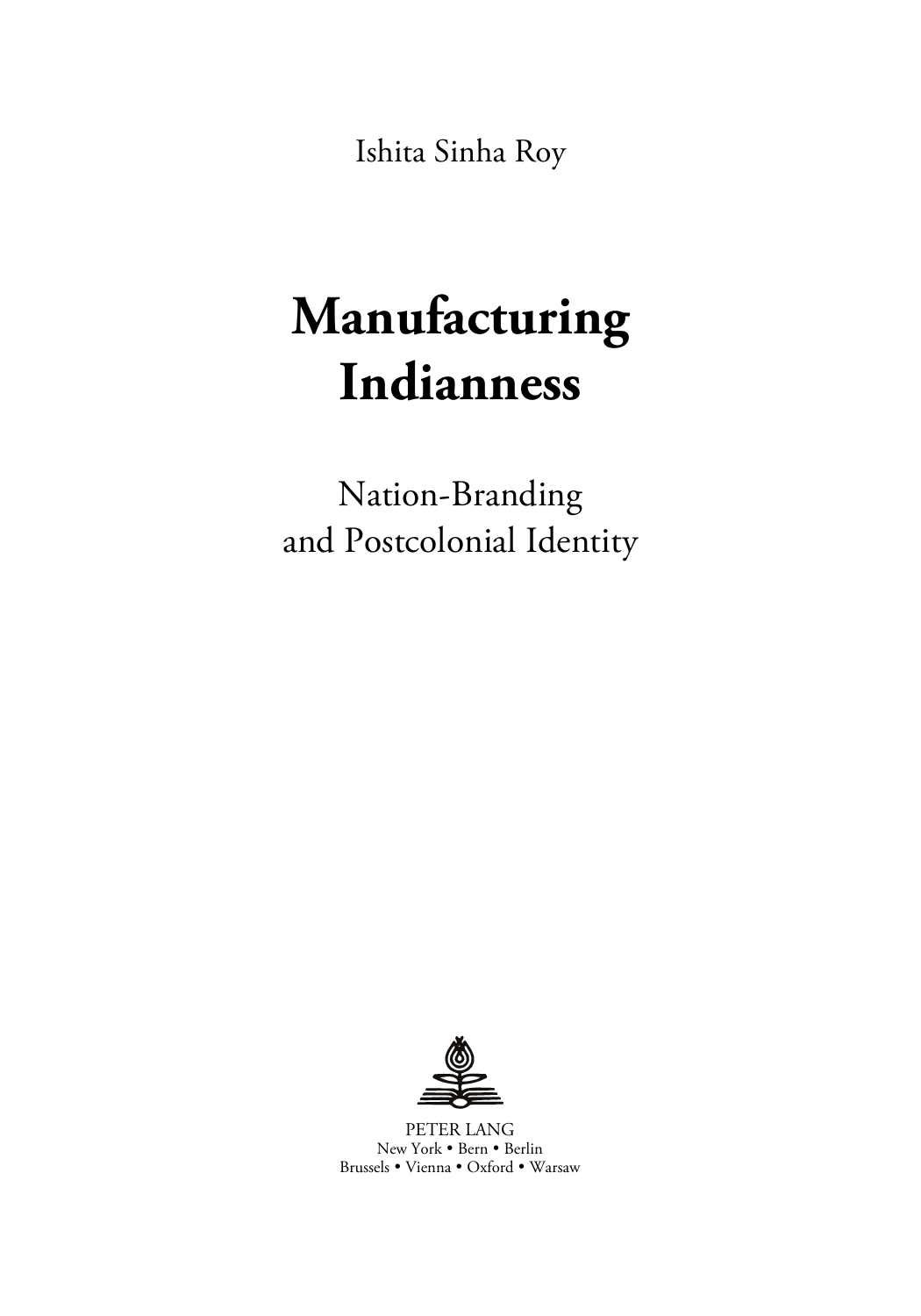#### **Library of Congress Cataloging-in-Publication Data**

Names: Sinha Roy, Ishita, author. Title: Manufacturing Indianness: Nation-Branding and Postcolonial Identity / Ishita Sinha Roy. Description: New York: Peter Lang Publishing, Inc., 2019 Series: South Asian literature, arts and culture; v. 1 | ISSN 2157-0213 Includes bibliographical references. Identifiers: LCCN 2018044189 | ISBN 978-1-4331-1396-3 (hardback: alk. paper) ISBN 978-1-4331-6159-9 (paperback: alk. paper) | ISBN 978-1-4539-1249-2 (epdf) ISBN 978-1-4331-6157-5 (epub) | ISBN 978-1-4331-6158-2 (mobi) Subjects: LCSH: Branding (Marketing)—India. | Place marketing—India. Classification: LCC HF5415.1255 .R69 2019 | DDC 352.70954—dc23 LC record available at https://lccn.loc.gov/2018044189 DOI 10.3726/978-1-4539-1249-2

Bibliographic information published by **Die Deutsche Nationalbibliothek**. **Die Deutsche Nationalbibliothek** lists this publication in the "Deutsche Nationalbibliografie"; detailed bibliographic data are available on the Internet at http://dnb.d-nb.de/.

The paper in this book meets the guidelines for permanence and durability of the Committee on Production Guidelines for Book Longevity of the Council of Library Resources.



© 2019 Peter Lang Publishing, Inc., New York 29 Broadway, 18th floor, New York, NY 10006 www.peterlang.com

All rights reserved. Reprint or reproduction, even partially, in all forms such as microfilm, xerography, microfiche, microcard, and offset strictly prohibited.

Printed in the United States of America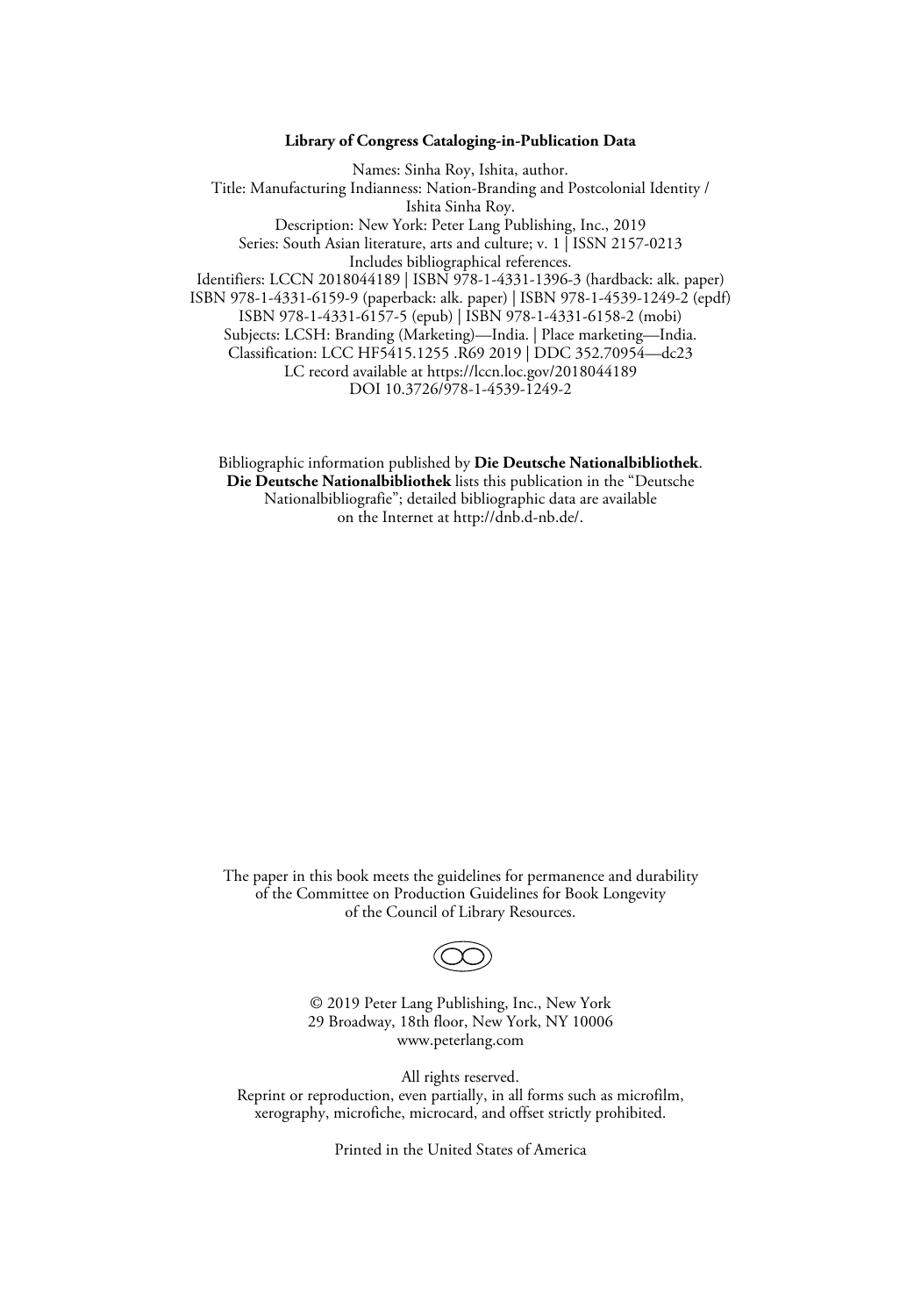For my parents Arrow & Bharati, and my brother Ranabir. Home is where you are.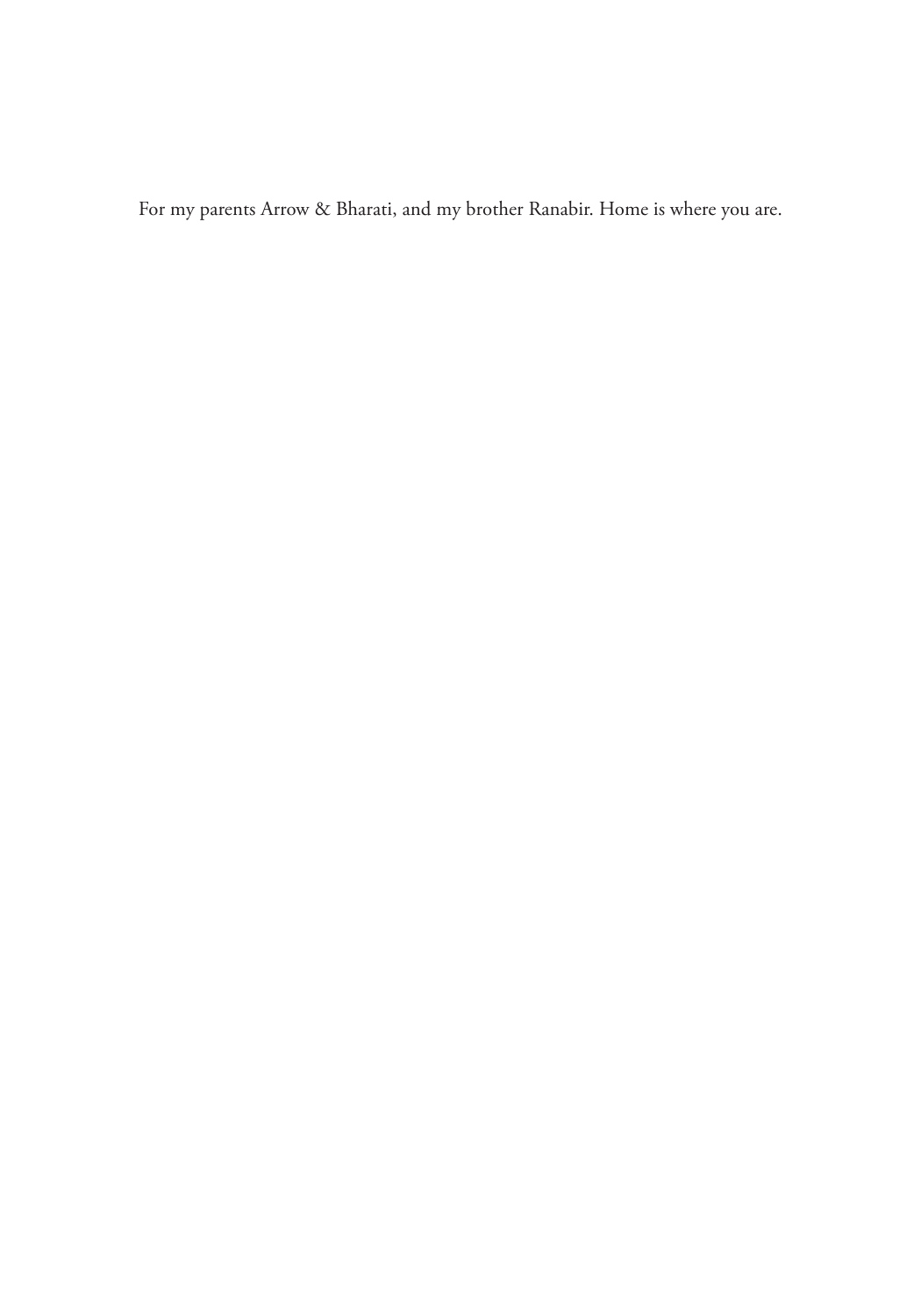# Contents

| Introduction: Text and Context: Postcolonial Media Studies and the       |  |
|--------------------------------------------------------------------------|--|
|                                                                          |  |
|                                                                          |  |
|                                                                          |  |
|                                                                          |  |
|                                                                          |  |
| 5 Manufacturing Terror®: Destroying the Other Through Nation-Branding308 |  |
|                                                                          |  |
|                                                                          |  |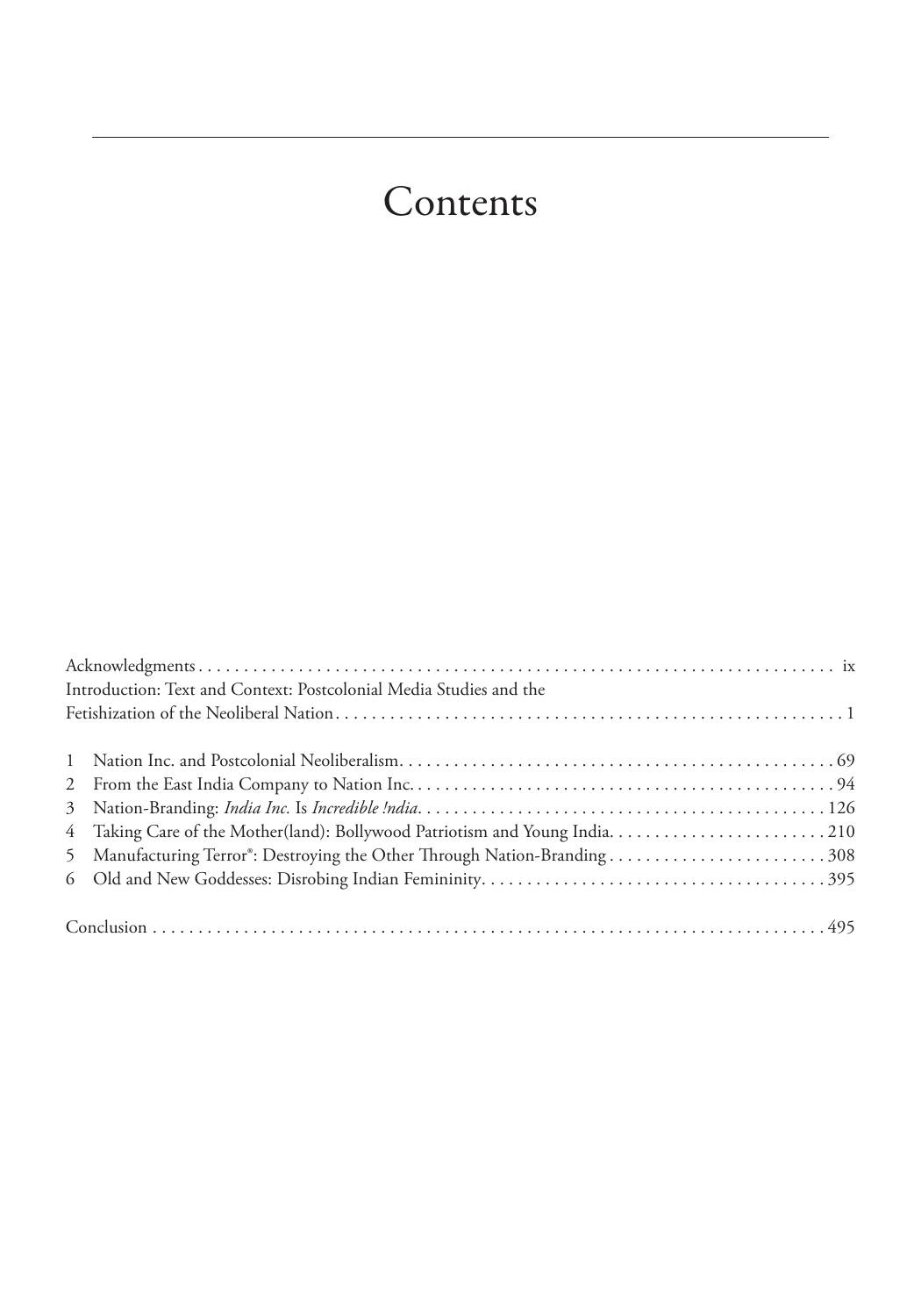# Acknowledgments

I t has been a long journey in finishing this book. Along the way there have been many personal losses and challenges, and I will always remain indebted to the anonymous reviewers, editors, and the publishing team at Peter Lang for their unwavering support and confidence through it all. A special shout out to Meagan Simpson for her heartfelt support and confidence in this project.

My parents have been my inspiration, and I only wish my father had lived to see the finished book. My mother, despite her failing health, has been a reservoir of love and encouragement as only a mother can be. My brother, sister-in-law, and nieces have been my strength, and I consider myself fortunate to have such a great family. To my friends in India and in the States, thank you for your dark humor, endless rib-nudging, and for circling the wagon when needed.

Special thanks to Gauri Bhasin and Lakshmi Mahey-Laroia. Without you stepping in, I would never had access to the amazing people who agreed to be interviewed for this project. I remain humbled at the amount of time and energy you invested without a second thought. Falguni Desai and Aarti Dua have been my sisters-in-crime and I would be lost without them and their unflagging friendship.

My sincere gratitude to Simon Anholt, Harinder Baweja, Tanuja Chandra, Rensil D'Silva, Ravi Dubey, Gerson da Cunha, Anurag Kanoria, Ajay Khanna, Bharatbala Ganapathy, Pritish Nandy, Rajdeep Sardesai, V. Sunil, and Anupam Yog. Not everyone's words made it to these pages, but your insights and provocative questions are reflected in the twists and turns of this project.

To the best academic mentors I have had the fortune to be shaped by—Ron Gottesman, Beth Shube, Marita Sturken, Douglas Thomas, Sarah Banet-Weiser, Robert Scheer, Patricia Riley, Thomas Hollihan, and Geoffrey Cowan—I can never repay the debts. Radha Hegde—you have been an incredible life coach and intellectual guide and I benefited from your professional steering especially during my tenure process. Thank you doesn't begin to plumb the depths of my appreciation for all you have done. Richard Cook and Terry Lahti have always modeled ethical leadership and a genuine commitment to the people they work with, and I am proud to call them mentors as well. Christine Biship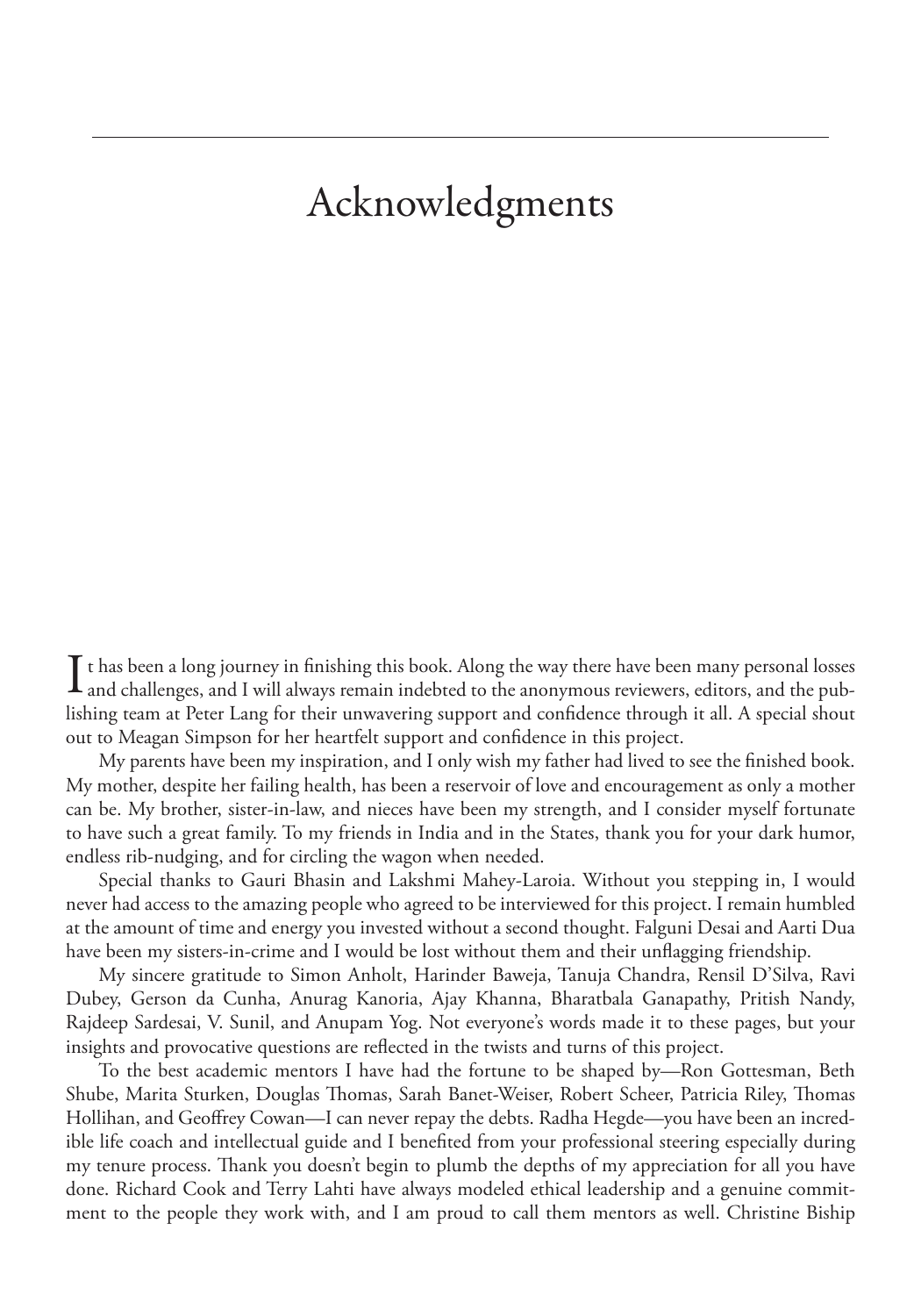Smith and Brooks Haynie—gone too soon but never forgotten. You taught me that there are amazing people who do walk the walk.

My heartfelt gratitude to the colleagues and staff members at Allegheny College who have become my friends and extended family over the years. From opening up your homes and hearts, to steering me towards the right resources, and catching me when I tripped up, each one of you has been a guardian angel. The questions my students pose keep me on my toes, and I am as grateful for the challenge as I am for the coffee and *Jell-O* you bring when our meetings stretch long beyond office hours. Thank you for being the best teachers I could ask for. My Meadville community friends—you have helped me make this town my home and I feel privileged to be your neighbor. Thank you.

My academic foundation is in large part thanks to incredible teachers back in India. The discipline and patience they instilled in each of their students, and the pride they taught us to have in our work, are deeply embedded in our professional DNA. My earliest teachers taught me that learning was a lifelong pursuit and made me fall in love with the world of books. I am forever grateful.

And for the caretakers from my childhood, the extended family members who remained on the margins as cooks, maids, and chauffeurs, in a "servant economy"—Chondro, Jaya, Manni, and Mahesh—this is the book you always said I would write one day. This one is for you.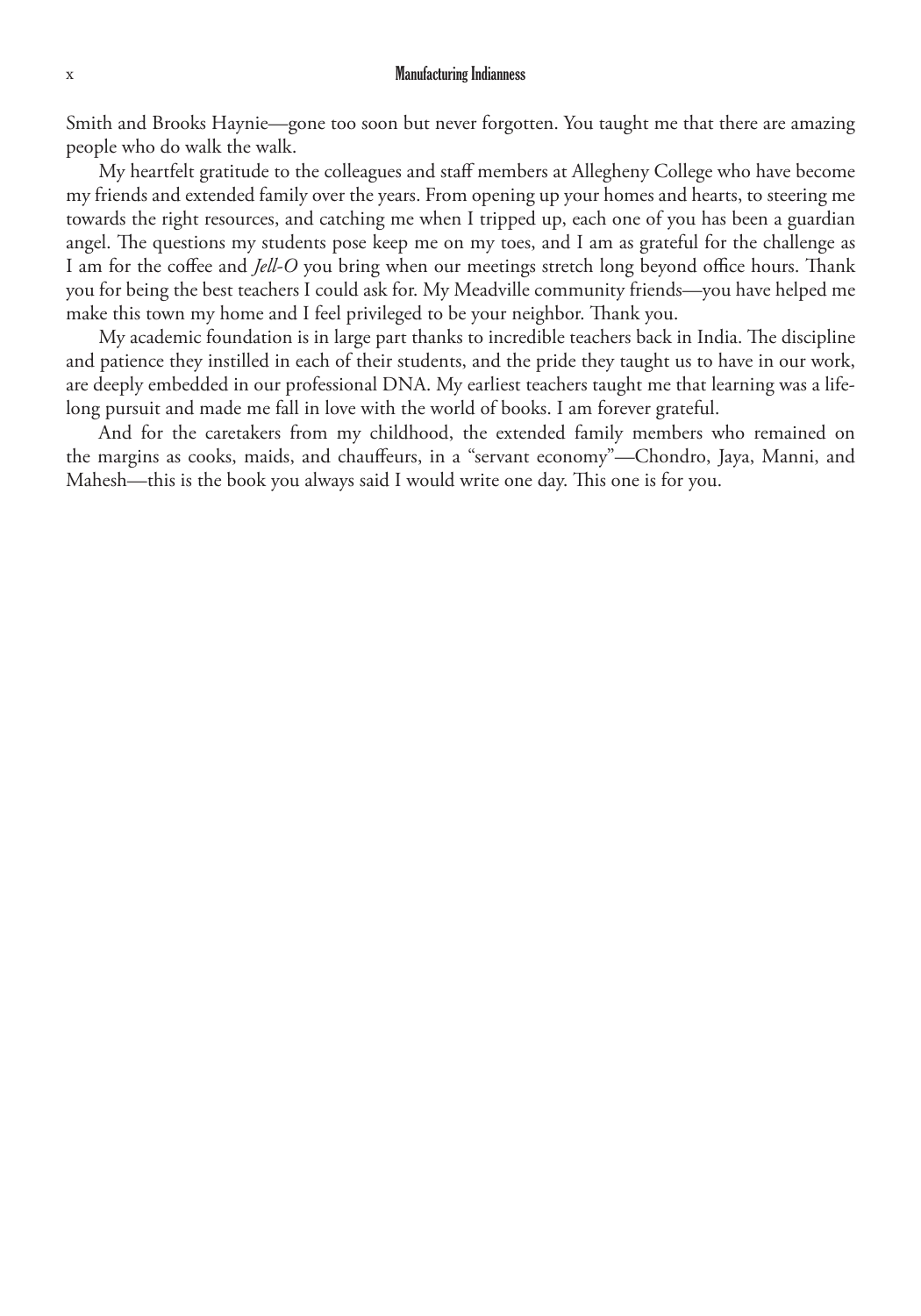# Text and Context Postcolonial Media Studies and the Fetishization of the Neoliberal Nation

Long before it adopted the garb of the modernist nation, "India" first appeared on the Western world map as the fabled space of imperial desire. Imperialism, after all, is the spatial ideology par excellence. Predicated on the ability to fuse abstract spaces and concrete places into a political agenda, it is born (in the words of Edward Said) "[a]t the moment when a coincidence occurs between real control and power, the idea of what a given place was (could be, might become), and an actual place"

—Satish Deshpande,1993, p. 781

Sometimes when a word is born, a world is born with it. And "post-truth" may be one such word, symbolising the birth of a politics that returns to the primitive, the primordial and the irrational. —Shiv Visvanathan, 2016a<sup>2</sup>

For us, image of the nation is more important than the image of the Government. —Prime Minister Narendra Modi, Independence Day speech, 2016.3

In his piece from *The Telegraph* (U.K.), former South Asia Editor Dean Nelson (2013)<sup>4</sup> raised the issue of the debate over Britain's "postcolonial guilt": issue of the debate over Britain's "postcolonial guilt":

The problem is that Britons and Indians see the "shared history" differently. To this country [the U.K.], India is the world's largest democracy, which we left behind on Independence Day in 1947; because of our historic relationship, India shares with us an independent judiciary, a free press, the English language, and our love of cricket. There's a legacy of colonial architecture and Merchant Ivory scenes of sahibs and memsahibs of the Raj clinking sundowners on their bungalow verandahs.

[...] For many, the Anglo-Indian relationship is summed up in icons such as chicken tikka masala, now regarded by some as our national dish, a pint of *Kingfisher*, *The Kumars at Number 42*. And our diplomats take comfort in the fact that more than one million people in Britain are of Indian descent. (Nelson, 2013)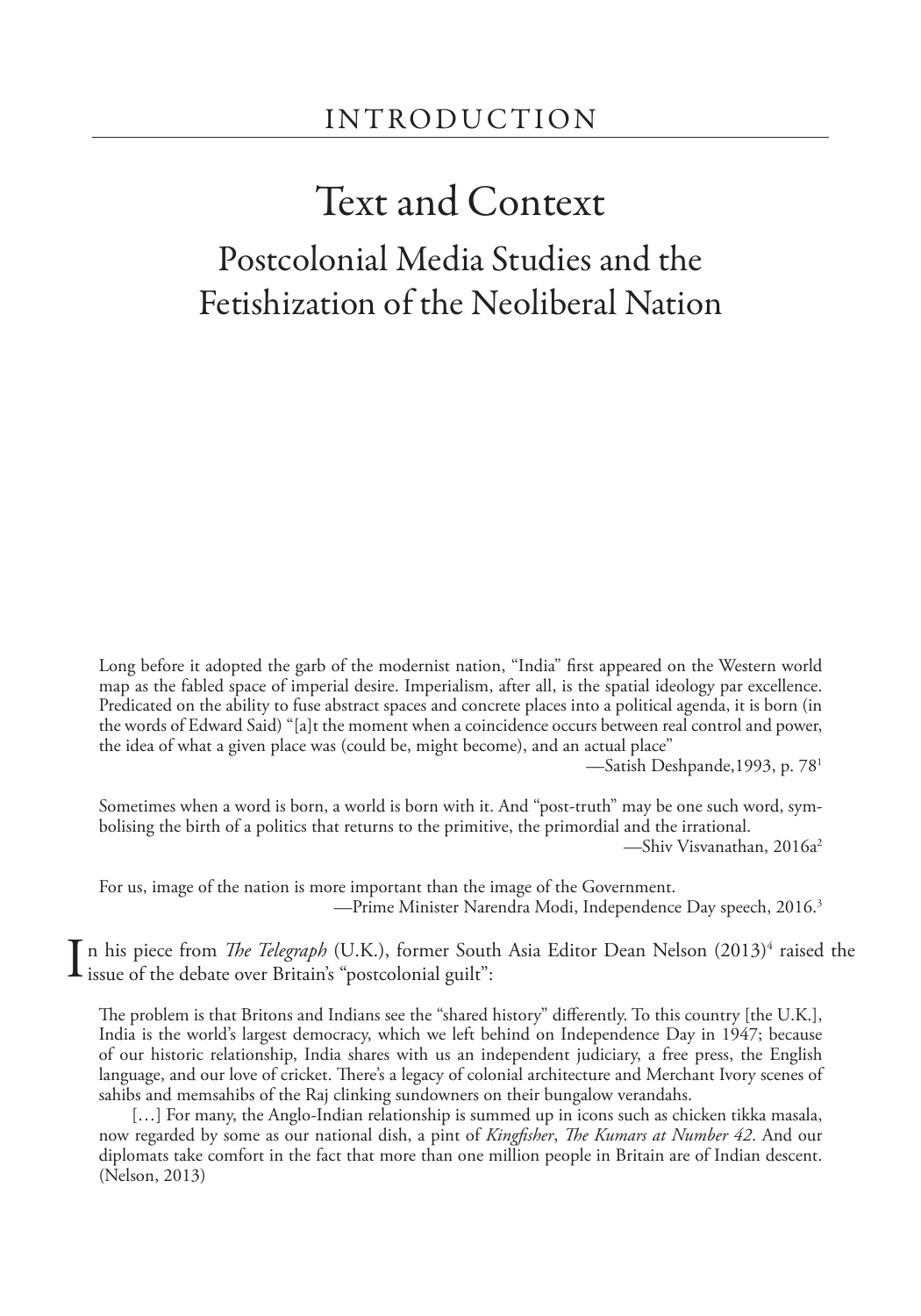But, Nelson (2013) acknowledges that for Indians, this historical memory may be very different, recalled instead in terms of "humiliation: bloody massacres, mass arrests, the suppression of democratic political movements and the supplanting of its indigenous cultures to create a servile, anglicised elite." Moreover, this dissonance in the *re*membering by the two nations often results in diplomatic tangles, as with the recent controversy over whether the United Kingdom should return the Kohinoor diamond to India. Historically, the British colonists acquired the diamond as part of an amendment to the Treaty of Lahore that Duleep Singh, the ten-year old heir to the Punjab throne, was made to sign in 1849, after the death of his father and the imprisonment of his mother. The young royal forfeited the diamond and his sovereignty under duress, and the Kohinoor literally became the jewel in the crown. Historian William Dalrymple presents the ethical problem at stake here: "If you ask anybody what should happen to Jewish art stolen by the Nazis, everyone would say of course they've got to be given back to their owners. And yet," he puzzles, "we've come to *not* say the same thing about Indian loot taken hundreds of years earlier, also at the point of a gun. What is the moral distinction between stuff taken by force in colonial times?" (qtd. in Boissoneault, 2017, emphasis mine).<sup>5</sup> Historian Anita Anand offers that even if the diamond isn't returned, an ethical solution would be "for there to be a really clear sign by the [Tower of London] exhibit. People are taught this was a gift from India to Britain," she explains, "I would like the correct history to be put by the diamond" (qtd. in Boissoneault, 2017). The matter is historically fraught though. In 2010, during a visit to the Indian state of Punjab, U.K.'s former Prime Minister David Cameron was asked by local journalists whether "Britain could begin to atone for its exploitation of India during the Raj" by returning the gem to India. Prompted probably by a consideration of other colonially acquired treasures (the Rosetta Stone and the Elgin Marbles, for instance), Cameron backed away from settling this historical score. "If you say yes to one you suddenly find the British Museum would be empty," was his telling response (in Dalrymple & Anand, 2018, p. 277). While there are many British who feel that they shouldn't be atoning for historical crimes from the past that happened before they were born, "[t]here are more than eight million people alive today who were at least 15 years old at the time of independence—and for many, the cruelties of the British *Raj* [British Indian Empire] are not ancient history but living memory" (Nelson, 2013).

Postcolonialism involves opening up history with this "living memory," and confronting the past by bringing into the light what has been placed under erasure in celebratory accounts of Empire. Scottish historian William Dalrymple supports this idea that colonial atrocities under the British rule in India should be taught in English schools as much as Tudor history or the Jewish Holocaust. In his words, "Millions of people were killed, it [colonial rule] rested on a mountain of skulls, and people need to know that" (qtd. in Nelson, 2013).<sup>6</sup> Raj chronicler Charles Allen espouses a different point of view, asking:

Why is the conquest of Mysore by the East India Company different from Haidar Ali's conquest of Mysore, or the Marathas conquering the Rajput kingdoms, or the Sikhs conquering the Punjab from Afghan rule? It could be argued that in these cases the rule of Haidar Ali in Mysore, the Marathas in the former Rajput kingdoms and the Sikh rule in the Punjab was infinitely worse than the worst aspects of British rule in, say Robert Clive's Bengal. *So why is one imperialist bad and the other not?* Historically, there is a great deal to be said for foreign intervention as opposed to internecine struggle, in that it invariably brings in new ideas, as for example the Roman invasion of Britain. ("The history of India," 2013, emphasis mine)

Allen lists the alleged civilizing benefits of the British Empire that have "helped" former colonies—now postcolonial nations—and offers the example of contemporary India. "There's the added irony that Macaulay's contempt for Indian culture as expressed in his notorious 'Minute on Education', and his promotion of English as India's common language has paid dividends in giving India a head start over China," he pointedly states.<sup>7</sup>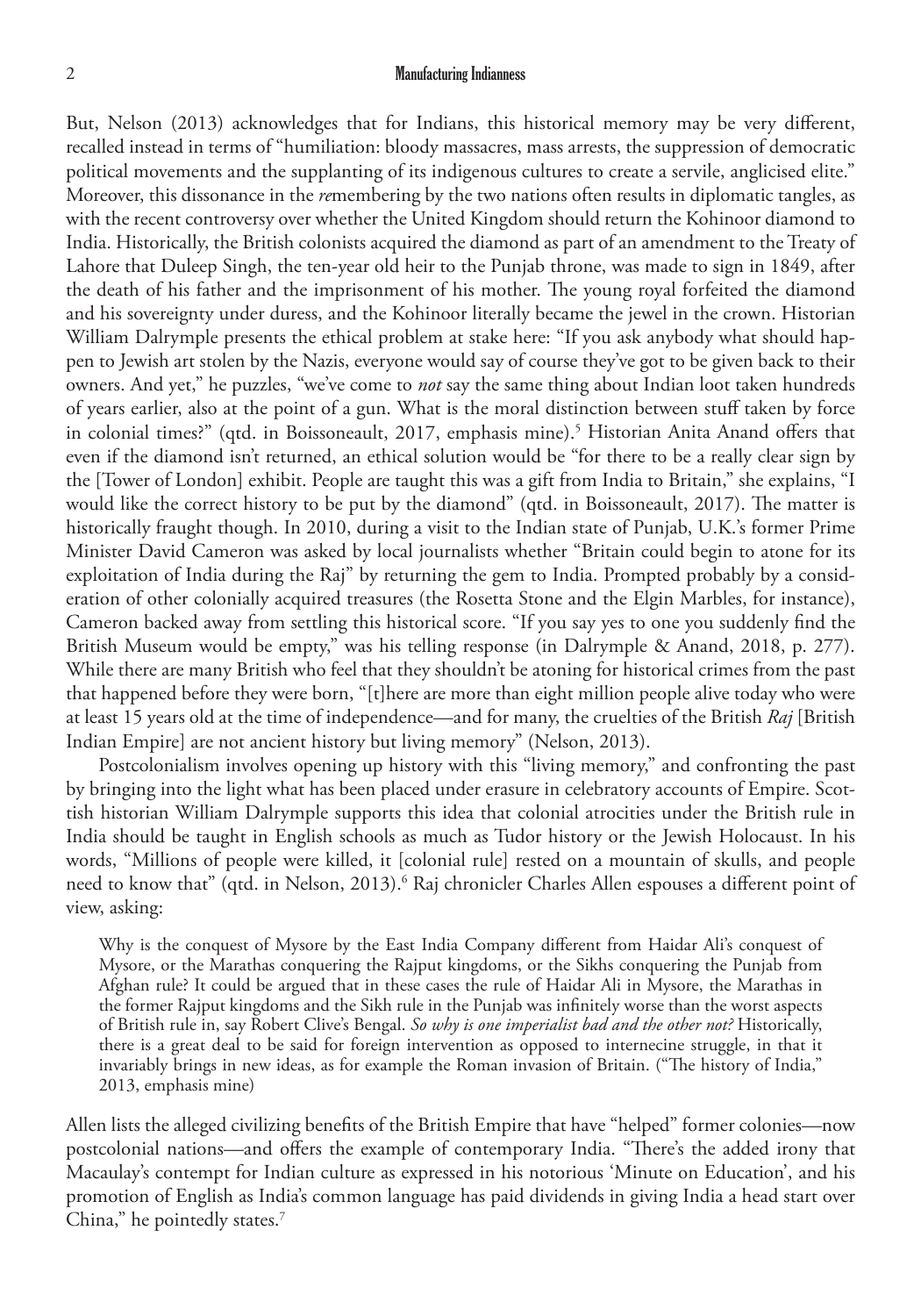The trouble with this account, as Indian MP and well-known writer Shashi Tharoor (2017) refutes, quoting from the historical account of a Yorkshire-born American Unitarian minister, J. T. Sunderland (1929),<sup>8</sup> is that when the East India Company entered India, "Nearly every kind of manufacture or product known to the civilized world—nearly every kind of creation of man's brain and hand, existing anywhere, and prized either for its utility or beauty—had long been produced in India. India was a far greater industrial and manufacturing nation than any in Europe or any other in Asia." India's architectural and engineering wonders were already well-known worldwide, and it was the best-known manufacturer of ships, with well-established trade routes that "extended to all known civilized countries" (Sunderland qtd. in Tharoor, 2017, p. 2).<sup>9</sup> Tharoor details how the East India Company, once a trading front between Britain and the kingdoms of India, began to extend military services to warring kingdoms, gradually moving in and placing its officials in the Indian princely Courts, while conquering and taking over "independent or autonomous states." Within a few decades of such intervention and expansion, the Company had "annexed a quarter of a million square miles of territory from Indian rulers" by the end of the eighteenth century. Until the infamous First War of Independence (also called the Sepoy Mutiny of 1857) that prompted the Crown to remove the East India Company from India, and directly administer British India,

[...] the East India Company presided over the destinies of more than 200 million people, determining their economic, social and political life, reshaping society and education, introducing railways and financing the inauguration of the Industrial Revolution in Britain. *It was a startling and unrivalled example of what, in a alter era, Marxists in the 1970s grimly foretold for the world: rule of, by and for a multinational corporation*. (Tharoor, 2017, p. 4, emphasis mine)

The civilizing mission that was used to justify British colonialism benefitted the colonizer and not the colonized. Tharoor lays out how India became Britain's "cash cow," with taxes flowing into the imperial treasury at the annual rate of £18,000,000 between 1765 and 1815 alone (2017, p. 5). By the close of the nineteenth century, India had become Britain's largest wealth-generator—the jewel in the crown. The Raj (British-ruled India) was also forced to become the biggest importer of British goods, and "the source of highly paid employment for British civil servants and soldiers all at India's own expense. *Indians literally paid for their own oppression*" (Tharoor, 2017, p. 20, emphasis mine). Just as telling is the unacknowledged tally of how many Indians died servicing British wars that were funded by Indian taxes, procured by driving the entire colony's agricultural sector into penury. From multiple wars fought for the British cause overseas in China, Ethiopia, Malaya, Malta, Egypt, Sudan, Burma, East Africa, Somaliland, and Tibet, to World War II, the British had a "standing army" by the end of the nineteenth century, two-thirds of which was funded by Indian taxes. Every British soldier who arrived in India was "paid, equipped and fed and eventually pensioned by the Government of India, *not of Britain*" (Tharoor, 2017, p. 23, emphasis mine).

Ferdinand Mount, a descendant of a well-known Company general, succinctly captured the essence of the project of the British Empire—"it was all the simple logic of capitalism," he admitted:

"The British empire in India was the creation of merchants and it was still at heart a commercial enterprise, which had to operate at profit and respond to the ups and downs of the market. Behind the epaulettes and the jingle of harness, the levees and the balls at Government House, lay the hard calculus of the City of London." (qtd. in Tharoor, 2017, p. 26)

And, while defenders of the British Empire like to claim that it was imperial rule that created India's political cohesion out of the warring principalities and kingdoms in the subcontinent, Tharoor remonstrates that prior to the British, great Indian royal dynasties had expanded their kingdoms with the goal to unify the diverse people across the land. It is this vision that informed the great Hindu epics—the *Mahabharata* and the *Ramayana*, "which reflect an "idea of India" that twentieth-century nationalists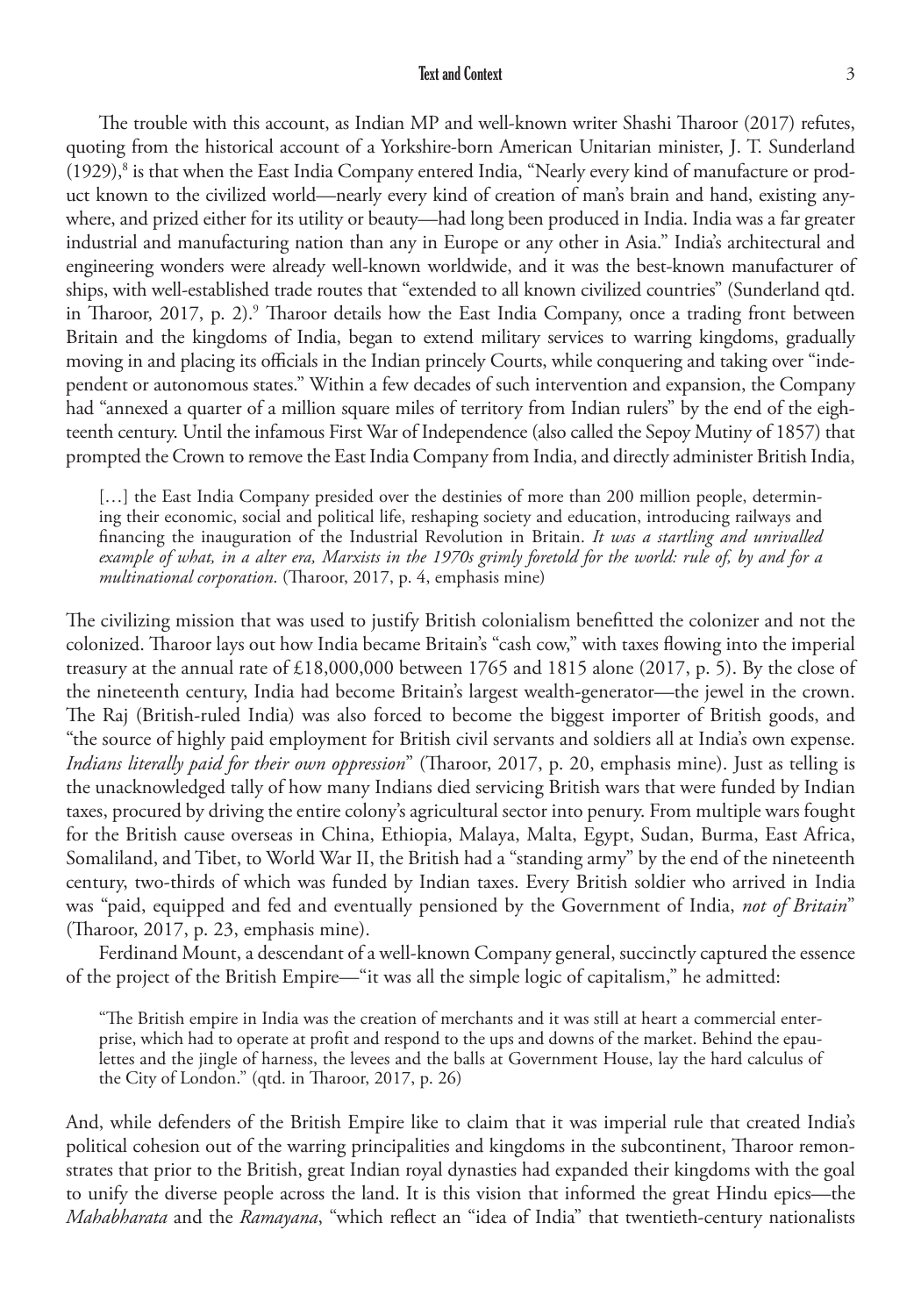would have recognized. The epics," Tharoor (2017) maintains, "have acted as strong, yet sophisticated, threads of Indian culture that have woven together tribes, languages, and peoples across the sub-continent, uniting them in their celebration of the same larger-than-life heroes and heroines, whose stories were told in dozens of translations and variations, but always in the same spirit and meaning" (pp. 37–8).

Pavan Varma, author of *Being Indian: Inside the Real India* (2005),<sup>10</sup> concedes that the Raj is very much woven into the cultural fabric of contemporary India, so that one of the biggest tasks for postcolonial India is recovering its own indigenous heritage that was placed under erasure by the cultural colonization accompanying imperial rule. Accordingly, any project to build India's cultural and national identity, as separate and distinct from its colonial inheritance, is a difficult one. As Varma observes, "[t]he Union flag comes down, the Tricolour [Indian flag] goes up but when a country rules for a hundred years so much of that past sails into the future" (qtd. in Nelson, 2013, parenthetical insertion mine).

Postcolonial scholar Partha Chatterjee (2010)<sup>11</sup> reflects on how we Indians "are being told that it is a sign of our growing self-confidence as a nation that we can at last acknowledge, without shame or guilt, the good the British did for us." But, as he sees it, this in itself is suspect, and the more that "popular democracy deepens in India, the more its elites yearn for a system in which enlightened gentlemen could decide, with paternal authority, what was good for the masses." Not surprisingly, the thought of "an Oxford graduate of twenty-two going out to rule the destiny of a hundred thousand peasants in an Indian district can stir up many noble thoughts in middle-class Indian hearts today" (p. 163). In other words, imperial desires can crop up in the new form of neoliberal ambition.<sup>12</sup>

There has been this ongoing back-and-forth exchange in the news media on both sides of the pond—whether British colonialism was a brutal and exploitative system and should be apologized for, or whether its legacy should be acknowledged with gratitude by a former colony like India, that is now an emerging power "thanks" to the "gifts" of imperialism such as the English language, transportation and communication infrastructures, and a unified judicial and administrative system. Then there is another matter that deserves attention: if *both* the post-imperial British responses *and* the post-independence Indian responses reproduced here are examples of postcolonial articulations, can the entire world claim to be *equally* postcolonial, "without any historical reference to the asymmetries that govern the relationship between the worlds of the ex-colonizers and the ex-colonized?" If we take this route, we may end up overlooking the new geopolitical formations that are reproducing imperial relations in the global context (Radhakrishnan, 1993, p. 750).<sup>13</sup> It is significant, postcolonial literary critic R. Radhakrishnan (1993) cautions, that in this phase of neoliberal capitalist expansion,

The entire world has been de-territorialized in anticipation of a democratic-capitalist takeover by the Free World. In short, the joyous counter-memory of the First World has succeeded in putting to rest the troubling and ongoing histories of Colonialism, Neo-Colonialism, and Imperialism. Within the indeterminate spatiality of the "post-," the First World finds no problem or contradiction, experiences no sense of shame or guilt, while it insists on a dominant role for itself in projects of identity reconstruction the world over. Unwilling to accept a non-leader-like role, much less exclusion from Third World projects, the First World mandates a seamless methodological universalism to legitimate its centrality the world over. Clearly, this strategy is full of "betrayals within," in particular, the duplicitous take on nationalism and a protectionist attitude to American and/or western identity. (Radhakrishnan, 1993, pp. 750–51)

Accordingly, if the "post" in "postcolonialism" entails, as postcolonial scholar Ella Shohat (1992) suggests, "both going beyond anti-colonial nationalist theory as well as a movement beyond a specific point in history, that of colonialism and Third World nationalist struggle,"  $(p. 101)$ ,<sup>14</sup> then we must keep an eye on where we are headed. The *new* millennial postcolonialism in its neoliberal formulation, compels us as critics to attend to what literary critic Mary Louise Pratt (1992) has called *contact zones*, or "the social spaces where disparate cultures meet, clash, and grapple with each other, often in highly asymmetrical relations of domination and subordination—like colonialism, slavery, or their aftermaths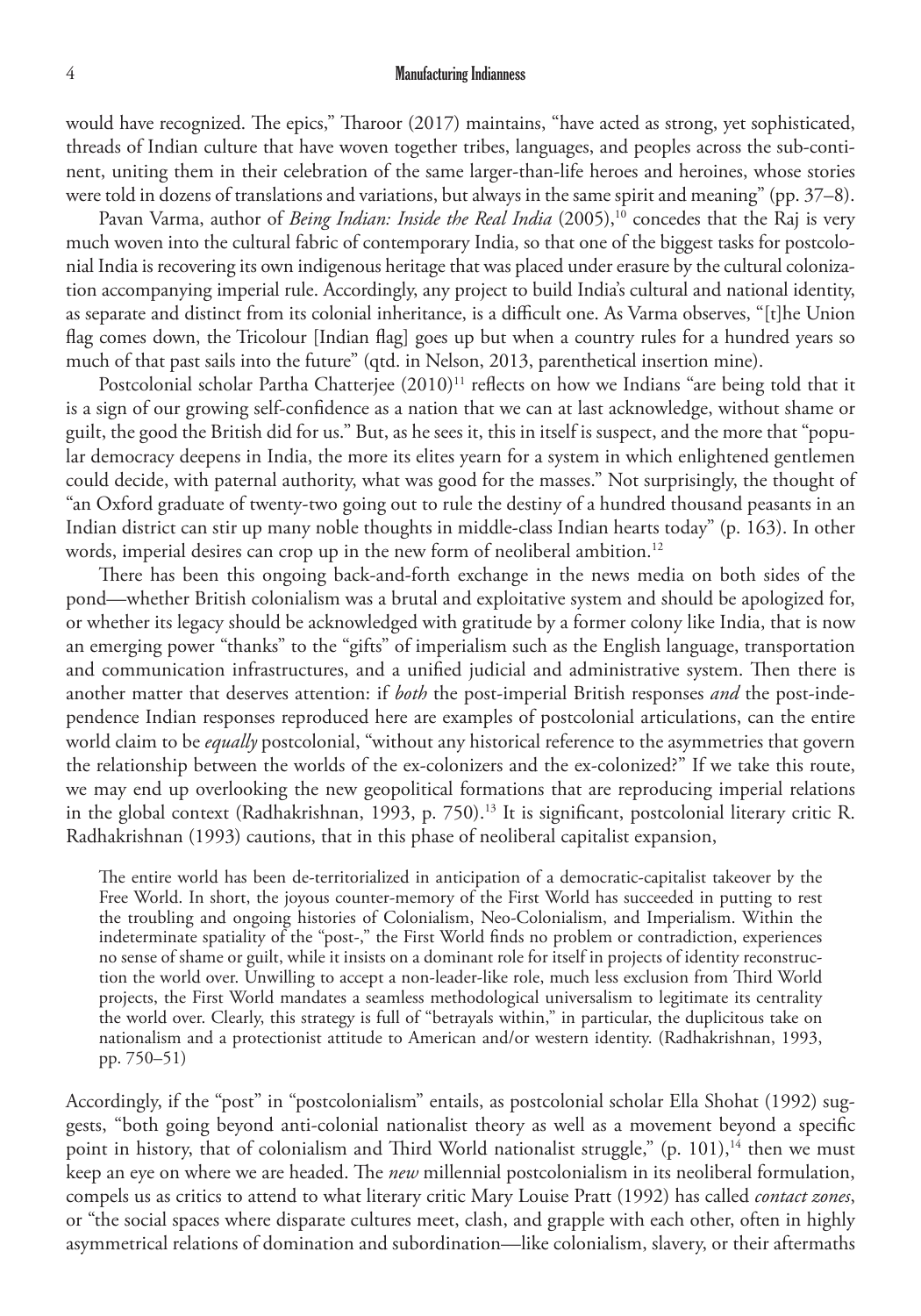as they are lived out across the globe today"  $(p, 4)$ .<sup>15</sup> And, if indeed the old forms of colonialism have been replaced by what political philosophers Michael Hardt & Antonio Negri (2000) call "Empire"—a "space of imperial sovereignty," that is "both everywhere and nowhere" (p. 190),<sup>16</sup> then the "contact zones" in this phase of globalization are where heterogeneous peoples and cultures *within* the nation confront each other on ideological grounds centered on identity-politics, while in the broader context, nations battle for global ascendancy along economic and cultural lines.

Postcolonial historian Arif Dirlik (2002) rightly observes that "[t]he colonialism of the nationstate" has become more evident "as the formerly colonized have sought to establish the hegemony of the nation, and the national idea, over widely disparate populations." While ethnic conflict is not a problem limited to non-European states, "it continues to assume a sharper expression there." Furthermore, the "[n]ational colonization of local populations need not be restricted to those that can be classified as 'ethnic,'" but extends to "the relationship between the national and the local, as is visible these days," and is evident too "in the proliferating assertions of local cultures against national or global hegemony" (Dirlik, 2002, p. 442).17

Accompanying this is the fetishization of specific master-terms that were first associated with imperialism, such as "civilization," "progress," and "development," and have re-emerged as a *colonizing lexicon* that is still used to reaffirm hegemonic Euroamerican norms as the global standard. Sociologist Martha E. Gimenez (2002)<sup>18</sup> pointedly suggests, therefore, that:

"globalization" is simply the reified, fetishized way of talking about the effects of capitalist development without having to talk about capitalism itself and without having to acknowledge, therefore, the capitalist material basis of the phenomena lumped under the label. While trendy and ubiquitous, "globalization" is an inherently conservative way of thinking about current social processes. (pp. 85–86)

Gimenez advocates "recognizing that capitalism has always been a world historical phenomenon unfolding in the dialectical relations among nation-states whose *particularity* was from the very beginning an effect and *a precondition of its universality*" (p. 87, emphases mine). Situating the labor and practices of nation-building *and* nation-branding within the affective and political economy of neoliberalism, while investigating how these, in turn, have informed new forms of ethno-nationalisms, is useful in critically deconstructing the "profit-and market-oriented" production and distribution of culture (Durham & Kellner, 2006, p. xxvii).19 More importantly,

[...] "political economy" does not merely pertain solely to economics, but to the relations between the economic, political, technological, and cultural dimensions of social reality. The structure of political economy links culture to its political and economic context and opens up cultural studies to history and politics. It refers to a field of contestation and antagonism and not an inert structure […] (Durham & Kellner, 2006, p. xxvii)

Postcolonial historian Arif Dirlik (2002) attests to the fact that all along, within postcolonial studies, there have been "Third World voices dissatisfied with the containment of the colonial experience within the categories of capitalism, demanding a hearing for the psychological and cultural dimensions of colonialism to which racism was of fundamental significance" (p. 431). However, Dirlik also recognizes that:

Globalization returns us to a condition where once again it is capitalism, rather than colonialism, that appears as the major problem. The avoidance of this question is a serious problem of contemporary postcolonial criticism which, focused on past legacies, is largely oblivious to its own conditions of existence and its relationship to contemporary configurations of power. It also ignores the ways in which its interpretation of the past may serve to promote or, at the least, play into the hands of a globalized capitalism. (2002, p. 440)

Even as the ideology of nationalism emerged from the ashes of European colonialism, the idea of the postcolonial nation is associated with "a heightened sense of loss, however elusive may be the 'self'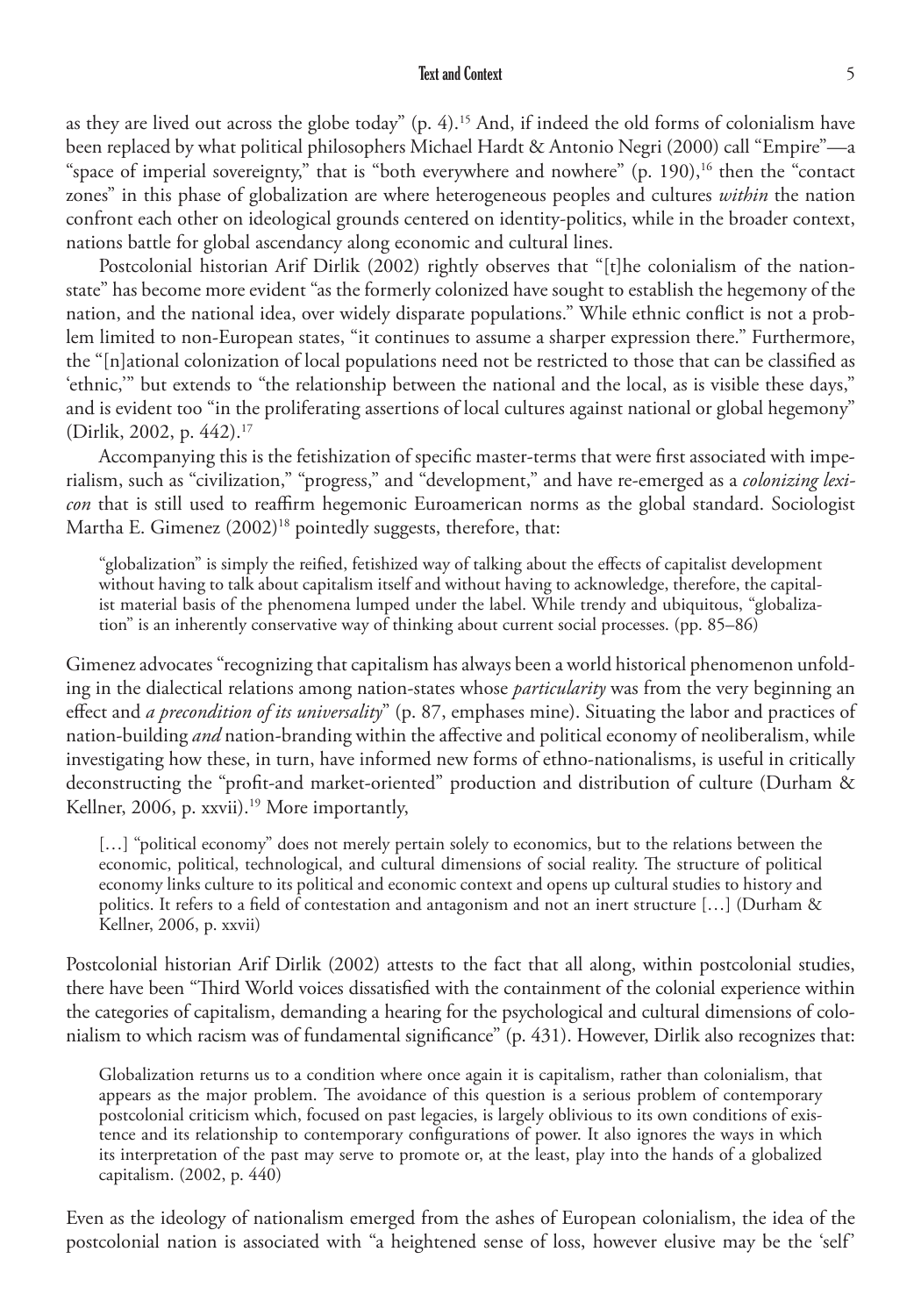that has been lost, and of powerful imaginings: basing its claims on history." This has driven "the search for an authentic identity, against the colonial legacy, that is autochthonous both in origin and the fulfillment of its historical destiny." It is also the reason why "the search for national and ethnic identity against colonialism or memories of colonialism plays a powerful part in contemporary politics and culture" (Dirlik, 2002, p. 444). In keeping with some of the opening perspectives in this chapter, Dirlik maintains that colonialism, violent and unjust as it may have been, has "created cultural bonds between the colonizer and the colonized, which have shaped irrevocably the cultural identities of both and which survive decolonization" (2002, p. 445). In the contemporary landscape of international relations, however, these bonds have become pronouncedly antagonistic as former colonial powers face-off against ex-colonies in the battle for national ascendancy. There is thus, a need for "historicizing colonialism," Dirlik urges, so we do not "erase the history of the present, and the part colonialism has played in shaping both its structures and its identities" (Dirlik, 2002, p. 440).

This book uses India, as a specific case, to critically investigate the deliberate and strategic manufacturing of a fetishized and commodified postcolonial national identity, though the practices of nationbranding, in order to "fix" the country's cultural uniqueness, and establish its distinctiveness from, and rank among other nations. *Defined for centuries by its former British rulers as a possession*—the Jewel in the Crown—postcolonial India, having seen seventy plus years of independence, is *more deliberately fashioning its own brand of Indianness as an economic and cultural asset* that can accrue equity both internally and externally. As an emerging economy, India is poised to overtake China (Mourdoukoutas, 2018),<sup>20</sup> but is confronted with internal divisiveness along the lines of religion, race/ethnicity, and caste. The rise of Hindu neo-nationalism (Hindutva) as the hegemonic force in shaping the idea of postcolonial India, alongside the economic liberalization of India since the late 1990s, has prompted Hindutva to align itself with the nation's neoliberal goals, thus contributing to a flourishing political economy of market-driven fundamentalism—or what media studies scholar Arvind Rajagopal has termed "Retail Hindutva" (2001a, p.  $66$ )<sup>21</sup>. Rajagopal explains how:

Apart from ideological indoctrination, Hindu identity began to be retailed, by means of discrete commodified images, such as stickers, buttons, and armbands, and the exhortation of discrete acts of support from token participation at rallies to *kar seva*. 22 Increasingly, particular kinds of consumption were used to inculcate a different relationship between individuals and the polity, signaled by the introduction of nationwide television programming in the mid-1980s, and to define a new style of citizenship commensurate with this shift. (2001a, p. 61)

Rajagopal writes about how the immense popularity of Hindu epics, like *Mahabharata* and the *Ramayana*, broadcast as television serials, transformed what had been secular media entertainment into a quasi-religious past-time. By resurrecting Hindu mythology as the origin of a centuries-old, made-in-India cultural identity that affirmed the uniqueness and supremacy of Indian (read: Hindu) values and culture, the televised epics joined other "retail Hindu commodities" that "opened Hindu nationalism up to a wide audience." In the process. "[a]s political propaganda mimicked the language of advertising, and the social landscape itself became a metaphor for the market, the categories of voter and consumer increasingly began to merge into each other" (Rajagopal, 2001a, pp. 67−68).

### The Political Fetish and Modi-fying India

*FirstPost* reporter Sandip Roy (2014)<sup>23</sup> details how Indian Prime Minister Narendra Modi, as the informal brand ambassador for Hindutva (Hindu-based cultural nationalism)*,* has spurred the sale of all types of products bearing his name or likeness. From a NaMo (short for Narendra Modi) store in a high-end Ahmedabad mall that sells Modi-related fashionwear and other merchandise, to *kurtas* modeled after the Prime Minister's own, to plush Modi Lion toys, this "cottage industry of memorabilia springing up around Modi, both in *mithai* [sweet] shops with Modi *pedas* [type of sweetmeat] and in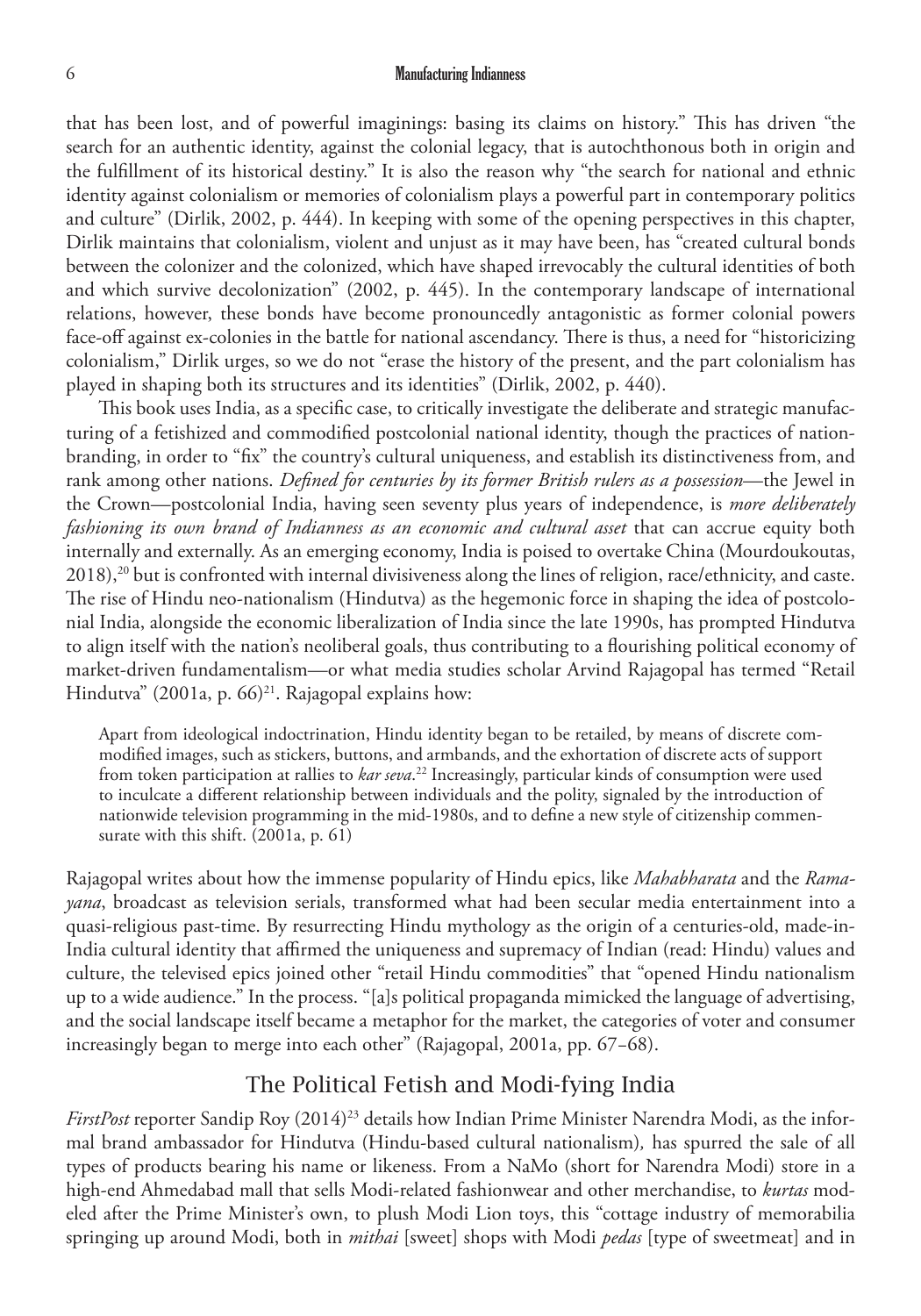upscale malls," Roy (2014) observes, "is really a comment on the *commodification of our politics* where the man and his message can be merchandised. And *the sales figures are regarded as a mark of his political salability*" (parentheses and emphases mine).

Advertising guru Santosh Desai explains that the success of commodifying Brand India lies in the fact that "it allows for the translation of a large, abstract concept into an ownable and easy-to-consume confection." If the old state-sponsored method of establishing a public presence for political figures meant "giant statues in public parks," or "endless government schemes" and streets named after political "royalty" and their VIP friends, then Modi, according to Roy, has moved to a "more market-savvy, people-friendly" kind of branding. The commodification of Modi may have its lighter side, but there is also a "deadly" earnestness to it: "Brand Modi becomes an act of reflection with the multiplying effect of a hall of mirrors. As Modi stands at the rally, beaming, waving to the crowd, the jubilant crowd gazes back at him draped in NaMo paraphernalia—Modi masks, Modi t-shirts, Modi-kurtas" (Roy, 2014).<sup>24</sup> With the neoliberal turn in politics, where image is everything, political brands are symbolically proliferated through commodity fetish-signs. They stand for very specific ideological values, so that in the case of Modi, citizens who self-fetishize by wearing or using NaMo paraphernalia, are showing their support for Hindutva, economic patriotism, and for the Prime Minister (PM), while also masking the "lack" of a coherent Indianness, apart from Modi-nomics translated as *India Inc.*

According to anthropologist William Pietz  $(1985)$ ,<sup>25</sup> every fetish "is a singular articulated identification […] unifying events, places, things, and people, and then returning them to their separate spheres (temporal occurrence, terrestrial space, social being, and personal existence)" (p. 13). In other words, "the fetish […] acts as a material space gathering an otherwise unconnected multiplicity into the unity of its enduring singularity  $[...]$  (1985, p. 15). Sociologist Shiv Visvanathan  $(2017)^{26}$  comments on the "production and consumption of Mr. Modi in public life," as a *political fetish*, 27 adding that:

The analysis then focuses on image-building, on how Mr. Modi has become the collective Rorschach of an era. Brand Modi projected Mr. Modi as an act of conquest, an attempt by a rank outsider to conquer and domesticate Lutyens' Delhi. The historical trope was clear. It was the second conquest of Delhi, an overthrow of the Congress as a Mughal regime, with Mr. Modi playing [the Hindu Rajput king] Rana Pratap. *It was also in brand terms, an act of erasure*. (Visvanathan, 2017, parentheses and emphasis mine)

Not only is Brand Modi the symbolic face of a *new* India, proving that old dynastic orders such as the Gandhi family and the Congress Party could be overthrown, but as a *political fetish*, he also represents the promise of a class reversal in neoliberal India, evidenced by the rags-to-riches story of his rise to fame from his humble beginnings as a tea-stall urchin. He reflects the "success" story of "Vibrant Gujarat," and the promise of building India's GDP through the "Make in India" initiative. He embodies a Hindutva-based neoliberal nationalism, visually reinforced by his Party's official color, saffron, and the lotus insignia. Modi's successful effort at globalizing Indian traditions by advocating an International Yoga Day that was unanimously backed by the United Nations General Assembly, also earned him credibility among his followers who see him as the best brand ambassador for the country. All of these associations with Modi as the *political fetish* are transferred, in turn, to the nation-brand of *India Inc.* As one fetish-sign (Modi) substitutes for another (the nation-brand), and the reifaction of national identity accompanies its rarefication.

The philosopher Slavoj Žižek (1989)<sup>28</sup> reminds us that the Lacanian notion of the "Real" is an "empty place" (p. 135), since the "Real" cannot be inscribed.<sup>29</sup> What can be inscribed though, as Žižek points out, is the "impossibility itself, we can locate its place; a traumatic place which causes a series of failures" (Žižek, 1989, p. 172). This, I suggest, is the site of the fetish—*a place where object identity is substituted in the place of a traumatic loss of subject identity*. Following through with Lacan's position, Žižek (1989) maintains that if the subject is an "answer of the Real," the subject itself becomes a void, an emptiness, a refusal to be inscribed (p. 173). In the realm of the "symbolic" however, identity is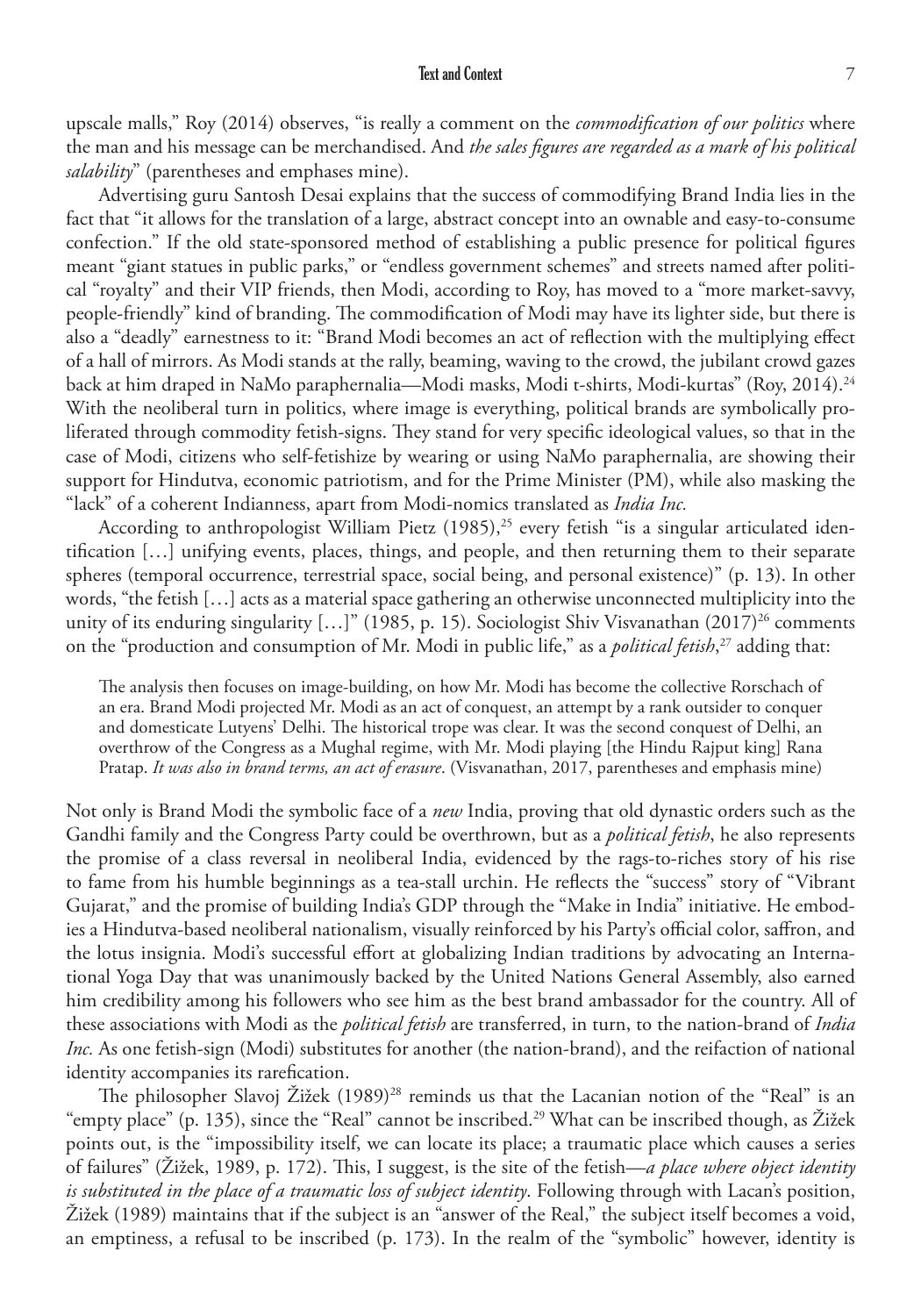possible because each element "*takes the place of the lack in the other*, embodies what is lacking in the other" (p. 172, emphasis mine). Identity thus becomes a positive affirmation of a negation or lack. This is the operation of the fetish in the discursive space of the postcolonial Indian imaginary. The political fetish of Modi, for example, is a substitute for a lack (authentic pre-colonial cultural identity) that, in turn, is also constituted by other signs (the Taj Mahal, yoga, Indian food, the subaltern, etc.) to cover that lack. Thus, the trauma of the absence of an original uncontaminated Indianness is covered over by constructing a presence out of absence. Each fetish sign belongs in a chain of substitutions where there is an equivalence of meaning established between these circulating fetish signs. In the process, we are left with the logic of what Žižek calls, the "*negation of the negation*" (emphasis mine). In his words,

[...] this double, self-referential negation does not entail any kind of return to positive identity, any kind of abolition, of cancellation of the disruptive force of negativity […] the whole point is just that *we come to experience how this negative, disruptive power, menacing our identity is simultaneously a positive condition of it*. The "negation of the negation" does not in any way abolish the antagonism, it consists only in the experience of the fact that this immanent limit which is preventing me from achieving my full identity with myself simultaneously enables me to achieve a minimum of positive consistency, however mutilated it is. (1989, p. 176)

Since the *double-negation* implies that the negation of the negation must incorporate the positive (erasing the positive, after all, creates the negative), Žižek formulates the potential for new possibilities in this double negation movement, "which opens the very place where every positive identity can be situated" (1989, p. 177). It is in the antagonism between how Indian identity has been pre-reconstituted (first by British colonizers, and now through dominant Euroamerican discursive formations), and how it is being re-constructed (in postcolonial narratives), that the "secret" of subject-ing through fetishsigns is thus contained.

The careful construction of the *political fetish* has a price tag, though. The Modi government had spent an enormous sum of nearly INR 3,755 crore [approx. USD 545 million] on its publicity efforts in just three and half years, as of October 2017, according to a statement from the Information and Broadcasting Ministry in response to a "Right to Information" (RTI) petition filed by social activist Ramveer Tanwar. The figure covers only television, Internet and other electronic media ads and does not reflect expenditures on outdoor and print advertisements. A previous RTI revealed that the Modi administration had spent nearly INR 8.5 crore [approx.1.2 million USD] crore on newspaper advertisements for the Prime Minister's monthly radio address "Mann Ki Baat," as of July 2015 (IANS, 2017).30 Thus, even as Brand Modi seems to be a "labor of love"—for Hindutva and *India Inc.*—and a "singular articulated identification […] unifying events, places, things, and people" (Pietz, 1985, p. 15), what the fetishistic surface of the brand (produced by ads, slogans, social media posts/apps, propaganda, and Modi-gear) deflects citizens' gaze away from is the amount of money that has been invested in creating the Modi brand. Instead, it focuses attention on how much money the brand makes *for* individual entrepreneurs and the nation, because of the "Modi touch."

Bipin Chauhan tailors Modi's attire and is well-known for fashioning Modi's trademark kurtas and jackets. Chauhan's twenty two *Jade Blue* stores have a dedicated section labeled "Modi kurtas and jackets" and the items are flying off the shelves. "NaMo" by *Katha* is another brand that only sells Modi jackets through its retail fronts (Roy, 2017).<sup>31</sup> In both cases, the profitable sale of fashion items associated with the celebrity that Modi embodies, showcases how promoting the NaMo brand can be lucrative for everyone, by association. Similarly, Hriday Deka, owner of Deka Sweets in the state of Assam, was euphoric that he got the PM's advice on how to market his sweetmeats, when the latter reached out to him, via video conference, to see how "the *Pradhan Mantri Mudra Yojana*, launched in 2015 to benefit small-scale traders, has helped the beneficiaries across the country." In the young man's own words: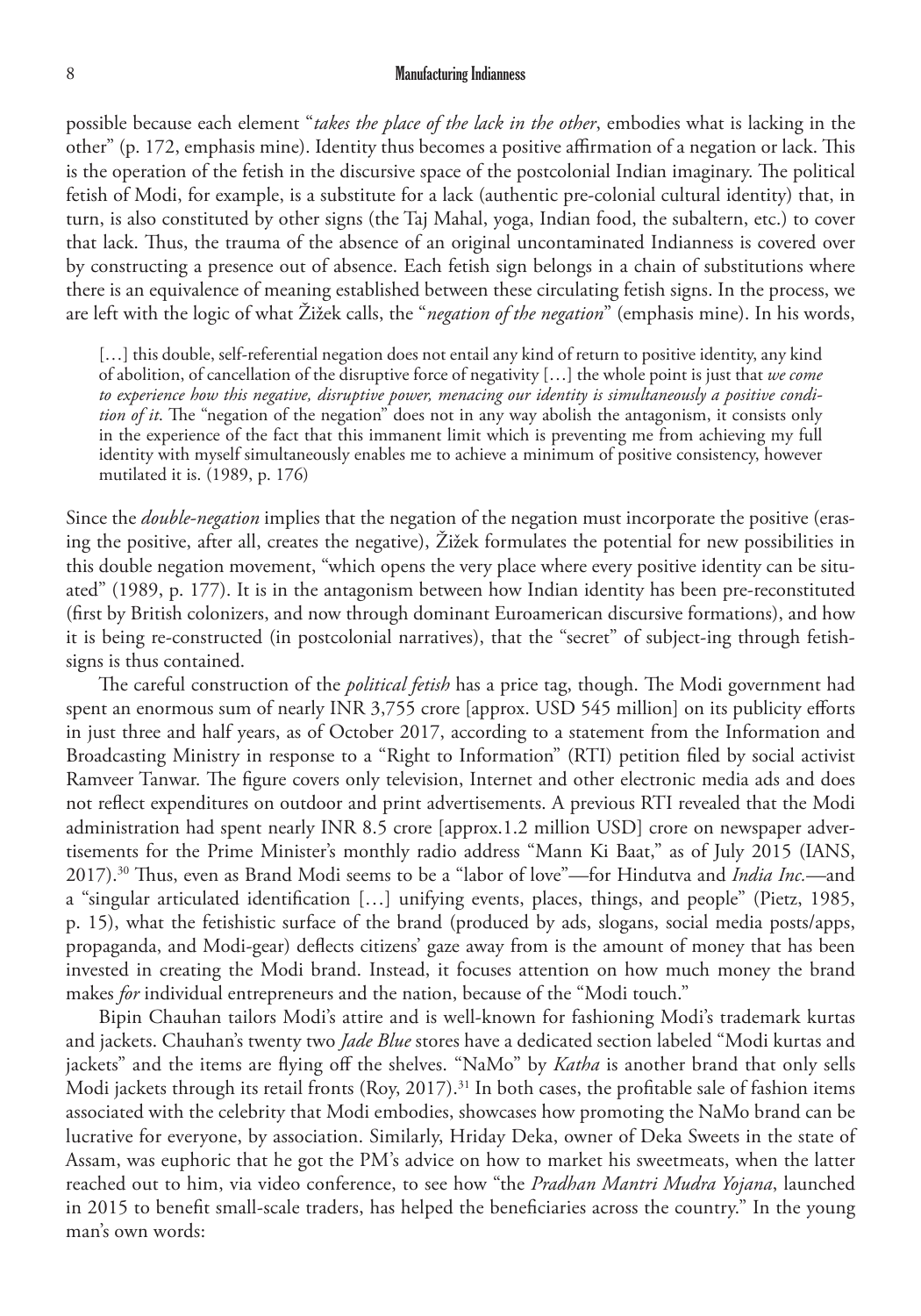"When I started my business, I had two employees. It has now grown up to seven. The loan that I received twice without having to run from pillar to post has changed my life. Now, I don't have to struggle to run my family. My income has risen with the growth of my business. I will remain indebted to Modi government" [...]. (Qtd. in Mazumdar, 2018)<sup>32</sup>

In the lead-up to the 2019 elections, the official NaMo app, it is planned, will allow the Prime Minister to connect directly with each of the twenty-two crore beneficiaries of the various government schemes. He has already started interacting with farmers, self-help groups, housewives, who were the beneficiaries of a cooking gas scheme, and with the residents of recently-electrified villages. "PM Modi wants to send across a very clear message. These are the forgotten men and women of India. He is trying to communicate with each of them," said an official source ("PM Narendra Modi plans," 2018, July 24).<sup>33</sup> The impression that such connectivity can bring the "magical" touch of *vikas* (progress) via NaMo as the *political fetish* into the lives of ordinary citizens, and even subalterns, reinforces the publicized myth that Modi's success will rub off on the citizens he interacts with.

Just before voters went to the polls in 2014, an opposition leader put down Modi declaring that, "Someone rising from a tea shop can never have a national perspective." It prompted a group of BJP supporters to design and print T-shirts supporting Modi's candidacy, as part of what they termed a "Modi-fying India" campaign. While the front of the T-shirts showed an image of Modi, with the words, "I support Narendra Modi for PM," the back of the T-shirts carried the image of a steaming cup of tea, and a challenge in Hindi: "*Ek chaiwala PM kyu nahi ban sakta? Jisne Gujarat badla hain who Hindustan kyu nahi badal sakta? Modi mera PM*" (Why can't a tea vendor become the PM? Why can't the man who has transformed the state of Gujarat also transform Hindustan? Modi is my PM). The campaigners planned to distribute about ten lakh T-shirts to tea vendors across the country. They also urged other BJP supporters to print and distribute the T-shirts in various parts of the country.

Since the safety of women has been a highly politicized issue following the global media coverage of the Nirbhaya rape case (see Ch. 2 and 6 for details), the same group of Modi supporters also promised the release of a low-cost pepper spray for women. The ad announced that "Namo Power" self-defense pepper spray was coming soon. It showed a photograph of Modi, arm raised, in campaign pose. The ad copy encouraged women to protect themselves from "attackers, rapists, kidnappers" by using the spray, and carried the following quote from Modi: "If women feel unsafe, we shouldn't call ourselves MARD [men]" (Bhattacharya, 2013, capitals in the original).<sup>34</sup> The machismo inherent in Modi's grandiose public statements is also an indicator of the hardline masculinist stance that he and his Party have advocated as a corrective to enhance India's global position and make it an emerging power to contend with. In the run-up to the 2014 election, Modi got into a heated exchange with Samajwadi Party leader Mulayam Singh Yadav while defending his ability to expand the economic success he had achieved as its Chief Minister in the state of Gujarat, to transforming the nation as a whole. Modi retaliated with: "*Netaji* [this leader] has said that Modi does not have what it takes to make another Gujarat out of UP [Uttar Pradesh]. Do you know what making another Gujarat requires? […] It requires a *chappan inch ki chhati* (56-inch chest)" (emphasis and square parentheses mine). Yet, two years later, when he was being measured for his formal convocation robes for a university function, it turned out the PM's chest only measured fifty inches (Jain, 2016).<sup>35</sup> Shiv Visvanathan explains how postcolonial India was easily seduced by such shows of masculine bravado—having suffered "the angst of third-worldness and secondariness," it "suddenly felt a muscular confidence about itself." Modi catered to the deep-seated desires of a middle-class that longed to be respected as global Indians—able to become NRIs if they wished, and see India occupy a seat in the Security Council and earn its rightful place in the nuclear club. Mr. Modi created what Visvanathan describes as "a foreign policy for internal consumption which was different from a foreign policy for external consumption." The homespun version of this "was a nononsense theory of Pakistan, no tolerance idea of Nepal, a muscular sense of Indian cavorting with the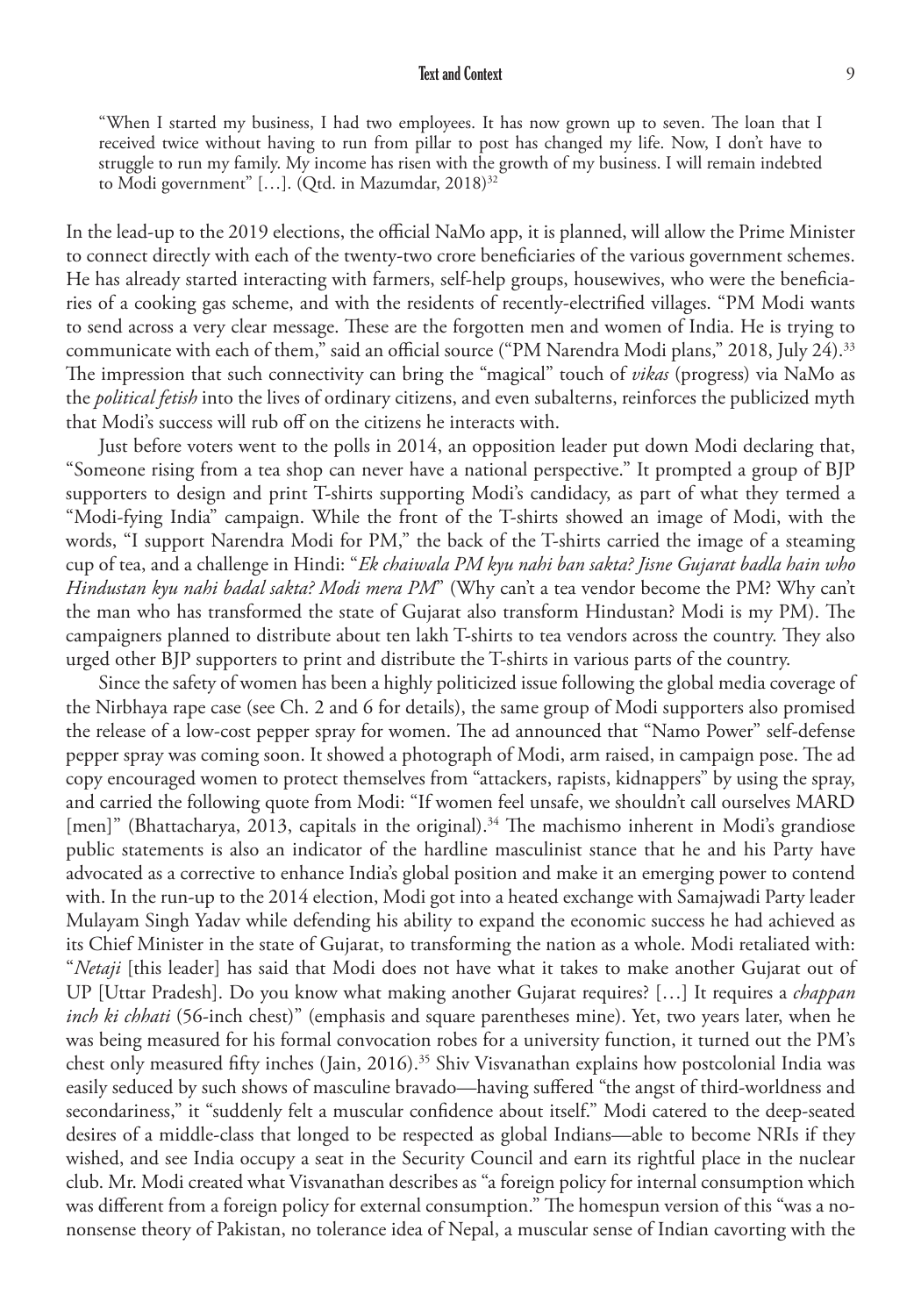biggest and best. It was a view of power for those who lived through stereotypes about it." Secondary to this vision was the more grounded idea of India as a site for "experiments in governance and a place for investment." Modi's immense popularity across socio-economic classes was because he "projected a new role for India in history, and Indians loved it" (Visvanathan, 2017).

In terms of communication strategy in creating Brand India through Brand Modi, Visvanathan surmises that "Brand Modi needed gossip, needed folklore, stories to spread," all of which make him "a larger than life character in oral and digital life." By his skillful rhetorical skills and adeptness in using social media, he has created "a *semiotic self*" which can "*simultaneously evoke tradition and digital modernity, without creating any sense of contradiction*. […]." His appeal lies in the fact that he "enacts this performance in every speech by creating a prime ministership made-easy, giving everyone a sense of the accessibility of power, both through body signals and language. […]" (Visvanathan, 2017).

Arguably, the political fetish of Modi is therefore a space of *double-negation* since it depends on the commodified political signs that cater to the consumer-citizens' desires rather than on real governance. It also signals another space of lack which is that of "authentic" Indianness. If postcolonial Indians look to Modi to grasp a sense of who they are, and Modi reflects back what they would like to see, then the nation-brand (Modi/India) establishes the primacy of image politics, so that:

What Brand India constructed through Brand Modi was the idea of a fixer. The only thing the "Make in India" project was designed to do was to make *images* of India projecting its world of intentions. Brand Modi was the new costume ball of the Indian State in an era of globalisation. […] Brand Modi told India that the act of mimicry, which created him, was to also construct a myth of a culturally confident India. In an odd way, *Mr. Modi is India because every Indian seems desperate to construct himself, to create a version of himself*. The speed the masculinity, the impatience has helped him create a rush-hour India […] *Brand Modi was a victory of perception over practice of image over ideology, of the power of fiction over the realism of fact*. (Visvanathan, 2017, emphases mine)

Amanda Hess (2018),<sup>36</sup> writing for *The New York Times*, regards branding as "a process of humanization." She is, of course, talking about putting a human face on impersonal corporations or commodities, or transforming ideas into slogans that seem to address us individually—*Nike*'s "Just Do It," is an example. But once we personify institutions or commodities and give them a "soul" through branding, Hess fears that "our focus shifts away from things like labor practices and supply chains and onto issues of narrative and identity." The idea of implanting a "soul" into something as abstract and impersonal as neoliberal "development" is explored as well by political scientist Nitasha Kaul  $(2017),$ <sup>37</sup> who analyzes Modi's coining of the word "Rurban," formed by combining Rural and Urban, for his "Rurban Mission" in Dongargad, Chattisgarh. Lauding a 104-year-old village woman from the area who had sold her goats to construct a toilet in her home, Modi hailed her as a "symbol of new development." This model of Do-It-Yourself (DIY) development, Kaul expands, attempts to "combine the soul of the village with the facilities of the city" (p. 538). In Modi's words, "*Aaatma hogi gaon ki, aur suvidha hogi shahar*" (qtd. in Kaul, 2017, p. 538). Translated this means that the "soul" or spirit of such development will reside in the village, but the efficiency or benefits it brings will raise the village lifestyle to that of the city.

The branding of the nation, state apparatuses, public leaders, and other aspects of political life, also distracts consumer-citizens from attending to the exploitative and colonizing aspects of corporatized nationalism, by turning their attention to a variation of what communications scholar Brooke Erin Duffy (2015) has termed "aspirational labor."<sup>38</sup> In discussing gendered work in the digital culture industries, Duffy writes that,

Aspirational labourers pursue creative activities that hold the promise of social and economic capital; yet the reward system for these aspirants is highly uneven. Indeed, while a select few may realize their professional goals—namely to *get paid doing what they love*—this labour ideology obscures problematic constructions of gender and intersectionalities with class. (Duffy, 2015, p. 443, emphases in original)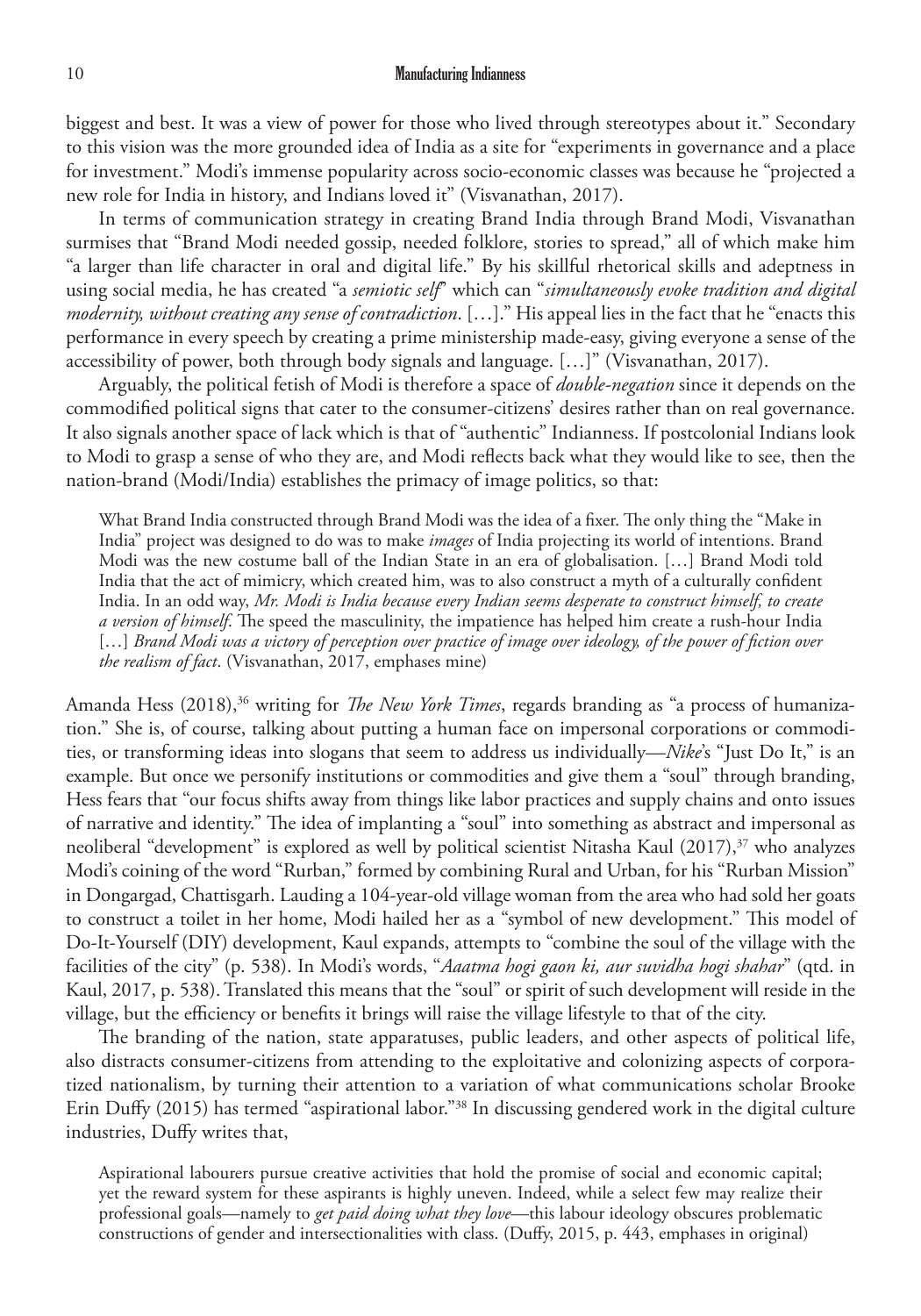Reworking Duffy's formulation within the Indian neoliberal political context, I propose that the work of branding oneself as a Hindutva ideologue, or a Modi supporter, is a particular kind of "aspirational labor" performed in the name of love for *one's country, culture, and religion,* where these three ideological formations have been conflated within neo-nationalism. And, while consumer-citizens are not always economically compensated for the work of supporting the branded nation and its signs, they all stand to benefit from the social and patriotic capital of being hailed as "true" Indians—a move that blocks any critique of the exclusions resulting from this narrow definition of national identity, since any challenge to equating Hindutva with Indianness is automatically labeled as unpatriotic. As Kaul (2017) elucidates, the ruling Bharatiya Janata Party (BJP) has gained its power by making Hindutva the core premise in defining national identity, and using this to pit the contesting ideas of "Bharat" versus "India" against each other:

The Hindutva version of India is "Bharat" (literally, the Hindi word for India), which stands not just for a country that is India, but also connotes an idyll of pure Hindutva morality where there is no Westernization or its associated ills. For instance, the RSS<sup>39</sup> chief Mohan Bhagwat has said "Rapes do not happen in Bharat, they happen in India" (NDTV 2013). At various times, *Bharat is rural India, historically pure India, or an imaginary version of India that Hindus (and Indians, who are in this view, Hindus above all their other identities) must work to create*. However, with the neoliberal nationalist discourse, *this bifurcation has also come to signify the idea of a richer metropolitan urban India versus the poorer rural India*. And there are debates that refer to this latter way of connoting urban rich/rural poor divide, but this imaginary of nation is generally used so as to include the moral dimension and degree of Westernization/indigenous purity. The meanings shift in relation to the framing, as columnist Pattanaik (2013) writes (Mid-Day, 29 December 2013): "And so, *depending on the context, India becomes liberal to feudal homophobic patriarchal Bharat, or India becomes Western stooges to traditional, rooted and grounded Bharat*. Depending on the context, government policies seem to favour either India or Bharat. *Depending on the context, India has to learn from Bharat or Bharat has to learn from India.*" (Kaul, 2017, p. 540, emphases mine)

In the end, both "Bharat" and "India", Kaul reminds us, "are constructed for particular political purposes" (2017, p. 540).40 What *Manufacturing Indianness* therefore examines is how the building blocks of this new corporatized and branded Indianness facilitate a reworking of history and cultural memory, both of which have tremendous implications in a post-fact era.<sup>41</sup> Delivering the 2018 Jehangir Nicholson Memorial Lecture in Mumbai, India, political historian Sunil Khilnani addressed "the danger of mythologising facts, which prevents people from debating about them." According to Khilnani, "History has only been glorified. It is not appreciated when it is 'complicated' by asking questions. If you can de-mythologise, you can re-humanise" (qtd. in Deodhar, 2018). To learn who we are, he suggests, requires the type of critical inquiry that can challenge "widely held beliefs."

Discussing the contradictions within Indian historical narratives, he cites the example of Emperor Ashoka who is often hailed as an exemplar of non-violence, but who, it should not be forgotten, also had a deeply violent past, waging wars and ruthlessly slaughtering millions, before he turned to Buddhism. Similarly, in addressing how Indian history is fond of transforming strong and capable female rulers/warriors into goddesses, Khilnani observes about Rani Padmini, whose story inspired Sanjay Leela Bhansali's controversial film *Padmaavat* (2017), that:

"People are fearful when figures such as her are portrayed as human beings with emotions. Vasundhara Raje said that *'Her myth is our self-esteem', which seems to suggest that myth is the only way we know ourselves to be worthwhile*. […] We need to move away from such essentialism and romanticisation" […]. (Qtd. in Deodhar, 2018, emphasis mine)

The challenge in constructing a postcolonial idea of India, therefore, lies in being critically on guard and refraining from a self-Orientalization whereby history is mythologized by turning historical facts into ideological fetishes. In fetishizing specific historical events and personalities, but discouraging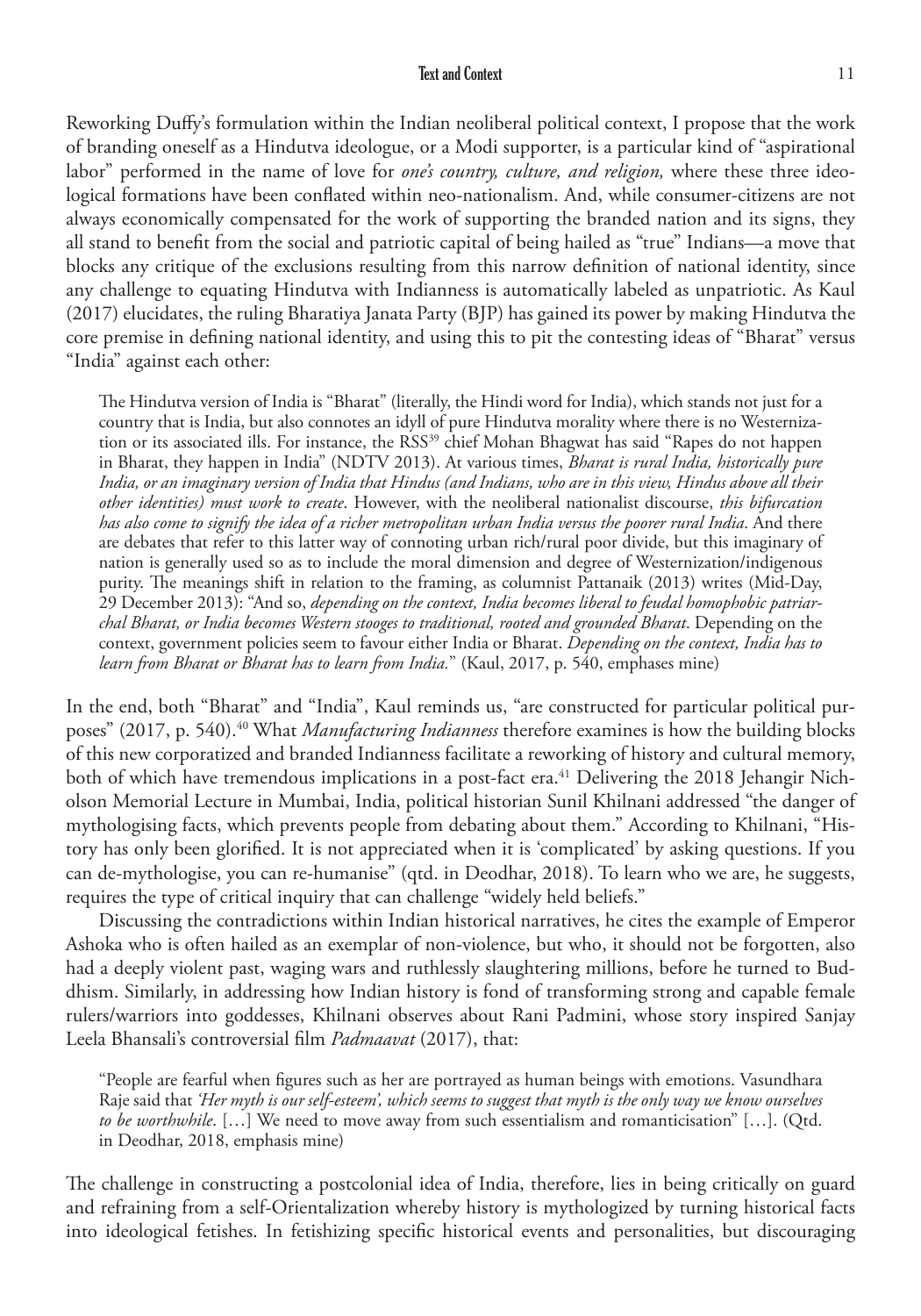different perspectives about the same historical evidence, we allow the political manipulation of facts and move into the domain of a *post-history*, or a *history that is based upon post-facts*. There are three reasons for this, Khilnani posits. The first is economic, since following liberalization, "there was an urge to dispose off [*sic*] history, which was considered baggage or bunk. It was not seen as having economic value." The second factor concerns "the substitution of memory for fact, whereby people give up on history." The final issue is "weaponisation, visible in instances […] where historical events [form] the basis to make present demands," according to Khilnani (in Deodhar, 2018, parentheses mine). Examining such cultural motivations and transformations through a postcolonial psychoanalytic lens is helpful because it prompts, as Lacanian postcolonial critic Derek Hook (2008) argues, a

[...] view of a general analytics of the contents and dynamics of unconscious desire (racial/sexual fantasies; affective economies and relational subject-positioning). It also allows us to identify potential subversions (slippages of [neo]colonial authority and identity; the "return effect" of colonial desire) and to bring into focus those *process* elements (metaphoric condensation, metonymic displacement) that spread and sustain racist ideology and thereby much of the underlying rationality of (post)colonial power. (Hook, 2008, p. 279, original emphasis) $42$ 

Getting at the root of "the contents and dynamics of unconscious desire" in nationalist agendas is critical for this project, especially considering the recent political flare-ups over territorial issues involving India and its close neighbors Pakistan and China, and incidents of externally sponsored terrorism that have caused the sub-continent to become more vigilant about tightening its borders, even though free market trade demands the exact opposite.<sup>43</sup> In turn, the following chapters examine how Indianness as a culturally, economically, and politically invested fetish-sign is being used variously—as an instrument of soft power, a weapon of exclusion and terror, and a symbolic asset within the intertwined discourses of nation-building and nation-branding, to shape the increasingly colonizing imaginings of a Hindutva-based neo-nationalism.

### The Fetish as a Critical Device

David Bennett (2005)<sup>44</sup> refers to how Freud identified the crowning achievement of psychoanalytic research as being "his discovery of the 'economic' model of the mind, which explained the psyche as an 'economy' of libidinal energy that could be pleasurably 'spent' or discharged in sexual activity, productively invested in work, or unproductively dammed up in the unconscious by neurosis." In both *The Interpretation of Dreams* and his case history of "Dora," Bennett informs us, "Freud had developed an elaborate monetary analogy for psychical processes, explaining repressed sexual desire as a form of unused 'capital', or sleeping asset, which requires an 'entrepreneur' to invest it profitably […]." Freud's clinical and theoretical writings are filled with "monetary metaphors and concepts, including descriptions of psychoanalysis itself as, variously, a form of gold mining, alchemy, burglary, or safepicking," all derived from "a long tradition of pseudo-scientific medical writing," from the 18th century, in which sexual energy and sexual fluids were described as "a form of liquid currency that could be prudently saved or pleasurably spent, productively channeled into business enterprise or recklessly squandered in erotic activity" (Bennett, p. 6). Ernest Dichter (1907–91), regarded as the "father of motivational research," tapped into this Freudian wealth by making libidinal associations between commodity fetishes such as soap, and the consumer's relationship with them.<sup>45</sup> Psychoanalysis therefore, understands the political economy of desire that underlies the affective economy of exercises such as nation-branding, where the fetish signs of national identity are the cultural and emotional currency *as well as* debt of the neoliberal nation.

The etymological origins of the term "fetish," refer back to several fragmented meanings. The Latin root *facticius* refers to "made by art," and the Portuguese word *feitço* means "artificial, or skillfully contrived." The notion of the sign taking the place of substance is also reflected in words from the other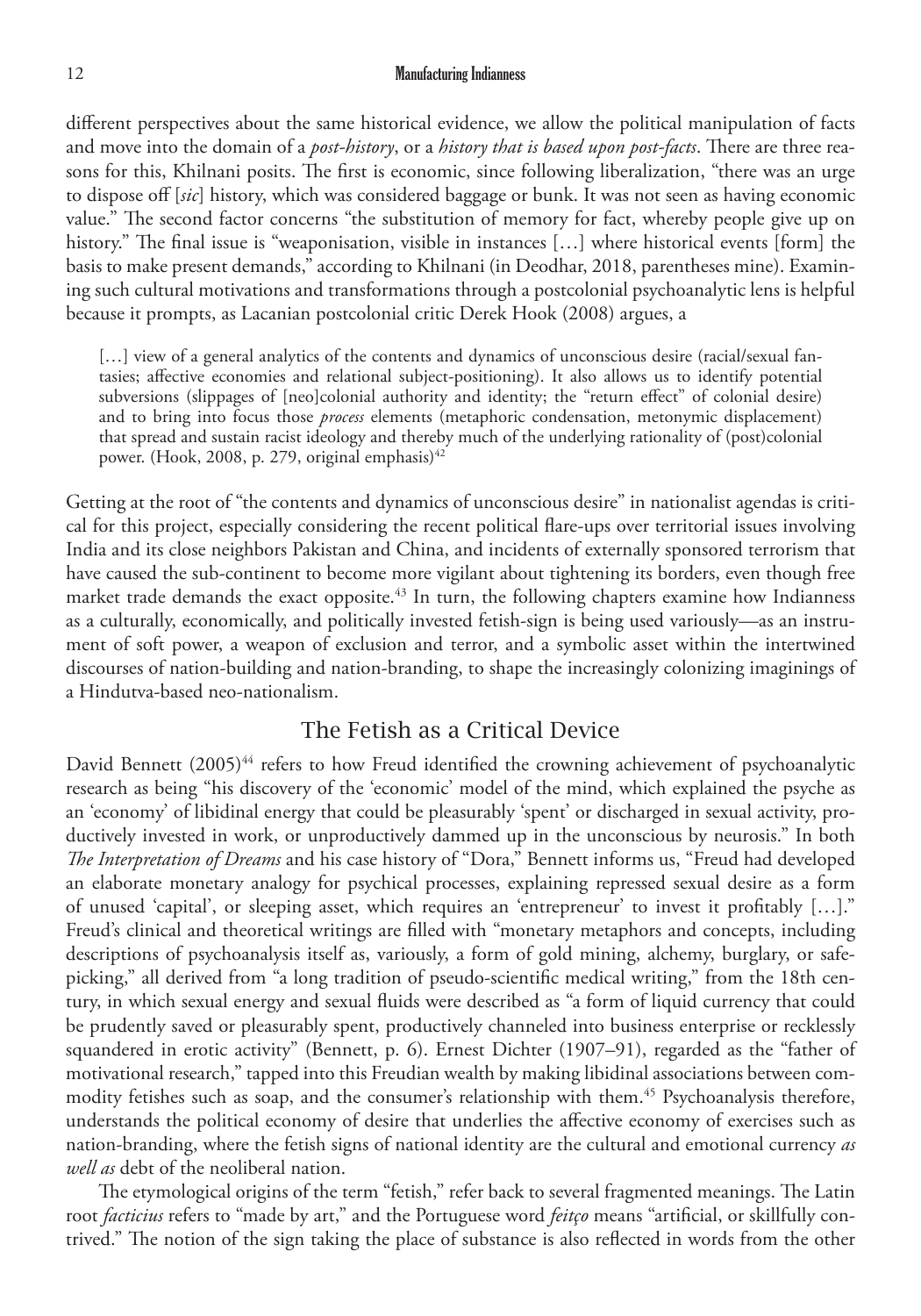Romance languages derived from the same Latin root. In Spanish, *afeitar* means "to make up, adorn, embellish," and the French *feint* implies what is "feigned, simulated."<sup>46</sup> All the roots of "fetish" thus imply a presencing through subterfuge; a deferral of what is absent through the process of endless substitution, and the creation of a hyper-reality that conceals the anxiety of a missing origin.

Within anthropological discourse, the fetish announced the unequal currency of exchange between capitalist and non-capitalist cultures. It signaled a difference in value systems that was ideologically employed to justify colonization by inferring that certain cultures were primitive, infantile and therefore open to conquest and appropriation. Fetishism therefore came to mean a lack in racial standards, whereby the white, European culture was perceived as hierarchically superior than all other non-white cultures. William Pietz  $(1985)^{47}$  writes that the defining characteristic here "is that of the fetish object's irreducible materiality." As Pietz informs us, "The truth of the fetish resides in its status as a material embodiment; its truth is not that of the idol, for the idol's truth lies in its relation of iconic resemblance to some immaterial model or entity" (p. 7).<sup>48</sup>

Within psychoanalytical discourse, fetishism was also based upon substitution and displacement, but regarded as a perversion. In the 1880s, Alfred Binet used the term "fetish" to refer to the "sexual adoration" of inanimate objects (in McClintock, 1995, p. 189).<sup>49</sup> Fetishism became equated with a perverse fixation on objects that were invested with erotic energy. Psychoanalytical fetishism is built around the assumption of penis envy/fixation, and castration anxiety. In the Freudian model, the male child upon seeing the lack of the "maternal phallus" fears that he too will be castrated. He therefore substitutes the missing phallus with a substitute (the fetish object) that conceals his "trauma" and disavows his anxiety. Henceforth, the child is determined to own the phallus in order to avoid emasculation. He moves away from the mother and identifies with his father, and so passes through the Oedipal phase into sexual maturity. Thus, in the case of the psychoanalytical fetish, the fetish as a substitute for the maternal phallus becomes the spectacle or the spectacular for the gaze of the fetishist.<sup>50</sup>

Lacan (1982) maintains that only the male subject can fetishize; the female can be the object *not* the subject of fetishism. Since the fetishist is driven by the perverse desire to preserve the *maternal* phallus, Lacan concludes that "fetishism *must* be absent in women" (p. 96).<sup>51</sup> Though Lacan does identify female fetishism in lesbians, he places this discovery in the context of "disappointed heterosexuality." Within this logic, the male subject is 'normal' in his perversion (fetishism) because it is contained within heterosexual desire and the phallic drama. However, the female subject is abnormal if she is a fetishist (as in the case of the lesbian) since she prefers her own sex and turns away from heteronormativity. Woman is thus colonized within the discourse of psychoanalysis, which requires her to be the *object* of male desire within normative sexuality.<sup>52</sup>

The advent of industrialization brought fetishism into the theoretical scope of Marxism, where it was used to explain consumerist tendencies of collecting, desiring, exhibiting, touching, possessing, and gazing at material objects. In the case of Marxism, the commodity fetish is proof of the *mis*recognition of actual value, since the commodity accumulates *surplus* value through a system of exchange. The labor power that goes into producing a commodity cannot be inscribed upon its surface, so that the value of the commodity is determined only by its *exchange*. The commodity's value thus becomes determined by its relation to other commodities in the market, and by its representation as the substitute for the consumer's desire. In the exchange of substitute value for substitute value, money becomes the most abstract form of the commodity fetish. Money operates in the realm of the symbolic and appears detached from both the commodity and from labor, the primary source of commodity value.53 Commodity fetishism, based upon a *willing misrecognition*, is thus the *triumph of appearance as a substitute for the real thing (desire/value)*. 54

The fetish is therefore a conflated site of the political economy of desire involving race, sexuality, and colonization. The viewing of colonized cultures as primitive, effeminate, and child-like, allowed what Abdul R. JanMohamed (1986) has called the West's "fetishization of the Other":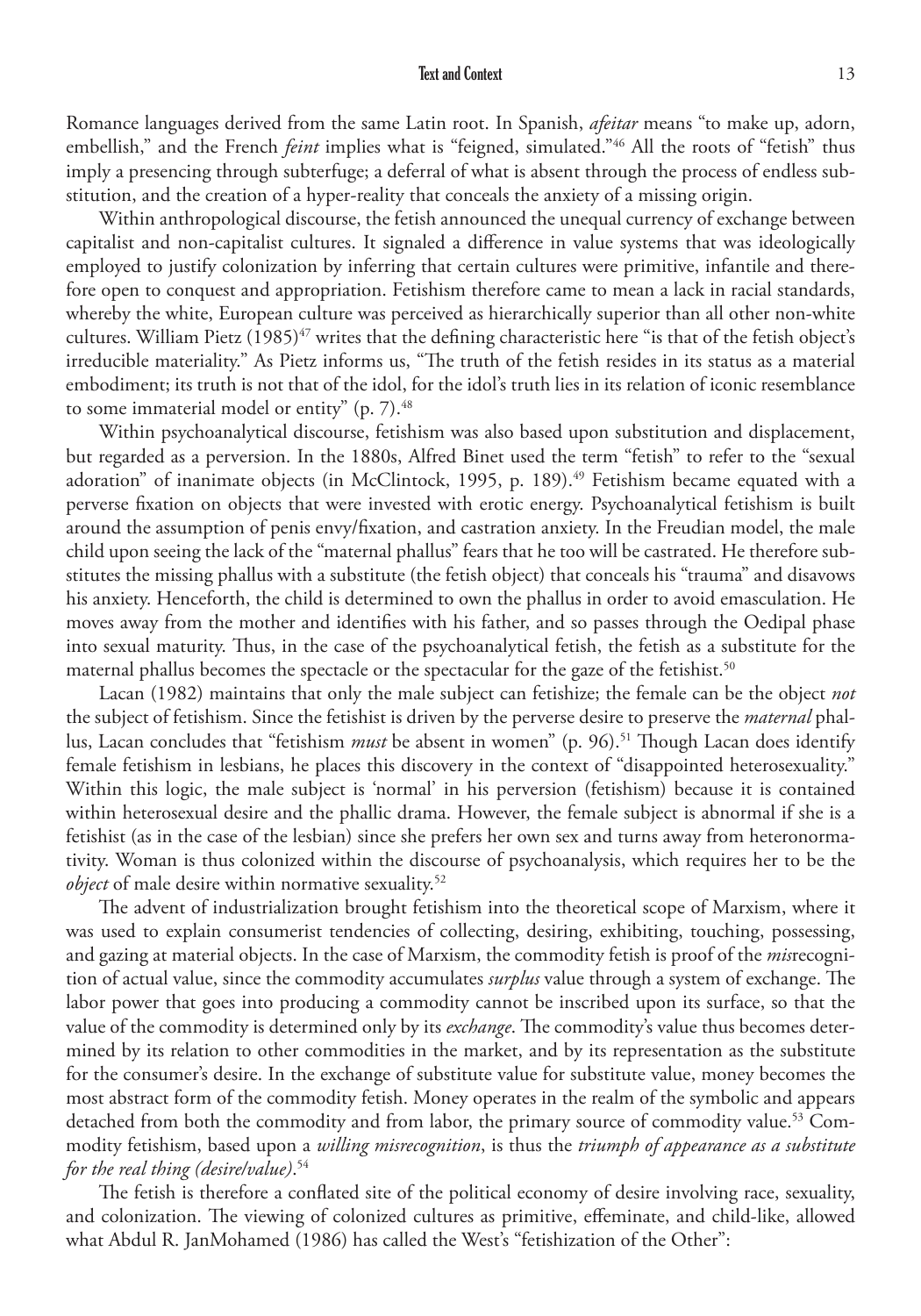All the evil characteristics and habits with which the colonialist endows the native are thereby not presented as the products of social and cultural difference but as characteristics inherent in the race—in the "blood"—of the native. In its extreme form, this kind of fetishization transmutes all the specificity and difference into a magical essence. (p. 86)<sup>55</sup>

In its utilization as a substitute for absence or lack, *the fetish poses a problem of missing subjectivity* (the fetish is after all an object). I prefer Anne McClintock's (1995) reading however, which far from viewing the fetish as a mere phallic or commodity substitute, sees it instead as "*the displacement onto an object (or person) of contradictions that the individual cannot resolve at a personal level*" (p. 184, emphasis mine). McClintock further posits that the fetish stands at the "cross-roads of both personal and historical memory," marking a "crisis in social meaning as the embodiment of an impossible irresolution" (p. 184). By controlling and manipulating the fetish object, the individual is able to gain symbolic control over their anxieties/traumas. Thus, as McClintock indicates, the fetish "can be called an impassioned object" (p. 184).

Whether the fetish is used as the overdetermined site of national identity, or as the objectification of the colonized Other within the postcolonial nation, it can be used to destabilize representations as well, and consequently produce a counter-discourse of its own. William Pietz (1985) explains:

The fetish is always a meaningful fixation of a singular event; it is above all a "historical" object, the enduring material form and force of an unrepeatable event. This object is "territorialized" in material space (an earthly matrix), whether in the form of a geographical locality, a marked site on the surface of the human body, or a medium of inscription or configuration defined by some portable or wearable thing. […] This reified, territorialized historical object is also "personalized" in the sense that beyond its status as a collective social object it evokes an intensely personal response from individuals. This intense relation to the individual's experience of his or her own living self through an impassioned response to the fetish object is always incommensurable with (whether in a way that reinforces or undercuts) the social value codes within which the fetish holds the status of a material signifier. *It is in those "disavowals" and "perspectives of flight" whose possibility is opened by the clash of this incommensurable difference that the fetish might be identified as the site of both the formation and the revelation of ideology and valueconsciousness*. (Pietz, 1985, pp. 12–13, emphasis mine)

Pietz's excellent suggestion that the fetish may be used to reveal its ideological underpinnings can be taken one step further. I argue that the fetish may extend beyond its location in material signifiers and be 'territorialized' in an image/imagining of another *idea* that it refers back to, but cannot and must not reproduce. Thus, the fetishization of Indianness, and of the Indian nation within the postcolonial imaginary forms the location of such a subjectivity, since it refers back to a pre-colonial origin that is both displaced and missing. Moreover, as Pietz has claimed, fetishism acts as a pointer to an "unrepeatable first form" and subsequently produces degraded reflections of this primary form. It is therefore susceptible to endless repetitions of itself that draw disquieting attention to its process of Othering.

A critical reading of postcolonial Indian nationalism can be achieved following Pietz's recommendation that one should examine *the ideology behind the fetish*. The Indian nation is fetishistically reproduced through specific sights/sites that stand as signifiers of an absent/missing *authentic* idea of the origins of Indianness. To understand what this substitution means, entails a psychoanalytical diversion. Freud talks about the 'fact' of maternal castration in his 1927 essay "Fetishism," and classical psychoanalysis describes the displacement of the maternal phallus onto material objects like furs, shoes, velvet, etc. The fact that the fetish object as the "other phallus" need not bear any actual resemblance to the real phallus, and the fact that there was *no* castration of the maternal penis (itself a fantasy), allows what Emily Apter (1993) terms a "subversive logic" of the fetish (pp. 4–5). Here, she draws from Sarah Kofman to remind us that the fetish stands for the *imagined* lack of a real lack, and therefore already presences an absence (Apter, "Introduction," p. 5).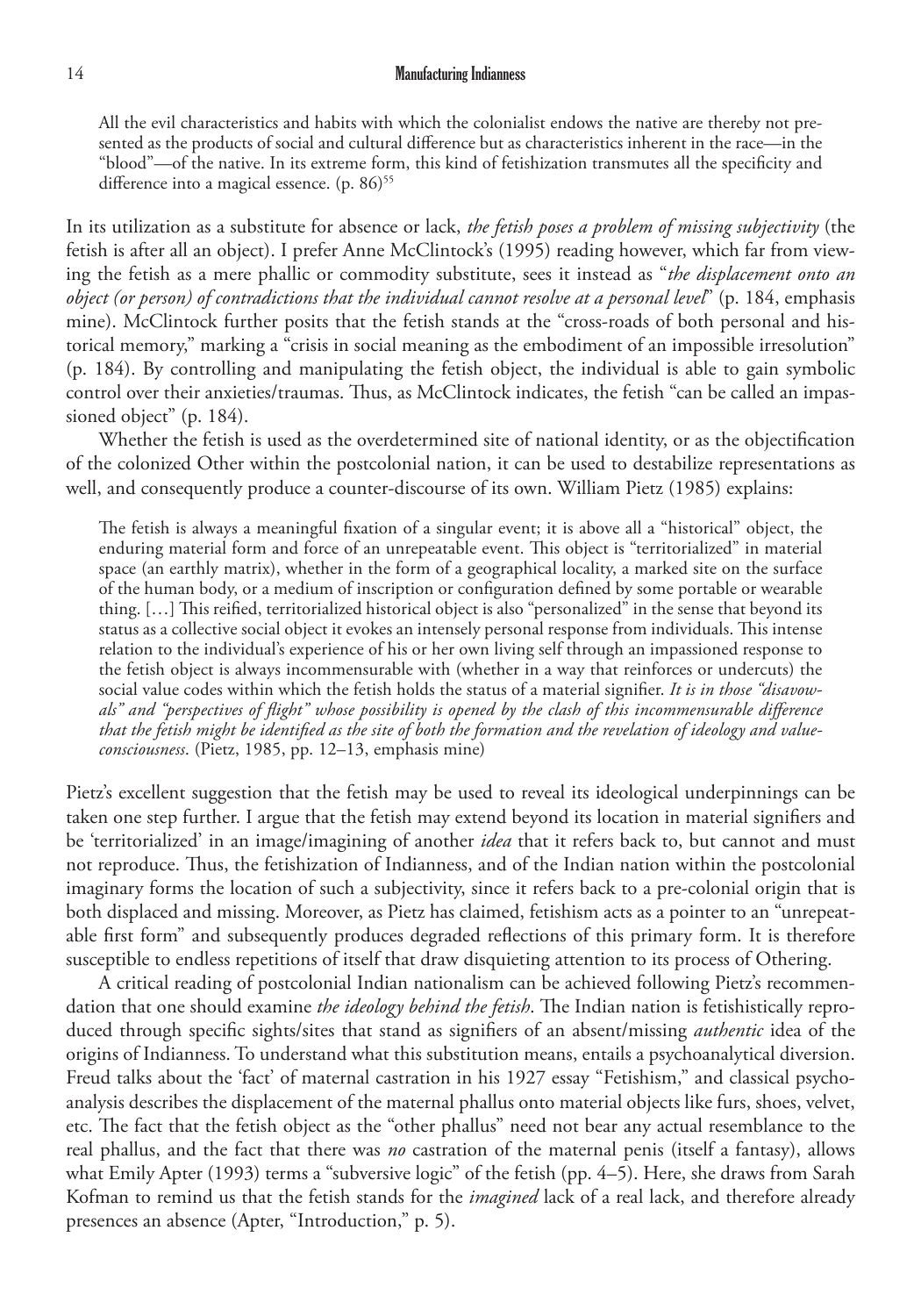The *real* "trauma" that the colonizing narratives of neoliberal Indian nationalism attempt to conceal is two-fold: the lack of a pre-colonial *authentic* origin, along with the fear that the postcolonial nation lacks the virility to be regarded as a powerful contender among other neoliberal countries. The fact that the fetish points to an absent location (there was no unified Indian nation prior to the formation of the postcolonial state, and no 'Indian' subjects), elicits a disavowal, whereby the anxiety prompted by such a lack is projected onto a cultural/national Other (Muslim/ subaltern poor/ western nations, etc.). By establishing this point of difference, the postcolonial manufacturers of Indianness thus seek to construct a sense of a national-cultural Self. This rhetorical strategy bears close resemblance to the Othering of the Indian 'native' under British imperialism and it follows, therefore, that the discursive space of postcolonial Indian neo-nationalism stands in danger of replicating the colonizing tendency to know the Self through the Other. It was the 'trauma' of being discovered as 'foreigners' rather than the rightful owners of India that drove the British colonizers to fetishize the figure of the Indian native and produce the rhetoric of colonial manifest destiny. In a similar vein, the violent communal conflicts that are the legacy of the Indo-Pakistan Partition, the sustained emasculation from being labeled a poor third-world nation, and the recurring fear of being recolonized by western culture, have driven pro-Hindutva supporters in postcolonial India to claim ethnic and cultural purity as the definitive strength of a neoliberal Indianness, and to re-invigorate patriotic pride by emphasizing India's upturn as an emerging economy. In turn, this determination to project a progressive and potent economic nationalism has resulted in the fetishization of a Young India, and a masculinist model of citizen-participation that can confidently reassert *India Inc.*'s brand equity in the international arena.

By examining the "subversive logic" of the fetish, however, we can move to decolonize the narratives of Othering that locate the fetish as the passive object of national desire. In the re-construction of Indianness—be it through the cultural nationalism of Hindutva, the neoliberal economic nationalism of *India Inc.*, or the affective economy of the neo-Orientalist nation-scape of *Incredible !ndia*—the fetish presents an affective articulation of seemingly incommensurable tensions/differences. This formulation of national identity in terms of contradictions—progressive yet subaltern, feminine and nurturing yet strong and manly—poses what psychologist Gregory Bateson termed the "double-bind."56 What's crucial in the case of the double-bind is that "[t]he situation is *not* a single trauma, rather a *repetitive activity that creates an habitual expectation*" (Gibney, 2006, p. 50; emphasis mine). When applied to the study of communication and culture, the "double bind" can be applied to any social situation in which the individual is asked to occupy two contradictory identity positions at the same time (Bordo, 1999, p. 242).57 In deconstructing the various "double-binds" that inform the attempts to 'fix' Indian national identity, what the fetish as a critical tool can *reveal*, are the anxieties and fears behind such figurations that motivate the formation of what I call *geographies of crisis*. The term refers to the ideological and moral remapping of cultures, people, and places, to accentuate the threat of difference that they are made to present.

Let us consider an example where the fetish can be productively employed as a *tool of discovery* that can unmake such *geographies of crisis*. The term "Third World" was conceived originally by developed nations to categorize newly formed postcolonial nations that were not part of the modernized world.<sup>58</sup> However, this shared identity also allowed the developing nations attending the 1955 Bandung Conference to "assert a *common will* for an alternative to the polarizing capitalist–socialist confrontation." While "the Third World's projection of utopian longings has been tied to the vision of national liberation and independent development" (Lai, 2007, p. 306), this objective has been compromised by the liberalization of postcolonial economies and the Third World neoliberal nation-state subsequently becoming "an agent of the global capitalist regime and itself a source of oppression" (Lai, 2007, p. 307). Postcolonial feminist scholar Chandra Talpade Mohante (1991) reminds us, therefore, that the term "Third World":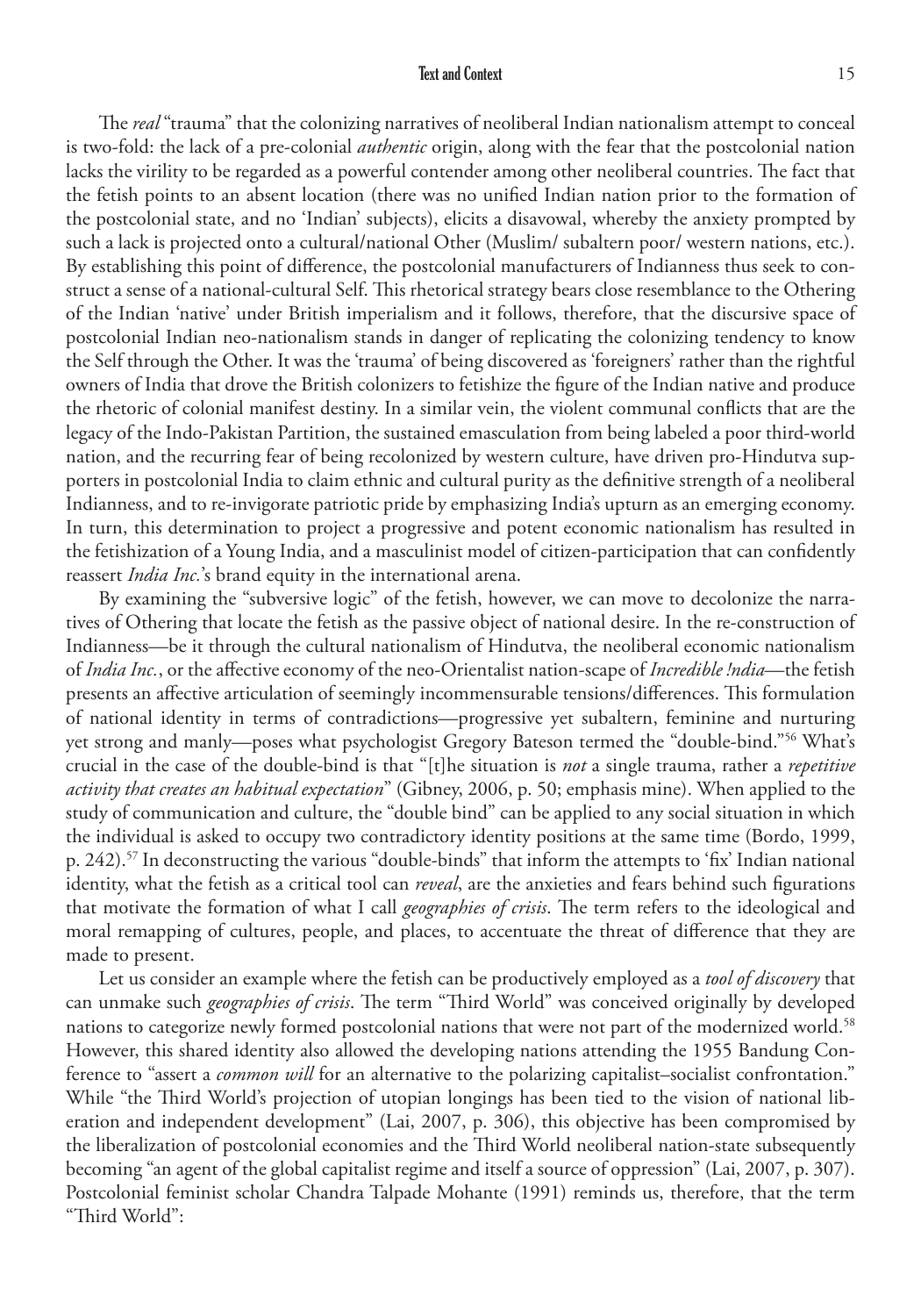[...] foreground[s] a history of colonization and contemporary relationships of structural dominance between first and third world *peoples*. The shift of emphasis from states to peoples takes the Third World beyond the nation-state system to "particular sociohistorical conjunctures" where "peoples of Africa, Asia, Latin America, and the Middle East, as well as "minority" population (people of colour) in the US and Europe [share] *similar relationships to the state*. (Mohanty qtd. in Lai, 2007, p. 308)<sup>59</sup>

What Mohanty suggests, is a productive alliance *across* differences to uncover the hegemonic role that the nation-state plays in supporting continuing forms of socio-historical oppression. The Third World can thus provide a critical space of coalition *outside* of the nation-state where alternative forms of community can be imagined. The fetishized "Third World" was positioned as a site of *lack* of development and civilization by First World nations, many of whom were former colonizers, and fearful that the newly formed postcolonial nations were now in a position to catch up with them. In drawing attention to the fact that such a figuring produces an 'us' vs. 'them' binary and deflects our gaze away from a *shared oppression*—namely, the marginalization and exclusion of disenfranchised peoples by the nationstate colluding with global capitalism—the fetish (Third World as sign/site) can be appropriated usefully as a site of resistance. This is why postcolonial scholar Ella Shohat prefers the term "Third World" rather than "postcolonial," because "[t]he invocation of the Third World implies a belief that the shared history of neocolonialism and internal racism forms sufficient common ground for alliances among such diverse peoples" (Shohat, 1992, p. 111).<sup>60</sup> Accordingly, the fetish of the Third World can be helpful in overturning old binaries of power by presenting instead, the possibility of a collective humanity above considerations of geography and economy.

# Postcolonial Nationalism and the "Trauma Aesthetic"

In a letter to journalist Gauri Gill, the British-Indian novelist Rana Dasgupta  $(2014)^{61}$  reminisces about an incident during a World Cup cricket match between India and England a few years prior. Indian batsman Yuvraj had scored an astonishing six sixes in one, and all cameras were on him, when he began jerking his pelvis in a simulated sexual performance. The author and his friends, who were watching this incident unfold on television, were taken aback. They later learned that Yuvraj's gesture had followed an angry exchange between himself and the English team captain, Andrew Flintoff. It turned out that Flintoff had uttered an obscenity aimed at Yuvraj, who returned the compliment. In the Indian batsman's words:

"He [Flintoff] said 'I will cut your balls off', so I said, 'You see this bat in my hand? You know where I'm going to hit you with this bat." Yuvraj added, "It got me really worked up. I got really angry and just wanted to hit every ball out of the ground; and sometimes, it's good for you and sometimes it backfires, but that day, it backfired on them." (qtd. in Dasgupta, 2014)

Dasgupta reflects on how all Indian viewers that day had automatically grasped Yuvraj's televised rage, even though the cause of it had been unknown:

We could see the blind rage of castration on the cricket field, and all the wounds of history. Yuvraj's triumphant phallus was not his alone. My friend pointed at him, jerking on the screen.

"That's our nationalism now, you know? We don't have an idea of India anymore. There is no content to our nationalism. There is only that jerking pelvis.

"Don't think it's about desire, because desire requires imagination. Its ego ideal is a nuclear missile. It is just lurid masculinity, and women are a scandal for it. It has no sensuality. It has no language." (qtd. in Dasgupta, 2014)

Dasgupta's friend's critique, that Indian nationalism is at once reactionary and a display of juvenile machismo parading as postcolonial revenge, sidesteps the racist provocation deeply rooted in old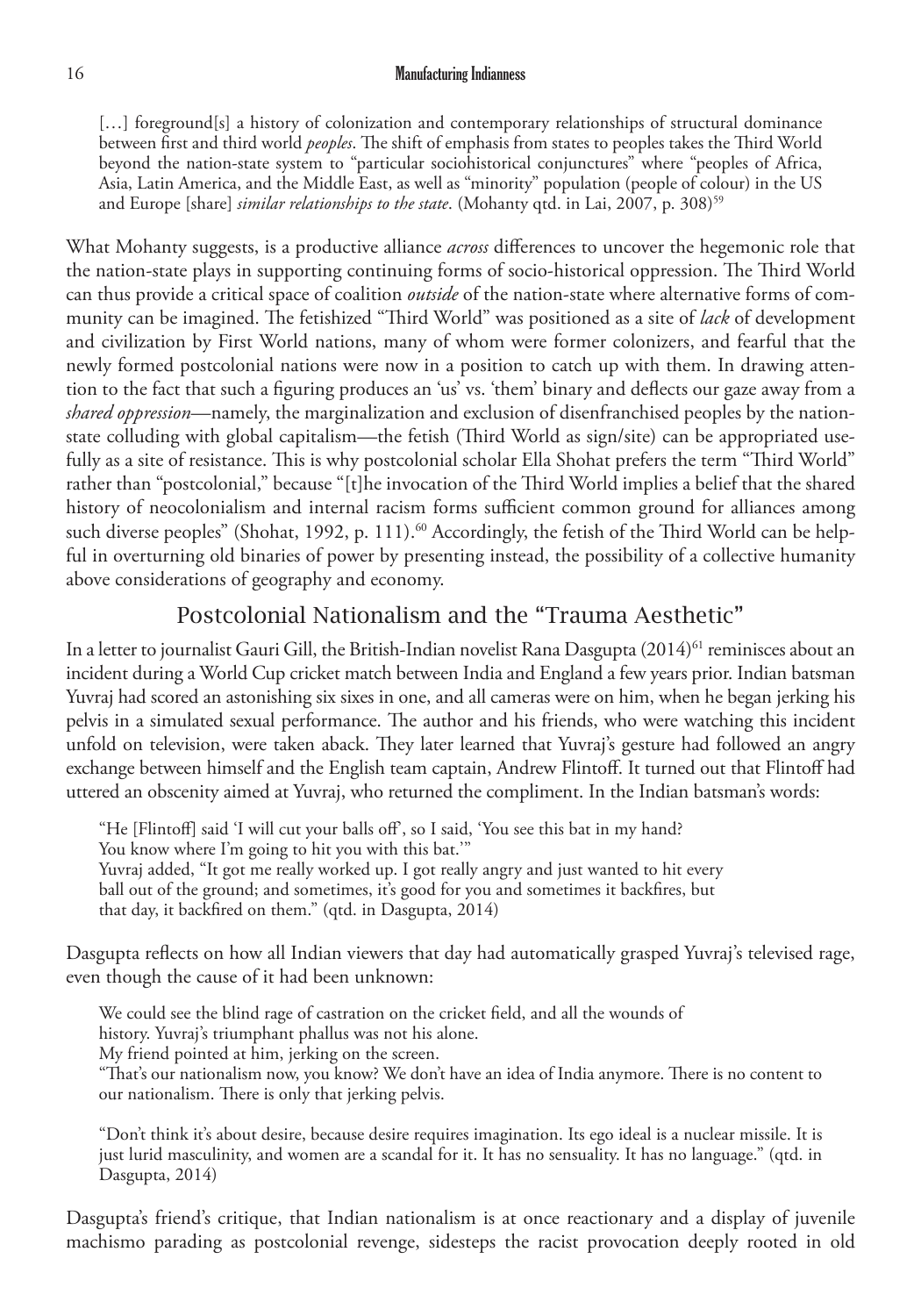colonial antagonisms that started the exchange in the first place. Underlying it all is the simmering rage of Indian postcolonial masculinity that has felt impotent in the face of such treatment across generations. If Indian nationalism has been reduced to a "lurid masculinity" that finds its ultimate phallic fetish in the "nuclear missile," and the protection of its culture through the containment of its women, then a postcolonial reading must attend more closely to "the connections between representation and material experience in various global locales," and how these experiences, informed by their own histories, "intervene in the construction of everyday life" (Hegde, 2005, p. 61).<sup>62</sup>

It is useful here to turn for a moment to literary scholar Pramod K. Nayar's (2009) account of how *scar cultures* form around traumatic events. The first component of such a culture consists of "the institutional–economic–structural contexts where suffering becomes the theme of various kinds of narratives," while the second aspect is "the encoding of emotionally meaningful discourses through specific emotional 'dominants' in the representation of war, contests, terrorist attacks and trauma" (p. 147). Nayar's point is that we develop "a visual and affective literacy" (p. 147) around pain and suffering, such that specific bodies become fetish signs of heroism, victimhood, or villainy in our "moral imagination" (Nayar, 2009, p. 149). Postcolonial encounters between the former colonizers and the ex-colonized, as in the example of the cricket match discussed above, recall the imperial oppression and the violence associated with it, and thus facilitate the creation of a *scar culture*. "It is in the act of repetition and translation—into other contexts," of the inherited practices, attitudes, and discursive formations from colonialism that are being used to keep postcolonial nations and their people in their 'proper place'— "that a universal grammar of suffering and its concordant affects arise. They encode [postcolonial] Others into specific identities through the emotionally meaningful discourses of suffering" (Nayar, p. 149, parenthetical insertion mine).

In that sense, postcolonial national identity-making is informed by what media and cultural anthropologist Allen Feldman (2004) describes as a "trauma-aesthetic,"63 namely, the visual representations, testimonies, and narratives of suffering that produce and bind an affective community both on the basis of a "*universal* experience" (in this case, of the legacy of colonial subjugation), and the specific suffering of *individual* experiences (Nayar, p. 151). Feldman's examples stem from slavery, and the truth-andreconciliation processes following horrific acts of communal and ethnic violence. He considers how, in the case of South Africa for instance, "the term 'trauma' ended up creating hierarchies of victims and suffering" (Feldman, 2004, p. 184), leading to the important realization that the wound caused by the "trauma aesthetic" is its "myth of continuity" especially in the case of the modern project, exercised through "a politics of the body" (Feldman, 2004, p. 185).<sup>64</sup>

Classics scholar Paige DuBois, in her investigation of state-approved torture in fifth-century Athens, discusses how the slave, who was considered to be an extension of the master by virtue of being the latter's property, could be tortured to produce spontaneous testimony that either supported or contradicted the master's court testimony. The ancient Greek philosopher Aristotle, commenting on the relationship between slave and master, had this to say about the nature of the slave's truth: "The slave is a part of the master—he is, as it were, a part of the body, alive (*empsukhon tí*) but yet separated (*kekhôrismenon*) from it (*Politics* 1225b)" (qtd. in Feldman, 2004, p. 187). DuBois explains that:

[...] according to Aristotle's logic, [...] the slave's truth is the master's truth; it is the body of the slave that the master's truth lies. […] Truth is constituted as residing in the body of the slave, because he can apprehend reason, without possessing reason. […] Truth, *alêtheia*, comes from elsewhere, from another place, from the place of the other. (DuBois, qtd. in Feldman, 2004, p. 187)

DuBois sees the recovery of testimony from the enslaved body as akin to a form of writing or inscription (in Feldman, p. 187) so that the scars on the tortured body, like branding and tattoos, become a type of *violent fetish code* that signals the hidden barbarism of the master behind the markings on the slave's body that are evidence of the latter's alleged infractions. The reader also becomes aware of the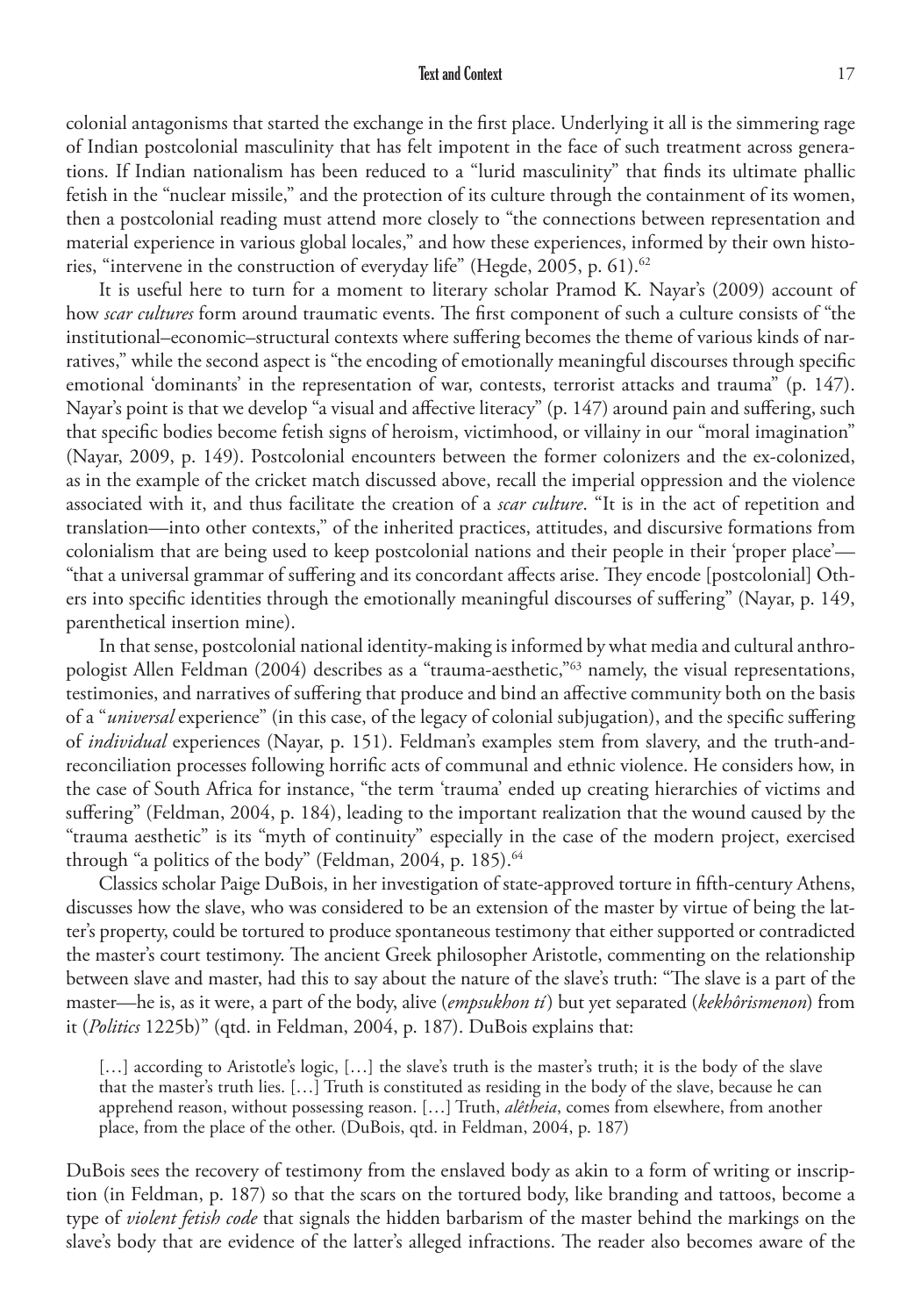inseparability of the master-slave binary, where the existence of the privileged term (master) depends on the affirming presence and even suffering of the Other (slave).

If we extend this realization to the postcolonial context, especially with regard to the relationship between the former colonizer and ex-colonized, we are reminded of psychoanalyst Octave Mannoni's (1990) insight that any social and economic analyses of postcolonial encounters—such as the incident during the cricket match raised earlier in this section—are inadequate, especially in light of the discussion above on the "trauma aesthetic" and "scar culture." Touching upon the psychological dynamics within imperialism, Mannoni (1990) asserts that, "The colonial is not looking for profit only," but is "greedy for certain other—*psychological*—satisfactions, and that is much more dangerous" (p. 32, emphasis mine).<sup>65</sup> In the contemporary Indian postcolonial context of Hindutva-based neo-nationalism, Mannoni's statement can be extended to acknowledge that the postcolonial subject too is not invested in *India Inc.* simply for neoliberal gains, either. What is at stake here is the affective cultural *desire* to defeat History and reverse the colonial-postcolonial power binary. Devra Waldman, Michael Silk, and David L. Andrews (2017)<sup>66</sup> illustrate this, as they deconstruct the psychological underpinnings in an international property development project, where twelve branded cricket communities are being built in major Indian cities as part of

[...] a 2011 brand license agreement signed between Anglo Indian (an international real estate investment company), and the Marylebone Cricket Club (henceforth MCC, an exclusive private members club and venerated British institution [Stoddart and Sandiford, 1998] located at Lord's Cricket Ground [known internationally as the "home of cricket"] in London, England). These communities aim to clone—emblematic of what Bianca Bosker (2013) would call *duplitecture*—iconic elements of the MCC's physical and imagined spaces. (Waldman, Silk, & Andrews, 2017, p. 180, original emphasis and parentheses)

The authors examine how these new enclosed communities "invoke and re-appropriate various expressions of (cricketing) colonialism (material, symbolic, spatial, and organizational)" that inform the architecture of desire within India's aspirational new middle-class to repurpose the British colonial lifestyle and its fetish signs. In the process, there has been the creation of "a postcolonial *colonial* Indian class within reimagined (and certainly mythologised) 'English' oases," transplanted onto Indian soil (Waldman, Silk, & Andrews, 2017, pp. 180–81, original emphasis). Interestingly, the international real estate company—*Anglo Indian*—explains that its name incorporates "the entrepreneurial dynamism and fast-moving development of the market that India represents, with the more established, governance driven Western ethos of *how to do business* that *Anglo-Saxon* […] corporate ethos represents" (qtd. in Waldman, Silk, & Andrews, p. 182, original emphasis). The neoliberal "Indian Dream", arguably, is to belong to a transnational upwardly-mobile consumer-class where wealth and status are affirmed by the *repossession* of the fetish signs of a historical wrong (colonialism) that, in turn, the new postcolonial rich can set right. It is driven in large part by the effort to cover the "scar culture" produced by the emasculating wound of almost two hundred years of colonial subjugation.

The analyses in this book investigate this tension between the surface allure of the fetish signs produced through the neoliberal branding of Indianness, and how these signs can equally uncover or *presence* the fears and desires, as well as new systems of oppressions that they seek to conceal. Subsequently, if, within colonialism, the "erotics of power" played out in the exoticization of the colonized Other that resulted in the "subsequent inferiorization and, indeed, feminization of the Orient," (Hook, 2008, p. 278), then arguably, the present-day appropriation of former colonial symbols by the Indian *nouveau riche*, and the takeover of British assets by Indian multinational conglomerates, are a postcolonial form of shoring power whereby the postcolonial nation seeks to recuperate its masculinity through the accumulation of the former master's signs of wealth and power. As postcolonial literary scholar Deepika Bahri (2004) succinctly puts it, "[a]mong other *posts*, the term *postcolonial* too betrays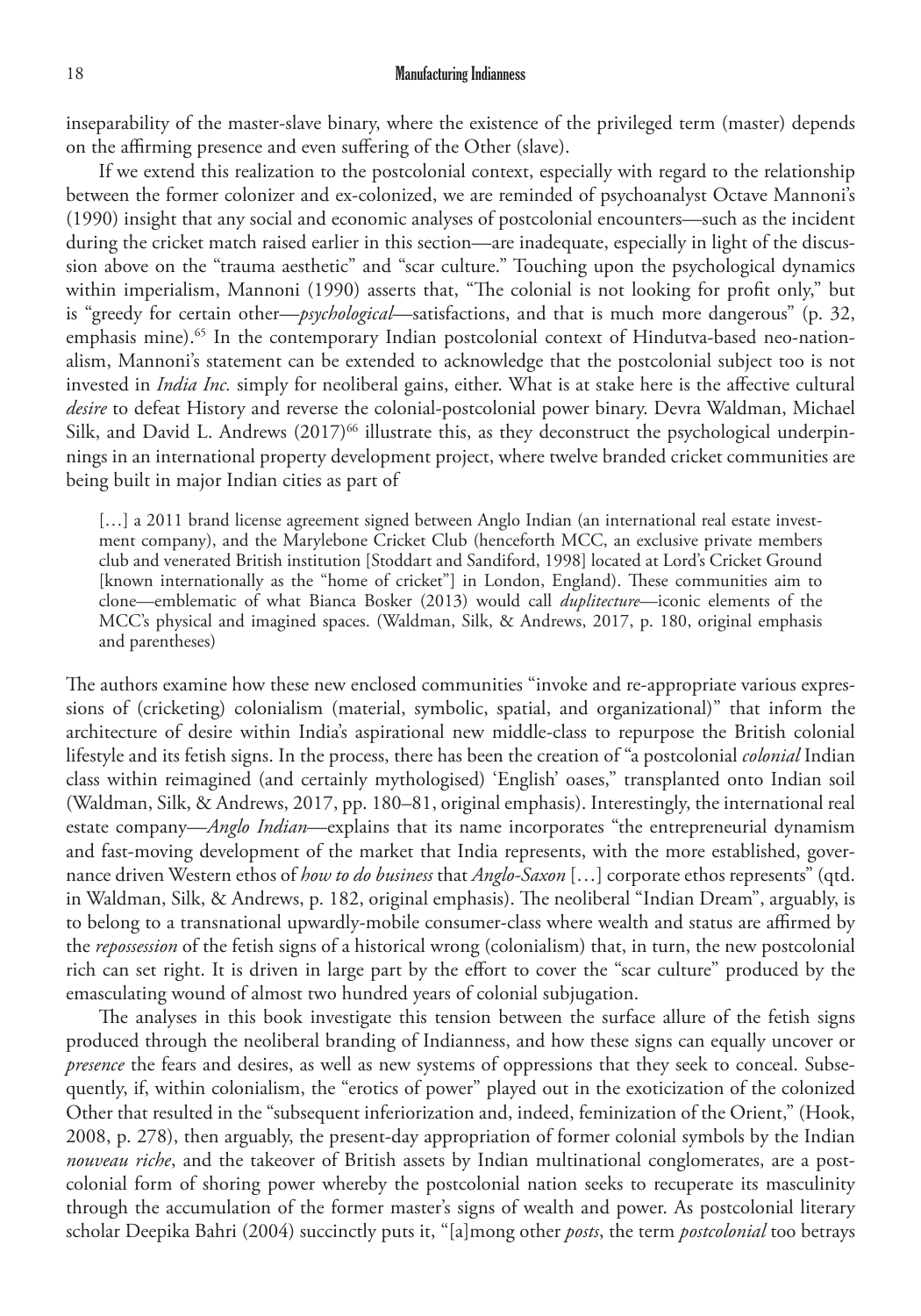## The Rise of Neo-Nationalisms

Nationalism has become *both* precarious and more predominant at a time when new communication technologies make it seem that the world is shrinking, borders appear more porous because of free trade, and a middle-class younger generation in almost every postcolonial developing economy is aspiring towards global citizenship.<sup>67</sup> However, postcolonial literary critic R. Radhakrishnan (1993)<sup>68</sup> poses the conundrum that,

[...] what we are finding is that even movements that are pitted against nationalism are using the language of nationalism in their very act of resistance. *We thus have ethnic nationalism squaring off against nationalism*: what is left untouched is the morphology of nationalism. This is clearly an indication of the extent to which nationalism has dominated the political scene for the last two hundred years or so. *It has reached a point where projects of legitimation have become unthinkable except in nationalist terms: nationalism has become the absolute standard for the political as such*. As a result, even the most ferocious counterhegemonic collective practices are forced to take on the discredited form of nationalism. (pp. 757–58, emphases mine)

Even the diaspora is defined in the language of the nation as "a home away from home"—and all too often, complicated by virtue of being "in the very heartland of ex-Colonialism" (Radhakrishnan, 1993, p. 764). The diaspora is a different kind of "contact zone" (Pratt, 1992, p. 4) since here the immigrant/ refugee/exile is doubly displaced—being alienated from their original homeland, and an alien in their current domicile. The clash of identities, in terms of being insider *and* outsider in both the countryof-origin and the new country-of-residence, is a painful one. It very often results in an extra-allegiance to one's roots through the fetishization of an "imagined community"69 that the diasporic global citizen nostalgically wishes to preserve and evoke as an 'authentic' ethno-geographical source of identity.

Postcolonial theorist Gayatri Chakravorty Spivak (2002) adds another layer of complexity to this discussion in addressing the large Indian diasporic segment that comprises a "global managerial community." As she puts it, the members of this community,

[...] are generally the custodians of culture of the various places from which they hail. Yet their interests are *unmoored*. In India we call them DIPSO, Dollar Income Private Sector. Within economic restructuring, the weakening of national capital is coupled with the weakening of the state, the redistributive powers of the state, even assuming that the state wanted to redistribute. At least when it was not so decimated by the removal of the barriers between national and international capital, there was a possibility of asking for constitutional redress as something serious rather than derisive. *The people who speak for the state are now the people who really have more global connections than state based connections*. (Qtd. in Hegde & Shome, 2002, p. 282, emphases mine) $70$ 

Not only this, but the prioritization of the nation in the public political sphere has caused a schizophrenic dichotomy, so that, as postcolonial historian and political theorist Partha Chatterjee (1990) acknowledges,

"[…] nationalism in such a situation becomes a male preserve, and 'women' are punished into becoming the vehicles of a pure interiority that takes the form of a double deprivation (*Recasting Women,* pp. 238–39).71 Women are effectively excluded both from the history of the 'outside' and that of the 'inside'—yet another instance of women being used as pawns in a male game of paranoia." (Qtd. in Radhakrishnan, 1993, p. 758)

Within the sphere of media representations, "[t]he feminine has always spurred nationalist ideology with images such as the motherland, mother tongue, nation as mother" (Hegde, 1998, p. 281).<sup>72</sup> The figure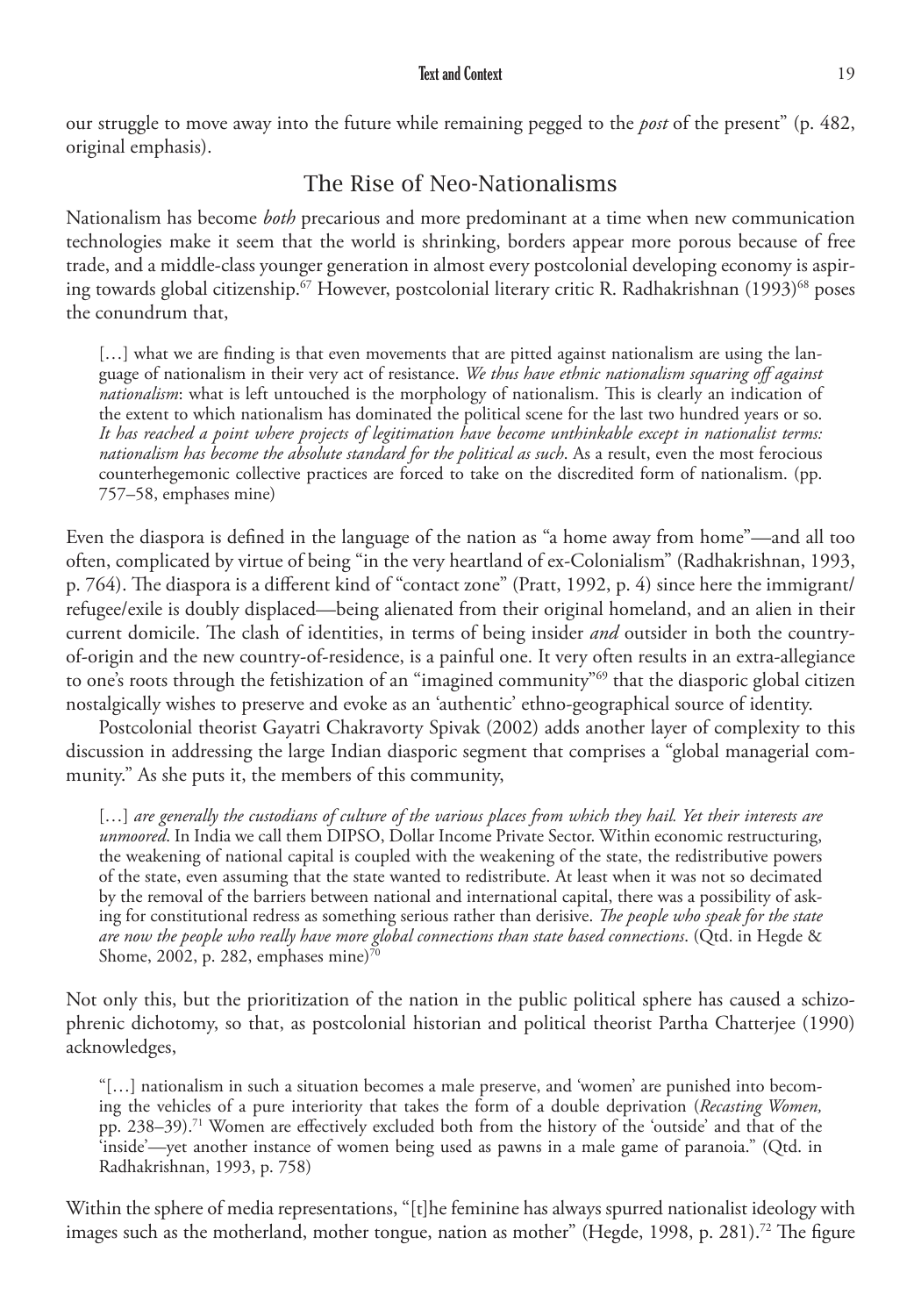of the woman has been fetishized as the sign of cultural authenticity and the allegedly uncontaminated private sphere of home and family, the microcosmic sites of "pure" culture. Chatterjee (1989) reminds us that while British colonial discourses used the figure of the native woman-as-victim to justify the project of political and cultural imperialism in India, subsequently, Indian postcolonialists have used the fetishized figure of the mother-as-nation to locate tradition in the maternal space of the home and domesticity. There is therefore the attempt to separate the more cosmopolitan and globalized (read: westernized) Indian woman from her idealized "pure" and traditional counterpart.<sup>73</sup> A recent ethnographic analysis by sociologist Smitha Radhakrishnan (2008),<sup>74</sup> of the new affluent middle-class of IT-sector Indians "that is global in scope, yet Indian in essence," sheds light on how diasporic Indians remain moored to the original homeland. Radhakrishnan details, for instance, how it is the professional women from the subcontinent, living in the "software hubs" of both Bangalore and Silicon Valley, who perform the crucial function of "re-inventing the Indian family" and fostering a "global Indianness" (p. 7).

The tension in separating the private from the public sphere, inside from the outside, is also reflected in the views of some of the early Indian leaders and thinkers. Historian Ramachandra Guha recounts a telling exchange between Mahatma Gandhi and the Nobel poet laureate Rabindranath Tagore. In 1921, Gandhi had written a piece for *Young India*, in which he critiqued the progressive reformists Ram Mohan Roy and Bal Gangadhar Tilak for using the English language as their main vehicle for communicating their ideas. Tagore viewed Gandhi's rebuke as a display of "narrow nationalism," to which Gandhi famously responded:

I hope I am as great a believer in free air as the Great Poet. I do not want my house to be walled in on all sides and my windows to be stuffed. I want the cultures of all the lands to be blown about my house as freely as possible. But I refuse to be blown off my feet by any. (Qtd. in Tripathi, 2013)<sup>75</sup>

Gandhi upheld *patriotic nationalism as a political necessity* because it could unite Indians from different backgrounds and faiths to rise up against colonial rule, on the strength of a unified vision. Tagore viewed such nationalism as dangerous. In *Nationalism* (1917), the poet laureate observed: "The nation with all its paraphernalia of power and prosperity, its flags and pious hymns […] and the literary mock thunder of its patriotic bragging, cannot hide the fact that […] any new birth of its fellow in the world is always followed in its mind by the dread of a new peril" (qtd. in Tripathi, 2013). This battle continues in the present moment. The anxiety produced by shifting allegiances—whether to the traditional political nation, privatized State, or multinational corporation—has been heightened by the homelessness/ rootlessness brought about by wars and the exigencies that provoke border-crossings, and the alienation produced by uncertain global market and labor conditions. Subsequently, the fantasy of "a return of the real" (Foster, 1996, p. 168)<sup>76</sup>—as in a "real" home/homeland or cultural origin—has become even more alluring.

With the global emergence of neo-nationalisms<sup>77</sup> and the turn towards neoliberal politics<sup>78</sup> at the end of the 1990s, the idea of the *nation-brand* gained traction. Wally Olins (2002),79 a world-renowned corporate identity and branding consultant, questions the consternation produced by nation-branding, asking why it is perfectly acceptable to talk about "the rise of nationalism and the growth of nationstates, the need for post-colonial societies to invent a mythical past through names of semi-historical empires, or for nations like Indonesia even to invent a new language," but there is outrage when any of these practices become linked with "those that have been used by clever corporations and their brands for many years" (p. 246). Much like nation-building, businesses too build loyalties—"loyalties of the workforce, loyalties of suppliers, loyalties of the communities in which they operate, loyalties of investors and loyalties of customers" (Olins, 2002, p. 247). Just as with the construction of national identity, corporate branding is about "creating myths, special languages, and environments which reinforce loyalties, colours, symbols, and quasi-historical myths. They even have heroes" (Olins, p. 247). And,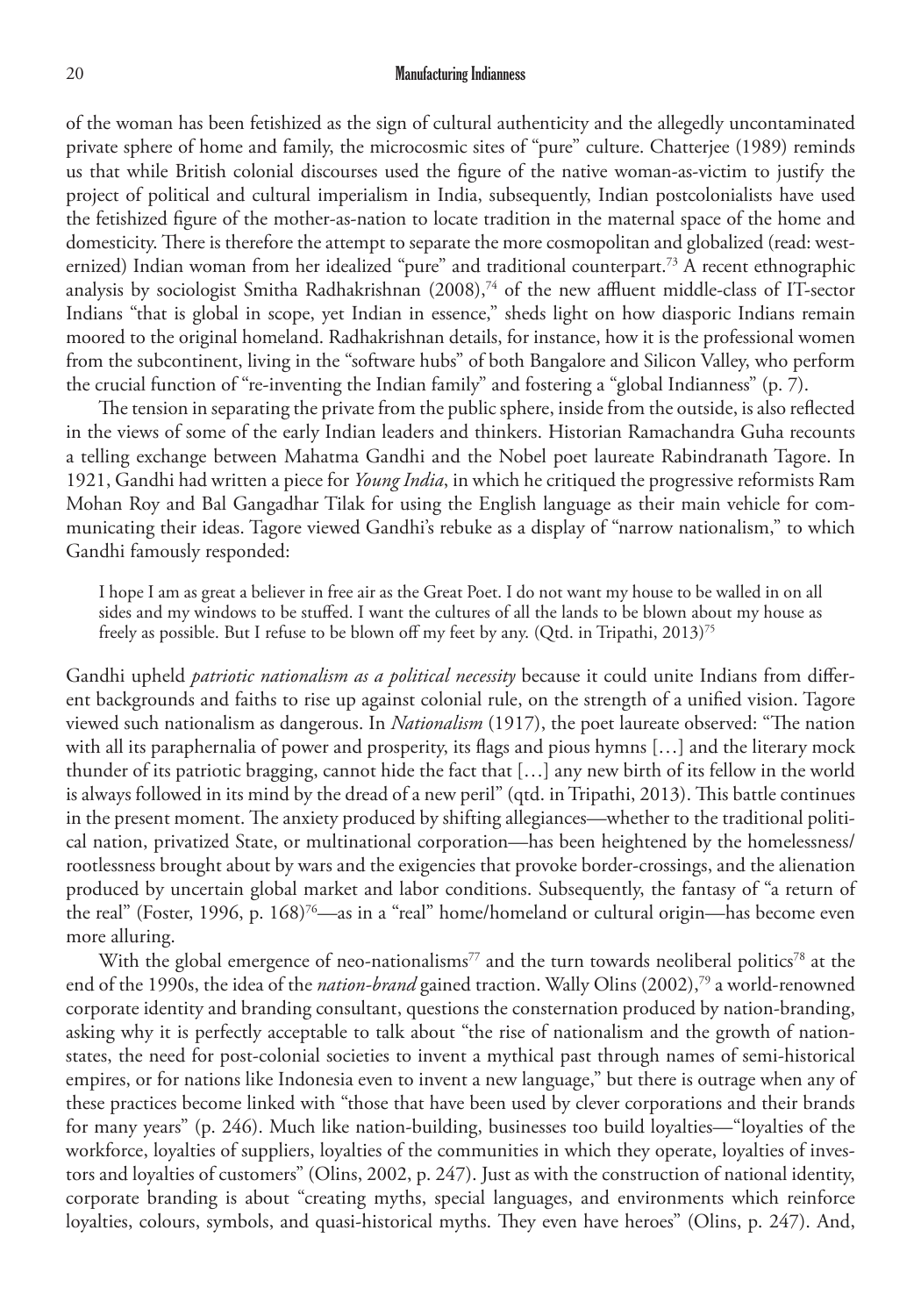Olins confidently prophesizes that in the upcoming decades, nation-branding will become established as a "quite normal national practice" (p. 248).

International policy advisor Simon Anholt is credited with coining the word *nation brand* in 1996, and developing the Anholt-GfK Roper NationBrands Index<sup>80</sup> (Anholt & Hildreth, 2010, p. 8).<sup>81</sup> In his view, a country's "good name" impacts all types of decisions such as:

[...] companies deciding where to build their factories, set up their overseas operations, market their products or outsource their industrial processes and customer service centres; governments deciding where to spend their foreign aid budgets; international sporting bodies or beauty pageants deciding which country or city will host their next event; opera and theatre companies deciding where to tour; film studios deciding where to go on location; supranational bodies like the European Union, Mercosul, NATO or ASEAN deciding which countries can join and which can't; even governments picking their allies in times of international conflict. (Anholt & Hildreth, 2010, p. 20)

In *Brand America*, Anholt & Hildreth (2010) emphasize that the idea of the nation marketed as a brand works only if it exaggerates a foundational truth, rather than attempts to build itself upon a lie (p. 24). "Good countries, like good companies," notes Anholt (2009),<sup>82</sup> "should be product-obsessed, not storyobsessed" (p. 178). The product here, of course, is the commodified neoliberal nation:

So all responsible governments, on behalf of their people, their institutions, and their companies, need to measure and monitor the world's perception of their nation and to develop a strategy for managing it. It is a key part of their job to try to earn a reputation that is fair, true, powerful, attractive, genuinely useful to their economic, political, and social aims, and honestly reflective of the spirit, the genius, and the will of the people. This huge task has become one of the primary skills of administrations in the twenty-first century. (Anholt, 2011, p. 9)<sup>83</sup>

In his ruminations about the "good name" of a country being its most valuable asset, Anholt (2011) asserts that to be admired, a country must be relevant, and "in order to become relevant, it must participate usefully, productively, and imaginatively in the global conversations on the topics that matter to people elsewhere and everywhere" (p. 9). This idea of the neoliberal nation acting as an *ethical global*  citizen is based on the notion of cultural engagement,<sup>84</sup> according to him, which, after all, is "much safer and more valuable a way of increasing understanding between nations than the rather risky game of reducing a country's history, culture, and population to an infantile stereotype, and then discharging it at other nations as if from a gun" (Anholt, 2011, p. 12).<sup>85</sup>

The cultural and regional specificity of a country cannot be overlooked, moreover, in favor of a model that celebrates that the "world is flat" (Friedman, 2005).<sup>86</sup> Anthropologist and political geographer David Harvey (2001)<sup>87</sup> observes that, "[t]hough we have been urged again and again to see the world in more unified spatiotemporal terms, history and geography still define themselves, respectively, through narrative and spatial ordering" (p. 286). Sociologist and subalternist Satish Deshpande (1998), for example, interrogates the relationship between globalization and Hindutva (Hindu cultural nationalism) that seems to be "'closely and crucially intertwined with a geography' (255)" (in Harvey, p. 286). Deshpande explores how independent India's first Prime Minister—Jawaharlal Nehru's—socialist and secular model of democratic development relied on alliances between "'multi-dimensional relations of domination established along the inter-regional, rural-urban, and city-megacity axes' (260)" (in Harvey, p. 286). However, this spurred oppositional "regional-ethnic movements" such as Hindutva, that tapped into "'the ideological vulnerability of the placeless universalism of the Nehruvian nation-space,'" seeking "'to rekindle a personalised commitment to particular places that are nevertheless embedded within the abstract social space of Hindutva'(263)" (in Harvey, p. 286). In other words, Hindutva itself is a re-branding of Indian nationalism, and just as "Nehru had his steel mills […] Hindutva has its symbolic centers" (Harvey, p. 287).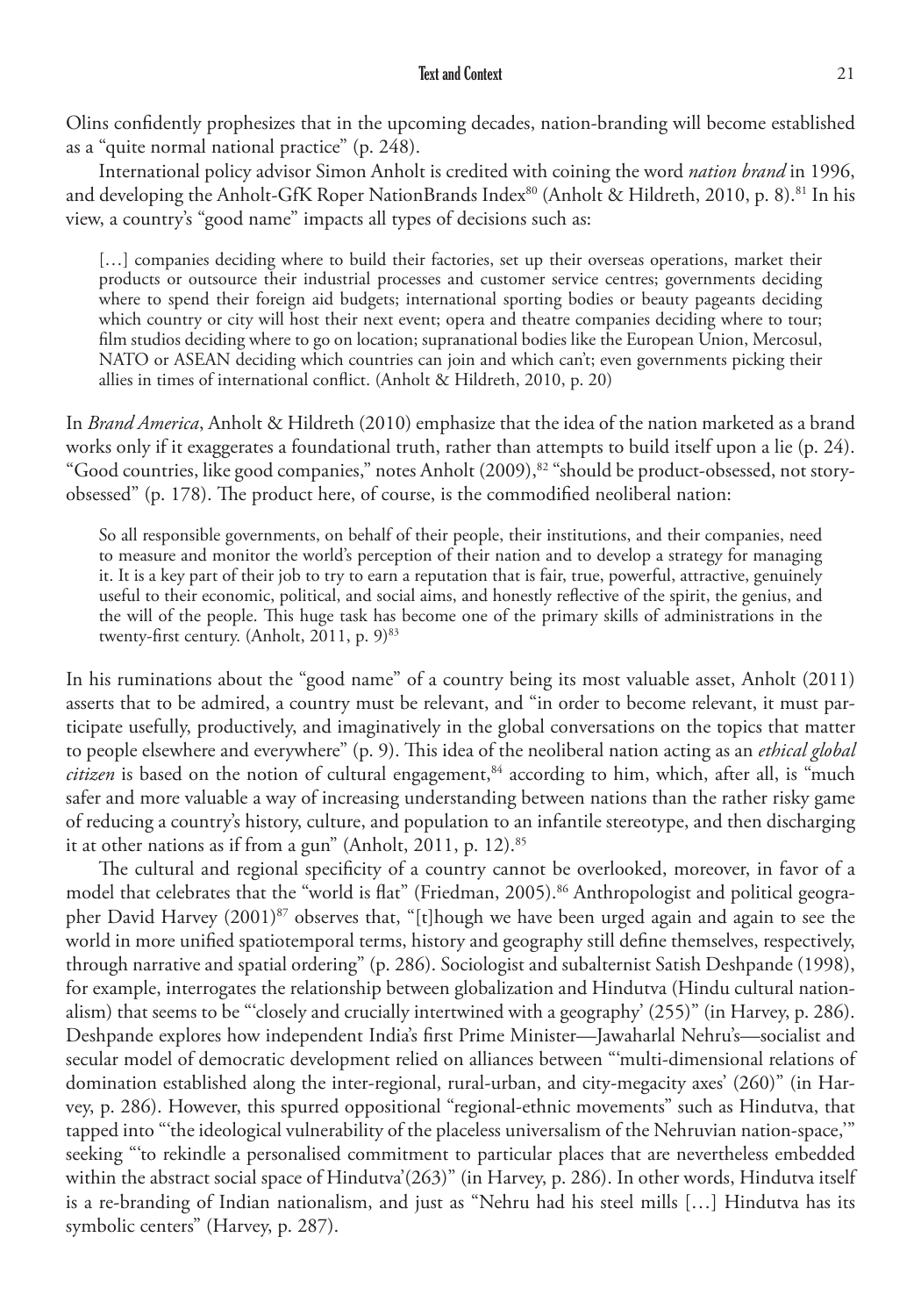Communication scholar Melissa Aronczyk (2008)<sup>88</sup> suggests that nation branding can be "a necessary corrective to the waning importance of the nation-state in the context of globalized economic, political and cultural exchange" (p. 43). The threat to "[n]ationally *imagined* identity" (emphasis mine) posed by "the spectre of cultural homogeneity or, conversely, hyper-hybridity, stronger allegiances at the subnational, supranational or transnational levels […] and widening networks of mobility, media and migration," is counteracted by strategic corporate branding that builds the unique identity of the country by "consciously highlighting certain meanings and myths while ignoring others." Nation branding has become an increasingly popular measure among governments "as a means to promote national identity while encouraging the economic benefits necessary to compete in a modern globalized world." By combining "diverse motifs of heritage and modernization, domestic and foreign concerns, and economic and moral ideologies in the projection of national identity," nation branding appears to many as a positive way to champion national interests, "one that lacks the 'chauvinistic' and 'antagonistic' elements of more reactionary nationalisms […]" (Aronczyk, 2008, p. 43).

Economist Ying Fan (2010)89 distinguishes between *national identity* and *nation branding* (also see van Ham, 2001).<sup>90</sup> She defines the former as the unique, foundational, and enduring characteristics that a country's citizens accept as part of its historical legacy, and that are therefore, crucial in shaping its future. *National identity* is the "essentially irrational psychological bond that binds fellow nationals together" and creates "a sense of belonging" to the body politic (Fan, 2010, pp. 100–01). Then there is *national brand identity*, which Fan proposes, has to do more with a country's *image* that it constantly revises and re-presents in order to influence various external audiences outside of the nation's borders (p. 101). Where *nation-branding* goes further than mere place branding, or tourism marketing, is in determining *a central ideological concept* whose uniqueness defines the "country-of-origin." Furthermore, this must be an idea that all the *internal* citizens, ambassadors and advocates of the nation subscribe to, and that its multiple *external* audiences accept as legitimate because of how national identity and nation-branding converge. Advertising professional V. Sunil, for example, discusses the 2007 global launch of the *Incredible India* nation-branding campaign that took place in major cities like Berlin, and New York. In it, the pitching of a corporatized *India Inc.*, ready to embark on the world stage, was still "a version of India where we [projected] our Indianness, but in a smart way" (parenthetical insertion mine). And, Sunil recalls, it was the media hype around this campaign that built the "internal excitement" among Indians *at home*, which was critical, "because that's how the excitement spreads" (qtd. in Mathew, 2017).<sup>91</sup>

This ongoing convergence of national identity and brand image entered the public spotlight again, recently, with recent news media headlines announcing that "a hundred major monuments and historical sites [in India] are up for 'adoption' by private corporations, public sector undertakings and individuals under the government's 'Adopt A Heritage'(*sic*) plan" (Kesavan, 2018).92 Under this scheme, the historic Red Fort in Delhi, for example, will be maintained by the Dalmia Bharat Group for the next five years. This brand equivalence, attempted by linking the cultural heritage and symbolic and affective associations of the national historic sites with the sponsor's corporate values, is all the more controversial when one considers that the "the Red Fort is *every Indian's business,*" (emphasis mine), and that "[o]ver the past century and a half, *it has come to stand for India*" (emphases mine). Television viewers across the country are familiar with the famous monument, as "India's prime ministers have addressed the nation on every Independence Day from the ramparts of this iconic building" (Kesavan, 2018). Among the other national landmarks that are "up for corporate 'friending' on the Adopt A Heritage website," are the Taj Mahal, the Sun Temple in Konark, Fatehpur Sikri, the Residency in Lucknow, Sarnath, the Sunderbans, Pangong Lake and India Gate. These places "are India," and critics say that while the corporate money can certainly fund restoration work that will preserve the historical legacy of the country, there should, at the very least, be "a national conversation on the relationship being proposed between private capital and national heritage." While archeologists, art historians, preservationists, and other experts must be consulted so that the sites are not irreparably damaged, *adding the corporate sponsor's*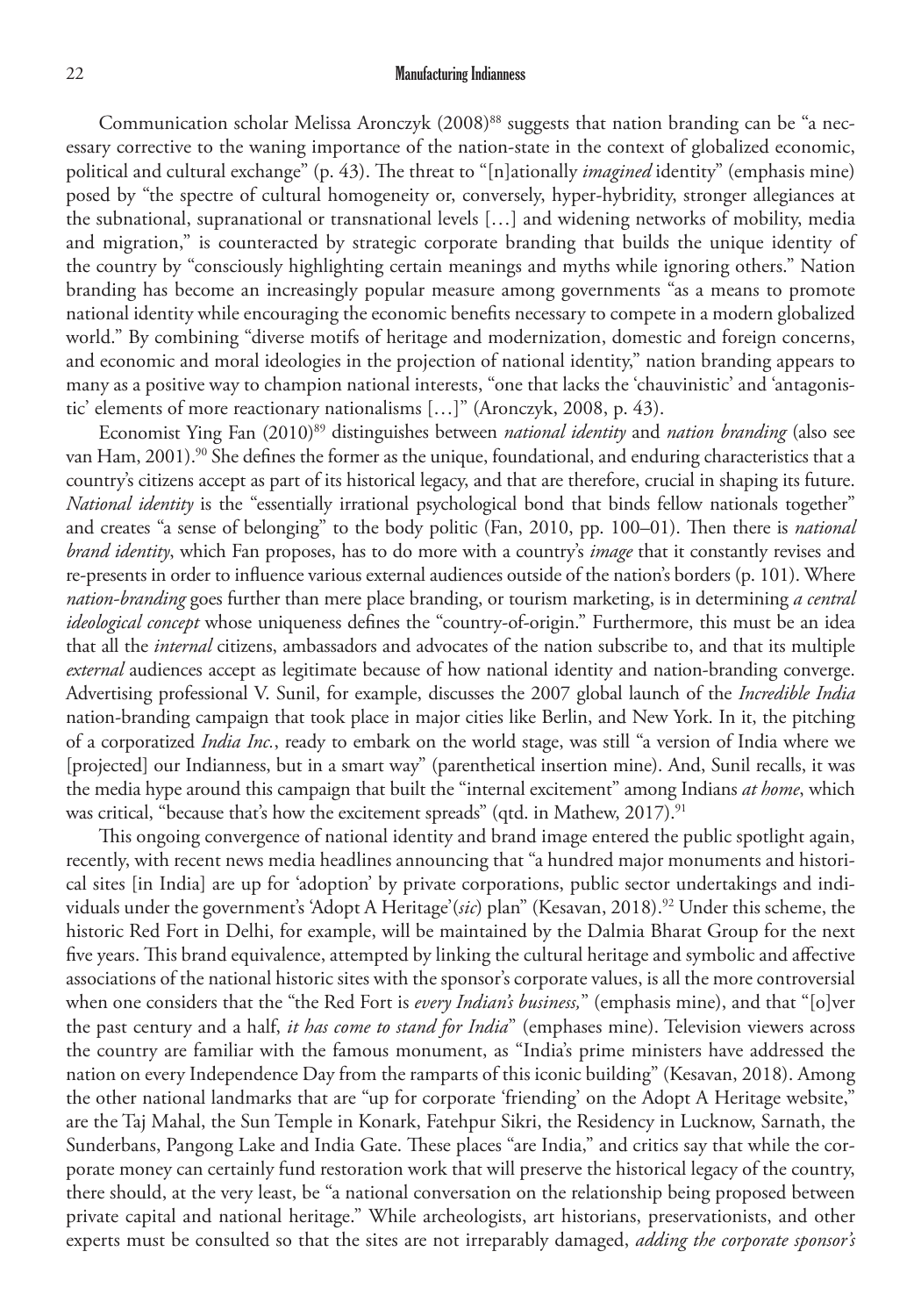*name to any of the sites in question can significantly devalue the core worth of a nation's history*: "There is a reason why we don't yet have the *Lacoste* Louvre or the *Walmart* Washington Monument or the *Virgin* Westminster Abbey. Some names are best left unsold" (Kesavan, 2018).

Today, technological convergence has resulted in what Sunita Rajan (Senior VP of Asia Pacific advertising sales at CNN International Commercial) calls the "'experience economy'—a place where audiences want to feel the country, not just see it" (Rajan, 2017).<sup>93</sup> Therefore, instead of depicting "a country's landscape or its people through a glossy, detached lens, many of the most successful campaigns now present the country as an experience undertaken by a protagonist who can be identified with." And, depending on who the specific target audience for that destination is, "this could be via a blogger, travel writer, business person, a family" (Rajan, 2017).<sup>94</sup> Google Arts & Culture and India's Ministry of Tourism have partnered to create 360-degree videos of some of the iconic destinations in India. A Press report notes that "[f]or Google Cardboard users, the experience will be even more gratifying as they can turn the 360-video into a fully immersive virtual reality (VR) experience." Luisella Mazza, head of operations, maintains that "Google Arts & Culture brings the best of travel experiences from the world at the fingertips of culturally curious people and travel enthusiasts, and the point of *this* exercise is "to bring new and global audiences to India's rich heritage and history" ("Golden Temple features," 2018).<sup>95</sup> The contemporary 'idea' of postcolonial India is derived, therefore, from the synergistic efforts at nation-building (by and for the country's consumer-citizens), nation-branding (for India's growing and evolving middle classes, diasporic Indians, and foreign governments, investors/business partners, and tourists), and the digital curation of an *experience economy* of national culture and history that positions India as an ancient *civilization* "rich" in its own diverse *pre*-colonial heritage (for potential travelers and armchair tourists). As Lee Edwards & Anandi Ramamurthy  $(2017)^{96}$  note, "market rationality has become the defining principle for 'successful' national identities in the global South."97 Nation branding enables these nations to demonstrate that they "are 'normal' and that they 'work' (Aronczyk, 2013, p. 33), making them a safe bet in a globalized economy" (Edwards & Ramamurthy, p. 327). A leading authority on place branding, Keith Dinnie (2008) regards the nation brand as "the unique, multi-dimensional blend of elements that provide the nation with culturally grounded differentiation and relevance for all of its target audiences," but acknowledges the need to integrate within this, aspects of national identity that ground the branding in the history and culture of the country in question  $(p. 15)$ .<sup>98</sup>

Increasingly though, as sociologist Himani Bannerji (2006)<sup>99</sup> asserts, "ethnic/cultural nationalisms have recently succeeded in attaining state power, often by dismantling liberal democratic states." These nationalisms have merged "the 'unfreedom' of a class society" with ideologies "of the 'free market', a neoliberal stance with an authoritarian form of governing and ideologies that are often connected with institutional religions and their ancillary cultural practices" (Bannerji, 2006, p. 363). More significantly, "[t]here is always, in these totalitarian political projects, an appeal to antiquity, to the past, in a *retrievalist* fashion, and to myths of origin, for the purpose of mediation and legitimation" (Bannerji, 2006, p. 364, original emphasis). Discursive representations and narratives that "smuggle in selected and invented traditions with moral and religious, therefore, binding injunctions for the group members," ensure that "culture takes on the quality of the sacred." In fact, it is worth remembering that "[t]he ethnicities that are in power and those that are subordinated are by no means 'natural cultural communities', but rather they have been subjected to ideological constellations of 'found' and reworked cultural elements existing within the competing hegemonies of the civil society" (Bannerji, 2006, p. 364).

Postcolonial political scientist and anthropologist Partha Chatterjee (2012), reflecting upon the Indonesian President Achmed Sukarno's address at the 1955 Bandung Conference,100 offers the following insight about "Nationalism Today":

[...] we hear daily of angry men from ordinary backgrounds with little power who choose to act dangerously out of fear and resentment. But we often forget how much more thoughtless and dangerous people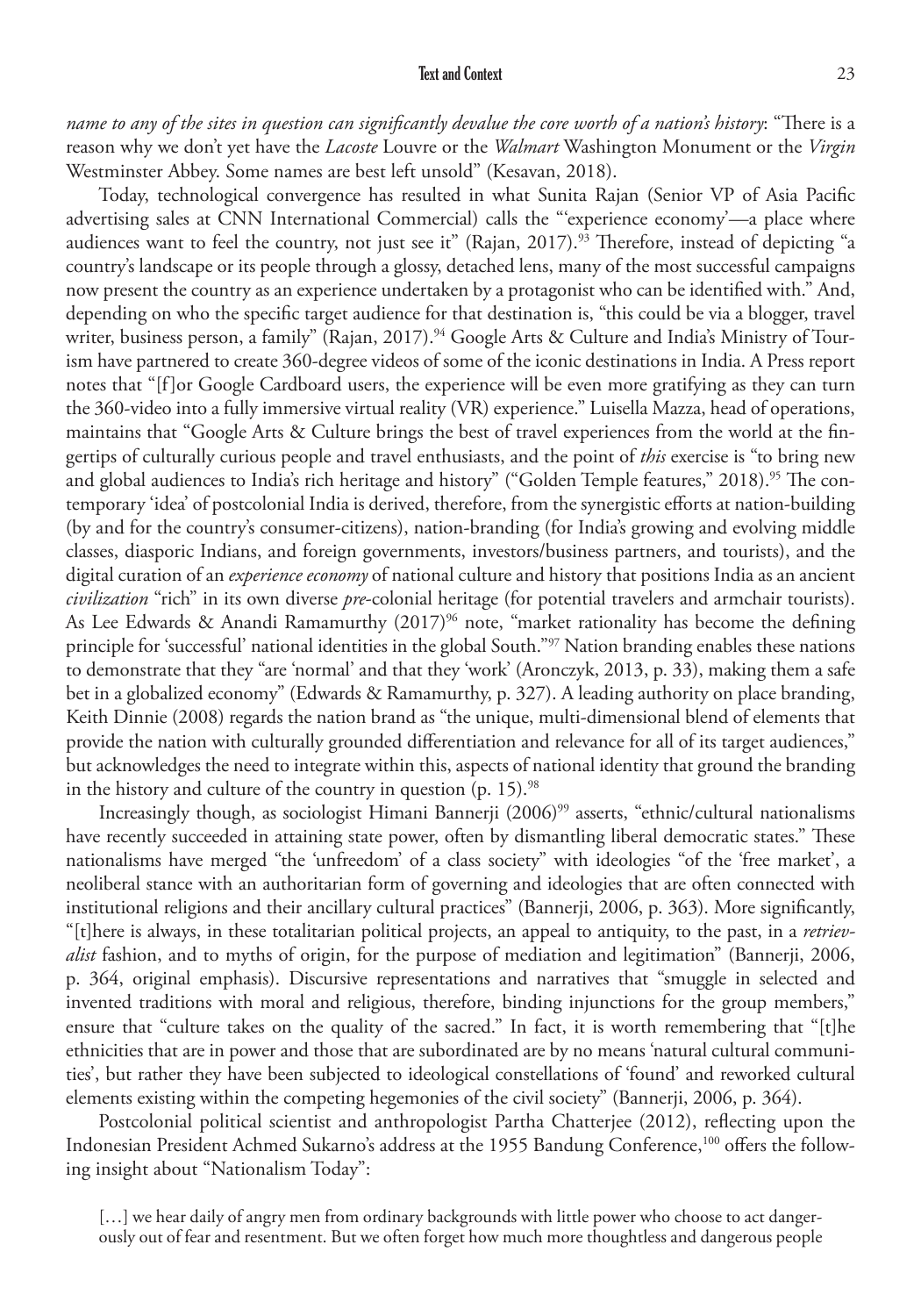in power can be when, driven by fear, they choose to arrogate to themselves the prerogative of declaring the exception. This was something that the Marxist critique of imperialism pointed out a hundred years ago: the so-called national interest in acquiring global power through competition with other nations was little more than the pursuit of class interests by dominant groups. The scene has not fundamentally changed. The nation-state may not be at its healthy best any more, but empire, too, is certainly not dead.  $(p. 23)^{101}$ 

We are at a juncture when "socioeconomic policies are being reconstituted the world over," and internationally, we are confronted with rising unemployment, and growing social and economic inequities. At such a moment in India's postcolonial history, it is crucial to investigate how "popular media has woven such disparate projects of change as the state and corporate-class led economic reforms that have opened the national economy to the vagaries of global capital and political struggles for redistribution by historically disenfranchised groups together into a *single script* about progress and rupture" (Murty, 2014, p. 211, emphasis in original).<sup>102</sup> Interestingly, feminist and critical race scholar Madhavi Murty (2014) contends that "the term neoliberalism carries little narrative resonance in India, […] precisely because *it is experienced as renewal and emergence*; [and] as such it is *narrated as innately and intimately Indian*" (p. 226, emphases mine). It makes sense therefore, that Prime Minister Modi's "center right and business-friendly"103 economic policy is labeled as "Modinomics" and directly linked with his political persona and administration. "In other words," Murty rightly suggests, "a focus on popular cultural narratives reveals that global capital is *particularized* and operates through the frame of the nation" (2014, p. 226, emphasis mine).

As we will see in the pages that follow, "the ability to dream in the language of global capital is represented as freedom" so that global capital and neoliberalism (new times in India) in particular are constituted as inherently democratic and inclusive" (Murty, 2014, p. 226). This is why Mohan J. Dutta and Ambar Basu (2018)104 highlight the need "to recognize the hegemony of cultural tropes such as 'India Shining' and 'Made in India'" that continue to "erase possibilities for social justice within subaltern contexts of India" (p. 89). They urge postcolonial critics to look beyond the "Made/Make in India" rhetoric and *critique the colonizing tendencies of the postcolonial state* that are evident in the state-sponsored violence to forcibly remove subalterns from their land, the labeling of subaltern protests and activism as "anti-India, terrorist, and threats to national security," and the exploitation of subaltern labor alongside the erasure of their sources of livelihood (Dutta & Basu, 2018, p. 89).

### Old and New Ways of Understanding Postcolonialism

As former colonies gained their independence, postcolonial theory emerged in literary and cultural studies departments and programs in an attempt to capture the vast and disparate histories and experiences of emerging nations through the perspectives of their own activists, academics, and writers. Groundbreaking theoretical work done by non-western scholars such as Aimé Césaire,<sup>105</sup> Leopold Senghor,<sup>106</sup> Frantz Fanon,<sup>107</sup> Stuart Hall,<sup>108</sup> Edward Said,<sup>109</sup> Gayatri Chakravarty Spivak,<sup>110</sup> Homi Bhabha,<sup>111</sup> Partha Chatterjee,<sup>112</sup> Arif Dirlik,<sup>113</sup> Arjun Appadurai,<sup>114</sup> and researchers in the Indian Subaltern Group,<sup>115</sup> among others, raised important questions regarding cultural and political identities that were the legacy of, or antagonistic to colonialism(s), the emergence and formation of different forms of nationalism, structural inclusions and exclusions within ongoing decolonization projects, hybridity and boundary crossings, diasporic imaginings, and new economic realities arising from the postcolonial configuration of first, second, and third world nations. Ato Quayson and David Theo Goldberg (2002)<sup>116</sup> identify three main preoccupations of postcolonial studies over the past few decades. These include examinations of how "empire was the laboratory of modernity; how the very constitution of Western subjectivity from the period of empire and colonialism depended on the interactions with subjected others," and how, in the present-day context, "the processes of transnational migration and globalization ensure that these dialogic encounters destabilize centers and peripheries" (Quayson & Goldberg, 2002, p. xii).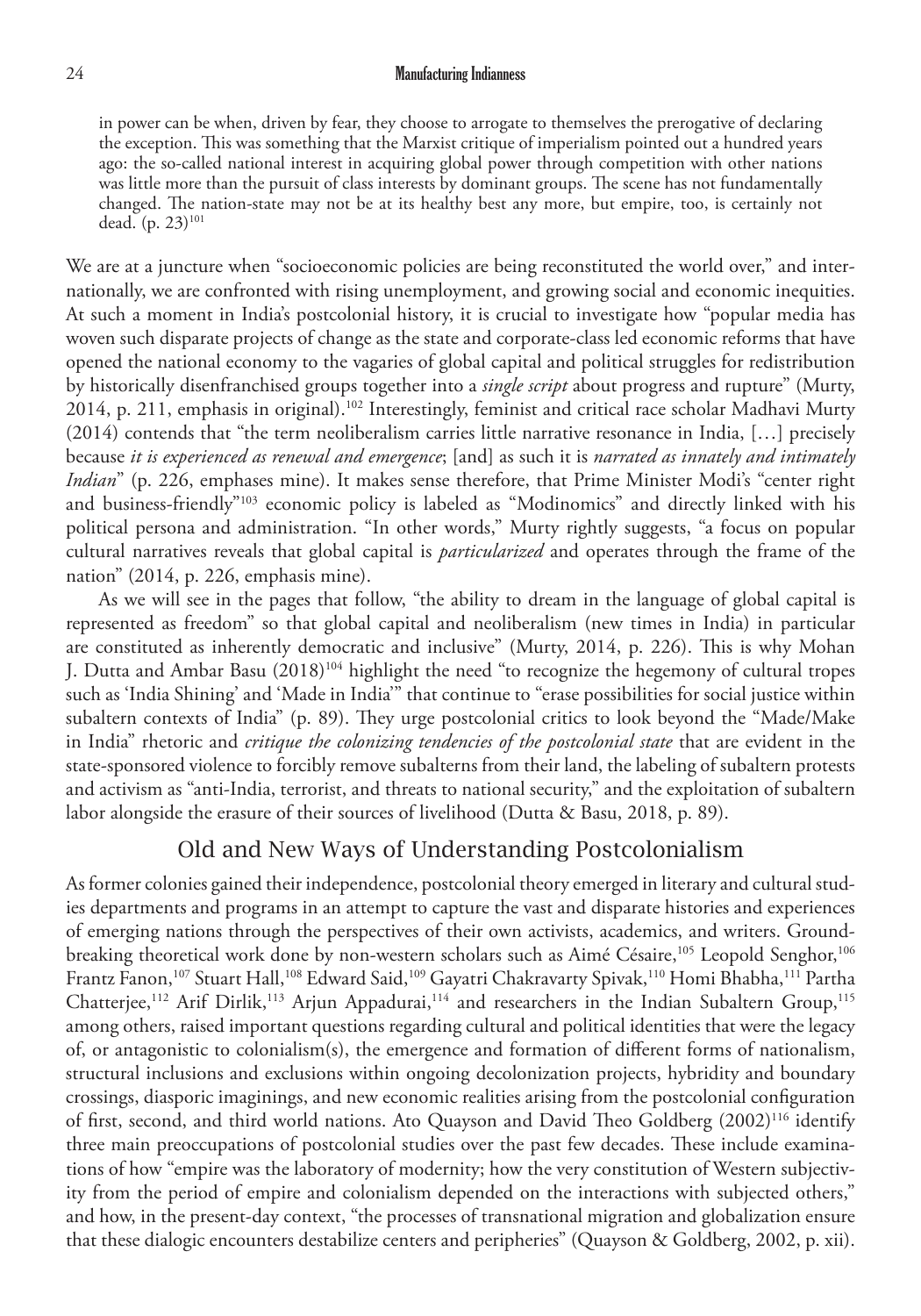In its first iteration, the foundational postcolonial studies text, *The Empire Writes Back* (1989) described 'postcolonial' broadly, as referring to "all the cultures affected by the imperial process from the moment of colonization to the present day" (Ashcroft, Griffiths, & Tiffin 1989, p. 2).<sup>117</sup> Since then, scholars have tried to contextualize the term either by referring to a specific historic period (typically the time immediately following the independence of the colony), or by focusing on the experiences of those affected most by colonization (namely, the colonized) and thereby, often excluding the accounts of the colonizers.118 Anthropologists Carol Breckenridge and Peter van der Veer (1993), for instance, used the term 'postcolonial' to categorize the latter half of the twentieth century as the aftermath of imperialism  $(p, 1)$ .<sup>119</sup> While Marxist philosopher and literary scholar Aijaz Ahmad (1995) argued that "postcolonial" follows the "pre-colonial" and "colonial" in a "tripartite division of history, much as colonialist historiography had once cut up the whole expanse of Indian history into Hindu, Muslim and British periods. 'Postcolonial' in this sense served as an end-of-history term, just as the 'British period' was once supposed to last forever" (p. 11).<sup>120</sup> "Metaphorically" then, for Anne McClintock (1995), whose work explores the intersections between race, gender and sexualities, imperialism and globalization, and visual culture and mass media, "the term postcolonialism marks history as a series of stages along an epochal road […]—an unbidden, if disavowed, commitment to linear time and the idea of development" (p. 10). $^{121}$ 

On the other hand, for postcolonial theorist Bill Ashcroft (1997), "'Postcolonial' did not mean 'after colonialism.'" In other words, postcolonialism did not simply end when the colonizers left and the former colonies became postcolonial nations. Since "postcolonial analysis examines the full range of responses to colonialism," it is evident to Ashcroft that, "the term 'postcolonial society' does not mean an historical left-over of colonialism, but a society continuously responding in all its myriad ways to the experience of colonial contact" (Ashcroft, 1997, p. 21).<sup>122</sup> In fact, postcolonial literary critic Leela Gandhi sees postcolonialism as "a theoretical resistance to the mystifying amnesia of the colonial aftermath," adding that as "a disciplinary project," it must be "devoted to the academic task of revisiting, remembering and, crucially, interrogating the colonial past" (1999, p. 4).<sup>123</sup>

What concerns theorists like Ahmad (1995) about such delineations is that "colonialism" remains the master trope in the arrangement of a linear history, and everything preceding colonialism (or following colonialism, as historian Dipesh Chakrabarty has posited) is reduced to being an appendage of the history of colonialism itself. McClintock (1995) grasps this problem of postcolonialism precisely, writing:

If postcolonial *theory* has sought to challenge the grand march of Western historicism and its entourage of binaries (self-other, metropolis-colony, center-periphery, etc.), the *term* postcolonialism nonetheless reorients the globe once more around a single, binary opposition: colonial-postcolonial. Moreover, theory is thereby shifted from the binary axis of *power* (colonizer-colonized—itself inadequately nuanced, as in the case of women) to the binary axis of *time*, an axis even less productive of political nuance because it does not distinguish between the beneficiaries of colonialism (the ex-colonizers) and the casualties of colonialism (the ex-colonized). (pp. 10–11, original emphasis)

Subsequently, in the case of India, as Dipesh Chakrabarty (1992) has shown us, by making Indian history look like "yet another episode in the universal [...] march of citizenship, of the nation state," and of themes that are central to the narrative of the European Enlightenment, "hyper-real Europe will continually return to dominate the stories we [postcolonials] tell" (p. 17, parenthetical insertion mine).<sup>124</sup> To borrow Meaghan Morris's (1990) observation made in the Australian context, but equally applicable to Indian postcolonialism, "the modern" will continue to be viewed as "a *known history*, something which has *already happened elsewhere*, and which is to be reproduced, mechanically, or otherwise, with a local content" (p. 10, original emphasis). This only results in what Morris refers to as the constant replication of "the project of positive unoriginality" (1990, p. 10)<sup>125</sup> We are reminded too, of Ahmad's acute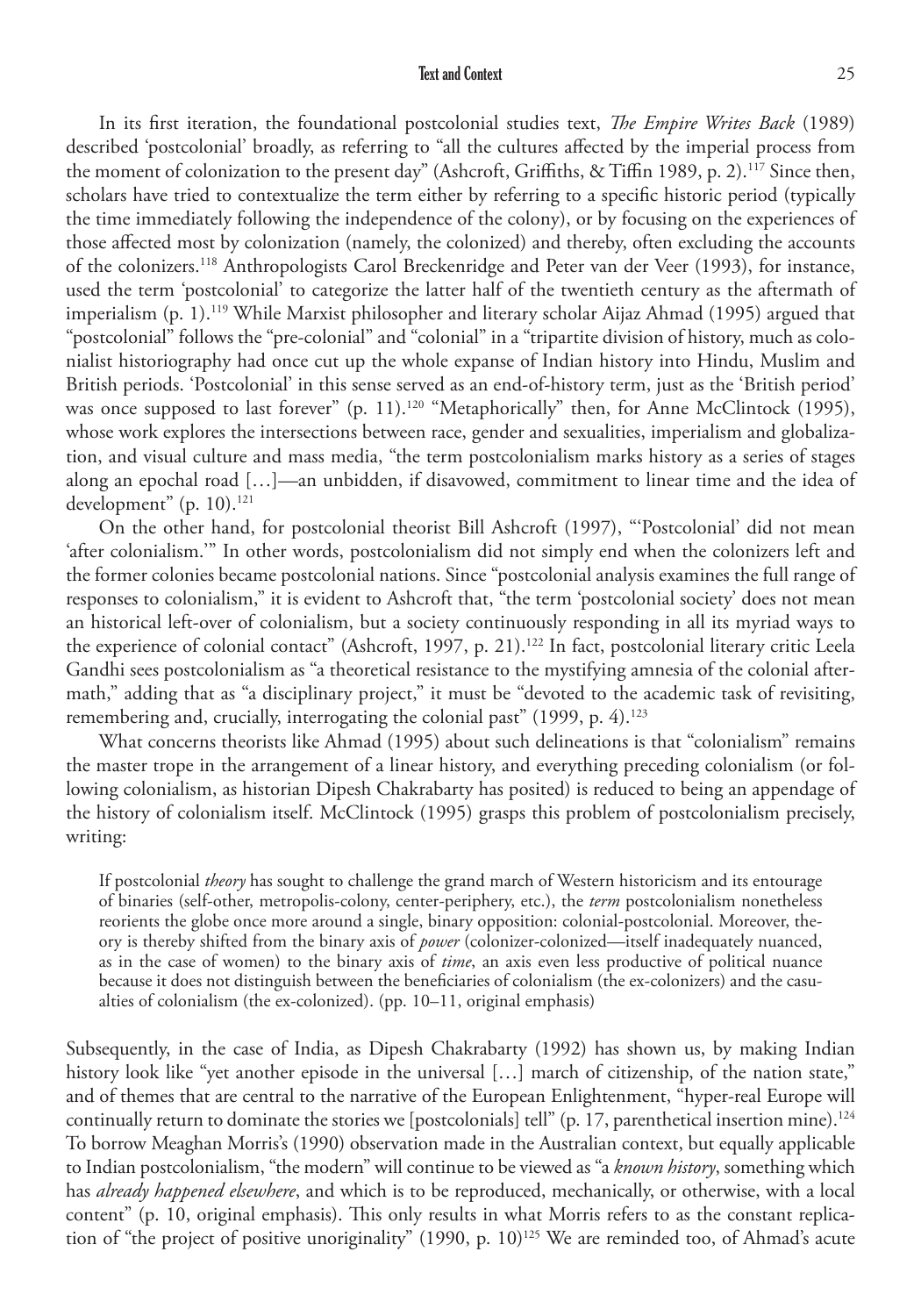insight, that "colonialism" has become a "transhistorical" phenomenon, "always present, and always in process of dissolution in one part of the world or another, so that everyone gets the privilege, sooner or later, at one time or another, of being colonizer, colonized, and postcolonial—sometimes all at once  $[...]$ " (1995, p. 31).

Africanist Pal Ahluwalia (2002)<sup>126</sup> reiterates that the "post" in postcolonial studies is no longer attached to the "periodization of the 1970s debates that signalled a new era after decolonization." Instead, "the postcolonial seeks to problematize the cultural interactions between both the colonized and the colonizers from the moment of colonization onwards" (p. 196). At the core of critical postcolonial projects is the realization that "colonialism fundamentally alters historical trajectories" so that it is impossible to "return to some essentialized precolonial conception, because the very act of colonization has a fundamentally rupturing effect. It is colonialism that breaks down conciliation and necessitates reconciliation." (Ahluwalia, 2002, pp. 197–98). However, postcolonialism can facilitate the recognition "that it is possible to imagine both a reconciled present and future," and thereby, bring about healing. In this way, "the postcolonial economy of giving," can seek "to break down the cycle of revenge" (Ahluwalia, 2002, p. 198).

For Deepika Bahri (1996), the problem in formulating the boundaries of postcolonialism stems from the fact that during the 1990s, "as the term [was] defined and used at the moment," it [was] still yoked to the history and project of European imperialism. Bahri explains how the phrase "establishment of independence," which is central to the understanding of postcoloniality, was linked so closely to the ideology of the imperial nation that it hindered the conception of pre- or non-European "nations." Moreover, it prevented the "nation" from being regarded as an evolving discursive construct, and the consideration of the "prevalence of dual or even multiple loyalties based on ethnicity, language, and other factors" (p. 141).127 According to Bahri, a postcoloniality that depends upon nationhood for its definition and identity is dangerous in its suppression of difference within the homogenizing collectivity of one "people." Such a definition excludes alternate forms of identity that are not based upon citizenship and passports, and creates another master-narrative that is as subsuming as colonialism. She also distinguishes between the nation-state, which she perceives as a "legacy of modern colonialism," and the "rhetoric of nation." The latter, she recognizes, "is essential to the solvency of the political state, while the attainment of political sovereignty is premised on a 'shared' sense of national identity" (1996, p. 142).

Postcolonialism thus began as a counter-discourse to the grand narratives of European colonialism, and as materially grounded resistance to the political, cultural, and economic hegemony of imperialism. Through a constant *re*membering, postcolonial investigations have sought to repudiate the claims about, and constructions of the colonized that are deeply embedded in imperial discourses that have preserved regressive binaries (self-other, civilized-primitive, culture-nature, etc.). It is also why Francophone and poet-politician Aimé Césaire (1994) makes the valid claim that any serious study of colonialism and its effects must examine the "dishonest equation" implicit in colonial discourse that makes *colonization* synonymous with *civilization*. We must, says Césaire,

[…] study how colonization works to *decivilize* the colonizer, to *brutalize* him in the true sense of the word, […] to awaken him to buried instincts, to covetousness, violence, race hatred and moral relativism; and we must show that each time a head is cut off or an eye put out  $[...]$  they accept the fact  $[...]$ [and] civilization acquires another dead weight, a universal regression takes place, a gangrene sets in, a center of infection begins to spread; [...] (Césaire, 1994, p. 173, original emphases)<sup>128</sup>

By disrupting the primacy of the term "civilization," Césaire consequently makes the concept vulnerable to a critique that entails examining the contradictions, ambivalences, and fractures inherent in the epistemic<sup>129</sup> vocabulary of colonization.

Yet another critical approach to understanding postcolonialism has been to look at *internal* forms of oppression within the postcolonial nation, so that the project of decolonization has expanded to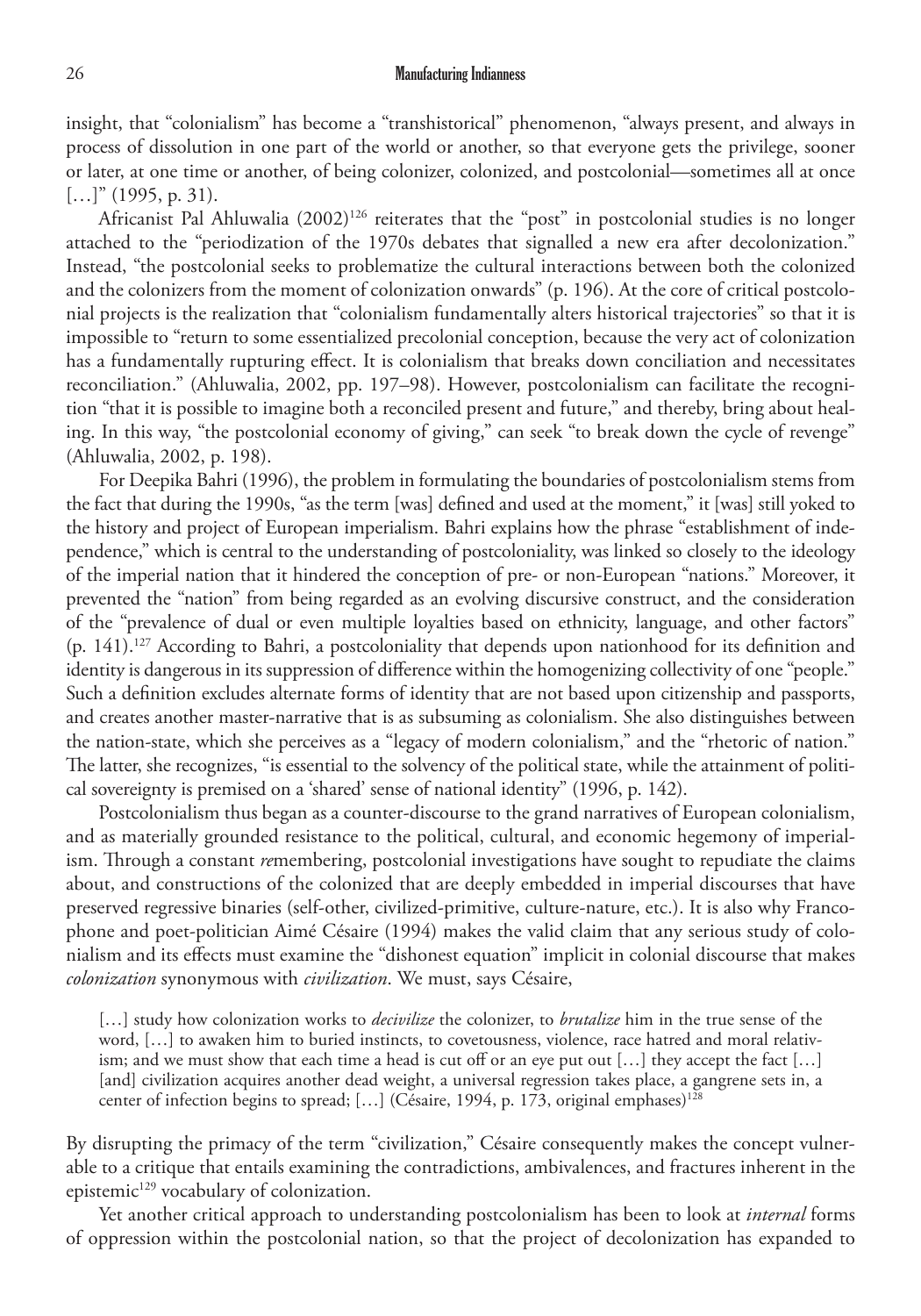liberating all the groups that are marginalized by the postcolonial State and prevented from fully exercising their rights and freedoms as citizens. Side-by-side with this is the ongoing analysis of what Kwame Nkrumah (1962) termed *neocolonialism*, 130 which resulted from the new forms of structural inequalities produced by capitalism that persist within neoliberal globalization. Neocolonialism continues to perpetuate the social injustices inherited from colonialism—from colorism and economic exploitation, to the internal oppression of marginalized groups within developing nations. Globally, neocolonialism has produced a hierarchy of nations with the "developed" nations (predominantly white Euroamerican countries that were former colonizers) clustered in the Global North, and the "developing" countries (mostly postcolonial nations of color) in the Global South.131

Palestinian postcolonial theorist Edward Said  $(2002<sup>132</sup>)<sup>132</sup>$  returns to Arif Dirlik's critique that postcolonial criticism needs to be more than simply textual deconstruction in unpacking neocolonialism and how it operates through international institutions. Care must be taken, he advises, that the "material details" are not overlooked (p. 2). A case in point would be the discussion between Homi K. Bhabha and John Comaroff (2002).<sup>133</sup> It concerns the anti-colonial movements in Asia and Africa after WWII that sought "a new ethico-political order—a new humanism, as Frantz Fanon put it—that had its most visible manifestation in the Bandung Conference and the movement of non-aligned nations" (p. 16). However, these new postcolonial countries found themselves corrupted by the "twin forces of economic deprivation and cultural and technological dependence" that made "indigenous national elites of a neocolonial cast" inadvertently collaborate with the IMF, World Bank, and other "international cartels" (in Bhabha & Comaroff, 2002, p. 16). Caught up in the throes of "'West-oriented' international capitalism," postcolonial nations are discovering that they are trapped in the rhetoric of "modernization" that has accompanied "the neoliberal triumphalist 'aura'" of the "boom-and-bust of economic globalization (especially in Asia)." The false belief that "free market" enterprise will radically transform society has been disproved, as Bhabha and Comaroff noted in 2002, by the fact that "fifty years after independence, Indian literacy and poverty rates have hardly budged, the poverty line in the US has barely shifted in this half-century, while we delight in the accelerated connectivity between California and Bangalore" (p. 16).

In her essay on the effects of power/knowledge, Gayatri Chakravorty Spivak (1993) outlined the "epistemic violence" (p.  $136$ )<sup>134</sup> that has been wrought because "[t]he political claims that are most urgent in decolonized space are tacitly recognized as coded within the legacy of imperialism: nationhood, constitutionality, citizenship, democracy, socialism, even culturalism" (p.  $316$ ).<sup>135</sup> The subjectposition of the postcolonial individual in a decolonized nation, she declared, is therefore "epistemically fractured" (p. 53). In other words, Spivak explained, the private and public selves of the postcolonial individual can inhabit "widely different epistemes, violently at odds with each other yet yoked together by way of the many everyday ruses of *pouvoir-savoir*" or power/knowledge (p. 53). The space that could resist the regulation of the colonial/Enlightenment code, according to Spivak (1996c), was the site of the sub-proletariat or subaltern. Such a position was originally imagined to exist outside of "organized labor" and below "the attempted reversals of capital logic." This space of "dystopic decolonization" (so called because it had yet to feel the positive effects of decolonization) could offer an articulation that ran counter to the narratives of both past imperialism, and internal colonialism (modernization and the national project) (pp. 163–64).<sup>136</sup> By resurrecting the subjugated knowledges that operate below colonizing representations, subaltern theorists, including Spivak and Ranajit Guha, attempted to question who was acting/speaking for the ex-colonized subjects who remained marginalized and subjugated within the postcolonial project. $137$ 

But if neocolonialism can surface within the decolonized space of the postcolonial nation, then it has also evolved today into a more widespread and contagious phenomenon through the assemblages of global neoliberalism. In her essay, "Can the Subaltern Speak?" (1988) Spivak describes the transition from the military imposition of colonialism to the economic brutality of neo-colonialism. In the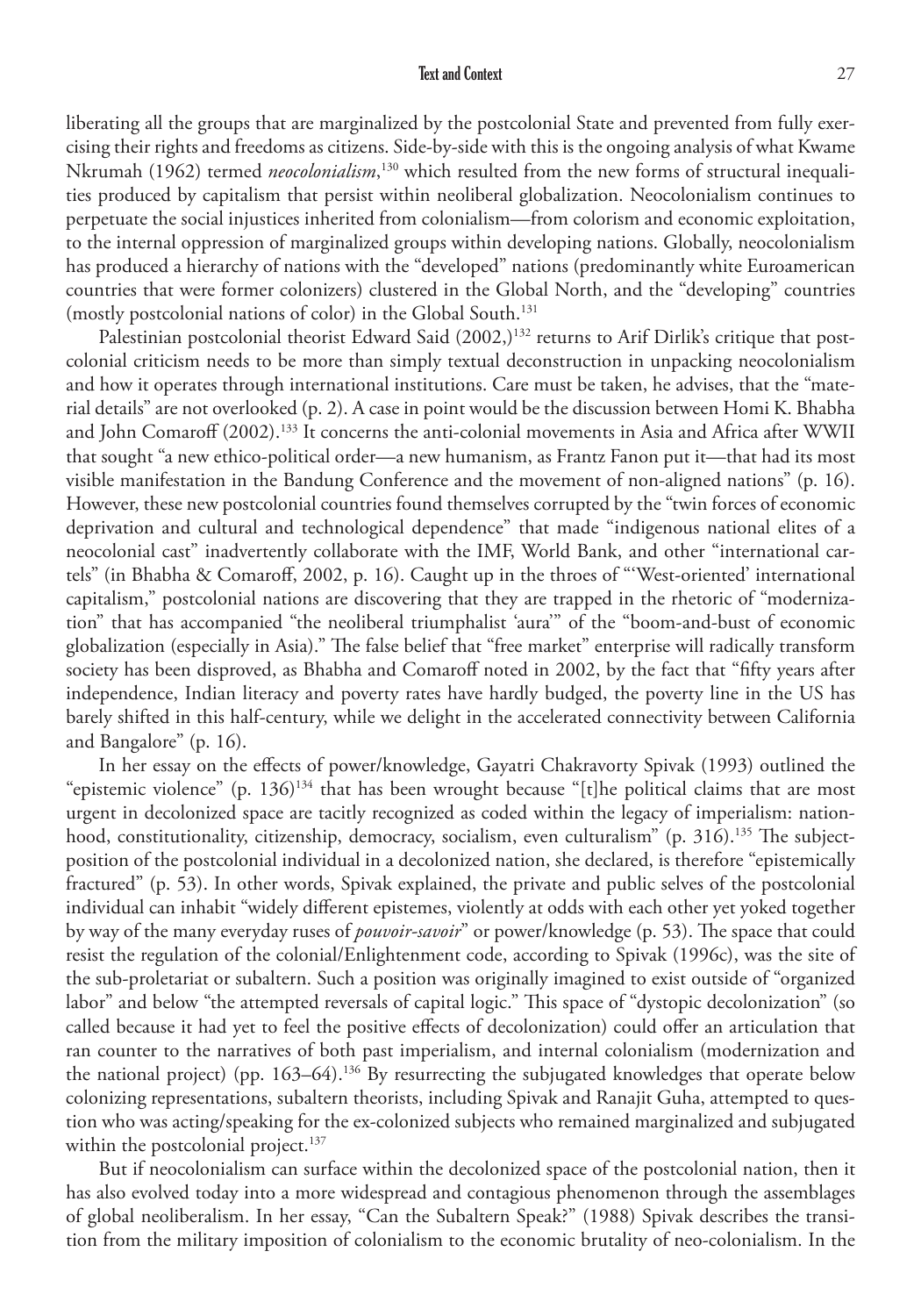latter instance, First World countries hold investing power and capital, while Third World countries provide the labor and field for such investment (1995, p. 83). The important observation that Spivak articulates through her investigations is the complicity between the postcolonial project and new forms of colonialism, so that even within postcolonialism there are privileged voices and representations that can negate those without access to the hegemonic discourses of power/knowledge. Rethinking issues of 'voice' within postcolonialism has also focused attention on the blatant gendering of much of the discourse. Spivak wryly notes, "Within the effaced itinerary of the subaltern subject, the track of sexual difference is doubly effaced" (2010, p. 41). Subsequently, there has been a re-examination of the subject position of women within such discourse.<sup>138</sup> As postcolonial feminist critics Sara Suleri (1989) and Chandra Talpade Mohanty (1988) have independently and eloquently argued, the diverse experiences of postcolonial women tend to get subsumed under the general category of "Third World woman." Women are constituted as "victims" or "objects" by the othering within postcolonial discourse even before they have had a chance to speak for themselves.<sup>139</sup>

Anne McClintock (1994) also points out the phallogocentrism or patriarchal logic that dominates the rhetoric of postcolonial "progress" and industrial "modernization." Such a rhetoric privileges the signs of male potency and power (the phallus being the obvious signifier of such presence), while woman is viewed as "absence" or "lack" unless she is supportive of male national aspiration by fulfilling her reproductive duty. To resist the colonizing tendency of such discourse, McClintock (1994) argues for:

[...] a proliferation of historically nuanced theories and strategies [...] which may enable us to engage more effectively in the politics of affiliation, and the currently calamitous dispensations of power. Without a renewed will to intervene in the unacceptable, we face being becalmed in an historically empty space in which our sole direction is found by gazing back, spellbound, at the epoch behind us, in a perpetual present marked only as "post."  $(p. 303)^{140}$ 

To avoid falling into the regressive trap of looking backwards while remaining blind to the colonizing tendencies within postcolonialism, postcolonial critic and historian Arif Dirlik (1994) suggests moving away from framing the debate in the binary opposition of colonial/postcolonial since that prevents the postcolonial intelligentsia from conducting a self-reflexive critique of its own ideology (p. 336) based upon "its class-position in global capitalism" (p. 356).<sup>141</sup> Similarly, Leela Gandhi (2006) believes that "if postcolonial thought" wishes to retain its ethical and political significance, "it must use the analytic advantage of historical hindsight scrupulously to disclose the failure of imperial binarism" (p. 3).<sup>142</sup>

For postcolonial theorist Homi K. Bhabha (1994) therefore, "the act of 'writing the world', in which imperialism inhabits the invention of modernity," is deeply situated "in the critic's responsibility 'to fully realize, and take responsibility for, the unspoken, unrepresented pasts that haunt the historical present' (*Location* 12)<sup>"143</sup> (in Daiya, 2017, pp. 149–50).<sup>144</sup> Literary theorist Wai Chee Dimock (2008),<sup>145</sup> in turn, proposes the useful term, "deep time" to emphasize the interlocking timeframes between and within cultures that weave them together in a "densely interactive fabric" (Dimock, 2008, p. 4) of mutual influence and impact. This also recognizes and accommodates those who have been left out of postcolonial historicizing.

Literary critic Kavita Daiya (2017) refers to Bhabha's insight that the primacy of the dehistoricized universal figure of "Man" that was central to the project of imperial modernity, has been at the expense of those at the margins "'women, natives, the colonized, the indentured and enslaved'"—various "Others" "'who, at the same time but in other spaces, were becoming the peoples without a history' (197)" (qtd. in Daiya, 2017, p. 150). The plight of these "Others" is the preoccupation of more recent postcolonial works such as Paul Gilroy's *Postcolonial Melancholia* (2003),146 Zygmunt Bauman's *Strangers*  at Our Door (2016) and *Liquid Times: Living in an Age of Uncertainty* (2007),<sup>147</sup> and Spivak & Butler's *Who sings the Nation State?* (2011).<sup>148</sup> At the same time, literary scholar Indrani Mitra (1996),<sup>149</sup> rephrasing philosopher Regis Debray's comment about the Third World, proposes a more rigorous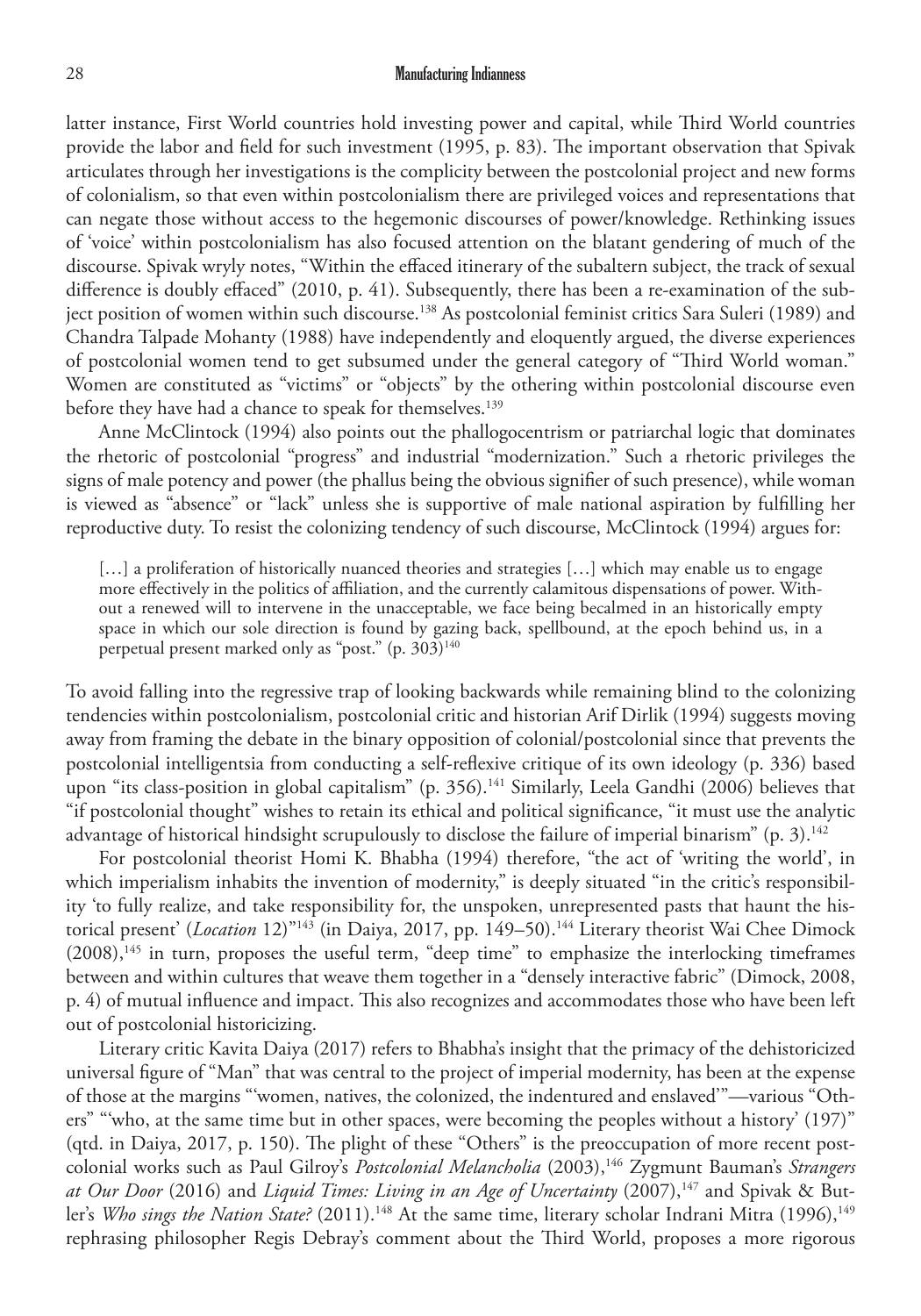re-examination of the term "postcolonial" before it becomes another "'shapeless sack into which one could simply dump peoples, classes, races, civilizations and continents so that they might more easily disappear'" (1996, p. 296). Edward Said supports the challenge to oppressive and colonizing forms of "identity thought" brought about by postcolonial criticism. And, he exults, "Gone are the binary oppositions dear to the nationalist and imperialist enterprise […] new alignments are rapidly coming into view, and it is those new alignments that now provoke and challenge the fundamentally static notion of *identity* that has been the core of cultural thought during the era of imperialism" (qtd. in Gandhi, 2006, p. 3, emphasis in original).

Thus, "[i]n recent times the hyphen in 'post-colonial' has come to represent an increasingly diverging set of assumptions, emphases, strategies and practices in reading and writing"—an acknowledgement that 'postcolonial' is not a universalizing concept (Ashcroft, Griffiths, & Tiffin, 2002, pp. 197–98). The hyphen in the term 'post-colonial' "is a statement about the particularity, the historically and culturally grounded nature of the experience it represents," and attests to the unique material and psychological characteristics that distinguish postcolonial nations and the experiences of their people from each other (Ashcroft, Griffiths, & Tiffin, 2002, p. 198). Since the 1990s, discussions within postcolonial studies have centered largely on the definition of postcolonialism as a geo-specific phenomenon and/or form of resistance, with an accompanying investigation into how the intersectionality of categories such as nationality, race, ethnicity, gender, and class is shaping the affective and political economy of postcolonial identity politics in the neoliberal context [see, for example, Lewis & Mills  $(2003)$ ,<sup>150</sup> Ahluwalia  $(2004, 2011),$ <sup>151</sup> and Mandair  $(2004)$ <sup>152</sup>]. Historian Arif Dirlik (2002) concurs that alongside the postcolonial analyses of colonial antagonisms that are still evident in the international relations between countries within the contemporary global context, there have been

[...] all along, Third World voices dissatisfied with the containment of the colonial experience within the categories of capitalism, demanding a hearing for the psychological and cultural dimensions of colonialism to which racism was of fundamental significance. These are the voices that have come forward over the last two decades when there has been a distinct shift in postcolonial discourse from the economic and political to the cultural and the personal experiential. (Dirlik, 2002, p. 431)

Questions of inclusion and exclusion continue to resurface as new 'territories' within postcolonialism are being mapped and new boundaries determined by the term's expansion and redefinition. Early on, theorists such as Santiago Colás (1995) drew attention to the fact that postcolonial scholarship had initially failed to include other non-Asian postcolonialism investigations, such as Latin American studies, as part of its concern.<sup>153</sup> Colás, and other recent scholars, such as Lee, Jan, & Wainwright (2014),<sup>154</sup> Moore-Gilbert (2018),<sup>155</sup> and Fernández Parrilla (2018),<sup>156</sup> have advocated that postcolonial studies be more inclusive of other manifestations of postcolonialism, including those resulting from non-western forms of colonization. Such a broadening of horizons can be problematic however. This is nowhere more evident in John Tomlinson's (1991) over-broad definition of colonialism as "the invasion of an indigenous culture by a foreign one" (p. 23).157 By Tomlinson's standard, India's history can be regarded as one of multiple colonizations, which in turn permits an all too easy reading of "manifest destiny". Instead, what again needs more attention is the study of different *forms* of colonization (internal and external), just as there needs to be a recognition of different and sometimes contesting *definitions* of postcolonialism.

More recently, emerging postcolonial critiques that "coincided historically with the ascendancy of neoliberalism" have taken on "the proliferation of questions of identity that has accompanied the intensified global motions of human beings and commodities over the last three decades." There is the accompanying realization that with the increasing radicalization of "ethnicized politics," it is essential that we attend once more to the social and ideological underpinnings of "culture and cultural identity" (Dirlik, 2008, pp. 1376–77).<sup>158</sup> Jean and John Comaroff (2005),<sup>159</sup> for instance, acknowledge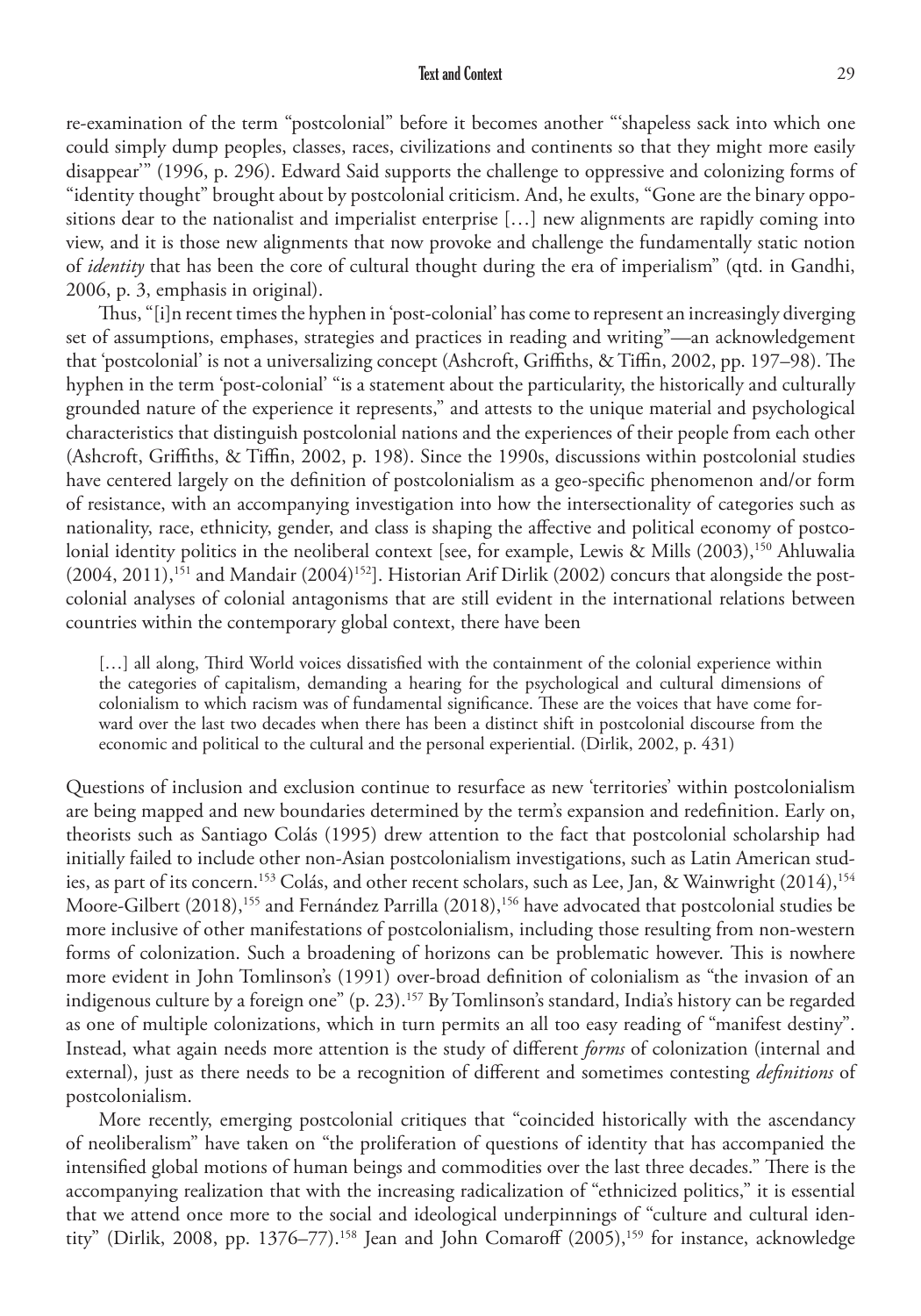that, "identity struggles, ranging from altercations over resources to genocide, seem immanent almost everywhere as selfhood is immersed—existentially, metonymically—into claims of collective essence, [...] and primordial sentiment, that nestle within or transect the polity." In other words, the "national" fantasy" of an undifferentiated body politic is no longer possible in the face of global multiculturalism produced by people and cultural flows across borders (p. 127).

There have been thoughtful investigations into the growing might of U.S. imperial projects worldwide, such as Amy Kaplan's  $(2005)^{160}$  analysis of how these interventions abroad have imprinted American popular and domestic culture, and Cash and Kinvall's (2017) examination of "postcolonial bordering and ontological insecurities" caused by new surveillance and security technologies such as drones.161 Moreover, following 9/11 and American military interventions in Iraq and Afghanistan, there has been a turn to studying 'Empire' as an emerging form of global neoliberalism that is not limited by geographical boundaries.162 Political philosophers Michael Hardt and Antonio Negri (2000) propose that:

In contrast to imperialism, Empire establishes no territorial center of power and does not rely on fixed boundaries and barriers. It is a *decentered* and *deterritorializing* apparatus of rule that progressively incorporates the entire global realm within its open, expanding frontiers. Empire manages hybrid identities, flexible hierarchies, and plural exchanges through modulating networks of command. The distinct national colors of the imperialist map of the world have merged and blended in the imperial global rainbow. (pp. xii−xiii, emphases in the original)

The subsequent alert raised by several scholars has been that in this new world order marked by cosmopolitan "flows" and digital *-scapes*, anything "global" tends to be interpreted through a universalizing (post/neo) colonial lens, with scant attention paid to the *specific* historical, political, and socio-cultural *differences* within that larger experience.163 Anthologies examining whether postcolonialism is indeed past the "post," also reveal the knowledge-power tensions in locating a legitimate academic "home" for postcolonial studies that can facilitate the continued exploration of difference and identity politics at the margins armed with the awareness that the language of postcolonial resistance has been co-opted by neoconservatives and neoliberals alike.

In situating postcolonialism within the networks and assemblages of neoliberal globalization, one of the recurring concerns has been about whether the over-valuation of the nation state has placed the postcolonial project in jeopardy. This critique is twofold. First, that the "imagined community" of the nation demands a conforming homogeneity that puts difference under erasure. Second, that any vision of postcolonial nationalism tends to be defined by the national elite in that country and therefore repeats the exclusionary and subjecting effects of colonialism within a supposedly decolonized space. While both these are legitimate charges that we need to be vigilant about, one cannot ignore the growing importance of studying the discursive trajectories of postcolonial nationalism and citizenship in a post 9/11 world. If anything, the debate over whether we are facing a clash of civilizations, or living in a world that is flat, should make it clear that the question of geographic and symbolic boundaries is not a thing of the past. In fact, the rise in fundamentalism and terrorism is indicative of communities that feel excluded and alienated from 'belonging' in a boundaryless world, and who choose to express their allegiance to fetishized causes and homelands in ways that, ironically, have caused nations to tighten or seal their borders.

What postcolonial studies can benefit from, is a study of how the neoliberal ideologies of sovereignty and empowerment embedded in nation-branding and nation-building have produced new incarnations of *national* versus *global* communities, citizenship, labor, assets, and legitimacy, fortified by neo-colonial discourses, new alliance blocs, and corresponding hierarchies of influence.164 Multinational brands have long celebrated this dual positioning of national/global citizenship (e.g. HSBC: "The World's Local Bank"), while north American and European universities send their students to the developing world to practice global stewardship, and transnational corporations train their workers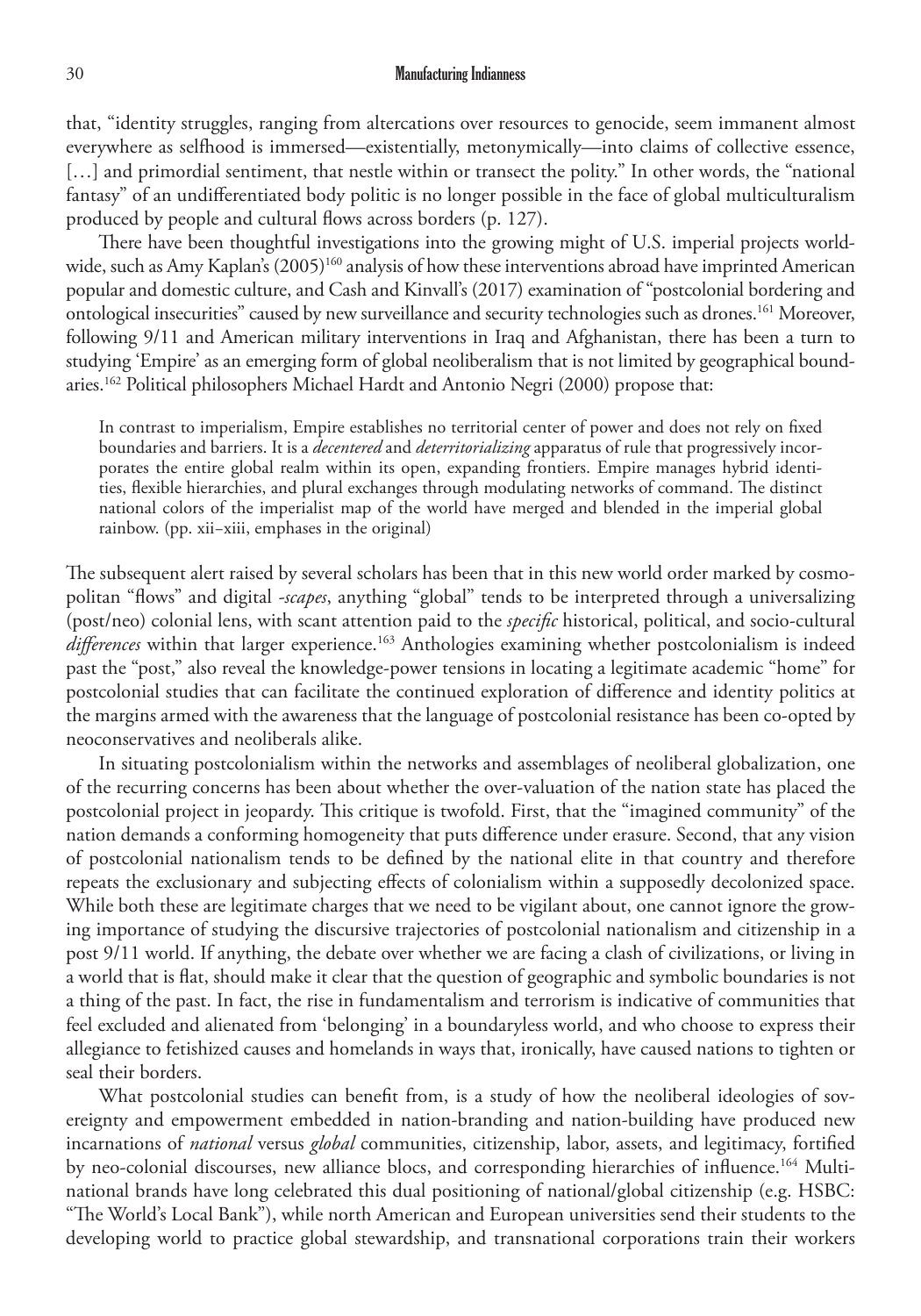to be fluent in intercultural communication practices. However, we are now confronted by emerging economies of fear stimulated by the threat of global terrorism, and the overt racism and religious discrimination in the treatment of refugees and exiles from the new 'colonies' devastated by wars waged from within as well as against their populations by groups funded either in the name of a different God,<sup>165</sup> or the profiteering interests of the industrial military complex in rich countries.<sup>166</sup> The ascension of China and India as alternate power blocs because of their growing economic and political clout, has resulted in what political scientist Dibyesh Anand (2017) calls "postcolonial informal empires."<sup>167</sup>

Communication scholars Mohan J. Dutta and Ambar Basu (2018)<sup>168</sup> describe the paradoxical "freedoms" woven into the "new story of Hindu growth" in India, accompanied by the promises of free-market liberalization "wrapped in the 'shining' branding strategies of the nation state" (p. 81). The siren call of "neoliberal development" that promises to liberate subalterns from the cycle of poverty has spawned a "culture of development workers and social change academic-tourists, funded by imperial development agencies that fly into subaltern communities on promises of delivering social change (Grewal & Bernal, 2014)" (in Dutta & Basu, 2018, p. 81). Small surprise then that, "*the promise of freedom of subaltern communities is the very instrument of erasure of subaltern voices*" (Dutta & Basu, 2018, p. 81, emphasis mine).

Communication scholar Ambar Basu worries that as postcolonial nations in the global south build on this promise of "freedom," it creates inroads for "new colonialisms both beyond and within the nation state, justified in narratives of security for the state-market nexus, [while] social change is wrapped up in 'feel good' stories of aspirations, upward mobility, and economic growth" (qtd. in Dutta & Basu, 2018, p. 81). Simultaneously, the myth of a cosmopolitan global class that has been set 'free' by private enterprise positions neoliberal capitalism as a common solution that can overcome difference and unify the world. In examining the *will to power*<sup>169</sup> in such discursive formations, this book addresses the need for postcolonial studies to deconstruct the political collusion between the postcolonial nation-state and its ideological apparatuses in 'manufacturing' neocolonialism as an aspiration brand.

Literary theorist Stefan Helgesson (2017),<sup>170</sup> for instance, suggests the term *post-anticolonialism* instead of postcolonialism, noting that it is "analogous to Loren Kruger's neologism 'post-anti-apartheid,'" and marks a time when the "moral convictions of the antiapartheid (or in our case, anti-colonial) movement" have "waned and been replaced by '*uneven development rather than radical social transformation*' (35)" (Helgesson, 2017, p. 165, emphasis mine). As national interests clash with free-market ideologies (the recent trade tariffs imposed by the U.S. on China, and justified as part of the scheme to "Make America Great Again," is one such example), we are seeing more countries turn to "economic nationalism."171 A timely line of inquiry for postcolonial studies, therefore, and one that has shaped this project, is asking how developing economies are using the cultural exercise of nation-branding to uniquely shape their neoliberal agendas. It also investigates how the commodity fetish of the nationbrand has been converted by authoritarian politics into a 'magical' sign to stigmatize and cover up otherness within the imagined community, thus becoming an instrument of colonization that promotes an exclusionary politics of belonging.

# *Postcolonialism and Communication Studies*

For communication scholars in postcolonial and cultural studies, this is a particularly crucial time to address the great ideological schisms between old and new forms of nationalist imagining that are shaping the formation of a new world order.<sup>172</sup> With new media technologies at their disposal, governments of various nations are particularly equipped to rewrite History and map new territory in the cultural imaginary of their consumer-citizens and diasporic loyalists. The concept of *cartography* is used in this project to capture the "representational practices that in various ways have attempted to inscribe something called India and endow that entity with a content, a history, a meaning, and a trajectory. Under such a definition, cartography becomes nothing less than the social and political production of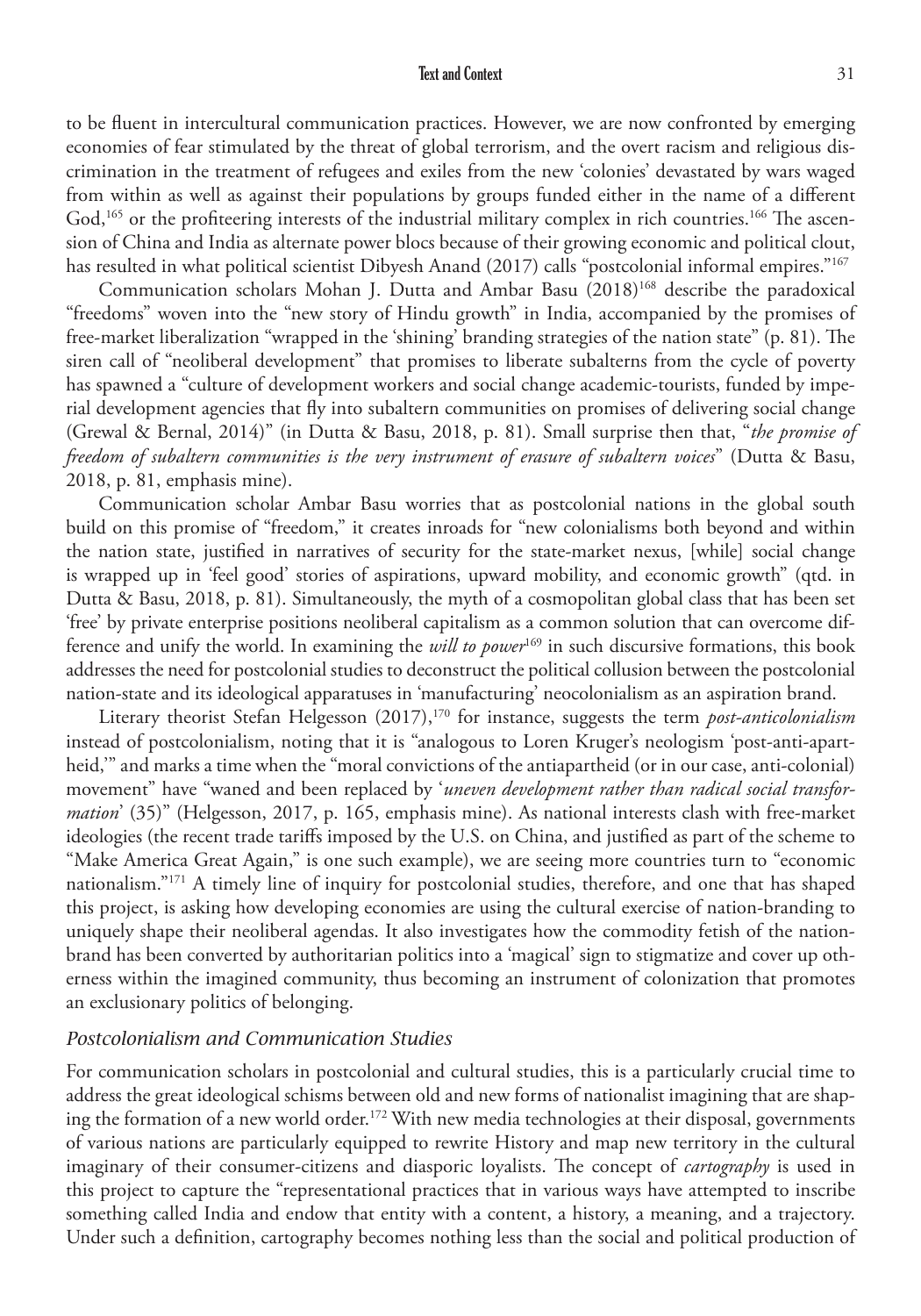nationality itself" (Krishna, 1994, p. 508).<sup>173</sup> In fact, my project is specifically concerned with how the *affective* borders erected in the cultural imaginary, through the discursive mapping of national and communal identities, produce fetishized sites of contestation and disruption in the *geophysical* realm.

Take, for instance, the ongoing border skirmishes between India and China. In 2012, Beijing released new e-passports with watermarks depicting the Indian state of Arunachal Pradesh and the disputed Aksai Chin desert as belonging to China. In retaliation, the Indian Embassy in Beijing began issuing visas to Chinese citizens showing those two contested sites as part of the map of India. Two years prior to this, China had stepped on the toes of Indian officials when it suddenly began stapling the visas of Kashmir residents. The Himalayan frontier state of Kashmir is already the site of an ongoing border fight between the Indian military and Islamic insurgents sponsored by neighboring Pakistan. By stapling the visa instead of using a regular passport stamp, China was staking a claim on Kashmir as well. (Lakshmi, 2012).<sup>174</sup> Such symbolic acts can, therefore, have great impact on how old antagonisms play out in new cartographic forays. "Ultimately," writes political scientist Sankaran Krishna (1994),

[...] cartographic anxiety is a facet of a larger postcolonial anxiety: of a society suspended forever in the space between the "former colony" and "not–yet–nation." This suspended state can be seen in the discursive production of India as a bounded, sovereign entity and the deployment of this in everyday politics and in the country's violent borders. (p. 508)

Faced with the complexity of unfolding international relations shaping the contemporary neoliberal nation-scapes, it is all the more imperative to be aware of the historical backdrops that are resurfacing in the form of neo-nationalisms that support more narrowly inscribed imagined communities based on claims of racial/ethnic purity. There is also a need to question the 'civilizing' mission of what used to be a colonial agenda, now being presented as a push for neoliberal 'development' in the emerging economies by the industrialized countries in the global north, in a move to maintain the power and privilege of what has been described as the "Anglosphere." British-Nigerian popular historian and media practitioner David Olusoga (2017)175 proposes in his opinion piece for *The Guardian* (UK) that losing the American colonies "was the first time the process of British empire building had been put significantly into reverse." It provided the "starting point for a nostalgic yearning for lost colonies—and the wealth and global influence that came with them—that has become part of [Britain's] national psyche" (parentheses mine). Winston Churchill had long imagined "a global alliance of the English-speaking peoples, which included America," and now and then, across the decades since the end of WWII, "generations of [British] politicians and historians of all political stripes have from time to time nursed similar ideas, latterly calling the concept the Anglosphere," writes Olusoga ("Empire 2.0 is dangerous," parentheses mine).<sup>176</sup> The neocolonial fantasy, of what some Whitehall officials controversially referred to as "Empire 2.0" in 2017, envisions open trade relations between a post-Brexit Britain and the Commonwealth nations.177 It is an idea that astonishes Olusoga and other critics from India and Africa—Britain's blatant assumption that former colonies would want to be part of Empire 2.0 "any more than most of them wanted to be part of Empire 1.0" ("Empire 2.0 is dangerous").

Equally troubling are the racial and cultural affinities that define the "Anglosphere" club. As public policy researchers Michael Kenny and Nick Pearce (2018b) explain in *Shadows of Empire*, the "Anglosphere" has a "long historical lineage" dating back to the Victorian period when historians and politicians mulled over what held the British Empire together, "particularly those 'kith' and 'kin' colonies where 'Anglo-Saxons' had settled […]" (p. 3). Post-Empire, the British Conservative icon Enoch Powell, whose idea of British nationalism was shaped by his absolute admiration for the British Raj, delivered his infamous "enemies within" electoral speech of June 1970, in which he declared that the greatest danger facing Britain—"as great as any she has faced before"—was Commonwealth immigration. He firmly believed it would put British culture and heritage at risk. Powell was invested in the idea that "the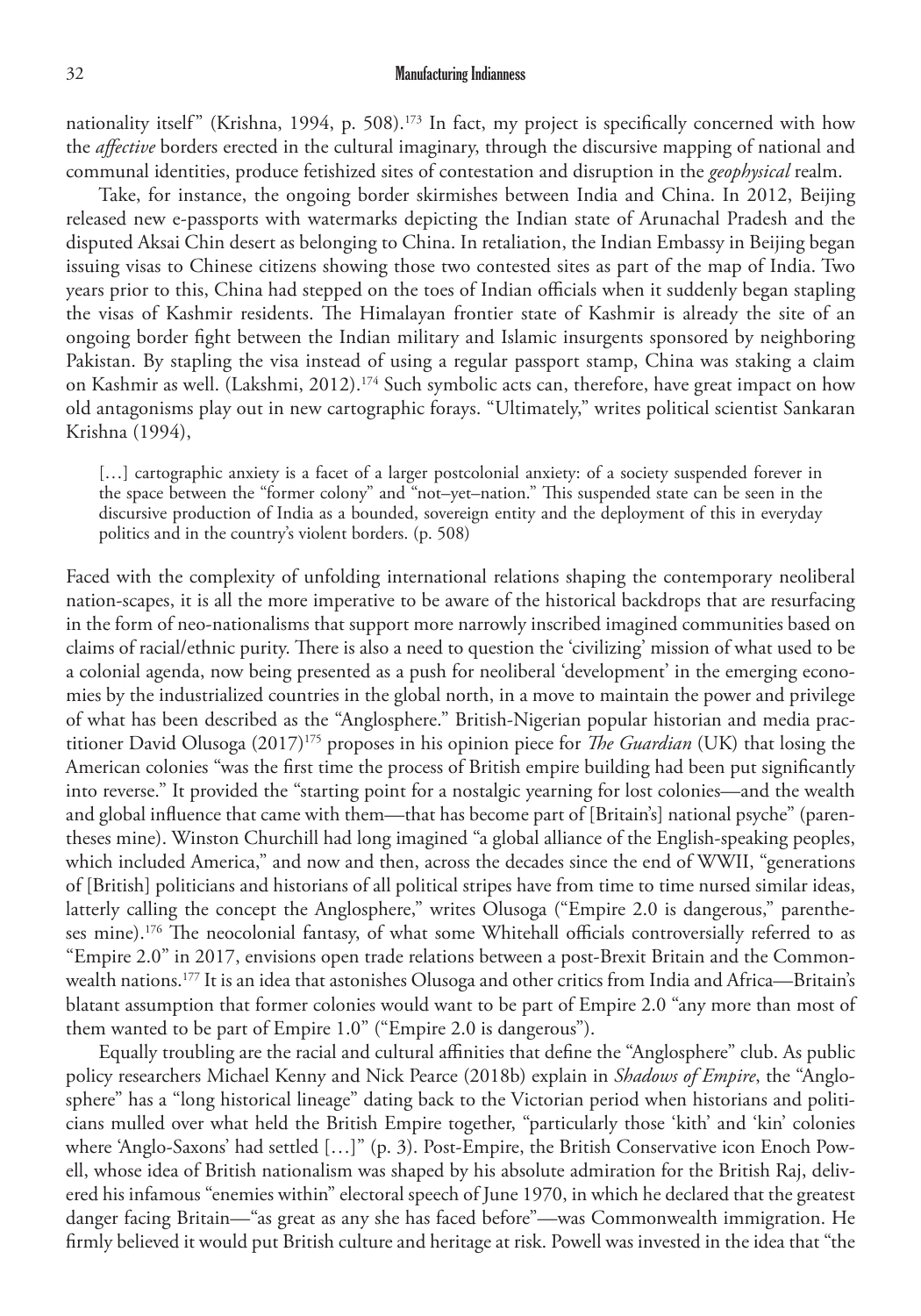only kind of national community that could prosper was one where its members share the *same racial*  background, culture and customs" (Kenny & Pearce, 2018a).<sup>178</sup>

Today, even as the United States, Canada, Australia and New Zealand show no inclination to join Britain in new political and economic alliances that would support the idea of an "Anglosphere alliance" (Kenny & Pearce, 2018a), the case could be made that the rise of white nationalist movements across Europe, Australia, and in the U.S. is a reactionary response from predominantly white populations to the threat posed by emerging economies-of-color in the global South, like China, that are in a position to challenge western hegemony. Stephen Bannon, conservative media executive and former White House Chief strategist for President Trump, recently declared Australia to be "at the forefront of the geopolitical contest of our time" in combating the influence and growing power of China in that part of the world. He offered the cautionary that, "If we continue on this path we're down, China will control all of the countries of South East Asia and they will control Australia" (qtd. in Hartcher, 2018).179 The China scare, as well as the fear that immigrants, refugees, and exiles from other countries-of-color are irrevocably altering the racial and cultural fabric of white Euroamerican spaces, has escalated what Anthony H. Richmond described in 1994 as "global apartheid." In his book *Global Apartheid: Refugees, Racism, and the New World Order*, 180 Richmond detailed how the displacement of people across international borders, due to either war, famine, environmental disasters, political persecution, or economic precarity, produced fleeing hordes who entered the wealthy countries of North America, Europe, and Australia. The latter, in turn, countered this flow by putting into place repressive and restrictive policies to stop the arrival of any more migrant workers, exiles and refugees from developing countries, who they perceive will destroy their "territorial integrity and privileged lifestyles" (Richmond, 1994, p. xv). To therefore understand the formation of what Omi & Winant (1994)<sup>181</sup> have revealed as the "racial state," with its institutions, policies, and practices of *absorption* and *insulation*182 for disciplining and re-forming groups to fit the hegemonic racial politics of the ruling power bloc (pp. 86–87), we need to examine the origins of these racialized regimes, as well as their *modus operandi* in the current political climate.

The reticence to revisit the past and question the atrocities embedded in imperial modernity has long characterized the field of international communication studies, so that as Radha Hegde (2005) notes:

In a field that has fiercely insisted on the insularity of cultures and the instrumentality of knowledge, there has also been until quite recently an insistent refusal to recognize and record the violence of colonialism, patriarchy, racism or, for that matter, history. What we have acquired in terms of epistemological legacy are Orientalist images of racial and gendered bodies, an unquestioned promotion of Westernization from which follows the hierarchical ordering of global cultures. (pp. 59–60)<sup>183</sup>

In fact, as Hegde underlines, to be able to understand "globalization from below (as Appadurai, 2000,<sup>184</sup>) suggests)" requires a critical examination into media practices so that we are able to better appreciate "the global as it gets scripted and performed on multiple levels" (2005, p. 60). Cultural anthropologist Arjun Appadurai (2000) is optimistic that if globalization is defined by "disjunctive flows that generate acute problems of social well-being, *one positive force that encourages an emancipatory politics of globalization is the role of the imagination in social life*" (p. 6, emphasis mine). And while he acknowledges that by controlling the cultural imaginary, the State and its culture industries can wield great power over its consumer-citizens, Appadurai also recognizes that the social imagination, as a space for envisioning change and new ways of being, has great liberating potential (Appadurai, 2000, p. 6).

"By providing a complex picture of the relationship between globalization from above (as defined by corporations, major multilateral agencies, policy experts, and national governments) and below," as Appadurai advocates, the interdisciplinary approach of my project deliberately combines various theoretical perspectives to open up the space of the critical imaginary to new ways of looking at how media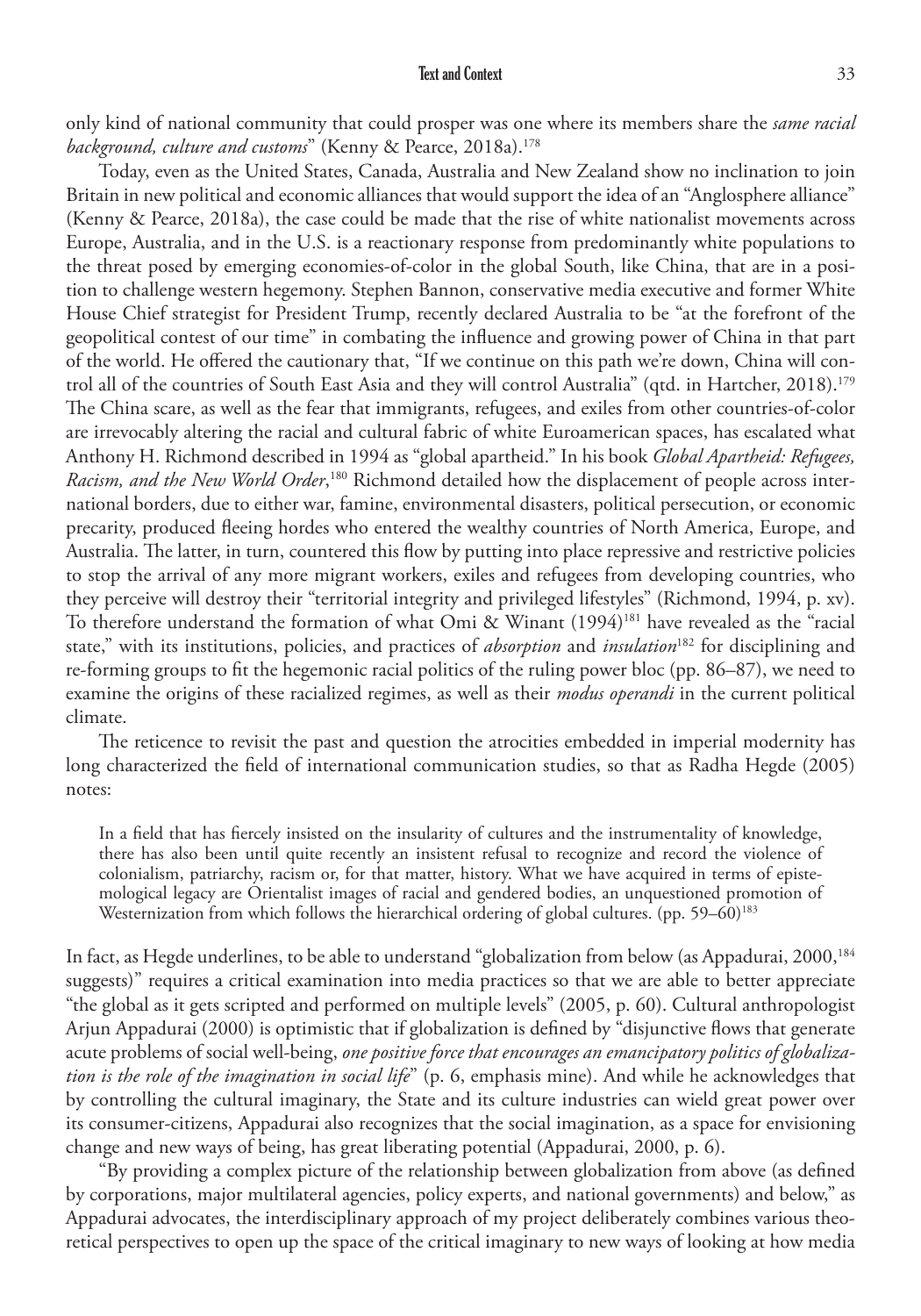practices and representations are shaping local, national, and global politics. At the same time, I agree with Martha Gimenez  $(2002)^{185}$  that to make globalization

[...] the starting point of the analysis, to attribute to globalization all the problems that currently afflict direct producers all over the world, or to marvel at its accomplishments and qualitative transformations in consciousness, communications, and scientific and intellectual achievements is simply to worship a fetish, unless *its historically specific roots in the capitalist mode of production are elucidated*. (p. 87, emphasis mine)

After all, as social theorist Ulrich Beck (2001)<sup>186</sup> shared during an interview, "[w]hat seems to be an 'end', a 'breakdown', a 'post' is—looked at from the other side—a beginning, a restructuring," and therefore, what we need is "a new language to find out what is going on." Above all, we need to avoid what he calls "zombie categories" that "are 'living dead' categories which govern our thinking but are not really able to capture the contemporary milieu […]" (p. 262).

Postcolonial communication scholar Raka Shome concurs with media historian John Durham Peters (2008)<sup>187</sup> that the "'globalization of scholarly communication" could productively "'stimulate a more global past'" (Peters, p. 32). However, what is at stake here is not simply the issue of writing a "'global'" history (of media) to "'stimulate a more global past.'" It is being able to show that "the current received history of media in the West" is linked with "colonialism and postcolonial inequalities." And, it demands an inquiry into how "this history may have suppressed other epistemes of media and communication from gaining visibility in flows of everyday and academic knowledge" (Shome, p. 246).

While decolonization of theory remains an important postcolonial scholarly goal,<sup>188</sup> an important reminder of the critic's role comes from art historian Hal Foster (2012).<sup>189</sup> He shares philosopher and sociologist Bruno Latour's wariness towards the critic who "pretends to an enlightened knowledge that allows him to demystify the fetishistic belief of naive others—to demonstrate how this belief is 'a projection of their wishes onto a material entity that does nothing at all by itself.'" By failing to utilize "this antifetishistic gaze" on their own "fetish of demystification," Latour states, the critic is revealed to be "the most naïve of all." This is a position reiterated by French philosopher Jacques Rancière who also recognizes the trap in critique that "is compromised by its dependence on demystification." In asking viewers "to discover the signs of capital behind everyday objects and behaviors," it also "confirms the 'transformation of things into signs' that capital performs" (in Foster, 2012, p. 5). Recognizing that theory itself can become a fetish means acknowledging that:

The problem is *not that truths are always hidden* (Latour and Rancière are right here) *but that many are all too apparent*—*yet with a transparency that somehow blocks response*: "I know the mantra of 'no taxes' is a boon to the rich, and a bust for me, but nevertheless …" Or: "I know the big museums have more to do with finance capital than with public culture, but nevertheless …" As a fetishistic operation of recognition and disavowal (precisely, "I know, but nevertheless"), cynical reason is also subject to antifetishistic critique. Of course, such critique is never enough: one must intervene in what is given, somehow turn it, and take it elsewhere. Yet that turning begins with critique. (Foster, 2012, p. 7, emphasis mine)

In fact, "antifetishistic critique" demands a keen awareness of the critic's positionality and how that affects the knowledge formation at hand. Raka Shome (2009) reflects that, "for scholars raised in postcolonial contexts, some form of 'post-colonial predicament' has been the 'natural' condition under which they have performed scholarship" (pp. 701–02). Especially since scholars from former colonies conducting postcolonial scholarship in American universities, the translation of "'India' and the postcolonial politics of 'Indianness' [is] through the social space, relations, and imagination of the US academy and context" (p. 702, parentheses mine). What begs closer examination therefore, are "the *conditions* of 'internationalizing' including issues of agency that may or may not be available (given one's history and geopolitical positioning) to certain groups in such moves of 'internationalizing'"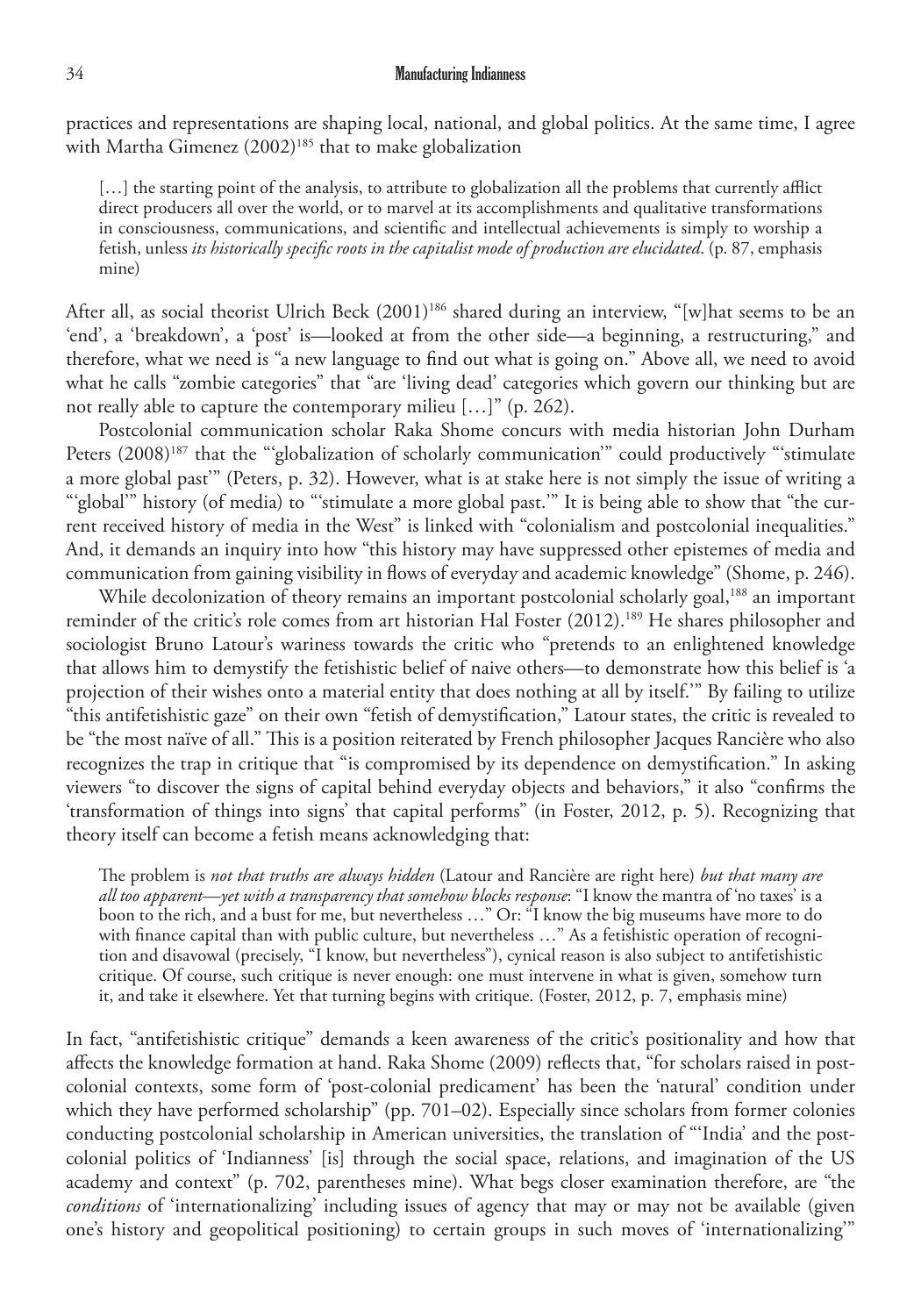(p. 703). And, while "'internationaliz*ing*'—as a term—implicitly assumes a level of agency (for the term connotes an action, or possibility of action)," Shome discerningly notes that for postcolonial scholars/ critics from outside western academia,

[...] given our own history and our 'international' relations with cultural studies or other knowledge formations, we were rarely 'internationaliz*ing*' as much as being constantly 'internationalized' *upon* through relations and academic imaginations which were not of our making. (Shome, 2009, pp. 702–03, original emphases)

Applauding the call for "*equality* of imagination, recognition, and speaking positions across borders and boundaries" that is being demanded now (Shome, 2009, p. 703, original emphasis) within international media and cultural studies, Shome advocates attending to our own diasporic relationship with the subject matter at hand (India/Indianness), and our own distance and/or disconnectedness from the networks of scholars and activists working in the Indian academic context (2009, p. 704). Such self-reflexivity prompts complex questions such as who is the audience for this scholarship, and what purpose is being served through such knowledge-formation? Do postcolonial scholars, in fact, produce knowledge shaped by the strategic awareness that it is more 'valued' if it can be used by western thinktanks and news media reports, assist Euroamerican corporations to enter non-western 'markets,' shape foreign interventions in those regions, or 'make sense' of unfolding events/crises in those countries? As Spivak (1999)<sup>190</sup> puts it, postcolonial scholarship "often dissimulate[s] the implicit collaboration of the postcolonial in the service of *neo*colonialism" (p. 361, parentheses mine). Shome is acutely aware too that,

[...] the growing visibility and recognition of cultural studies in/of Asia in international spheres (including the North American academy, that continues to have so much power to confer legitimacy) is occurring at the same time that the "West" is having to confront and recognize, what in journalistic parlance these days is being framed as, the "rise of Asia." (2009, p. 712)

Therefore, we have to ask whether in translating non-western cultures, histories, artifacts and events through the lens of primarily western theories, postcolonial scholars and critics are, in fact, undoing their own mission of adding a different perspective to the work that already exists in the colonial archives as a translation of their cultures. Shome also alludes to the governmentality in western academia whereby the "affective regulation" in the presentation of ideas in professional forums, eschews any demonstration of passion "or alternative forms of self-presentation that may disrupt the tight norms of Eurcoentric [*sic*] 'civility' required in the performance of the 'professional' self in Western academy" (2009, p. 710).<sup>191</sup> Subsequently, she suggests that we need to make room for a decolonizing approach to doing postcolonial scholarship that, on one hand, will challenge these often invisible 'norms', and on the other, also encourage our "research imaginations" to "cross borders and barriers in a *downward* movement" and study globalization "from below" (Shome, 2009, p. 715).

I would add that in a world where media technologies and access to media are shaping the lives of even the poor and marginalized populations in emerging economies,<sup>192</sup> it is all the more important for postcolonial media and cultural studies scholars *not* to shy away from the task of addressing the corporatization of the state and of the national-cultural imaginary. In other words, while "studying globalization from below" is a necessary and vital approach to understanding how its processes affect the most disenfranchised and marginalized communities, it is just as crucial to study the political economy of the collusion between the State and corporations *from above*, in redefining national cultures in neoliberal postcolonial countries.

Media scholar Vincent Mosco (2009)193 offers two understandings of *political economy* as a critical practice. The first is studying "*the social relations, particularly the power relations, that mutually constitute*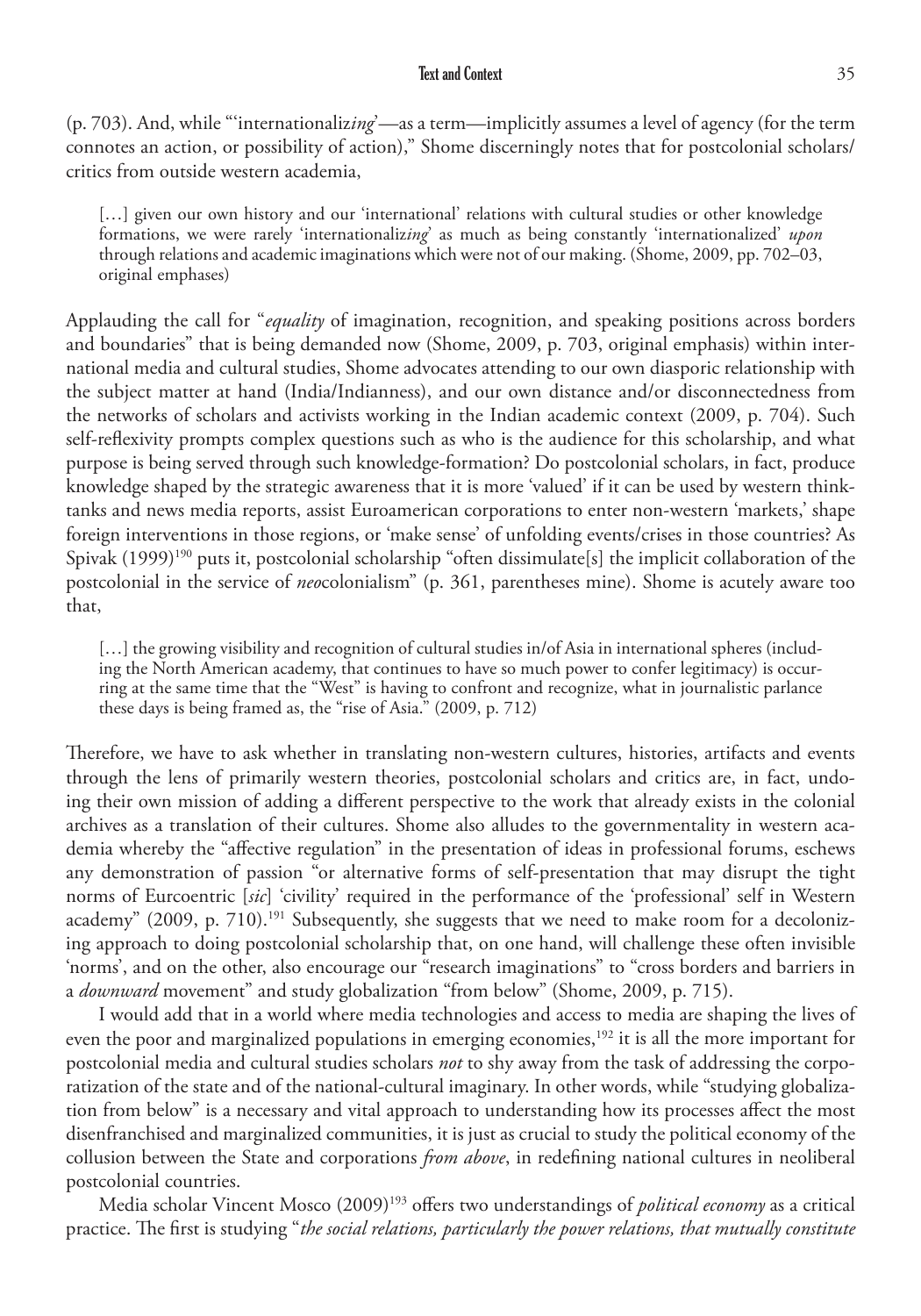*the production, and consumption of resources, including communication resources*" (p. 2, original emphasis). This investigation tracks how media products move through the production, distribution, and consumption phases, and how the feedback loop affects new media commodities and practices. More importantly, it enables us to unpack "the operation of power" to explain, "how people get what they want even when others do not want them to get it" (p. 2). In a different "more ambitious" approach to political economy, the critic undertakes "*the study of control and survival in social life*" (p. 3, original emphasis). Here, Mosco explains, control pertains to how a society "organizes itself, manages its affairs and adapts, or fails to adapt, to the inevitable changes that all societies face." Accordingly, *control* "is a political process because it shapes the relationships within a community, and survival is mainly *economic* because it involves the process of production and reproduction" (Mosco, 2009, p. 3). Mosco identifies more recent subsets of political economy studies such as *feminist political economy* that presents a critique of patriarchy and attends to domestic, maternal, and other forms of overlooked "reproductive labor," "*environmental* or *ecological political economy*" that examines the connections between social behaviors and larger environmental issues, and the Italian Marxist school that has theorized new forms of political economy of the internet in terms of affective labor (p. 5; original emphases). Following this progression, this book attempts a *postcolonial political economy analysis* of the labor entailed in nation-branding, the production of a specific cultural imaginary by the corporatized state (in this case, *India Inc.*), the commodification and consumption of the nation-brand, and the generation of *surplus affective value* in the form of an extra-allegiance to neoliberal neo-nationalism.

I concur with postcolonial media scholar Radhika Parameswaran (2002),194 therefore, that "communication studies, […] can fruitfully deploy the deconstructive insights of postcolonial theories to challenge the colonialist assumptions that underwrite the neocolonial discursive regimes of globalization" (p. 288). In writing critically about nation-branding as a postcolonial *enterprise*, and drawing from multiple perspectives<sup>195</sup>—postcolonial criticism and media studies, cultural politics and political economy, psychoanalysis and affective theory, cultural geography and critical race theory—this project is inspired by Stuart Hall's words that "[t]he only theory worth having is that which you have to fight off, not that which you speak with profound fluency" (1992, p. 280).<sup>196</sup>

Here, Spivak (2003)<sup>197</sup> too is immensely useful as she discusses the "literature of ethnicity" through which the "question of globality" is typically explored, especially as it concerns "discourses of identity" (p. 82). The Greek word *ethnos* refers to "one's *own* kind of people" and consequently, we also use it to signify "nation." Accompanying this word, is also *ethnikos*—"other people, often taken to mean 'heathen, pagan.'" Spivak posits that the literature of ethnicity is inscribed between "*ethno*s—a writer writing for her *own* people (whatever that means) without deliberated self-identification as such—and *ethnikos*, the pejoratively defined other reversing the charge, (de)anthropologizing herself by separating herself into a staged identity" (original emphases). It follows, Spivak argues, that "the literature of ethnicity in this second sense thus carries, paradoxically, the writer's signature as divided against itself" (p. 83). In a similar exercise, *Manufacturing Indianness* attempts to pull away from a theoretical position of simply describing what is familiar and 'known', selecting instead to adopt Spivak's second stance of *ethnikos* or the "pejoratively defined other reversing the charge" by uncovering the contradictions in a "staged" national/cultural identity-making that is "divided against itself." This is, to return to Hall, "[t]he only theory worth having […] that which you have to fight off."

# Postcolonialism and Neoliberalism

With the spread of neoliberalism across developing nations, we have seen a corresponding rise in poverty along with failing infrastructure and the widening gap between the rich and the poor in the global South, as well as the growing chasm between nations in the global North and South. This has been exacerbated by shrinking foreign aid packages from the G-7 accompanied by massive flows of wealth from the global South to the North in the form of debt repayment. To avert a crisis, in 2002, former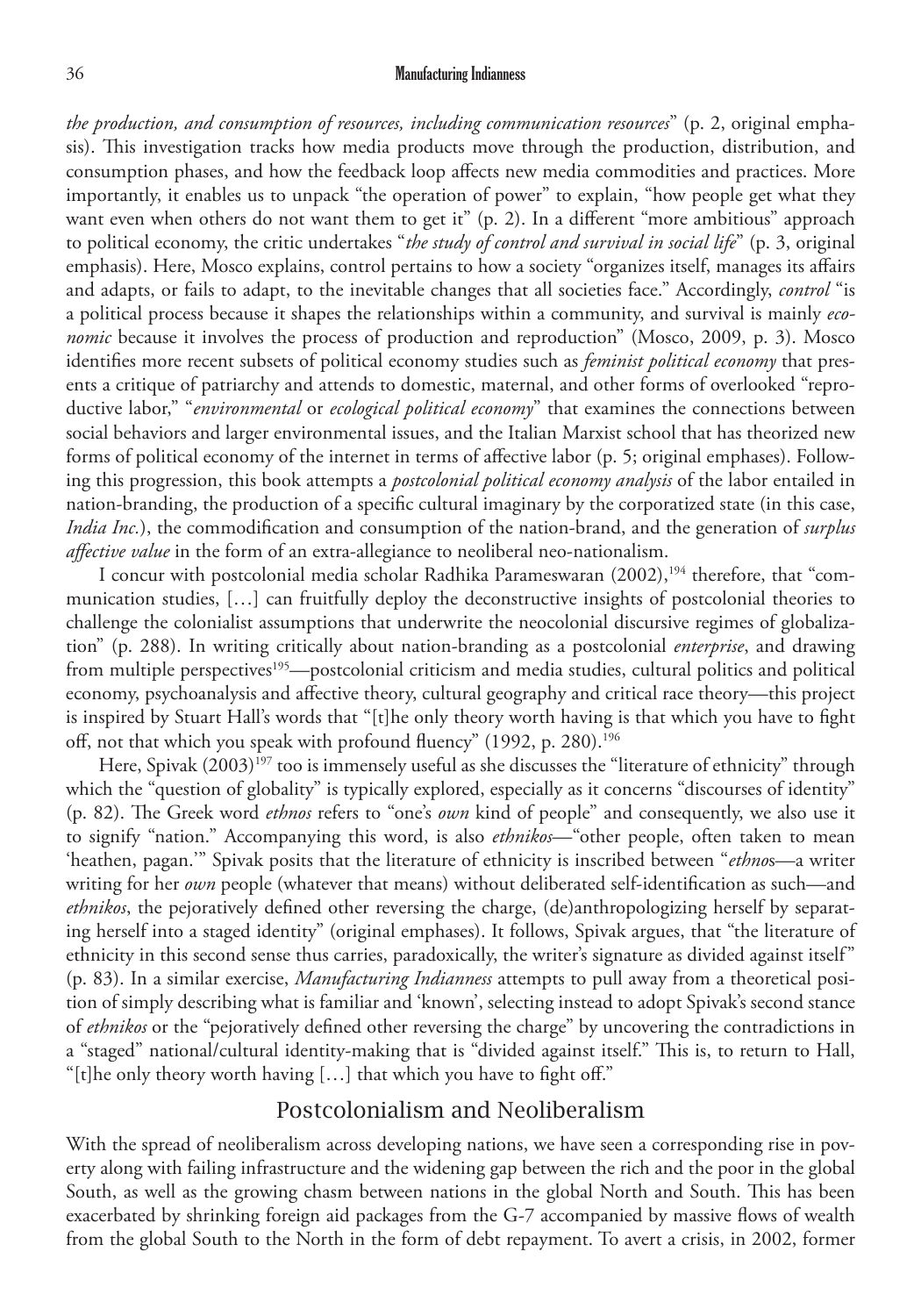U.N. Secretary-General Kofi Annan convened a Financing for Development (FfD) conference in Monterrey, Mexico. While it aimed at focusing attention on "the issues raised in the Millennium Declaration against global poverty as they applied to economic development," the *Monterrey Consensus* backed by the U.N. "reiterated that the *raison d'être* of the FfD was to forge tighter alliances among states, business, and global civil society in order to improve governance in the world economy" (Driscoll, 2004, p.  $60$ ).<sup>198</sup> Calling upon the developing nations to get with the program and catch up with the advanced economies in the North, the *Monterrey Consensus* actually pressured "[…] the South to make themselves up as provocatively as possible for international financiers through creating a better 'investment climate' (decode the contents of this cosmetic kit as: disciplining labor, reducing taxes on multinationals even further, and eliminating environmental protections) […] and liberalizing international trade." (Driscoll, 2004, pp. 61–62). However, as Mark Driscoll reveals through his insightful analysis, "the *Monterrey Consensus* shows just how much the U.N. is beholden to global capitalist governance in the North," and how it "reinforces and re-legitimates the disciplinary regime of transnational capital, in particular its capacity for capital flight or investment strikes if domestic conditions in the South are 'unattractive'" (2004, p. 62). Subsequently, Driscoll uses the term "reverse postcoloniality" to describe the failure of the industrialized countries in the global north to keep their post-WWII promise, "to assist in the development of the former colonies of the South," and facilitate "the global advances of postcolonial hybrid politico-cultural forms" (p. 63).

The ruthlessness of this new international order became visible more recently in the devaluation of currencies in India, Turkey, Indonesia, and other "emerging economies" in late August 2013, when the Indian rupee, among other Asian currencies similarly affected, hit a record low against the U.S. dollar. According to Arvind Singhal, Chairman of a consulting firm in India's capital city, "[t]he strengthening of the American economy appears to be one of the catalysts for the problems in the emerging economies," since the upturn in the United States stock market drew away investors who would have potentially invested in overseas stocks. Most of the "emerging economies" in the global South had benefitted until then from foreign investment, helped also by the low interest rates offered by the U.S. Federal Reserve to send money abroad. In 2012 alone, an HSBC Report noted that 1.2 trillion USD was pumped into the global South from all across the world, "nearly six times the amount going in just a decade ago." In 2013, however, with the U.S. Federal Reserve raising interest rates to stimulate economic growth at home, investors began returning to the U.S. market, setting off alarm bells of a possible financial crisis in the developing countries effected by the pull-outs (Popper, 2013).199

The most at-risk national economy in this sudden turn in neoliberal fortunes was India. As Nathaniel Popper reported in the *New York Times*, foreign investors started selling most of their Indian bonds from May 2013, and as all that money exited the country, it made the Indian rupee almost worthless (Popper, 2013). With inflation on the rise, and a slow-down in economic growth within the Indian economy, there was growing worry about the political and social stability of the world's largest democracy, and about the spillover effect of these changes into neighboring economies across Asia. Such a situation also makes it easy for pro-neoliberal international organizations, like the U.N., the IMF, and the World Bank, to present these downturns in the South as more proof that "emerging economies" require interventionist aid, or that (to use neoliberal logic) they must relax their policies to attract greater foreign investment from the North—the problem, without any irony, being presented as a solution. The sharp devaluation of the Indian Rupee in 2018, as a consequence of the U.S.-China trade sanctions and currency war, and the rising crude prices following U.S. sanctions on Iran (Adhikari, 2018),<sup>200</sup> has once again demonstrated that despite its strong annual growth rate,<sup>201</sup> India, like other emerging economies, is still at the mercy of international economic policies decided by the Euroamerican center.

What emerges from this discussion therefore, is the crucial recognition that the global order within which we are situating this conversation is one that is still marked by geo-political occupation as well as systems of financial interdependence that inextricably link the fortunes of the emerging economies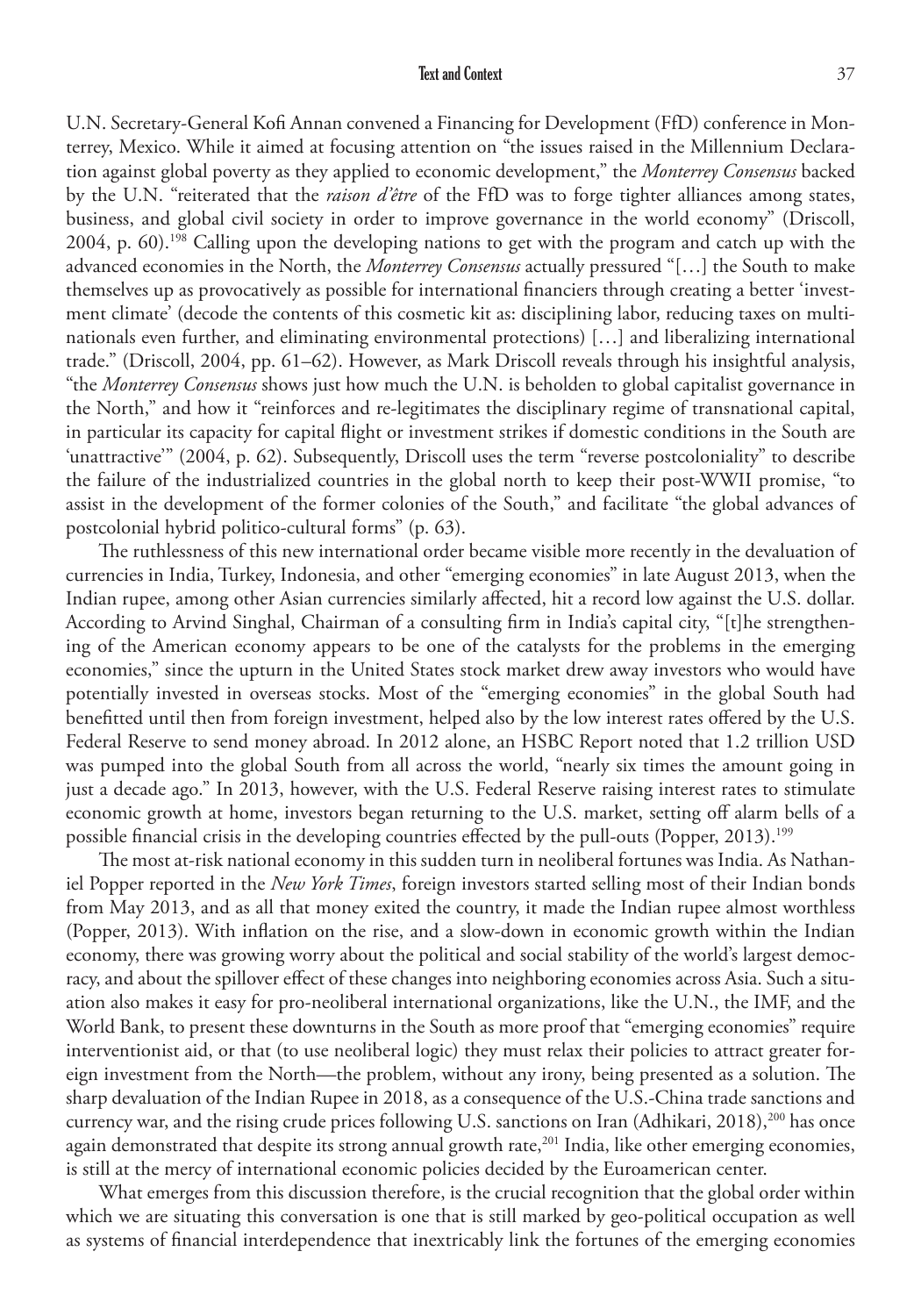of postcolonial nations with the policy-making by historically established, and therefore economically stronger industrialized economies, many of whom are former colonial powers. Just as important is the insight that the political economy of the free market does not necessarily support a free world. The project of allegedly democratizing the world *through* free market enterprise is, in fact, questionable since, as of 2018, the United Nations' website still lists sixteen "non-self-governing territories" that fall under the dominion of either the U.K, U.S., France, or New Zealand (See: http://www.un.org/en/decolonization/nonselfgovterritories.shtml).202 The U.N. had announced that these incorporated territories would achieve self-governance by 2010, which marked the golden anniversary of the General Assembly's call for independence and the end of its second International Decade for the eradication of colonialism. But this emancipation has yet to be realized.

In the discursive cartography of the neoliberal world the fetishized master tropes of *civilization* and *development* work to conceal and disavow the historically-based racialized abjection of countriesof-color that remain stereotypically fixed as backward and poor within a neo-colonial lens. Emerging economies are viewed as potential markets to be exploited by industrialized economies, but are clearly not credited with being able to manage their own growth and progress. Which countries are positioned at the center of the international power grid, and how other countries are arranged with regard to this center (or if they are included at all) informs a *politics of visibility* so that as demonstrated in the previous sections, how postcolonial countries/cultures are defined is often on Euroamerican terms. Furthermore, as ethnic nationalisms have begun to proliferate within this neocolonial political economy, the metaphor of *expansion* that dominated colonial mapping has been replaced by *segregation* which is the legacy of imperial violence.

*Manufacturing Indianness* deconstructs the fetish-signs of the nation-brand as a form of what sociologist Stewart R. Clegg (1994) calls "efficacious resistance."203 Here, the existing patterns of domination and subordination are made apparent by adhering to established communication codes to such an extent that the underlying ideologies are rendered farcical. Thus, the fetish reveals exactly what it is attempting to conceal, namely its cultural desires and anxieties. Case in point: Indian Prime Minister Narendra Modi is known for hugging world leaders. He has been photographed embracing President Trump, Vladimir Putin, Shinzo Abe, Benjamin Netanyahu—not even skipping Nawaz Sharif, when the latter was still prime minister of Pakistan. However, Modi was totally caught off-guard when, during the Parliamentary proceedings in mid-July 2018, Opposition leader Rahul Gandhi crossed the aisle, after delivering a vitriolic speech condemning the Modi administration, and "wrapped his arms around the man he had just called incompetent." As Journalist Barkha Dutt puts it:

Imagine Hillary Clinton surprising Donald Trump in a clasp right at the close of their fiery presidential debates in 2016. "The Hug," as it is being called in India, was dramatic, unlikely and unexpected. The 48-year-old Congress leader was caught on camera winking at a colleague right after; he totally knew he had won the headlines. The Modi government handsomely won the no-confidence motion moved by the opposition in Parliament, but Gandhi won the talking points. (Dutt, 2018c)<sup>204</sup>

Gandhi's hug seemed to be an attempt to talk back in the PM's own language—a combination of hardline rhetoric, followed by the political embrace of affected intimacy for the cameras. And the Press and social media went to town with this. One of the popular memes on "The Hug" depicts Rahul Gandhi "discovering that the prime minister's chest is not quite the 56 inches it has been made out to be" (Dutt, 2018c). Dairy manufacturer *Amul* dedicated its next billboard ad round to the cartoon images of Gandhi hugging Modi, with the caption, "Embracing *ya* embarrassing?" (Embracing or embarrassing?). There were *YouTube* satirical shorts of excerpts from Bollywood romantic songs accompanying photographs of the hug, and celebrating the unexpected bromance. Even Dutt was sufficiently amused to offer this tongue-in-cheek journalistic insight: "'The Hug' has been offered as a turn-the-other-cheek moment," she penned, "that allows the Congress Party to claim the moral high ground—a sort of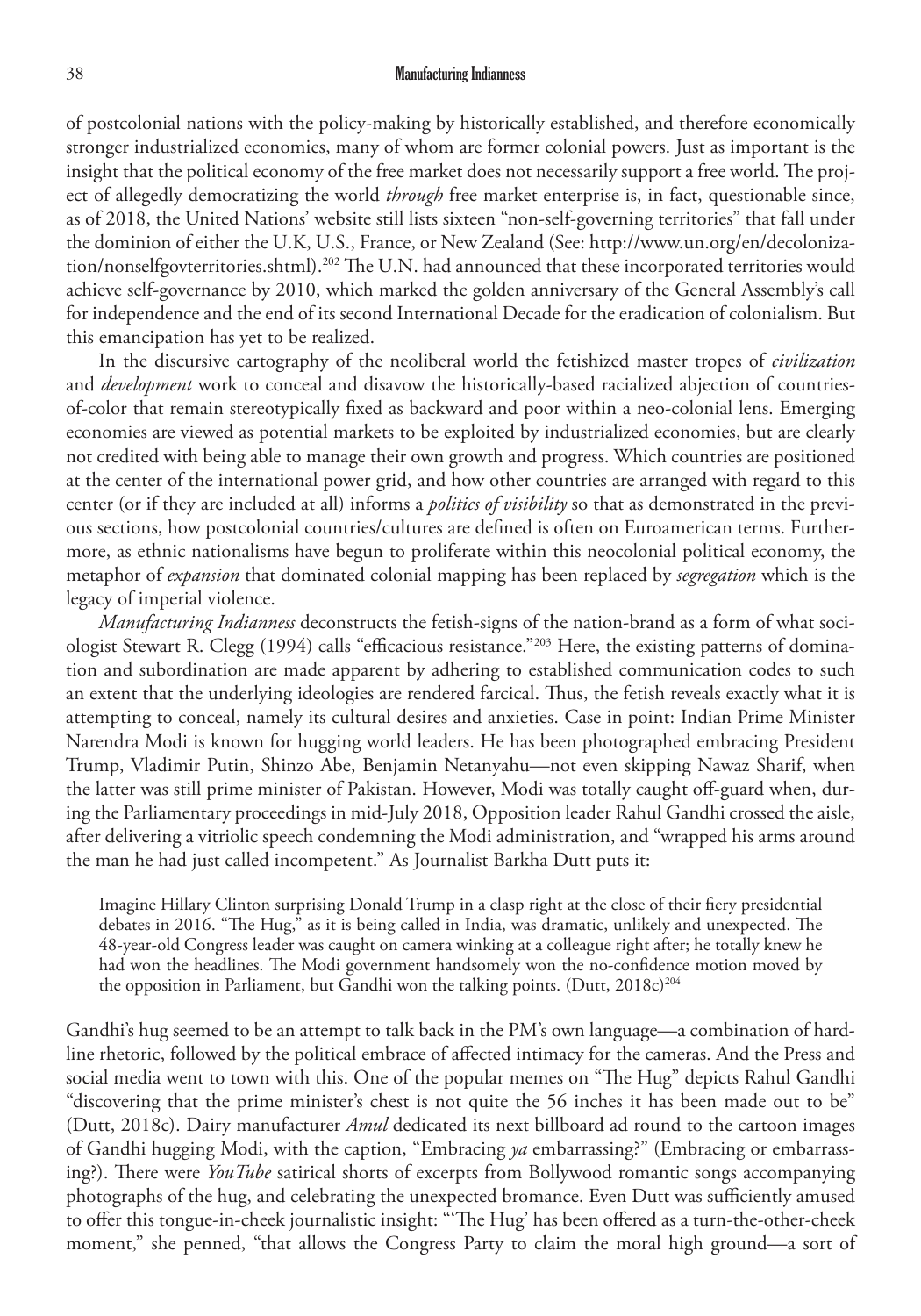Gandhian (*I mean Mahatma here*) goodness that separates political differences from personal enmity" (Dutt, 2018c, emphasis mine).

The fetish of the "Modi hug," well-known to the news media and the viewing public, was completely co-opted by the Congress Party's Rahul Gandhi. Moreover, the latter's wink that followed the seemingly spontaneous hug showed that Gandhi was fully aware that by adopting his political opponent's tactics, he was also revealing the insincerity and careful choreography behind Brand Modi's photo-op moments:

Later, in his parliamentary speech, Modi sarcastically said Gandhi's walk across to his chair was an illustration of his desperation to be prime minister. But by that time, the defining image of the day already belonged to Gandhi. *In this, he had borrowed from Modi's own playbook*. Modi has long been master of the message, in charge of scripting his own narrative that often bypasses media interviews and news conferences and is instead rooted in the power of the photo op. The till-now moribund Congress has been forced to play catch-up. *But the party has now learned the new idiom of politics, acquired an edge on social media and sometimes outmaneuvers the BJP at its own game. "The Hug" was one such example*. (Dutt, 2018c, emphases mine)

In using the fetish of the hug as a critical communication tool, Rahul Gandhi also set up that hyperreal moment in the ending to his speech, where he acknowledged "that those who don't like him call him 'Pappu' (the condescending, sneering colloquialism for a bumbling, not-fully grown-up man)." Again, by taking Modi's "favorite put-down used against him," and following it up with "an instrument of mockery"(Dutt, 2018c), Gandhi took the sting out of the repeated attacks against him by the PM. The importance of the fetish as resistance thus lies in the fact that it can be used as what film theorist, Claire Johnston, refers to as a "device of *making strange*" (qtd. in Kabir, 1998, p. 14, original emphasis)<sup>205</sup> The fetish can be used to question what we take for granted or consider to be 'real'. Such a "making strange" would have the purpose, as rhetorical scholar Ronald Wendt clarifies, "not to illuminate ultimate truths, but to make the familiar strange, to investigate the fluid, convoluted aspects of power relations, and to better understand [the Self] in the process" (Wendt, 1996, p. 258, parentheses mine).<sup>206</sup>

The complexities of India have baffled even the members of its founding corps, the middle-class elite. In 1946, Jawaharlal Nehru, the first Prime Minister of independent India (educated in British universities) noted that while India was in his blood, he approached her as an "alien critic," and "came to her via the West," looking at her as "a friendly westerner might have done" (1994, p. 50)<sup>207</sup> Addressing the Constituent Assembly in 1949, Dr. B. R. Ambedkar, a political leader from the untouchable caste, lamented that while politically, India recognized the principle of "one man one vote and one vote one value," in its social and economic structure, it continued to "deny the principle of one man one value" (in Moon, 2014, p. 1216).<sup>208</sup> Independent India as a body politic was founded on the western notions of nationhood (one man one vote), contrary to its own feudal system of an inherited and caste-structured system of governance. It was led into the twentieth century by Nehru, a leader whose opinions had been shaped by a colonial education, and who was regarded by the British ex-colonizers as one of them. This schizophrenic birthing has kept India oscillating between modernity and tradition, between becoming like 'them' (the ex-colonizers), or remaining 'us.' The affluent upper-middle class in India today celebrates the fact that it does not have to be ethnically *desi* anymore. Global Indians model a consumerist cosmopolitanism, thanks to the growing presence of multinational corporations (with well-paying jobs) in urban India, and the proliferation of international brands with which they can declare their upward mobility. Meanwhile, the streets of Indian cities are still congested with slums, proof that while urban India offers the lure of the "Indian Dream" for migrants from its small towns and villages, for millions of Indians that dream has yet to be realized. It is in the yoking together of these incommensurabilities, and the articulation of different imaginings (or the absence thereof), that a somewhat shaky idea emerges of what being postcolonial and Indian is all about.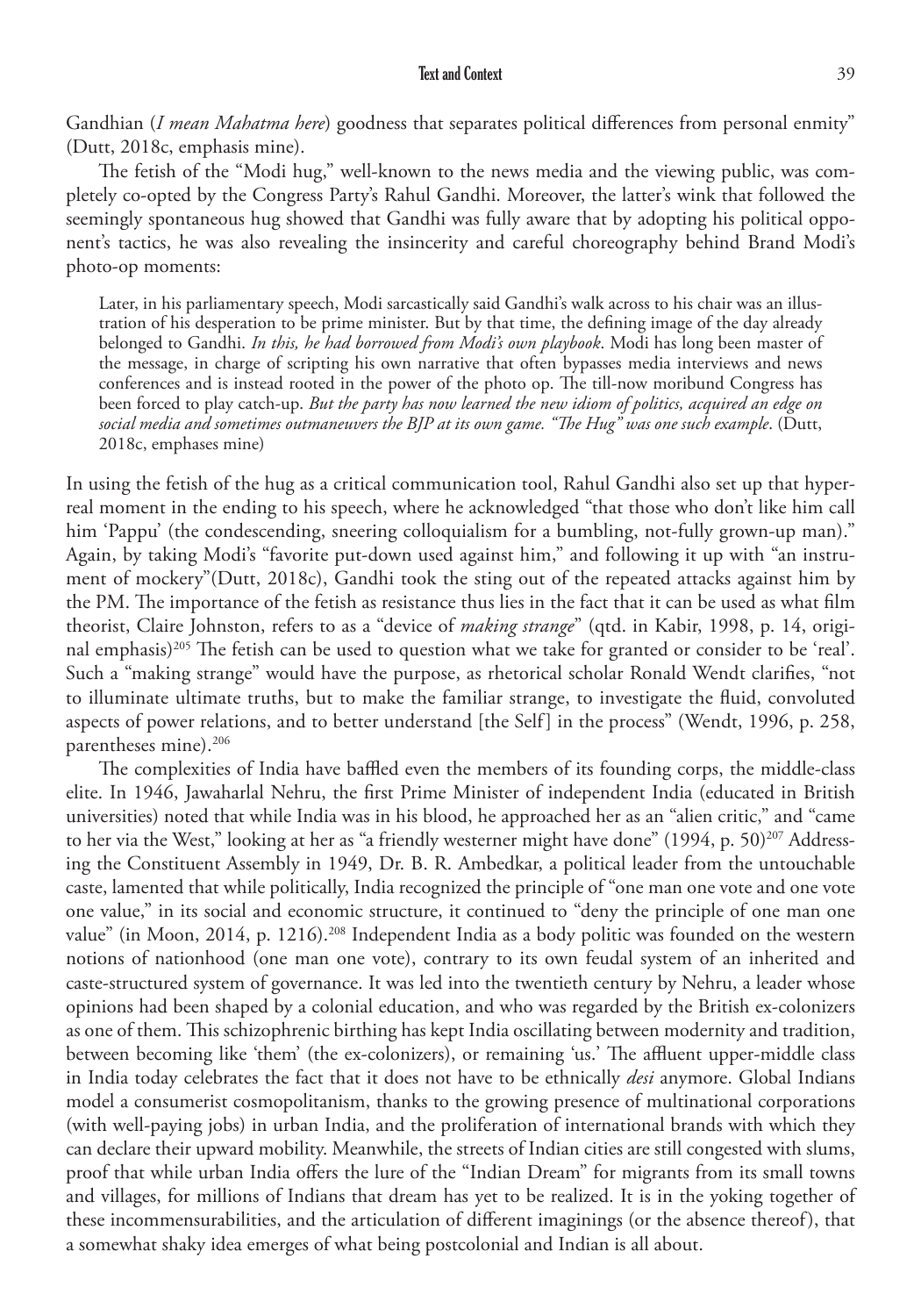To be able to point to something concrete that can stand as evidence that India exists and that it has a pre-colonial origin and history, becomes critical for a people who were under erasure during British colonialism for more than a century. If colonial discourses fetishized the primitive, ignorant and backward culture of the natives under the British *Raj*, the postcolonial neoliberal narratives of nation-branding, ironically, revert to tradition and even religious fundamentalism as an alternative and authentically Indian space outside of the (neo)colonial experience. This fetishization of postcolonial national identity, as one that is summoned by a colonial past, reveals the fear of remaining colonized as a "made-in-England" India. To Indian entrepreneurs today, the challenge is to live up to the neoliberal standards of development and progress that would enable them to catch up with the West. To peasants in rural India, women who are exploited in the name of tradition, child laborers, and the urban poor, the question is one of survival. Yet, the idea of India is a powerful one for all. It is an idea that is comprised of several imaginings.

For many Indians, India is what they see reflected through the representations within Western media, a habit inherited from colonialism where the colonized depended upon the defining gaze of their British rulers. For others, India is the "motherland"—the space of personal and socio-historical origins. It is also the tenuous articulation of a democracy that has survived the legacy of British colonialism, and the hegemonic and corrupt practices of modern day politicians. Ask Indians what India is, and there is no single answer. That is the beauty and the challenge of Indianness. The notion of *unity in difference* has held the country through its post-independence days, but it is a concept that needs to be revisited constantly. The call by Hindu Sikhs for a separate state (Khalistan); the Assam agitation to secede; the growing Muslim discontent with state-backed Islamophobia in Modi's India; the hegemonic popularity of Hindu fundamentalism; the staunch resistance to providing employment and education opportunities to backward castes like the Dalits, or displaced farmers and tribals—all these are indicators that *difference has become a problem for the unity of India*.

The idea of India though formulated in the space of the cultural imaginary, is a real political economy exercise, executed and disseminated by professional branding agencies and professionals from the creative industries, gurus-turned-entrepreneurs, and India's billionaire class at home and abroad. Take the case of Baba Ramdev, officially backed by the Modi administration, and architect of the multibillion dollar Patanjali Ayurved Ltd. empire. In many ways, he is the face of the DIY (Do-It-Yourself) neoliberal entrepreneurialism of *India Inc.*:

In his own way, Ramdev is India's answer to Donald Trump, and there is much speculation that he may run for prime minister himself. Like Trump, he heads a multibillion-dollar empire. And like Trump, he is a bombastic TV personality whose relationship with truth is elastic; he cannot resist a branding opportunity—his name and face are everywhere in India. In May, he announced plans to add *swadeshi* SIM cards to his ever-growing list of products: packaged noodles, herbal constipation remedies, floor cleaner made with cow urine. He has a gift for W.W.E.-style publicity stunts: Last year he "won" a televised bout with an Olympic wrestler from Ukraine. […] *In a sense*, *Ramdev is more powerful than any prime minister*. *He may be a wholly new breed: a populist tycoon, protected from critics (and even, to some extent, from the law) by a vast following and a claim to holy purpose*. (Worth, 2018, emphases mine)<sup>209</sup>

No longer is it an anomaly that a spiritual leader should pursue wealth and political power. Instead of a traditional *ashram*, Patanjali's main operations are run from an ultra-modern complex, located ironically in the holy city of Rishikesh. The complex resembles a Silicon Valley IT campus. Patanjali has skyrocketed in "just over a decade from a tiny operation into an economic powerhouse, with \$1.6 billion in sales in the current fiscal year," though its owner insists "that Patanjali is not a business at all; it is "a service for humanity, for the nation." While Ramdev's needs are opulently catered to by the company, "[m]ost of Patanjali's employees are paid much less than they would receive elsewhere; asking for a raise is taboo. (A company spokesman denies this.) They are forbidden to drink alcohol or eat nonvegetarian food." In a classic neoliberal move, the Patanjali adage summed as a slogan is "[p]enance in individual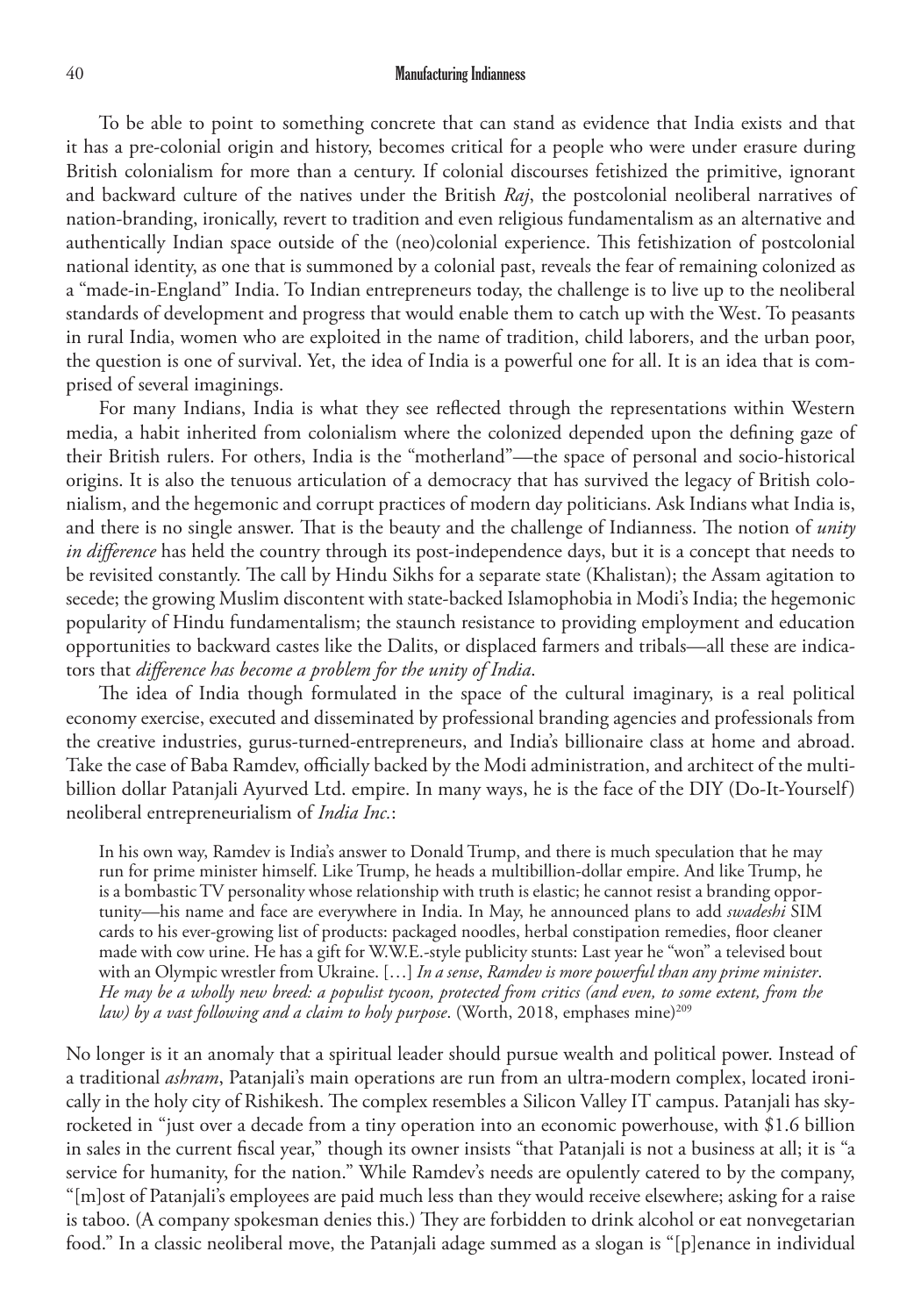life, prosperity for others." As *New York Times* journalist Robert Worth (2018) shows, Patanjali's success is very much tied in with the nation-branding agenda of *India Inc.* An ad run by the company states: "'As East India Company plundered our country for 200 years likewise these multinationals are exploiting our country by selling their harmful and dangerous chemical products. Beware!' Ramdev's competitors have sued Patanjali repeatedly, but the slurs persist" (Worth, 2018). During a tour of his Assam factory in India's north-east corridor, the site manager pointed to a road that could double as an airstrip:

In fact, it is a runway, built in consultation with the Indian Air Force so that jet fighters can take off and land on it, Singh told me. "We will dedicate this to the nation in case there is need for an extra airstrip," he said, and then added with a knowing look, "We are near China." *Patanjali seems almost to view itself as an extension of the state*—or rather, an illustration of what has become a "*state-temple-corporate complex*," in the apt phrase of the Indian author Meera Nanda. (Qtd. in Worth, 2018, emphasis mine)

These fetishized sites are the schizophrenic spaces of the social contradictions *and* accommodations of the neoliberal postcolonial *India Inc.* The merging of Gandhian principles (*swarajya*, ascetism, and a strict vegetarian yogic life) with the neoliberal pursuit of economic and political power does not seem at odds in Modi's corporatized nation state. Within this construction of Indianness that is ready to go global, but has a strong mooring in Hindutva (itself a consumer durable), who has the power to speak for whom, and who is left out in the bargain, are issues that reveal the colonizing propensity of postcolonialism itself.

Since this investigation of the fetish hinges upon discursive analyses, it is necessary to remember that *discursive formations shape and impact the material aspects of a culture*. Thus, to understand how/ why something is necessitates an investigation of the terms employed to speak about something, as well as who has the power to speak. The import of discourse is best expressed by French theorist Michel Foucault (1989) who admits,

Personally, I am rather haunted by the existence of discourse, by the fact that particular words have been spoken; these events have functioned in relation to their original situation, they have left traces behind them; they subsist and exercise, in this subsistence even without history, a certain number of manifest or secret functions.  $(p. 25)^{210}$ 

It is the "manifest functions" (the fetishized sites of representation) of (neo)colonial and postcolonial discourse and its "secrets," that this project is concerned with. At the same time, I am conscious that the analysis itself is a discourse on discourse. Keeping that in mind, an inquiry into the terms used in constructing particular identities within (neo)colonial/postcolonial discourse is instructive, since it permits an understanding of the material effects of power on the subjects being constituted through such discourse. Foucault himself suggests that he found it intriguing,

[...] to try to understand our society and civilization in terms of what its systems of exclusion, of rejection, of refusal, in terms of what it does not want, its limits, the way it is obliged to suppress a certain number of things, people, processes, what it must let fall into oblivion, its repression-suppression system. (Foucault, 1989a, p. 65)<sup>211</sup>

What is omitted or erased from the discursive 'memory' of (neo)colonial/ postcolonial discourses, and what the silenced or repressed spaces disclose, can be utilized to disassemble the colonizing 'regime' of postcolonial nation-building. It is this taking apart of the presumed 'truth' of any discourse that offers the challenge in studying cultural texts and artifacts. To begin to comprehend the network of limits and exclusions that we "practice without knowing it," entails the endeavor to make "the cultural unconscious apparent" (Foucault, 1989a, p. 71).

Side-by-side with this, one must be made aware of the "historical effects" of the Reason that structures the knowledges of our time. As Foucault cautions,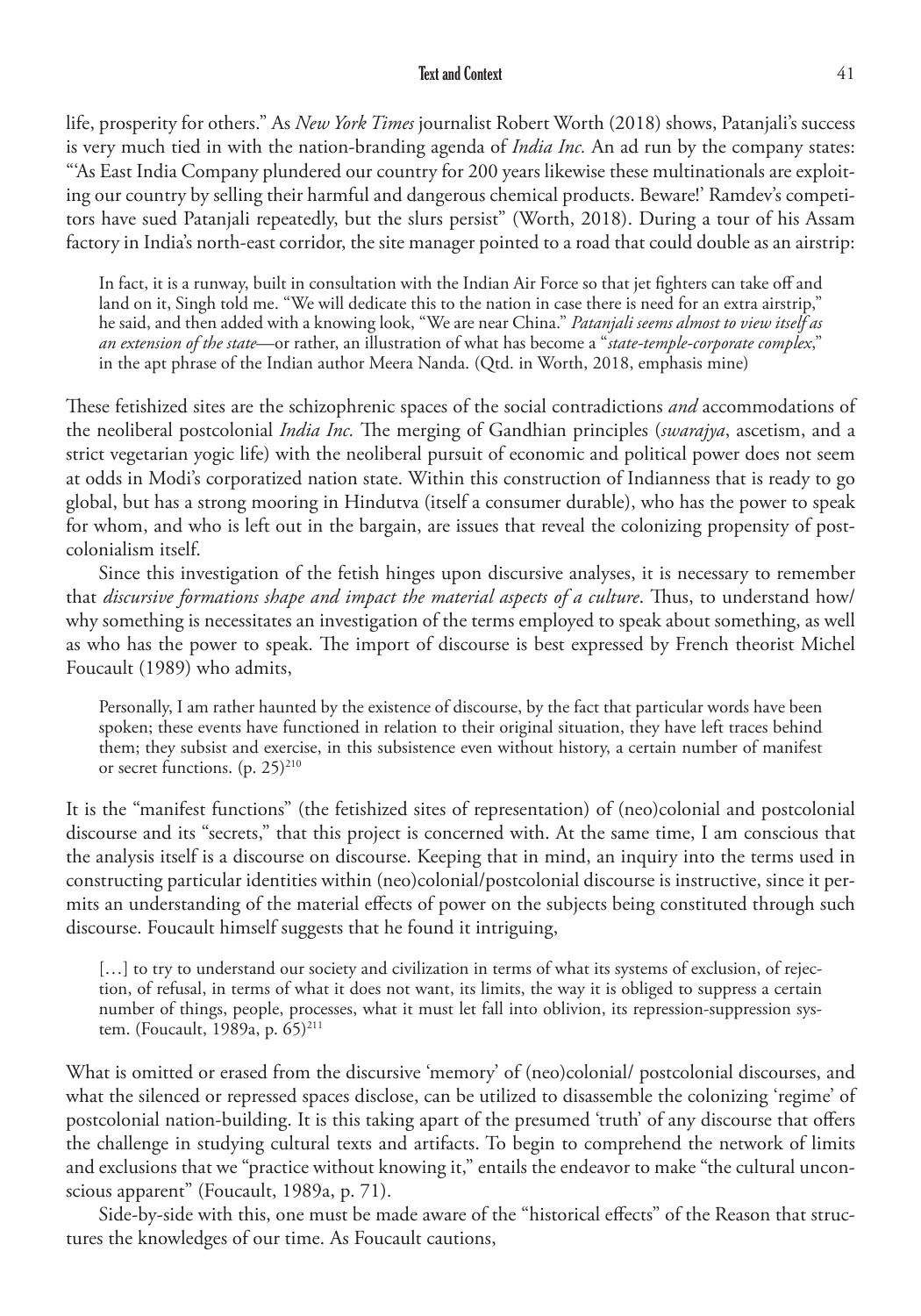One should not forget—and I'm not saying this in order to criticize rationality, but in order to show how ambiguous things are—it was on the basis of the flamboyant rationality of Social Darwinism that racism was formulated, becoming one of the most enduring and powerful ingredients of Nazism. This was, of course, an irrationality, but *an irrationality that was at the same time, after all, a certain form of rationality* [...] (Foucault, 1989b, p. 269, emphasis mine) $^{212}$ 

Apart from deconstructing the "irrationality" of the Reason embedded in the discourses of (neo)colonialism and postcolonialism, a questioning of the identity-construction in each case, involves the question of who produces the narratives, and the location of the text within specific political and material conditions that predicate the tone and tenor of the narratives. Since it is those in power who have access to the apparatuses of discourse and knowledge-making, it is they who are privileged with subjectivity. Those who they study, and who fall under the gaze of such knowledge, are in turn constituted as objects. In the story about origins and the imagining of the homeland, there is a certain privileging of the narrating Self as the deserving owner of such a center. It is this manner of story-telling that made colonialism seem the justified discourse of civilization and progress, through the imperial expansion of 'home' into other territories. It is this expansionist tendency too that provides the colonizing impetus for postcolonial discourses to center around a nation-brand that is the signifier of modernity as well as traditions, and that can be identified with by domestic and diasporic Indians seeking identity and home in a rapidly changing world.

As the French philosopher Jacques Derrida (1998) reminds us,

Whatever the story of a return to oneself or to *one's home* [*chez-soi*], […] no matter what an odyssey or bildungsroman it might be, in whatever manner one invents the story of a construction of the *self*, the *autos*, or the *ipse*, it is always *imagined* that the one who writes should know how to say *I*. (p. 28, original emphases $)^{213}$ 

It is vital to keep in mind that this "I" can be problematic—posing questions of identity while simultaneously demanding submission of the Other. In other words, the Self ("I") can provide the decolonizing impetus by prompting questions of identity: "who am I?," at the same time as it colonizing (by demanding the submission of Others to its desiring gaze). It is by re-examining the fetish substitutes for colonial/postcolonial identity that one can begin to grasp the epistemic constitution of this "I". By looking behind the fetish, this project aims at challenging established identity politics—one that makes visible the irrational rationality of discursive practices. It is only through such a critique that one can begin to reverse the effects of epistemic violence, and hope to stem its material effects.

# The Subject Is the Object

Since this project is indebted to the psychoanalytical study of the fetish, and the Lacanian analysis of subject-formation, it is worthwhile to mention the Lacanian concept of the *point de capiton*, which as Ernesto Laclau indicates, is taken to be the fundamental ideological operation. Laclau explains,

[...] "fantasy" becomes an imaginary scenario concealing the fundamental split or "antagonism" around which the social field is structured; "identification" is seen as the process through which the ideological field is constituted; enjoyment or *jouissance* enables us to understand the logic of exclusion operating in discourses such as racism.  $(p. xi)^{214}$ 

It is through the reiteration of the fetish in different discursive contexts that one is able to make visible the operation of effects in the interplay between fantasy, identity, and *jouissance*. To begin to comprehend the process of objectification that forms the crux of colonialism, it is necessary to investigate the object before it attempts to reconstitute itself as Subject. In taking an "anti-descriptivist" stance, one can begin to decipher what Laclau (1989) terms the "primal baptism" of an object (p. xiii). The phrase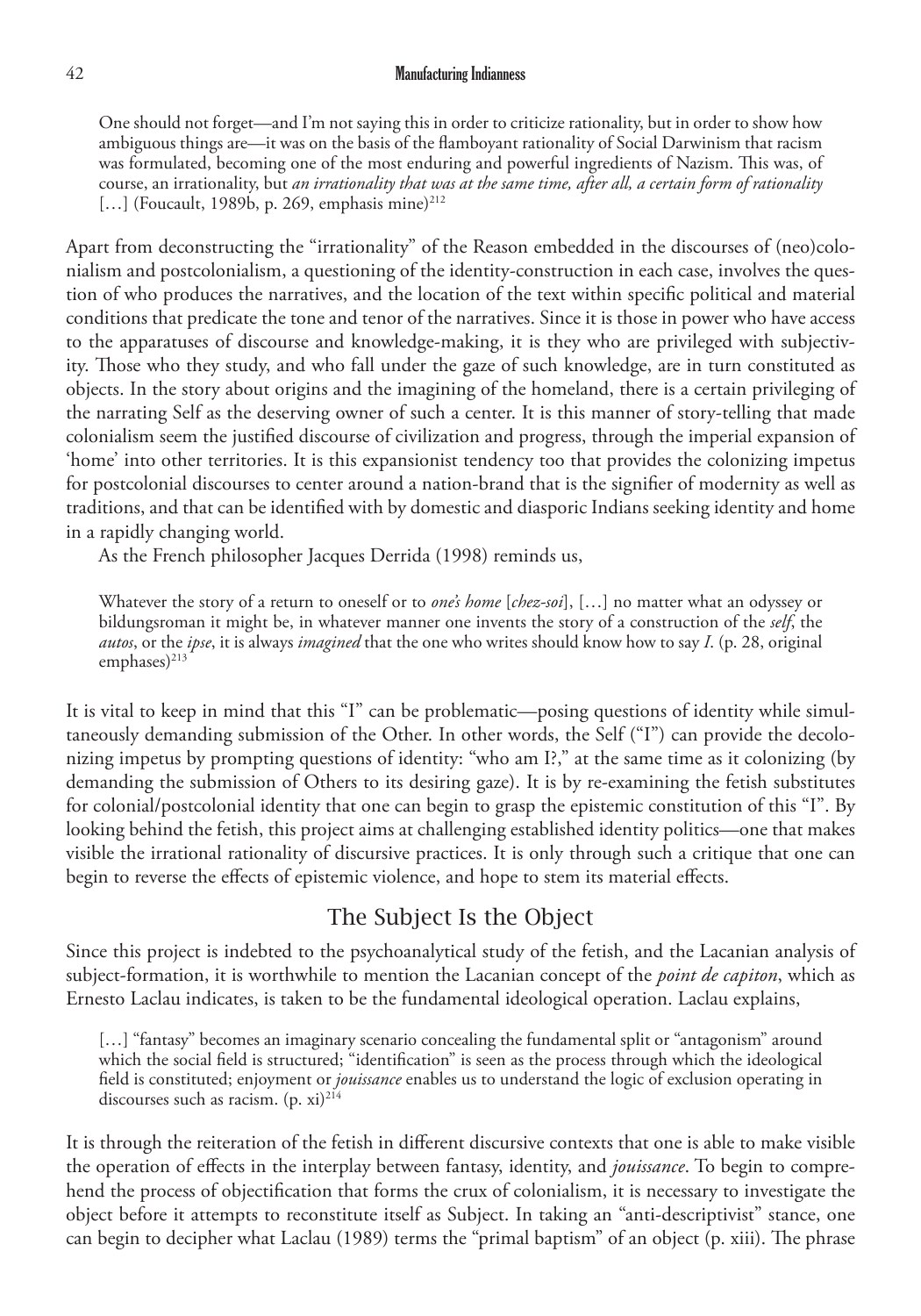refers to the anti-descriptivist viewpoint that the "name continues to refer to that *object* even if all the descriptive features of the object at the time of its baptism have disappeared" (Laclau, 1989, p. xiii). The central problem, Laclau argues, is determining what in the object, beyond its usual descriptive features, makes up its identity. He is talking here about the Lacanian *objet petit a*—that "surplus" in the object, which is more than itself, and which stays the same in all contexts. Laclau points out, "we search in vain for it in positive reality because it has no positive constituency, that is, because it is just a positivation of a void—of a discontinuity opened in reality by the emergence of the signifier" (Laclau, 1989, p. xiv). In other words, "naming" is not just a pen and paper exercise of labeling an already constituted subject; "It is the discursive construction of the object itself" (Laclau, 1989, p. xiv).

The significance of this is of course, that this "performative character" of naming is the "precondition for all hegemony and politics" (Laclau, 1989, p. xiv). Consider the import of this in the light of Indian identity. If the Indian people have been "named" and objectified by colonialism, the question is can we identify something that in the moment of "primal baptism" survived the effects of imperial erasure, as an excess, a surplus if you will, of the object itself? It is the search for the *objet petit a* (the surplus of a pre-colonial Indian identity), that postcolonialism is concerned with. Through a deconstruction of the fetish as site of postcolonial national identity, and the sight of lack of an "original" identity, this project hopes to keep the subjectivity of Indianness an open query.

The philosopher Slavoj Žižek (1989) reminds us that the Lacanian notion of the "Real" is an "empty place," since the "Real" cannot be inscribed. What can be inscribed though, as Žižek points out, is the "impossibility itself, we can locate its place; a traumatic place which causes a series of failures." Following on the heels of Lacan, Žižek (1989) suggests that if the subject is an "answer of the Real," the subject itself becomes a void, an emptiness, a refusal to be inscribed (p. 178). In the realm of the "symbolic" however, identity is possible because *each element* "*takes the place of the lack in the other*, embodies what is lacking in the other" (p. 172, emphasis mine). Identity thus becomes a positive affirmation of a negation or lack.

It is in the antagonism between Indian identity, imagined as pre-constituted (precolonial), rather than in the process of being constructed (postcolonial), that the "secret" of subjectivation is exposed. Thus, in the postcolonial vision, the former colonizer represents the threat of negation—the figure responsible for destroying the cultural identity of India. A second look though, reveals that Indian postcolonial identity is closely tied to this *negative presencing* of the ex-colonizer. After all, *we need the colonial to produce the postcolonial*. Put differently, the manufacturing of postcolonial Indianness requires the antagonistic point of reference in the negating space of colonialism as a stable birthing point. Simultaneously, postcolonial Indianness also requires its internal Others (religious and ethnic minorities, lower castes, women, peasants, the poor and dispossessed) who are blamed for the nation's failures, and who therefore constitute another "negation of the negation" touchpoint in identity-making. Without these "impossible" referents, postcolonial identity becomes meaningless. Emphasizing this alliance between the Self and Other, Žižek concludes, "[w]hen a subject is confronted with an enigmatic, impenetrable Other, the thing he has to grasp is that his question to the Other is already the question of the Other itself" (1989, p. 178). Within the space of the following chapters, I will analyze the double-negation in the site of the fetish: the presencing through absence, inaugurated by the antagonistic relation of the Self to the Other, and of the Imaginary to the Real.

As this project analyzes the project of manufacturing India within the neoliberal cultural/national imaginary, it also explores the predicament of being caught between the discourses of past, present and future. This means having to reconfigure the meaning of 'independence', 'progress', and 'betterment' for *all* Indian citizens in terms that do not resurrect the regressive binary of 'tradition' versus 'progress' and 'modernity'. Nor should such an imagining prevent the nation from participating in 'development', owing to the anxiety that being modernized means being colonized by a predominantly Euroamerican idea of neoliberal globalism. By starting to articulate the margins, the fetish links both terms in various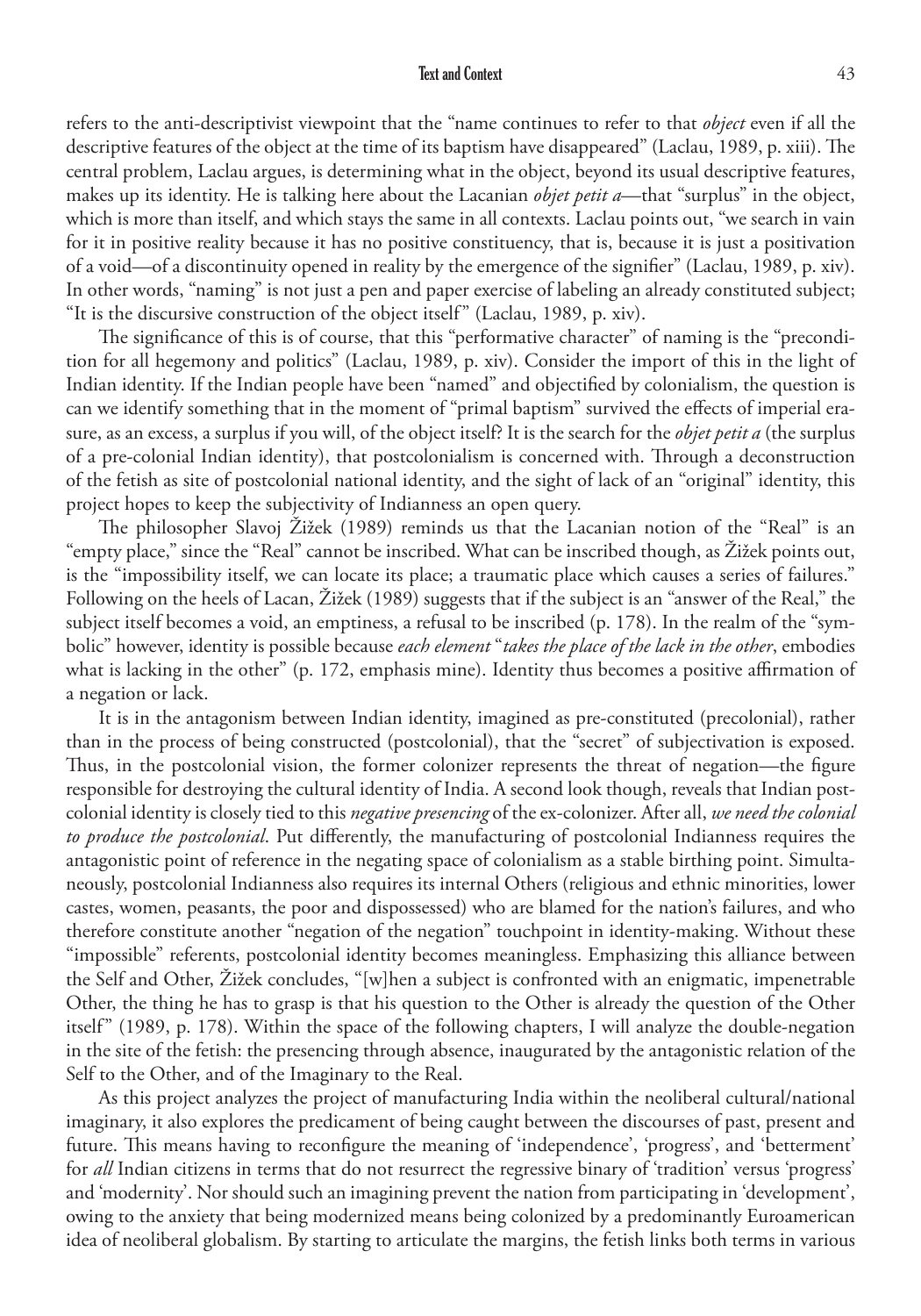binary oppositions. The fetish, as a form of "efficacious resistance," can embody modernity and tradition, presence and absence, and be a substitute for a fixed identity, even as it simultaneously suggests resistance to such hegemonic thinking.

In the following six chapters, I examine the resistant readings that the fetish can provide to the colonizing discourses of imperialism, phallocentrism, and nationalism. In each case, the fetish marks a place of rupture, where what is being repressed in the cultural memory re-surfaces. In the Othering produced by the fetish, there is also the possibility of starting to "become," or for the presencing of the Subject, presently fetishized as a passive Object, to begin. The fetish, as a critical tool, allows a change in positioning that accommodates the interaction between multiple "I"-s and "You"-s, and in the process, encourages repetition, displacement, (re)membering, reversal and recognition.

Chapter One, "Nation Inc. and Postcolonial Neoliberalism," examines the contested idea of India by foregrounding how formal History can be fabricated and commodified into a populist history that can be easily consumed, thus facilitating the reworking of cultural memory. Through specific examples we see how, in a free-market world, it is crucial to investigate how postcolonial nations are *complicit* in using the rhetoric of liberation to (re)produce colonizing ideas of "the imagined community." Simultaneously, the 'civilizing mission' of neoliberal development used by countries in the Global North, is an attempt, once again, to subjugate emerging economies in the Global South. The chapter closes with a consideration of the challenges for postcolonial media critics, and some of the questions that will be examined in subsequent chapters as we examine how neoliberal postcolonialism is remapping what we mean by the 'national' and the 'global.'

Chapter two, "From the East India Company to Nation Inc." begins with the story of the recent acquisition of the historic East India Company and its Merchants' Mark (brand) by a diasporic Indian entrepreneur, in his pursuit to purchase the rights to own and remake History. It examines how, in the global neoliberal context, the Indian postcolonial nation is engaging in *postcolonial cannibalism* through the consumption of its own traumatic history. This symbolic return to the original site/sight of trauma through the purchase and/or appropriation of the fetishized commodity signs of the former Empire, raises questions regarding cultural authenticity and commodity nationalism. It also prompts the recognition that the neocolonial impulse of postcolonial India to appropriate the cultural and symbolic capital of the former colonizer and use it to generate wealth and value for itself *depends on keeping colonial history and identity intact*. Consequently, postcolonial triumph is undone by othering and consuming the painful parts of one's own History that always seems to return to the repressed trauma of a colonial origin. Accordingly, the move by postcolonial nations to accrue the economic and symbolic assets that will set them apart and give them a competitive advantage above other countries, has led to the shift from political nation-building to the political economy project of manufacturing and positioning the nation-brand. Nation-branding is the postcolonial neoliberal nation's attempt to control its own discursive construction and dissemination, and to challenge the colonizing Euro-American media narratives that insist on circumscribing it within what Anne McClintock (1995) has described as an *anachronistic space outside of history proper* (p. 30).

Within postcolonial nation-branding the fetish sign of the neoliberal nation or *India Inc. announces* the return of pigment as a *positive* indicator of national identity rather than an absence of civilization, development, or progress, as the epidermal politics of white bias would suggest. Subsequently, one of the tasks in nation-branding tasks is to challenge the racialization of the postcolonial nation state, whereby brownness/blackness is automatically equated with the under-development, poverty and disease in the Third World, and constantly contrasted against the white standard of Euro-American civilization, industrialization and 'natural' leadership. The link between the individual citizen's body and the body politic through the *commodity-body-sign* of the nation-brand allows us to see this practice as a specific *historically situated* postcolonial response to the larger challenge of a colonizing global *image politics* with far-reaching political and material consequences.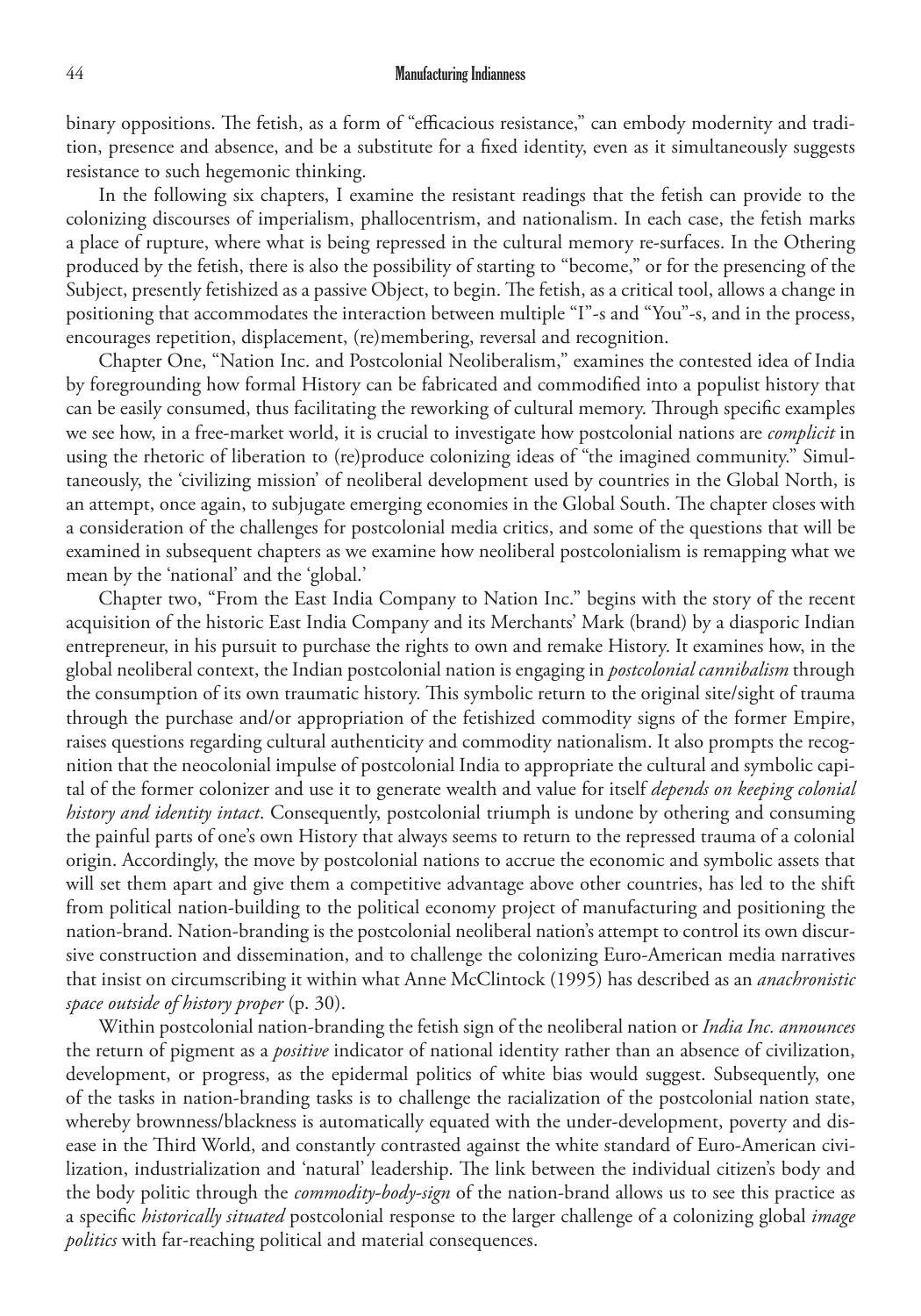The third chapter, "Nation-Branding: *India Inc.* is *Incredible !ndia*," traces the branding of neoliberal India (or *India Inc.*) as an investment hub, through the "India Everywhere" and "Make in India" promotional initiatives led by the Government of India. Also analyzed here are the *Incredible !ndia* tourism promotions, the neo-patriotic music videos produced by filmmaker Bharat Bala and celebrity singer A. R. Rahman, and the making of "Brand Modi" as an extension of neoliberal India. In examining the relationship between psychoanalytical and material discourses, I start by looking at the geopsychological divides created by colonial maps, the cartographic bifurcation of India-Pakistan through Partition, and the constitution of symbolic borders within contemporary India to separate insiders ('authentic' Indians) from outsiders (foreigners, or indigenous ethnic, caste-based, and religious minorities), as well as men from women, in subscribing to the chauvinism of Hindutva as the hegemonic "idea of India." Drawing from Mary Douglas's work on symbolic pollution, and the fetishization of what I describe as *neoliberal dirt*, the chapter deconstructs Modi's *Swachh Bharat Abhiyaan* ("My Clean India" Project) and the emergence of the *gau rakshaks* (cow protectors) to explain what I call a *maternal geography* that is defined and controlled however, by the representational machinery of a *masculinist* State/religion.

Moreover, in the setting up of what I term as *bio-boundaries*, what we discover is that gender has emerged, alongside caste, and religion, "as a point of *crisis* in the cultural, social, and political space of nation" (Sunder-Rajan, 2001, p. 3).<sup>215</sup> Utilizing Sara Ahmed's concept of "sticky signs" to examine the economic nature of hate, I posit that there has been a *sticky logic* of constructed reasons to justify scapegoating religious minorities, supported by a political and economic agenda. Looking at postcolonial nation-branding through an *economic gaze* we begin to realize how "*poverty can be converted into enterprise*" (Roy, A. [Ananya], 2012a, p. 140, emphasis mine).<sup>216</sup> Similarly, by deploying a critical *excavating gaze* in examining the fetishized signs that form the nation-brand, we are able to excavate the blind spots in these representations, and thus prevent postcolonial Indianness from becoming static, fixed, and inflexible.

Chapter Four, "Taking Care of the Mother(land): Bollywood Patriotism and Young India*,*" concerns the fetish of the *celluloid homeland* within Bollywood popular cinema. The chapter investigates the construction of desire for a prefabricated global Indianness for Indian viewers (particularly younger audiences) within and across national borders. The figure of the Bollywood Star (on and off-screen) has long served as a substitute for the nation, as well as a reminder of the viewer's own perceived "lack" in terms of being the perfect citizen that the latter seeks to mirror. I argue that in the case of the neopatriotic films, the idea of the mother(land) is tied to her sons and daughters who become the agents of change and transformation, and act on her behalf. Faced with the "ethnicization of the national," (Žižek, 1997b, p. 42), it is worth considering how the Bollywood culture industry has "auto-colonized" the Indian cultural imaginary into accepting the fact that "capitalism is here to stay," so that, as Žižek argues, what could have been a fight against this homogenizing system is displaced onto the struggles between internal groups and centered on identity politics. In each of the analyzed films—*Swades: We, the People* ("Our Country", 2004), *Rang de Basanti* (Color It Saffron, 2006), and *Chak De! India* (Go India! 2007)—the fetish of the mother-as-nation substitutes for the nation's history (past and present), culture (as mothers and teachers), and ethno-singularity (forging unity out of diversity). Motherhood, in each case, forms the backdrop of an emerging neoliberal nation, being 'manufactured' by its millennial sons and daughters, whose accomplishments are then presented on the global stage as proof of the prowess of neoliberal Young India.

Chapter Five, "Manufacturing Terror®: The Politics of Othering in Nation-Building," examines the politics-of-terror attached to the body of the Muslim subaltern in neoliberal India. It traces the discursive trajectory of Muslim 'fanaticism' from British colonial accounts and artifacts, through the communal genocide of the Indo-Pakistan Partition, to the contemporary vilification and scapegoating of Muslims in the 2002 Gujarat riots, and the 26/11 Mumbai attacks that irrevocably linked terrorism with Pakistan and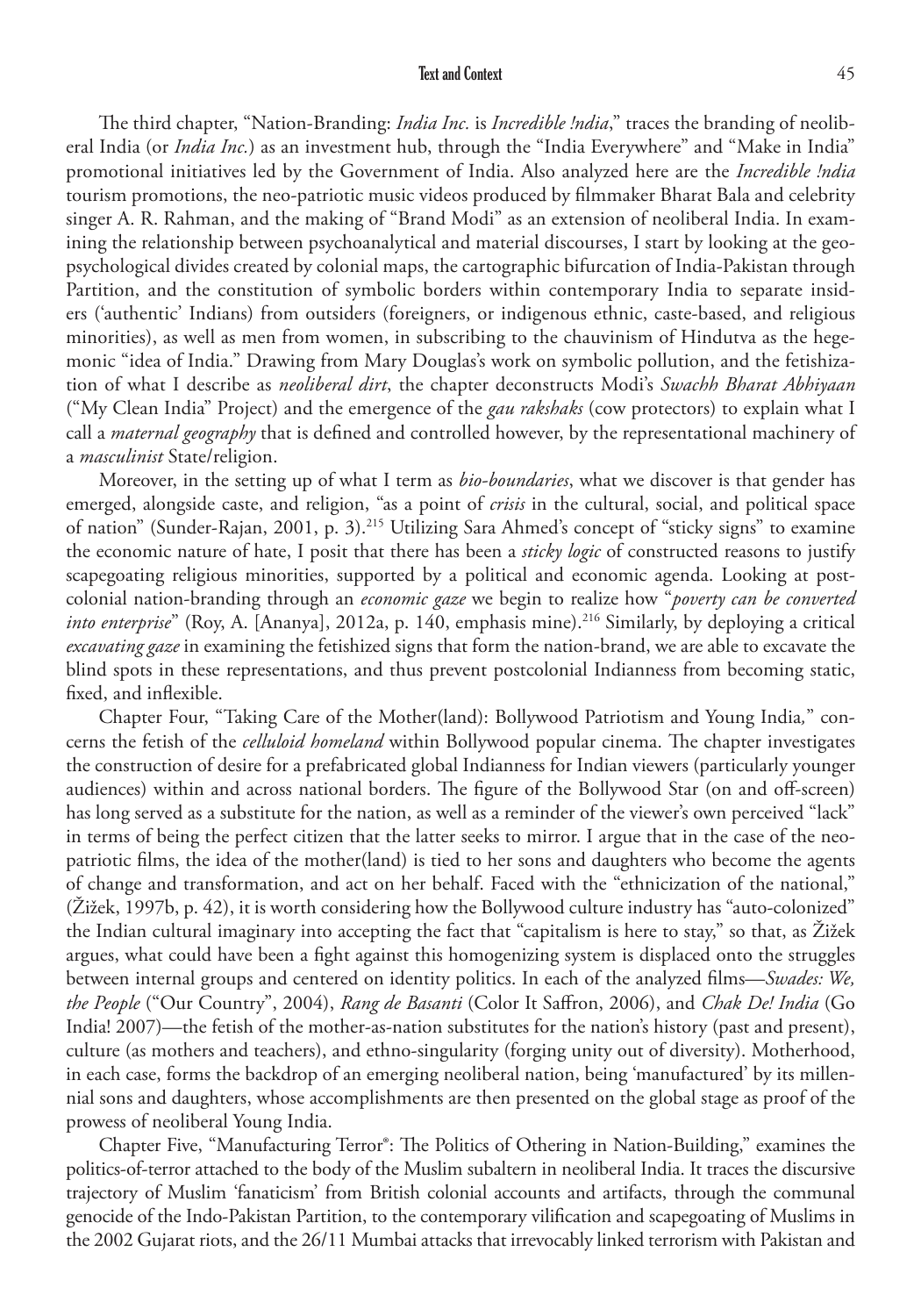Muslims in the Indian national imagination. Death and economic 'development' are closely linked within the necropolitics of the neoliberal nation, where the critical deconstruction of the fetishization of death allows us to see how the 'value' of lives lost/taken (the political economy of death and dying) is linked with the projects of neo-nationalism, economic 'development', and historical retribution. Using the concept of *the disruptive necrofetish*, I show how media *re*presentations of communal violence (riots, terrorism) transform the subaltern bodies into loaded symbolic sites/sights of re-membering. At the same time, the fetish disrupts the 'screened off' content in the media images and narratives used to construct violent subalternity, revealing the operation of a *petrifying gaze* through which the terror resides in us who insist on terrorizing the Other. Subsequently, the analysis of *postcolonial violence* of neoliberalization in *India Inc.* touches upon the 'manufacturing' of the Muslim as a violent subaltern, the 'labor' behind the binary constructions of terrorism vs. corporate patriotism, and good vs. bad subalterns, and the economic logic informing terrorism and *neoliberal sacrifice* to produce the realization that the branding of the nation, tied as it is to the neoliberal project of 'development,' is also linked with the manufacturing of neoliberal terror.

The last chapter, "Old and New Goddesses: Disrobing Indian Femininity," addresses the rise of the Indian neo-middle class, and the creation of an *identity economy* in which consumer-citizens utilize brands to shape an *authentically* global Indian image. The tension between the cultural obsession with whiteness that is a colonial hangover, and the *desi* fetish of *swadeshi* or made-in-India commodities that embody a patriotic and moral goodness, also reflects the tug-of-within consumer-citizens caught between aspiring to be national and global. The first half of this analysis entails a critical investigation of the uncanny return of whiteness as postcolonial desire, and the attempts to transcode brownness as a source of *desi* pride. I then examine the political and affective economy of female beauty, agency, and desire through Indian-born Canadian filmmaker Nisha Pahuja's documentary *The World before Her* (2011) which offers a rich behind-the-scenes look at the Femina Miss India beauty pageant and an unprecedented glimpse into the world of the all-women *Durga Vahini* right-wing Hindutva organization. The juxtaposition here is between the beauty pageant as a neoliberal stage where a globalized Indianness is being produced for a white-washed gaze, and the fetishization of feminine divinity within the Durga Vahini, in an attempt to *disembody* the female form and make *femininity a spiritual attribute in a distinctly Hindutva way*. The chapter then looks at the *postcolonial violence* that is culturally sanctioned by the fetishization of women's bodies. It ends by examining the decolonization of female sexuality and desire that can challenge the patriarchal codes of neoliberalism and Hindutva, and liberate women from being reified as fetish objects.

Within neoliberal globalization, Benjamin Lee and Edward LiPuma (2002) urge us to think of "circulation" beyond simply the movement of people, artifacts, and images from place to place. Instead, "[c]irculation is a cultural process," they argue, "with its own forms of abstraction, evaluation, and constraint, which are created by the interactions between specific types of circulating forms and the interpretive communities built around them" (qtd. in Gaonkar & Povinelli, 2003, p. 391).<sup>217</sup> No matter what type of interpretive communities these may be—culture industries, financial institutions, or the more intimate coffeehouses—they open up the possibility of pursuing the "proliferating copresence of varied textual/cultural forms in all their mobility and mutability," rather than settling for "a delineation of their fragile autonomy and specificity" (Gaonkar & Povinelli, 2003, p. 391). "The analytic dilemma of the material vehicularization of cultural forms" is addressed by Paul Kockelman (2002) who analyzes "the linguistic mediation of social life in a Q'eqchi'-Maya village in Guatemala." He notices that in this culture, a woman can be accused of physically harming her husband if she "accidentally or intentionally tears a tortilla in her frying pan," as he is preparing his fields. Dilip Parameshwar Gaonkar and Elizabeth A. Povinelli (2003) ask:

How should the organization of gender and power be analyzed if one of the sites of its investment is the fragility of a tortilla? Other aspects of materiality are equally at play in the aporia between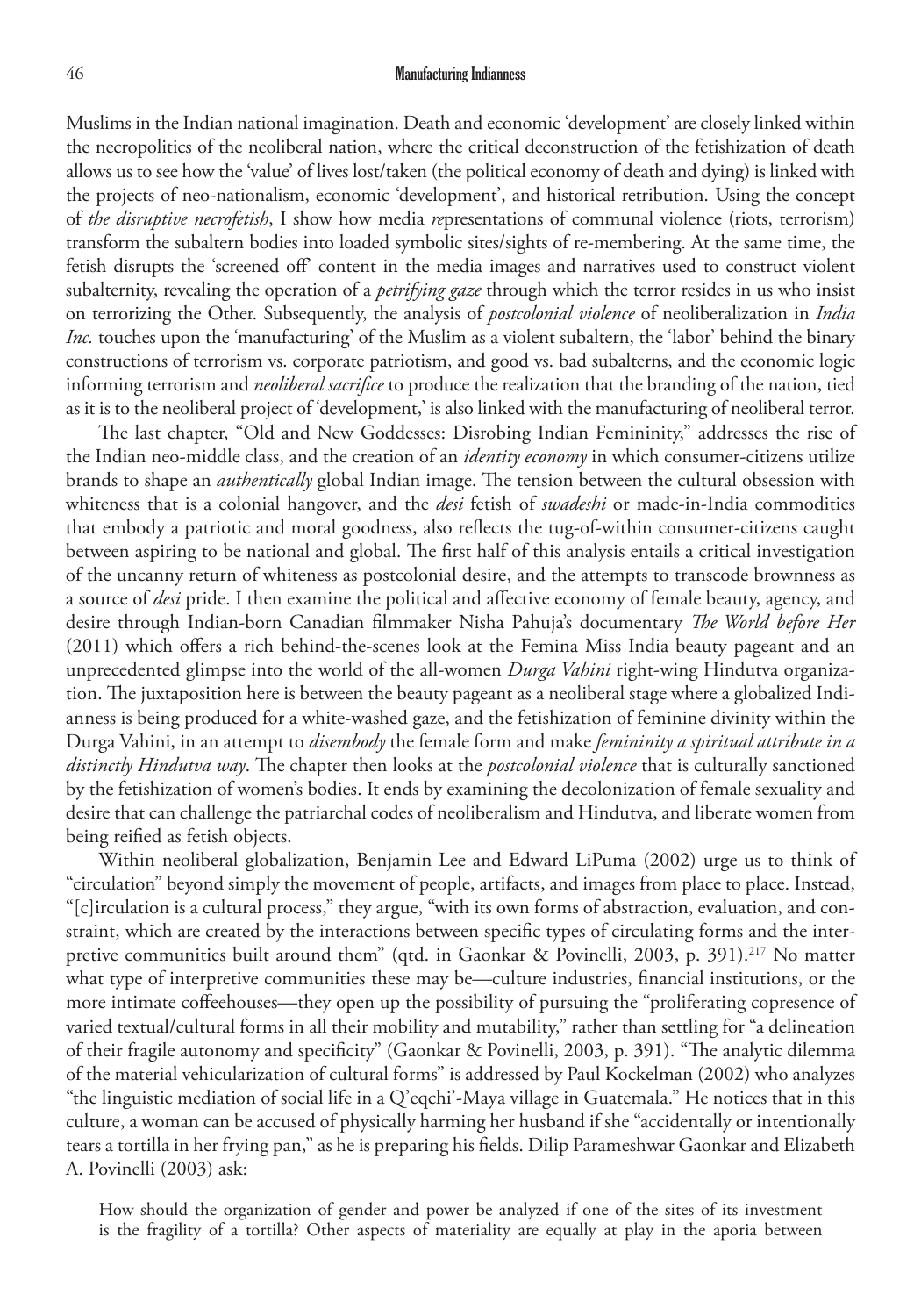meaning-focused and socially focused studies of translation, such as the physical organization of space from the perspective of the disabled or the comparative physical deterioration of bodies under different labor regimes (Gaonkar & Povinelli, 2003, p. 394).

There must be a consideration of what the authors call "the demanding environments of 'things' and their movement," so that, instead of simply querying meaning-making across linguistic differences, semiotic systems, or genre conventions, the question that must be posed is:

What are the generative matrices that demand that things—including "meaning" as a captivating orientation and phantasmatic object—appear in a decisive form in order for them to be recognized as value-bearing as they traverse the gaps of two or more cultures, habitations, imaginaries, and forms of life? (Gaonkar & Povinelli, 2003, p. 395)

The *transfiguration* (rather than just translation) of fetish signs across various environments is what lets us recognize a *McDonald's* burger in any context, "even in the absence of cow meat, or any meat at all" (Gaonkar & Povinelli, 2003, p. 395). And it is this transfiguration of the fetish-signs of the nationbrand that we will be critically pursuing in this book.

# Notes

- 1. Deshpande, S. (1998). Hegemonic spatial strategies: The nation-space and Hindu communalism in twentieth-century India. *Public Culture*, 10(2), 249–83. doi:10.1215/08992363-10-2-249
- 2. Visvanathan (2016a) refers to the Oxford Dictionary's word for 2016—*post-truth*—which was the creation of American blogger and journalist David Roberts, adding that it is a "traumatic word" in the current political climate. Visvanathan reflects that, "the decline of the humble postbox has liberated the word 'post' to perform more courtly functions. Now, the word 'post' signals monumental change, an aftermath." Since the state of democracy is itself in "flux", the ordinary citizen is at a loss for how to interpret unfolding events. "He knows that democracy is a relationship between knowledge and power. But what does he do when the power of truth confronts the truth of power? He often confuses the two, creates labels, neologisms and acronyms: but the labels often turn out to be reductionist," writes Visvanathan. And sometimes, the bemused citizen "takes two contradictory words and hyphenates them, and thinks the two contradictory worlds can co-exist. Or he puts a prefix to indicate a seminal shift in mindsets." I propose that *post-colonial* like *post-truth* attests to this double-bind [See: Visvanathan, S. (2016a, December 31). The year we reinvented the truth. *The Hindu*. Retrieved from http://www.thehindu.com/society/The-year-we-reinvented-the-truth/article16968501.ece].
- 3. Mohan, M. (2016, August 15). Modi's Independence Day speech: Here are the top quotes. *Hindustan Times*. Retrieved from https://www.hindustantimes.com/india-news/modi-s-independence-day-speech-what-he-said-at-red-fort/story-JiLk Act0OdhsIeCt9hPNrO.html
- 4. Nelson, D. (2013, February 17). David Cameron's India trade trip: Why we owe a debt to India. *The Telegraph,* UK*.* Retrieved from https://www.telegraph.co.uk/news/worldnews/asia/india/9876387/David-Camerons-India-trade-tripwhy-we-owe-a-debt-to-India.html
- 5. Boissoneault, L. (2017, August 30). The true story of the Koh-i-Noor diamond—and why the British won't give it back. *Smithsonian.com.* Retrieved from https://www.smithsonianmag.com/history/true-story-koh-i-noor-diamondand-why-british-wont-give-it-back-180964660/. In their co-authored book *Kohinoor: The story of the world's most infamous diamond*, William Dalrymple and Anita Anand address the fetishistic aspects of the Kohinoor diamond, quoting from the ancient text, the *Garuda Purana* that attributes "prosperity, long life, increase of wives and progeny and domestic animals, and the bringing home of a teeming harvest" to the wearing of "a diamond well-marked in its points, clear in lustre and divested of baneful traits" (qtd. in Dalrymple & Anand, p. 21). The true symbolic value of the Kohinoor diamond however, really emerged when the Sikh ruler Ranjit Singh brought back the gem to India after conquering the Afghan Durrani dynasty and winning back the vast Indian territories they had seized, along with the famed stone. "The transition is startling when the diamond becomes a symbol of potency rather than beauty," Anand attests. "It becomes this gemstone like the ring in *Lord of the Rings*, one ring to rule them all." And as Lorraine Boissoneault notes in her piece for *The Smithsonian*, "For the British, that symbol of prestige and power was irresistible. *If they could own the jewel of India as well as the country itself, it would symbolize their power and colonial superiority*." Richard Kurin, Smithsonian's first Distinguished Scholar and Ambassador-at-Large as well as the author of *Hope Diamond: The Legendary History of a Cursed Gem*, indicates another reason why the diamond has been fetishized as being invested with power and potency beyond its economic value. The "curse" of the Kohinoor that allows only women to wear it safely, he believes, has accrued mythic proportions primarily because of how it was acquired. "When the powerful take things from the less powerful, the powerless don't have much to do except curse the powerful," Kurin adds (in Boissoneault, 2017). The Kohinoor today, arguably, has become a particular type of *postcolonial fetish*, disavowing the specter of emasculation (the threat of UK having to return the stone to India), while bringing to light the difference in ascertaining the symbolic value of the gem on both sides of the divide. Literary scholar Mrinalini Chakra-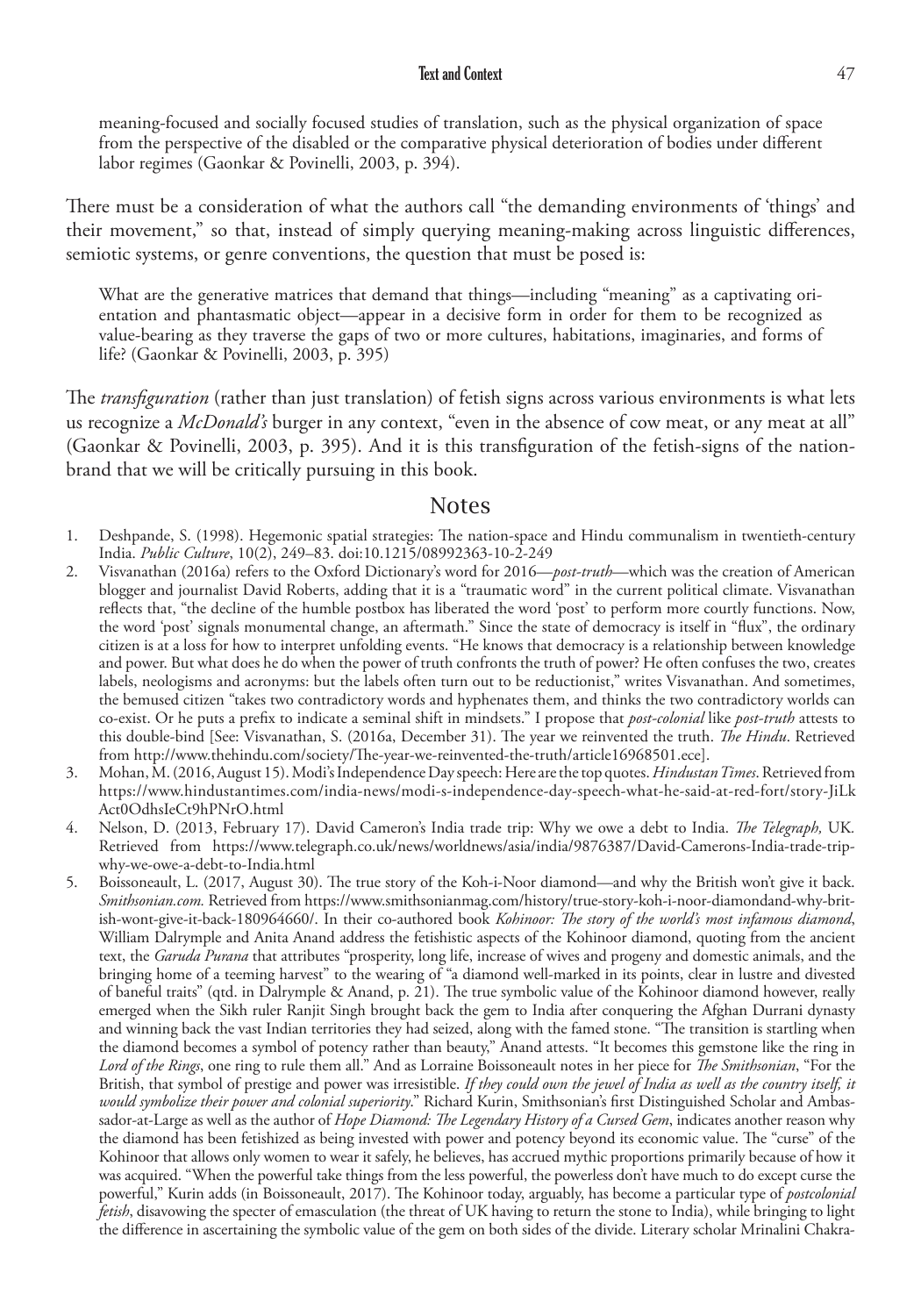vorty (2014) refers back to the psychoanalytic framing of the fetish, whereby it "takes the place of our most tangled desires, displacing onto itself the causes and origins of our overt fixations" (p. 33). The famed diamond is both a fixture of postcolonial and neocolonial desires. For many postcolonial Indians, the Kohinoor embodies the exploitative dynamics of British imperialism, while the British government continues to insist the diamond was a 'gift' from the ten-year old Sikh heir to a throne he never got to occupy. "Critical fetishism," Emily Apter has argued, "both simulates the fetishist's desire by way of an object and exposes its 'imposter value'." Depending upon whether one adopts the Indian or British perspective, the decision whether the jewel was looted or gifted, remains irreconcilable. Accordingly, the "fetish object incites deep affective responses even despite the understanding that it is an empty cipher" (Chakravorty, p. 33) [For more, see Dalrymple, W. & Anand, A. (2018). *Kohinoor: The story of the world's most infamous diamond*. London, UK: Bloomsbury Publishing, Kurin, R. (2006). *Hope Diamond: The legendary history of a cursed gem*. Washington, D. C.: Smithsonian Books, and Chakravorty, M. (2014). *In stereotype: South Asia in the global literary imaginary*. New York, NY: Columbia University Press.].

- 6. In his review of Niall Ferguson's. *Civilization: The west and the rest*, Indian novelist and essayist Pankaj Mishra writes, "In 1877, decades before anti-colonial leaders and intellectuals across Asia and Africa developed a systematic political critique of colonialism, the itinerant Muslim activist Jamal al-Din al-Afghani was attacking 'the trap of duplicity' in British accounts of India. The British had invested immense sums in developing a global network of modern communications simply in order, al-Afghani wrote, 'to drain the substance of our wealth and facilitate the means of trade for the inhabitants of the British Isles and extend their sphere of riches'. Two generations of Western historians have essentially confirmed the early Asian and African arguments that the imperatives of 'free trade', whether imposed, as on China, by gunboats, or as on India, by outright occupation, had a devastating effect. The Indian Declaration of Independence in 1930 inadvertently summed up the multifarious damage inflicted on a swathe of subjugated countries from Ottoman Turkey and Egypt to Java" [Excerpted from Mishra, P. (2011, November 03). Watch this man. *London Review of Books* 33 (21), 10–12. Retrieved from https://www.lrb.co.uk/v33/n21/pankaj-mishra/watch-this-man].
- 7. Allen, C. (2013, February 19). The history of India is a history of colonialism. *The Telegraph,* UK*.* Retrieved from https:// www.telegraph.co.uk/news/worldnews/asia/india/9879883/The-history-of-India-is-a-history-of-colonialism.html. See the academic exposition of such a perspective in Ferguson, N. (2004). *Empire: The rise and demise of the British world order and the lessons for global power*. New York, NY: Basic Books. in which the author argues that the 19th century project of British imperialism "undeniably pioneered free trade, free capital movements and, with the abolition of slavery, free labour. It invested immense sums in developing a global network of modern communications. It spread and enforced the rule of law over vast areas" (p. 304). As such, Ferguson continues, if British rule had not expanded across the globe, former colonized peoples, like from the sub-continent, would not have their modern democratic ideas and institutions, or the global *lingua franca*, namely, the English language. Postcolonial theorist Arif Dirlik (2002) rightly observes therefore, that, "[l]iberal and conservative development discourses, most notably modernization discourse, have for the most part dismissed colonialism as an important aspect of modernity, and, *where they have recognized its importance, they have assigned to it a progressive historical role*" (p. 430, emphasis mine) [See: Dirlik. A. (2002). Rethinking colonialism: Globalization, postcolonialism, and the nation. *Interventions*, 4(3), 428–48. doi:10.1080/1369801022000013833].
- 8. Sunderland, J. T. (1929). *India in bondage: Her right to freedom and a place among the great nations*. New York, NY: Cambridge University Press.
- 9. Tharoor, S. (2017). *Inglorious empire: What the British did to India*. London, UK: C. Hurst & Co. (Original work published 2016).
- 10. Varma, P. K. (2005). *Being Indian: Inside the real India*. London, UK: William Heinemann.
- 11. Chatterjee, P. (2010). Those fond memories of the Raj. In *Empire and nation: Selected essays* (pp. 161–63). New York, NY: Columbia University Press (original work published 2005).
- 12. Tejaswini Ganti (2014) distinguishes between "late capitalism", which she regards as a historical phase, and neoliberalism, which she sees as "an ideological and philosophical movement" translated into hegemonic policy by a group of intellectual architects such as Walter Lippman, Milton Friedman, Friedrich August von Hayek, among others, and institutions such as the Mont Pelerin Society. What's central to neoliberalism, Ganti argues, is the binding agreement, between an increasingly corporatized government and its people, to reconceptualize citizenship in free market terms so that the health of the market rather than the welfare of the citizens becomes the new marker of the nation's well-being (p. 91) [See: Ganti, T. (2014). Neoliberalism. *Annual Review of Anthropology*, 43, 89–104. doi:10.1146/annurev-anthro-092412-155528].
- 13. Radhakrishnan, R. (1993). Postcoloniality and the boundaries of identity. [Special issue]. *Callaloo*, 16(4), 750–71. Retrieved from http://www.jstor.org/stable/2932208
- 14. Shohat, E. (1992). Notes on the "post-colonial". *Social Text*, 31/32, 99–113. doi:10.2307/466220
- 15. Pratt, M. L. (1992). *Imperial eyes: Travel writing and transculturation*. New York, NY: Routledge. Pratt notes that, the "'contact zone' is an attempt to invoke the spatial and temporal co-presence of subjects previously separated by geographic and historical disjunctures, and whose trajectories now intersect. By using the term 'contact,'" she states, her aim is "to foreground the interactive, improvisational dimensions of colonial encounters so easily ignored or suppressed by diffusionist accounts of conquest and domination. *A 'contact' perspective emphasizes how subjects are constituted in and by their relations to each other. It treats the relations among colonizers and colonized, or travelers and 'travelees,' not in terms of separateness or apartheid, but in terms of copresence, interaction, interlocking understandings and practices, often within radically asymmetrical relations of power*" (p. 7; emphasis mine).
- 16. Hardt, M., & Negri, A. (2000). *Empire*. Cambridge, MA: Harvard University Press.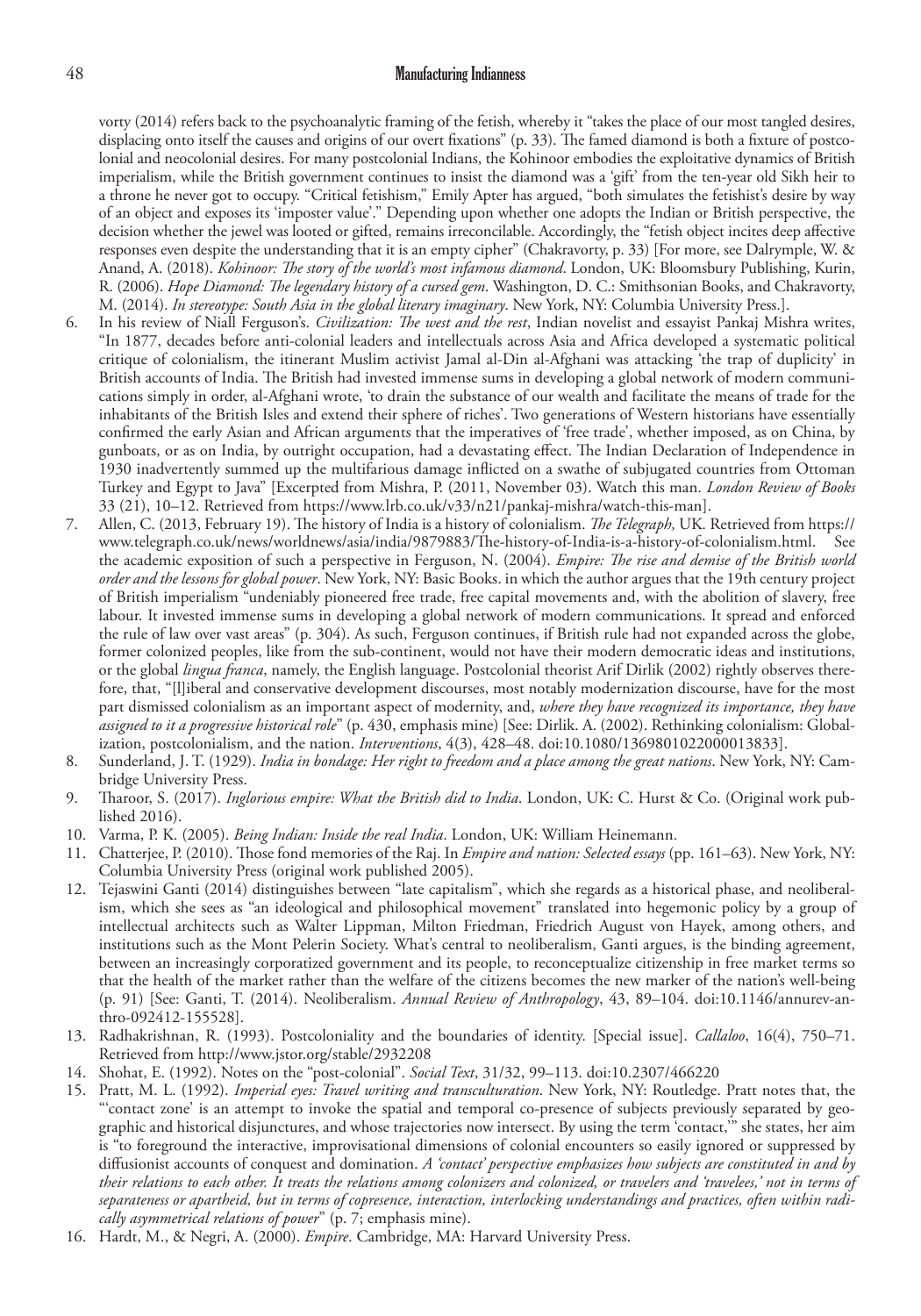- 17. Dirlik, A. (2002). Rethinking colonialism: Globalization, postcolonialism, and the nation. *Interventions*, 4(3), pp. 428–48. doi:10.1080/1369801022000013833
- 18. Gimenez, M. E. (2002). The global fetish. *Latin American Perspectives*, 29(6), pp. 85–87. doi:10.1177/009458202237780
- 19. Durham, M. G. & Kellner, D. M. (2006). Adventures in media and cultural studies: Introducing the keyworks. In M. G. Durham, & D. M. Kellner (Eds.), *Media and cultural studies: Keyworks* (Revised ed.) (pp. ix–xxxviii). Hoboken, NJ: Blackwell Publishing (Original work published 1992). It is worth raising Dirlik's (2002) observation that "[t]he question of the nation is of fundamental significance not only because of its importance to understanding the dynamics of postcolonial societies, but also to conceptions of colonialism, which, […] presuppose by definition the domination of one nation by another." This leads Dirlik to ponder: "Is it possible that, as colonialism generated nationalism, it was only with the emergence of nationalism that colonialism came to be so named by the colonized?" (p. 435).
- 20. Mourdoukoutas, P. (2018, June 14). India's economy beats China. *Forbes.* Retrieved from https://www.forbes.com/sites/ panosmourdoukoutas/2018/06/14/indias-economy-beats-china/#62447cfc3e78
- 21. Rajagopal (2001a) describes how Hindutva harnessed modern communication technologies, and the neoliberal "credo of opening out to the world" to "sell" Hindu nationalism as a way for India to regain its cultural roots and in turn, make this Hindu origin a source of patriotic pride and cultural supremacy (p. 42). The *Vishwa Hindu Parishad* (World Hindu Council, or VHP) established in 1964, made its mission the dissemination of Hindu values, and the creation of a global Hindu "family" of Indians at home and abroad. While its political arm, the Bharatiya Janata Party or BJP had to abide by electoral rules and stay away from religion-based campaigning, the VHP as a non-political organization could "be the same figure wearing one costume in the capital and another in the villages, or even the same figure in the same outfit speaking a different language"(p. 60). Subsequently, as Rajagopal observes, "there was a systematic coordination between parliamentary and extra-parliamentary wings of the Hindu nationalists, with statements made by the one designed as counterpoint to the other" (p. 60). Moreover, the VHP drew on a nostalgic and romanticized idea of a lost India that had "a thoroughly spiritual, yet highly scientific culture" and where, allegedly, there were "no divisions between the various castes, sects, and faiths at the time, and a feeling of selfless unity prevailed" (p. 60). Blaming the loss of this great culture on the turn of Indian society to the West, it proposed a solution by advocating a return to Hindu rituals and the guidance of Hindu sages/gurus. By doing so, "the Hindu nationalists were able to establish between religious identity and a long-denied participation in the polity, so that the exercise of faith could become not only an act of consumption but an assertion of political will" (p. 61) [For a brilliant detailing of the dove-tailing of media, marketing, and the rise of Hindutva, see: Rajagopal, A. (2001a). *Politics after television: Religious nationalism and the reshaping of the Indian public*. New York, NY: Cambridge University Press].
- 22. *Kar seva* entails doing service in the name of religion, or building a place of worship devoted to the one 'true' God. The devotees who perform such service are called *kar sevaks*.
- 23. Roy, S. (2014, December 21). How brand Modi is merchandising Indian politics. *FirstPost*. Retrieved from https://www. firstpost.com/politics/how-brand-modi-is-merchandising-indian-politics-1162299.html
- 24. Marx illustrates how value can be determined through equivalence, or "the equation of different commodities of equal value. One commodity acts as a mirror, reflecting and thus expressing the value of the other or, indeed, of as many others as it takes for the equivalence to balance" (Mulvey, p. 9). Slavoj Žižek has compared this process to Lacan's "mirror phase, in which the two sides of the exchange literally have to represent each other. While value may be inscribed through this reflective process, it depends on the literal presence of the goods, a barter that has to be repeated as often as exchange takes place" (Mulvey, p. 9). However, in the case of money as the sign of value, we find that it can "detach itself from the literalness of object exchange, [and that] it also facilitates the final erasure of labor power as the primary source of value. The referent, as it were, shifts away from the production process toward circulation and the market, where the commodity emerges and circulates with an apparently autonomous value attached to it" (Mulvey, pp. 9–10, parentheses mine). Marx would argue that "this appearance of self-generating value gives rise to commodity fetishism, the disavowal, that is, of locating the source of value in labor power." It must also be remembered that, "a commodity's market success depends on the erasure of the marks of production-any trace of indexicality, the grime of the factory, the mass-molding of the machine, and, most of all, the exploitation of the worker. It instead presents the market with a seductive sheen, competing to be desired. While money appears as a sophisticated, abstract, and symbolic means of exchange, *capitalism resurrects the commodity as image*" (Mulvey, p. 10, emphasis mine) [See: Mulvey, L. (1993). Some thoughts on theories of fetishism in the context of contemporary culture. *October*, 65, 3–20. doi:10.2307/778760].
- 25. Pietz, W. (1985). The Problem of the Fetish I. *RES: Anthropology and Aesthetics*, 9, 5–17. Retrieved from http://www. jstor.org/stable/20166719
- 26. Visvanathan, S. (2017, May 26). Dividing lines: Brand Modi—the remaking of India. *Deccan Chronicle*. Retrieved from http://www.deccanchronicle.com/opinion/op-ed/260517/dividing-lines-brand-modi-the-remaking-of-india.html
- 27. Ian S. Lustick (1996) analyzing the fetish of Jerusalem, writes that a *political fetish* "is a displacement of political desire from a 'natural' target to a larger or smaller object—a shift of attention and attachment that serves changing political interests." It is successful, he argues, when it becomes first, "a majority opinion," then, a "consensual doctrine," and finally, "a hegemonic belief" that does not seem to be ideological, but rather, appears "as a given, as a natural and presumptively unchangeable expression of immutable circumstances" (p. 143) [See Lustick, I. S. (1996). The fetish of Jerusalem: A hegemonic analysis. In M. N. Barnett (Ed.), *Israel in comparative perspective: Challenging the conventional wisdom* (pp. 143–72). Albany, NY: State University of New York Press].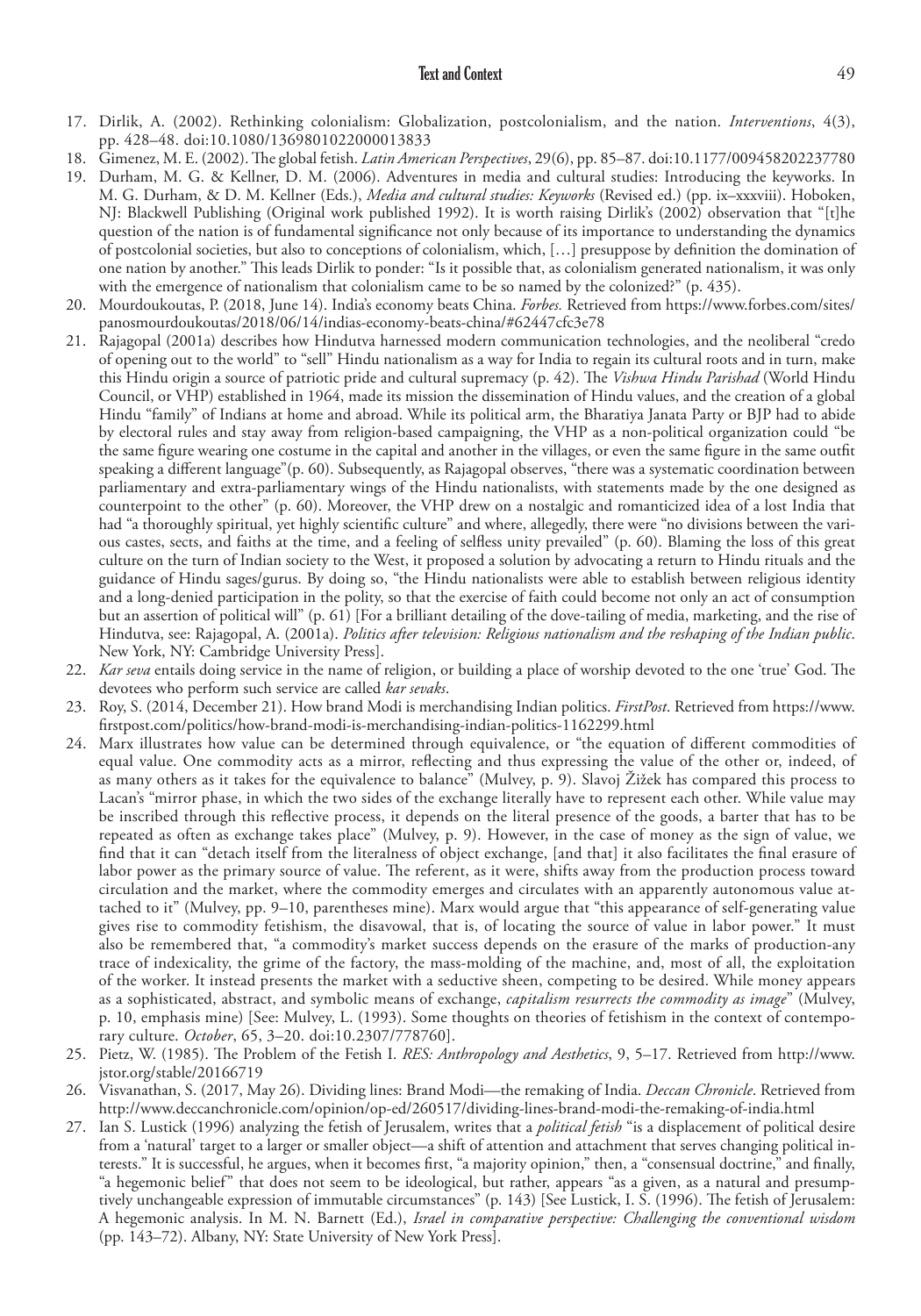- 28. Žižek, S. (1989). *The sublime object of ideology*. New York, NY: Verso.
- 29. The *Real* according to Lacan is that which resists representation. It is outside the realm of the *symbolic* (language and signification). Žižek therefore writes: "It is because the Real offers no support for a direct symbolization of it—because every symbolization is the last resort contingent—*that the only way the experience of a given historic reality can achieve its unity is through the agency of a signifier, through reference to a 'pure' signifier*. It is not the real object which guarantees as the point of reference the unity and identity of a certain ideological experience—on the contrary, it is the reference of a 'pure' signifier which gives unity and identity to our experience of historical reality itself. Historical reality is of course always symbolized; the way we experience it is always mediated through different modes of symbolization: all Lacan adds to this phenomenological common wisdom is the fact that *the unity of a given 'experience of meaning', itself the horizon of an ideological field of meaning, is supported by some 'pure', meaningless 'signifier without the signified'*." (Žižek, 1989, p. 97, emphases mine)
- 30. IANS. (2017, December 08). Modi govt spent Rs. 3,755 crore on ads and publicity since April 2014, shows RTI. *Hindustan Times*. Retrieved from https://www.hindustantimes.com/india-news/modi-govt-spent-rs-3-755-crore-on-adsand-publicity-since-april-2014-rti-reveals/story-p7g6NTVqpjZXHi2IvJvk0M.html
- 31. Roy, T. L. (2017, August 12). Three years and counting, Modi jackets remain hot favourites with consumers. *Money Control*. Retrieved from https://www.moneycontrol.com/news/india/three-years-and-counting-modi-jackets-remainhot-favourites-with-consumers-2358289.html
- 32. Mazumdar, P. (2018, June 02). Assam man savours the taste of Modi's sweet success mantra. *The New Indian Express*. Retrieved from http://www.newindianexpress.com/thesundaystandard/2018/jun/02/assam-man-savours-the-taste-ofmodis-sweet-success-mantra-1822915.html
- 33. DNA Correspondent. (2018, July 24). PM Narendra Modi plans to reach out to 22 cr. beneficiaries via app. *DNA*. Retrieved from http://www.dnaindia.com/india/report-pm-narendra-modi-plans-to-reach-out-to-22-cr-beneficiariesvia-app-2640935. Anthropologist William Mazzarella (2006) addresses how the "vision that was e-governance appeared to resolve the tension between what Jodi Dean (2002) has called 'technocracy' and 'technoculture'" (Mazzarella, 2006, p. 480). Dean posits that technoculture, "the distributed cultural logic of the Internet era, follows historically upon technocracy, the older top-down idiom of the age of the mainframe" (Mazzarella, 2006, p. 480). She regards both as "depoliticizing" categories of information technology, positing that, "'[i]f technocracy aimed to eliminate politics in the name of efficient administration, technoculture forecloses politics in the name of communication' (112–13)" (in Mazzarella, 2006, p. 480). As Mazzarella observes, "[t]he Indian discourse of e-governance suggests less a historical shift between two paradigms than an ongoing attempt to bring old-fashioned centralized power into alignment with a decentralized consumerist-populist notion of empowerment." And in fact, "the mark of e-governance" in India, has been "this juxtaposition of a fetishized systems rationality with an affectively charged ideal of communicative immediacy" (Mazzarella, 2006, p. 481) [Mazzarella, W. (2006). Internet x-ray: E-governance, transparency, and the politics of immediation in India. *Public Culture*, 18(3), 473–505. doi:10.1215/08992363-2006-016].
- 34. Bhattacharya, D. P. (2013, December 13). 'Modi-fying India': NaMo fans respond to tea vendor jibe with special T-shirt range. *Daily Mail*, India. Retrieved from http://www.dailymail.co.uk/indiahome/indianews/article-2522740/Modi-fying-India-NaMo-fans-respond-tea-vendor-jibe-special-T-shirt-range.html
- 35. Jain, I. (2016, January 21). PM Narendra Modi's chest now said to measure 50 inches. *The Times of India*. Retrieved from https://timesofindia.indiatimes.com/india/PM-Narendra-Modis-chest-now-said-to-measure-50-inches/articleshow/ 50662048.cms
- 36. Hess, A. (2018, May 01). What happens when people and companies are both just 'brands'? *The New York Times*. Retrieved from https://www.nytimes.com/2018/05/01/magazine/what-happens-when-people-and-companies-are-bothjust-brands.html
- 37. Kaul, N. (2017). Rise of the political right in India: Hindutva‐development mix, Modi myth, and dualities. *Journal of Labor and Society*, 20(4), 523–48. doi:10.1111/wusa.12318
- 38. Duffy, B. E. (2015). The romance of work: Gender and aspirational labour in the digital culture industries. *International Journal of Cultural Studies*, 19(4), 441–57. doi:10.1177/1367877915572186
- 39. RSS or *Rashtriya Swayamsevak Sangh* (National Patriotic Volunteers' Organization) is an offshoot of the *Vishwa Hindu Parishad* (World Hindu Council), and has always used the Hindu epic *Ramayana*, and its protagonist, King Rama of Ayodhya, "to define its ideology, its peculiar brand of 'culture'." The RSS has been credited with being the main architect of a Hindu *rashtra* (Hindu nation), and while it claims to be a cultural organization, the propaganda of a Hindu nation that must be protected from non-Hindus is a central aspect to the cultural education in its *shakhas* or branches (Basu et al, 1993, p. 13) [See: Basu, T., Datta, P., Sarkar, S., Sarkar, T., & Sen, S. (1993). *Khaki shorts and saffron flags: A critique of the Hindu Right*. Hyderabad, India: Orient Longman Limited].
- 40. Rohan Venkataramakrishnan (2016) "The India-Bharat divide has always been something of a fiction, because the narrative suggests an impoverished rural nation out in the countryside, entirely disconnected from urban India. *The reality is that even within India's cities, entire worlds have become detached from each other*. Go into the colonies adjoining the gated communities that are becoming ubiquitous, or even their back alleys, and you will see multiple nations that barely understand each other and often don't even attempt to" (emphasis mine) [Venkataramakrishnan, R. (2016, August 15). The daily fix: On independence day, a deeply divided India—but not between Hindutva and liberals. *Scroll*, India. Retrieved from https://scroll.in/article/814032/the-daily-fix-on-independence-day-a-deeply-divided-india-but-not-between-hindutva-and-liberals]. Malini Goyal (2013), writing for the *Economic Times* (India), reports on the survey results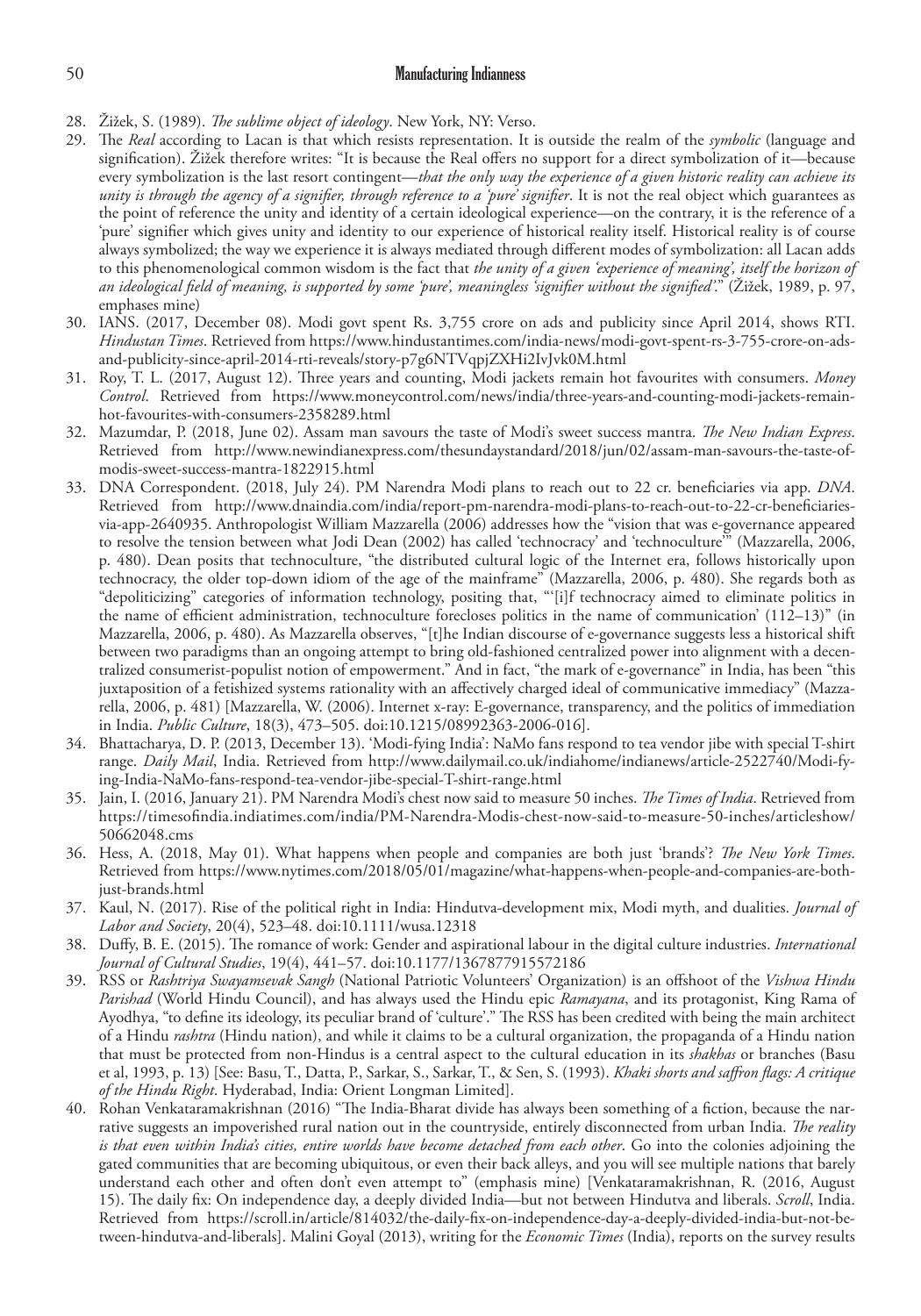that *FutureBrands*, a global brand consultancy, compiles as an annual "Country Brand Index". In answering the question, "What defines Brand India?" the majority of respondents (64.3% of those surveyed) said Bollywood; the second most common answer "hit the other end of the spectrum—Mahatma Gandhi (57%)." The next two most popular answers too were polar opposites—the Taj Mahal and cricket. Asked what is it that makes Indians proud in the global context, "84% reckoned the opening up of the economy made their hearts swell with pride, [while] almost half of the sample felt that Bollywood's high-jinks on the international stage made them feel good about themselves (parentheses mine)." Interestingly, approximately 60% felt that "'incredible' is the apt adjective to describe India—although more than half thought 'corrupt' was a far better prefix." And all of 83% feel India's economic growth story has taken a beating. The culprits are predictable: corruption, political leadership, policy paralysis and red-tapism [See: Goyal, M. (2013, October 27). Incredible or incredibly corrupt: For young Indians, what does brand India stand for? *The Economic Times*. Retrieved from http://economictimes.indiatimes.com/news/news-by-company/corporate-trends/incredible-or-incredibly-corruptfor-young-indians-what-does-brand-india-stand-for/articleshow\_opt/24764568.cms]

- 41. During the 2016 U.S. Presidential elections, the world witnessed the extent to which social media platforms could customize what viewers read/saw in their news feeds. It also became evident that information could be manipulated and disseminated widely, so as to appear legitimate and trustworthy, by appealing to populist values, so that readers were less likely to fact-check what they were being fed. In fact, the word "post-truth", says reporter Neerja Deodhar (2018, January 13), refers to "circumstances in which objective facts are less influential in shaping public opinion than appeals to emotion and personal belief." The word "post-truth" originated in 1992, but has taken front-stage since 2016, with battle lines being drawn between authoritarian administrations in the US and UK and the Fourth Estate. Increasingly, the news media is finding its credibility under attack, being dismissed as fake-news by "a majority and State that is simply unwilling to accept the inferences drawn from and interpretations of their research, because it challenge[s] their power or ideology directly, or because it [goes] against the dominant narrative" (parenthetical insertions mine). Now, more than ever, we need to be vigilant about how the debate about "fake news" and post-facts is also shaping the tendency to favor "post-histories" and manipulate historical evidence and narratives to suit hegemonic political agendas [See: Deodhar, N. (2018, January 13). Sunil Khilnani on what it means to be Indian in a post-fact era, and dangers of mythologising history. *FirstPost*, India. Retrieved from https://www.firstpost.com/living/sunil-khilnani-on-what-it-means-to-be-indianin-a-post-fact-era-and-dangers-of-mythologising-history-4296251.html].
- 42. Hook, D. (2008). Postcolonial psychoanalysis. *Theory Psychology*, 18(2), 269–83. doi:10.1177/0959354307087886
- 43. For more details, see, for instance: Gamble, R. (2018, June 18). The China-India rivalry is causing an ecological disaster in the Himalayas. *Quartz*, India. Retrieved from https://qz.com/1307728/the-china-india-rivalry-is-causing-anecological-disaster-in-the-himalayas/; Chaudhury, D. R. (2018, June 07). Stop work in Pakistan-occupied Kashmir, says India after being urged to back 'One China'. *The Economic Times*. Retrieved from https://economictimes.indiatimes. com/news/defence/stop-work-in-pakistan-occupied-kashmir-says-india-after-being-urged-to-back-one-china/articleshow/64500030.cms; Norris, M., & Schofield, V. (2008, December 03). Kashmir dispute has roots in colonial history [Radio program]. In M. Gray, & A. Hsu (Producers), *All Things Considered*. Washington, DC: NPR. Retrieved from https://www.npr.org/templates/story/story.php?storyId=97766007.
- 44. Bennett, D. (2005). Getting the Id to go shopping: Psychoanalysis, advertising, Barbie dolls, and the invention of the consumer unconscious. *Public Culture*, 17(1), 1–26. doi:10.1215/08992363-17-1-1
- 45. While conducting extensive consumer interviews for *Ivory* soap, Dichter discovered, for instance, that "that soap acquires more value by association with washing before a special occasion—such as a romantic date—when people bathe longer, more carefully, and more luxuriously; hence the more erotic a soap's connotations or the more sexual its "personality," the greater its perceived value and the more likely the consumer is to spend on it (in Bennett, 2005, p. 14). His greatest coup was the marketing campaign for *Mattel*'s Barbie dolls where he combined his view that "sex sells" with giving the commodity a brand *personality*. Again, his research helped him position the doll as a socializing instrument through which the female child could learn how to be "as glamorous and American as possible," and therefore the doll was marketed from the start as a "person." "Happily unmarried, parent-free, and child-free, Barbie was a successful career girl and sexual free agent whose social mobility required as many (profit-generating) outfits as there were social occasions—from 'Easter Parade' to 'Roman Holiday' and 'Gay Parisienne,' from beach dates to high state occasions." Dichter and *Mattel* successfully "constructed an object of female childhood desire that was a prototype of the compulsive spender and guiltless consumer driven by desublimated sexual desire" (Bennett, 2005, pp. 13–15).
- 46. For this and a detailed discussion on fetishism, see Apter, E. (1993). Introduction. In E. Apter & W. Pietz, (Eds.), *Fetishism as cultural discourse* (pp. 1−12). Ithaca, NY: Cornell University Press; and Bernheimer, C. (1993). Fetishism and decadence: Salome's severed heads. In E. Apter & W. Pietz (Eds.), *Fetishism as cultural discourse* (pp. 62–83).
- 47. Pietz, W. (1985). The problem of the fetish, I. *RES: Anthropology and Aesthetics*, 9, 5–17. Retrieved from http://www. jstor.org/stable/20166719
- 48. Race and cultural historian Harvey Young (2005) adds an interesting footnote that the "fact that [the] word "fetish" was used to describe the religious objects of the West African rather than 'idol' points to the ethnocentrism and, perhaps, racism of the Portuguese traders who refused to acknowledge the legitimacy of African spirituality. Their bias/prejudice prompted the creation of a new, separate word." Young also emphasizes the racial origins of the word, since "the black body was always already a fetish—the word was created with blackness in mind" (footnote 37, p. 649) [See: Young, H. (2005). Black body as souvenir in American lynching. *Theatre Journal*, 57(4), 639–657. doi:10.1353/tj.2006.0054]
- 49. McClintock, A. (1995). *Imperial leather: Race, gender, and sexuality in the colonial context*. New York, NY: Routledge.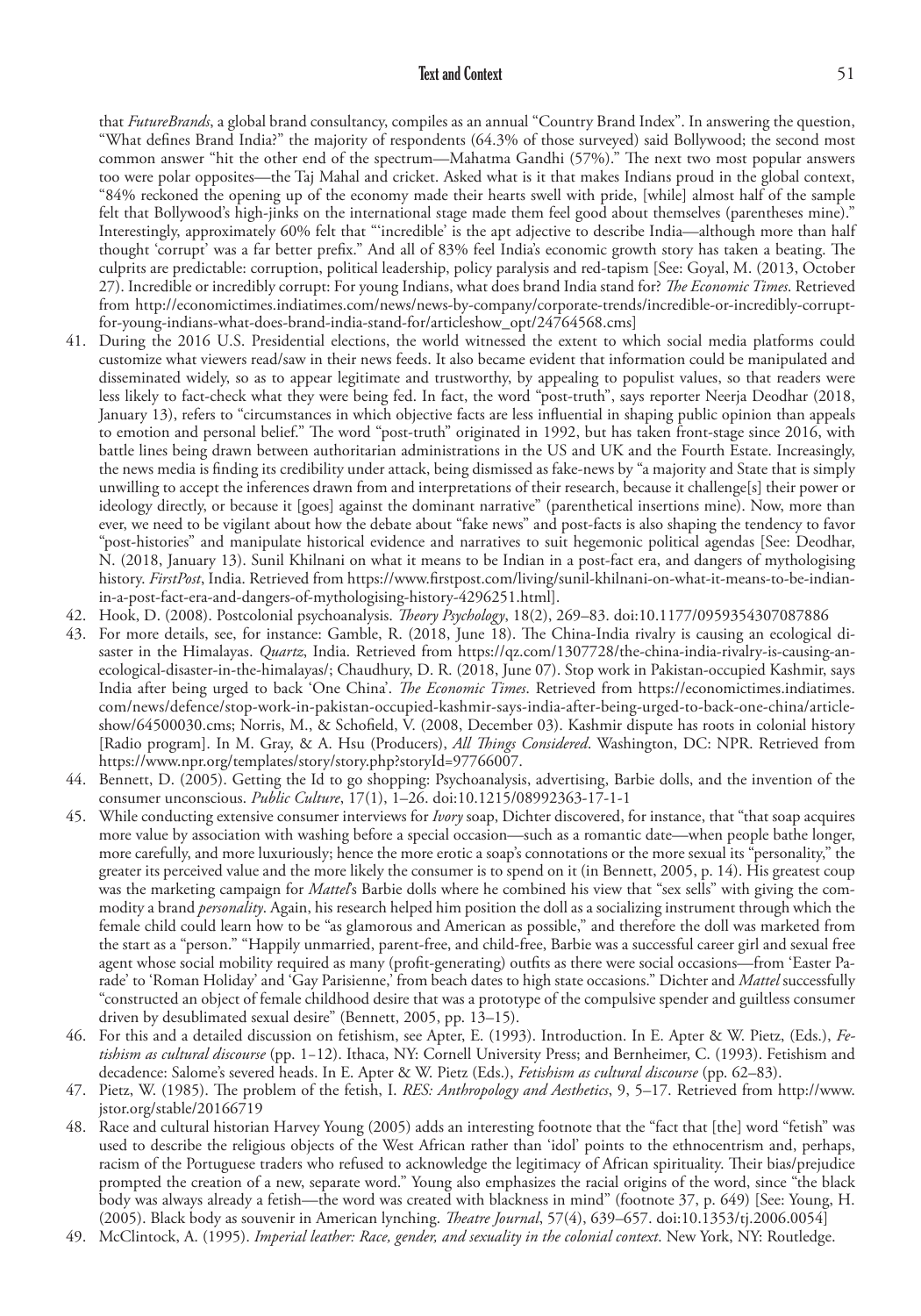- 50. For a more detailed explanation, see: Freud, S. (1957). Fetishism (1927). In J. Strachey (Ed. & Trans.). *The standard edition of the complete psychological works of Sigmund Freud. (vol. XXI, 1927–1931). The future of an illusion, civilization and its discontents, and other works* (pp. 152–57). London, UK: Hogarth Press and the Institute of Psycho-Analysis.
- 51. Lacan, J. (1982). Guiding remarks for a congress on feminine sexuality. In J. Mitchell & J. Rose (Eds.). *Feminine sexuality: Jacques Lacan and the École Freudienne* (pp. 86−98). (J. Rose, Trans.). New York, NY: W. W. Norton.
- 52. It is worth noting that there have been theorizations since, regarding a non-phallocentric reading of the psychoanalytic fetish that opens up a space for more nuanced readings of cultural/historical contexts in which fetishistic disavowal can provide women with agency, while challenging the hegemonic patriarchal ways of looking and constructing identities [See, for example, Schor, N. (1985). Female fetishism: The case of George Sand. *Poetics Today*, 6(1/2), 301–10. Retrieved from https://www.jstor.org/stable/1772136; Gamman, L. & Makinen, M. (1995). *Female fetishism*. Washington Square, NY: New York University Press; Williamson, C. (1996). "You'll see it just as I saw it": Voyeurism, fetishism, and the female spectator in lady in the lake. *Journal of Film and Video*, 48(3), 17–29. doi:10.2307/20688109; Guano, E. (2004). She looks at him with the eyes of a camera: Female visual pleasures and the polemic with fetishism in Sally Potter's *Tango Lesson*. *Third Text*, 18(5), 461–74. doi:10.1080/0952882042000251732; Greven, D. (2010). Male medusas and female heroes: Fetishism and ambivalence in *The Silence of the Lambs*. In *Manhood in Hollywood from Bush to Bush* (pp. 85–104). Austin, TX: University of Texas Press; and, Brown, J. A. (2011). *Dangerous curves: Action heroines, gender, fetishism, and popular culture*. Jackson, MS: University Press of Mississippi.]
- 53. Philosopher Slavoj Žižek (1989) explains that when individuals are dealing with money, they "know very well that there is nothing magical about it," and that the physical form of the currency is "simply an expression of social relations." In other words, he argues, people are conscious that "there are relations between people behind the relations between things." However, they *act* as if it is the physical form of money that is the 'embodiment of wealth," which is why Žižek states that "[t]hey are fetishists in practice, not in theory. What they 'do not know,' what they misrecognize, is the fact that in their social reality itself—in the act of commodity exchange—they are guided by the fetishistic illusion" (p. 31) [See: Žižek, S. (1989). *The sublime object of ideology*. New York, NY: Verso].
- 54. For more on Marxism and the fetish, see Mulvey, L. (1996). *Fetishism and curiosity* (pp. 2–6). Bloomington, IN: BFI and Indiana University Press; Pietz, W. (1993). Fetishism and materialism: The limits of theory in Marx. In E. Apter & W. Pietz (Eds.), *Fetishism as cultural discourse* (pp. 119–51). Ithaca, NY: Cornell University Press; Keenan, T. (1993). The point is to (ex)change it: Reading *Capital* rhetorically. In E. Apter & W. Pietz (pp. 152–85); Amariglio, J. & Callari, A. (1993). Marxian value theory and the problem of the subject: The role of commodity fetishism. In E. Apter & W. Pietz (pp. 186–216); and Taussig, M. (1993). *Maleficium*: State fetishism. In E. Apter & W. Pietz (pp. 217–50).
- 55. JanMohamed, A. R. (1985). The economy of Manichean allegory: The function of racial difference in colonialist literature. *Critical Inquiry*, 12(1), 59–87. Retrieved from http://www.jstor.org/stable/1343462
- 56. Bateson, who was originally trained to be an anthropologist, was studying schizophrenic communication, and along with his colleagues formulated the double-bind hypothesis that, "the "victim"—the person who becomes psychotically unwell—finds him or herself in a communicational matrix, in which messages contradict each other, the contradiction is not able to be communicated on and the unwell person is not able to leave the field of interaction." Bateson specifies that the double-bind conflict occurs in situations beyond psychotic phenomena (Gibney, p. 52) [See: Gibney, P. (2006). The double bind theory: Still crazy-making after all these years. *Psychotherapy in Australia*, 12(3), 48–55. Retrieved from http://www.psychotherapy.com.au/fileadmin/site\_files/pdfs/TheDoubleBindTheory.pdf. For the primary source, please consult: Bateson, G., Jackson, D. D., Haley, J., & Weakland, J. (1972). Toward a theory of schizophrenia. In G. Bateson, *Steps to an ecology of mind: A revolutionary approach to man's understanding of himself* (pp. 205–32). New York, NY: Ballantine Books. (Original work published 1956).
- 57. See Bordo, S. (1999). *The male body: A new look at men in public and in private.* New York, NY: Farrar, Straus and Giroux. In her discussion of the "double-bind" as it applies to gendered identity, Bordo points out that young girls are given mixed messages to be as good as their male counterparts and achieve their full potential, even as they are then encouraged to be feminine and child-like. Similarly, men are required to be tough yet sensitive. There are numerous manifestations of the double bind that are useful in considering how identity itself is a site of socially produced ambivalence (pp. 142–45).
- 58. Pletsch, C. E. (1981). The three worlds, or the division of social scientific labor, circa 1950–1975. *Comparative Studies in Society and History*, 23(4), 565–90. Retrieved from http://www.jstor.org/stable/178394 Kuan-Hsing Chen (1996) acknowledges the need to challenge the "'internal hierarchical structures' within the Third World" and the conditions within global capitalism "that may accentuate such power differentials." However, as Ming-Yan Lai (2007) argues, "upholding […] a collective reference based on the common structuration of colonialism regardless of internal power differentials means prioritizing colonialism's structuring effects on contemporary struggles within heterogeneous (ex)colonized spaces. Underlying Chen's conceptual framework of the Third World, then, is still a binary structure of a colonialist core versus a colonized periphery, as Ang and Stratton (1996) point out" (Lai, 2007, p. 304) [For the full essay see: Lai, M-Y. (2007). Articulating the third world in/and cultural studies. *International Journal of Cultural Studies*, 10(3), 303–21. doi:10.1177/1367877907080146].
- 59. For her complete argument, please see Mohanty, C. T. (1991). Introduction—Cartographies of struggle: Third world women and the politics of feminism. In C. T. Mohanty, A. Russo, & L. Torres (Eds.), *Third world women and the politics of feminism* (pp. 1–47). Bloomington, IN: Indiana University Press.
- 60. Shohat, E. (1992). Notes on the "post-colonial". *Social Text*, 31/32, 99–113. doi:10.2307/466220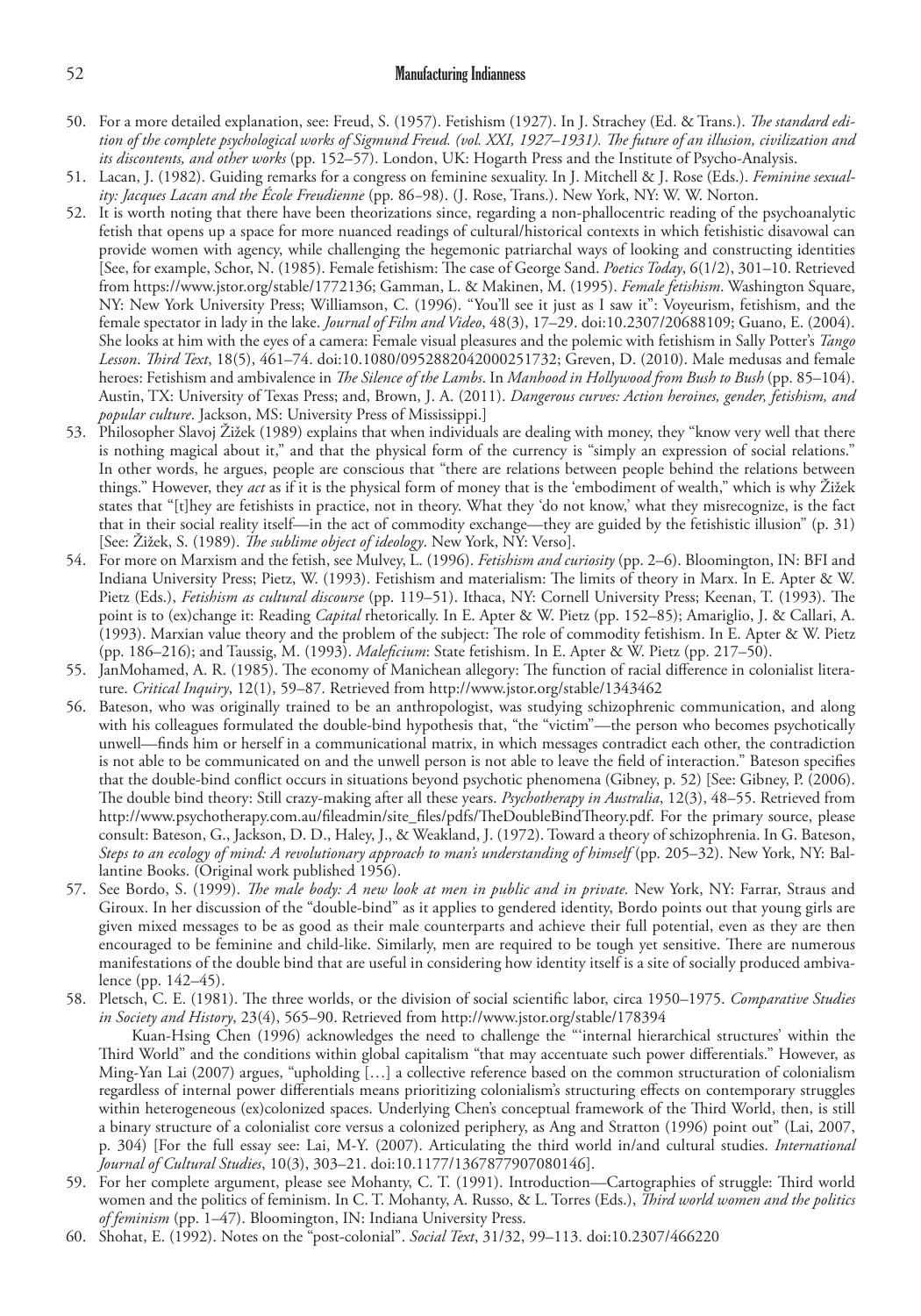- 61. Dasgupta, R. (2014, October 31). In G. Gill. 30 years: 1984. *Outlook Magazine*. Retrieved from www.gaurigill.com/ huge\_document.php?pd=1984.pdf
- 62. Hegde, R. S. (2005). Disciplinary spaces and globalization: A postcolonial unsettling. *Global Media and Communication*, 1(1), 59–62. doi:10.1177/174276650500100114
- 63. Feldman, A. (2004). Memory theatres, virtual witnessing, and the trauma-aesthetic. *Biography*, 27(1), 163–202. doi:10.1353/ bio.2004.0030
- 64. Many black South Africans viewed male prisoners who had been tortured as "traumatized", while a black female who had suffered the constant onslaught of police raids, the sudden "disappearance" of family members, and the struggles brought on by poverty in keeping her home and children together, was not considered as "traumatized" as her male counterpart. And then, "of course the structural violence of apartheid, which tended to be seen in mainly economic terms, was not described as traumatic" (Feldman, 2004, p. 184).
- 65. Mannoni, O. (1990). *Prospero and Caliban: The psychology of colonization*. Ann Arbor, MI: University of Michigan Press.
- 66. Waldman, D., Silk, M., & Andrews, D. L. (2017). Cloning colonialism: Residential development, transnational aspiration, and the complexities of postcolonial India. *Geoforum*, 82, 180–88. doi:10.1016/j.geoforum.2017.04.018
- 67. The crisis of the nation-state for Partha Chatterjee (2010), therefore, is that the "framework of global modernity" is structuring the world in a manner that is "profoundly colonial," and in the face of which, democracy "will pronounce modernity itself as inappropriate and deeply flawed" (p. 177) [Chatterjee, P. (2010a). Beyond the nation? Or within? In *Empire and nation* (pp. 164–80) (Original essay published 1997)].
- 68. Radhakrishnan, R. (1993). Postcoloniality and the boundaries of identity. [Special issue]. *Callaloo*, 16(4), 750–71. Retrieved from http://www.jstor.org/stable/2932208
- 69. See Anderson, B. (2006). *Imagined communities: Reflections on the origin and spread of nationalism*. (Revised ed.). New York, NY: Verso Books (Original work published 1983). Anderson describes the nation as "an imagined political community—and imagined as both inherently limited and sovereign" (pp. 6–7).
- 70. Hegde, R. S., & Shome, R. (2002). Postcolonial scholarship—productions and directions: An interview with Gayatri Chakravorty Spivak. *Communication Theory*, 12(3), 271–86. doi:10.1111/j.1468–2885.2002.tb00270.x
- 71. See Chatterjee, P. (1990). The nationalist resolution of the woman's question. In *Recasting women: Essays in colonial history* (pp. 233–52). S. Vaid & K. Sangari (Eds.). New Brunswick: New Jersey: Rutgers University Press.
- 72. Hegde, R. (1998). A view from elsewhere: Locating difference and the politics of representation from a transnational feminist perspective. *Communication Theory*, 8(3), 271–97. doi:10.1111/j.1468-2885.1998.tb00222.x
- 73. See Chatterjee, P. (1989). Colonialism, nationalism, and colonized women: The contest in India. *American Ethnologist* 16(4), 622–33. doi:10.1525/ae.1989.16.4.02a00020. He writes about how the distinctions are drawn between women who stay within the sanctity of the domestic realm and "women in the world outside the home." Women are "marked" by their "dress, eating habits (drinking smoking), adherence or otherwise to religious marks of feminine status, behavior toward men, and so on," and categorized as "Westernized" (read: not Indian), or as "low-class", for instance—signaling a "deviation from the acceptable norm." Through such an interpretive lens, a "*woman identified as "Westernized", for instance, would invite the ascription of all that the "normal" woman (mother/ sister/ wife/ daughter) is not*—*brazen, avaricious, irreligious, sexually promiscuous and this not only from males but also from women who see themselves as conforming to the legitimate norm, which is precisely an indicator of the hegemonic status of the ideological construct*" (p. 630, emphasis mine). The projection of a moral code onto the bodies of women, based on appearance, solidifies into a 'truth' about their individual character and how they represent the values of Indian culture. Thus, Chatterjee writes, "(*Perhaps the most extreme object of contempt for the nationalist is the stereotype of the Anglo-Indian—Westernized and common at the same time*)*. Not surprisingly, deviation from the norm also carries with it the possibility of a variety of ambiguous meanings—signs of illegitimacy become the sanction for behavior not permitted with those who are 'normal*'—*and these are the sorts of meaning exploited to the full by, for instance, the commercial media of film, advertising and fashion*" (p. 630, emphasis mine). This, of course gives rise to the troubling construct of virtuous womanhood, which is attached to the postcolonial Indian project of nation-branding, and contrasted against the "woman as a sex object in Western patriarchy." Consequently, the Indian "nationalist male" insists on the rigid surveilling and disciplining of "his own wife/sister/daughter as 'normal' precisely because she is not a 'sex object,' while those who could be 'sex objects' are not 'normal'" (p. 630), and in many cases, therefore seen as inviting further degradation in the form of violence enacted on their bodies.
- 74. Radhakrishnan, S. (2008). Examining the "global" Indian middle class: Gender and culture in the Silicon Valley/Bangalore circuit. *Journal of Intercultural Studies*, 29(1), 7–20. doi:10.1080/07256860701759915. Also, see: Radhakrishnan, S. (2009). Professional women, good families: Respectable femininity and the cultural politics of a "new" India. *Qualitative Sociology*, 32(2), 195–212. doi:10.1007/s11133-009-9125-5
- 75. Tripathi, S. (2013, August 14). The idea of India revisited. *Live Mint & the Wall Street Journal*, India. Retrieved from https://www.livemint.com/Opinion/JRBTAm3XX33Yvp5PnPzCiK/The-idea-of-india.html
- 76. See Foster, H. (1996). *The return of the Real: The avant-garde at the end of the century*. Cambridge, MA: October Books/MIT Press. Foster is referring to Lacan's concept of the Real, which is pre-symbolic and therefore impossible to recover since once we have moved into the domain of language, the Real is irrecoverably lost. Still, the Real continues to influence our adult lives and surfaces whenever we are made to acknowledge the materiality of our existence, an acknowledgement that is usually perceived as traumatic (since it threatens our very 'reality'), although it also drives Lacan's sense of *jouissance*. In Lacan's explanation of psycho-sexual development, "symbolic castration" (whereby the person is introduced into and subjected to the socio-symbolic order) alienates the individual from being able to access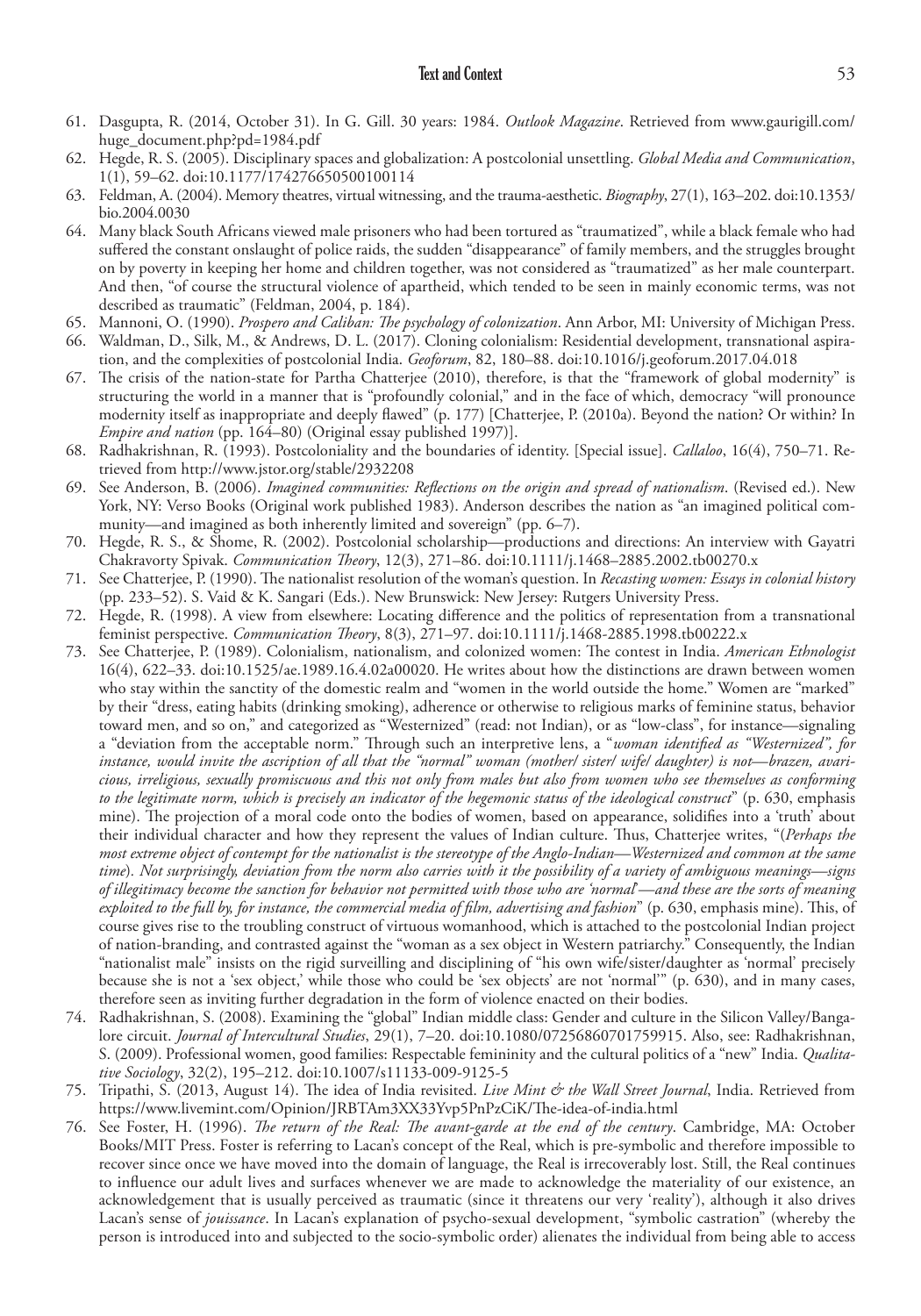"an immediate, undiluted *jouissance* in its raw, unmitigated intensities." The *jouissance* presumably lost to the speaking subject returns only in the form of what might be called "limit experiences," or, "encounters with that which is annihilating, inassimilable, overwhelming, traumatic, or unbearable." In this sense, *jouissance* "is related to transgressive violations, the breaching of boundaries and breaking of barriers" [See Jacques Lacan. (2013, April 2) *Stanford Encyclopedia of Philosophy*. Retrieved from https://plato.stanford.edu/entries/lacan/]. In the postcolonial context, the longing for the Real is the impossible desire to return to a pre-symbolic origin or sense of homeland, since the moment one tries to describe or represent this idea, it passes into the symbolic domain and is recolonized by nationalist ideologies. Foster (1996) addresses the traumatic aspect of this impossibility of recovering a lost beginning. He observes that, "[a]cross artistic, theoretical, and popular cultures (in SoHo, at Yale, on *Oprah*) there is a tendency to redefine experience, individual and historical, in terms of trauma. On the one hand, in art and theory, trauma discourse continues the poststructuralist critique of the subject by other means, for again, in a psychoanalytic register, there is no subject of trauma; the position is evacuated, and in this sense the critique of the subject is most radical here. On the other hand, *in popular culture, trauma is treated as an event that guarantees the subject, and in this psychologistic register the subject, however disturbed, rushes back as witness, testifier, survivor* (emphasis mine). Here is indeed a traumatic subject, and it has absolute authority, for one cannot challenge the trauma of another: one can only believe it, even identify with it, or not. In trauma discourse, then, *the subject is evacuated and elevated at once* (original emphasis). And in this way trauma discourse magically resolves two contradictory imperatives in culture today: deconstructive analyses and identity politics" (Foster, 1996, p. 168). We see this at work in the postcolonial discourses surrounding (neo)colonial encounters and neoliberal nationalisms being reworked in the former colonies. Nation-branding, and cultural neo-nationalism, in the India example, are thus more aggressive attempts to 'empty out' the colonized or 'occupied' subject and replace it with the corresponding fetishized substitutes, to manufacture an 'authentic' and recognizable Indian-ness that can keep foreignness out.

- 77. In the Indian context, see for example: Chakrabarti, A., & Dhar, A. (2012). Gravel in the shoe: Nationalism and world of the third. *Rethinking Marxism*, 24(1), 106–23. doi:10.1080/08935696.2012.635042; Chatterjee, P. (2012). Nationalism today. *Rethinking Marxism*, 24(1), 9–25. doi:10.1080/08935696.2012.635023
- 78. In the case of India, see, for instance: Oza, R. (2012). *The making of neoliberal India: Nationalism, gender, and the paradoxes of globalization*. New York, NY: Routledge.
- 79. Olins, W. (2002). Branding the nation—the historical context. *Journal of Brand Management*, 9(4), 241−248. doi:10.1057/ palgrave.bm.2540075
- 80. Every year, the Anholt-GfK Nation Brands Index ranks fifty countries, according to their performance vis-à-vis exports, governance, culture, people, tourism, and immigration/investment.
- 81. Anholt, S., & Hildreth, J. (2010). *Brand America: The making, unmaking and remaking of the greatest national image of all time*. London, UK: Marshall Cavendish International.
- 82. Anholt, S. (2009). The media and national image. *Place Branding and Public Diplomacy*, 5(3), 169–79. doi:10.1057/ pb.2009.11
- 83. Anholt, S. (2011). Beyond the nation brand: The role of image and identity in international relations. *Exchange: The Journal of Public Diplomacy*, 2(1), 6–12. Retrieved from https://surface.syr.edu/exchange/vol2/iss1/1/
- 84. "If you know people through understanding and sharing their culture, it's hard to hate them. You can sometimes hate what they do, but that's infinitely easier to deal with and to recover from", Anholt writes (2011, p. 12).
- 85. An interesting anecdote concerns a *Make in India* dinner in San Francisco in 2016, offered by V. Sunil, the adman behind the *Incredible India* and *Make in India* brand initiatives to boost the image of *India Inc.* When Michelin-star chefs politely turned down a request that Indian wine be served at the upscale dinner-in-a-museum event, V. Sunil brought with him a few bottles of *Fratelli* the next time around. The palates of the chefs and guests, he reports, were "pleasantly surprised," and the Indian brand resonated "at this gathering of influencers from business and the political class." The takeaway, according to Sunil, is that, "[i]f we do small things on a large platform it can change things. *Make in India* is that kind of platform. We are not stopping at manufacturing. There's always culture-building happening" [See: Mathew, S. (2017, June 16). The rules of nation branding. *The Hindu*. Retrieved from http://www.thehindu.com/life-and-style/v-sunil-thecreator-of-the-make-in-india/article19087200.ece].
- 86. In his euphoric celebration of the technology boom in India during the earlier part of the millennium, *New York Times* veteran journalist Thomas L. Friedman (2005) writes, "Globalization 3.0 (which started around 2000) is shrinking the world from a size small to a size tiny and flattening the playing field at the same time. And while the dynamic force in Globalization 1.0 was countries globalizing and the dynamic force in Globalization 2.0 was companies globalizing, the dynamic force in Globalization 3.0—the thing that gives it its unique character—is individuals and small groups globalizing. Individuals must, and can, now ask: where do I fit into the global competition and opportunities of the day, and how can I, on my own, collaborate with others globally?" Apart from how Globalization 3.0 is "shrinking and flattening the world" and "empowering individuals", Friedman distinguishes it from "Globalization 1.0 and 2.0 [that] were driven primarily by European and American companies and countries" (parenthetical insertion mine). In the future, he predicts, "Globalization 3.0 is not only going to be driven more by individuals but also by a much more diverse—non-Western, nonwhite—group of individuals. In Globalization 3.0, you are going to see every color of the human rainbow take part" [See: Friedman, T. L. (2005, April 03). It's a flat world, after all. *The New York Times*. Retrieved from https:// www.nytimes.com/2005/04/03/magazine/its-a-flat-world-after-all.html. The expanded case can be read at: Friedman, T. L. (2005a). *The world is flat: A brief history of the twenty-first century*. New York, NY: Farrar, Straus and Giroux]. While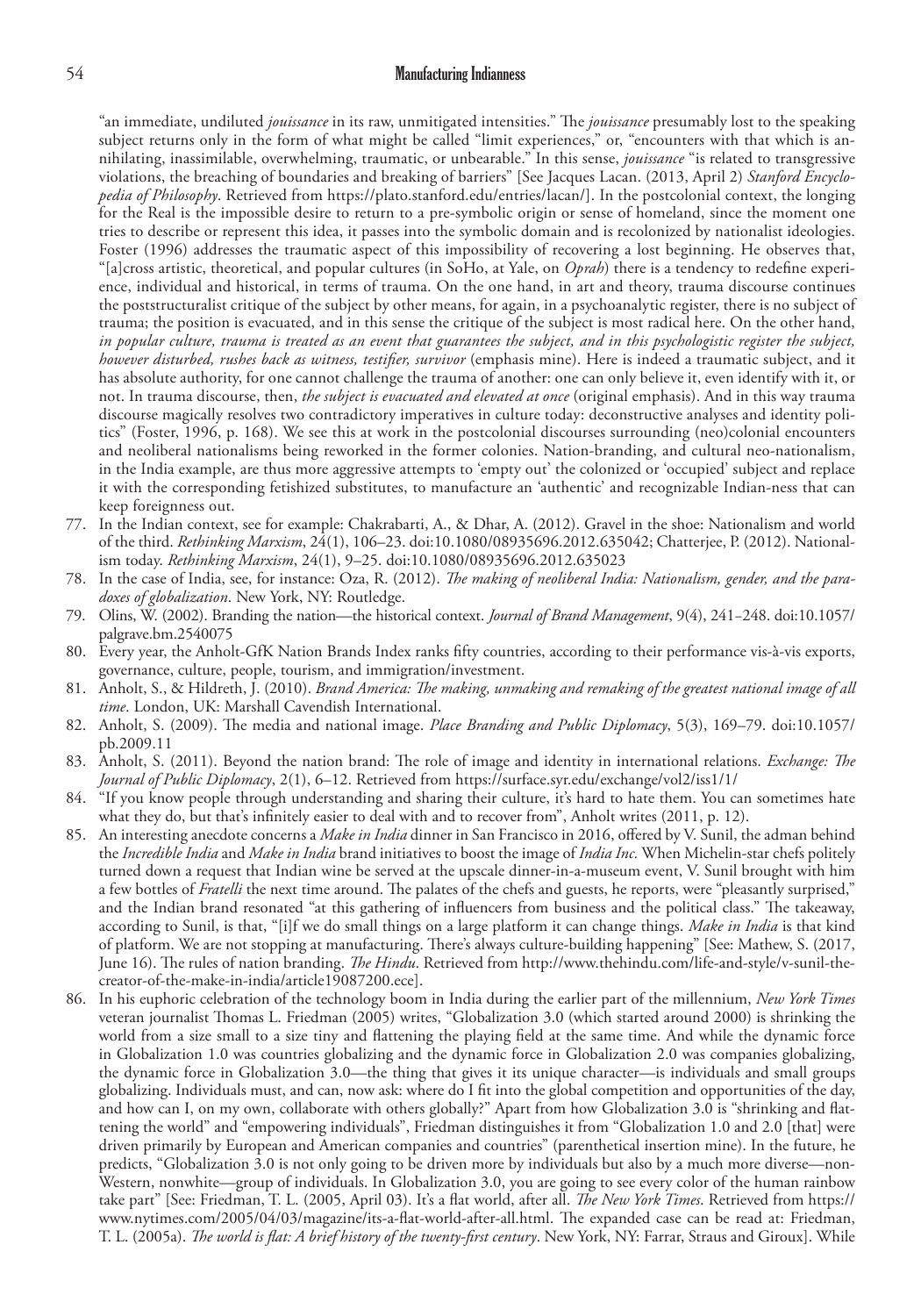Friedman endorses the "*flat-world platform*" made possible by technological convergence, and primarily the playing field of technocrats, "Globalization 3.0" overlooks the widening of the gap between the neoliberal elites in every country and those who are left far behind. It also presumes, quite naively, that the neoliberal diffusion of technology can significantly reduce the inequities between nations.

- 87. Harvey, D. (2001). Cosmopolitanism and the banality of geographical evils. In J. Comaroff, & J. L. Comaroff (Eds.), *Millennial capitalism and the culture of neoliberalism* (pp. 271−309). Durham, NC: Duke University Press.
- 88. Aronczyk, M. (2008). "Living the brand": Nationality, globality and the identity strategies of nation branding consultants. *International Journal of Communication*, 2, 41–65. Retrieved at http://citeseerx.ist.psu.edu/viewdoc/download?do i=10.1.1.471.7170&rep=rep1&type=pdf
- 89. Fan, Y. (2010). Branding the nation: Towards a better understanding. *Place Branding and Public Diplomacy*, 6(2), 97– 103. doi:10.1057/pb.2010.16
- 90. International Studies scholar Peter van Ham (2001) also distinguishes between the nation and its brand. The nation exists as a political entity before it is commodified and marketed for the international market. "The unbranded state." he argues, "has a difficult time attracting economic and political attention. Image and reputation are thus becoming essential parts of the state's strategic equity. Like branded products, branded states depend on trust and customer satisfaction. We talk about a state's personality in the same way we discuss the products we consume, describing it as 'friendly' (i.e., Western-oriented) and 'credible' (ally), or 'aggressive' (expansionist) and 'unreliable' (rogue)" (p. 2). Discussing Britain's nation branding campaign under the Blair administration, van Ham writes that "the shift from 'Rule Britannia' to 'Cool Britannia' should offer a lesson to the conservative (and not-so-cool) realist scholars of international politics: the change of slogans is not merely rhetorical window-dressing. On the contrary, it implies a shift in political paradigms, a move from the modern world of geopolitics and power to the postmodern world of images and influence" (p. 3) [See van Ham, P. (2001). The rise of the brand state: The postmodern politics of image and reputation. *Foreign Affairs*, 80(5), 2–6. doi:10.2307/20050245].
- 91. Mathew, S. (2017, June 16). The rules of nation branding. *The Hindu*. Retrieved from http://www.thehindu.com/lifeand-style/v-sunil-the-creator-of-the-make-in-india/article19087200.ece
- 92. Kesavan, M. (2018, 29 April). Branding India: Dalmia's Red Fort. *The Telegraph*, India. Retrieved from https://www. telegraphindia.com/opinion/branding-india-226726
- 93. Rajan, S. (2017, November 22). How the 'experience economy' is changing nation branding. *The Drum*. Retrieved from http://www.thedrum.com/opinion/2017/11/22/how-the-experience-economy-changing-nation-branding
- 94. Rajan details how the *Incredible India* nation-branding campaign extension, on the CNN platform, adopted this strategy. The short promotional clips focused on "how tourists perceive India in their own unique and individual manner by using various narrators—a Brisbane-based fashion designer, a US travel blogger, a London-based culinary expert and a Scottish professional golfer." This allowed television viewers to also get a glimpse into how successful international professionals regard this emerging economy as a desirable destination to visit and do business with (Rajan, 2017) [See: "Incredible !ndia 2.0" at https://www.youtube.com/watch?v=AtOgTu1MTws]
- 95. Press Trust of India (2018, April 27). Golden Temple features in 'Incredible India' virtual-reality video of Google Arts and Culture. *Hindustan Times*. Retrieved from https://www.hindustantimes.com/punjab/golden-temple-features-inincredible-india-virtual-reality-video-of-google-arts-and-culture/story-IzjxV82LkCw9hBsuucs4HN.html
- 96. Edwards, L., & Ramamurthy, A. (2017). (In)credible India? A critical analysis of India's nation branding. *Communication, Culture & Critique* 10(2), 322–43. doi:10.1111/cccr.12152
- 97. The value of nation brands can be monetarily ascertained. For instance, in 2006, Brand Canada was assessed as being worth over a trillion dollars. To put this in perspective, the price tag is a trillion dollars to afford the goodwill that people, products, and services enjoy by virtue of their country-of-origin being Canada (Penner, 2006 in Sasikumar, 2016, p. 244) [See: Sasikumar, K. (2016). Branding India: Constructing a reputation for responsibility in the nuclear order. *Place Branding and Public Diplomacy*, 13(3), 242–54. doi:10.1057/s41254-016-0038-2].
- 98. Dinnie, K. (2008). *Nation branding: Concepts, issues, practice*. Oxford, UK: Butterworth-Heinneman.
- 99. Bannerji, H. (2006). Making India Hindu and male: Cultural nationalism and the emergence of the ethnic citizen in contemporary India. *Ethnicities*, 6(3), 362–90. doi:10.1177/1468796806068325
- 100. The 1955 Bandung Conference was a gathering of delegates from more than twenty-nine Asian and African countries, and was organized by Indonesia, Myanmar (Burma), Ceylon (Sri Lanka), India, and Pakistan. The conference was an expression of their discontent at the refusal "by the Western powers to consult with them on decisions affecting Asia"; the growing tension between the People's Republic of China and the United States; the delegates' desire to establish protocols for peaceful relations between China and themselves and the West; a unified opposition to colonialism, especially the continued French presence in North Africa; and Indonesia's desire to advocate its case in the conflict with the Netherlands over western New Guinea (Irian Jaya). In the following decades, as decolonization progressed, there were internal divisions that appeared between the Bandung participants, especially as countries like India, the United Arab Republic (Egypt), and Yugoslavia organized conferences of non-aligned nations that refused to adopt the vehemently anti-western positions being championed by China and Indonesia. In 2005, on the fiftieth anniversary of the original conference, leaders from Asian and African countries convened in Jakarta and Bandung to announce the New Asian-African Strategic Partnership (NAASP). This partnership promotes political, economic, and cultural cooperation between the two continents [Editors of the *Encyclopedia Britannica*. (2014, August 05). Bandung Conference. *Encyclopedia Britannica*. Retrieved from https:// www.britannica.com/event/Bandung-Conference].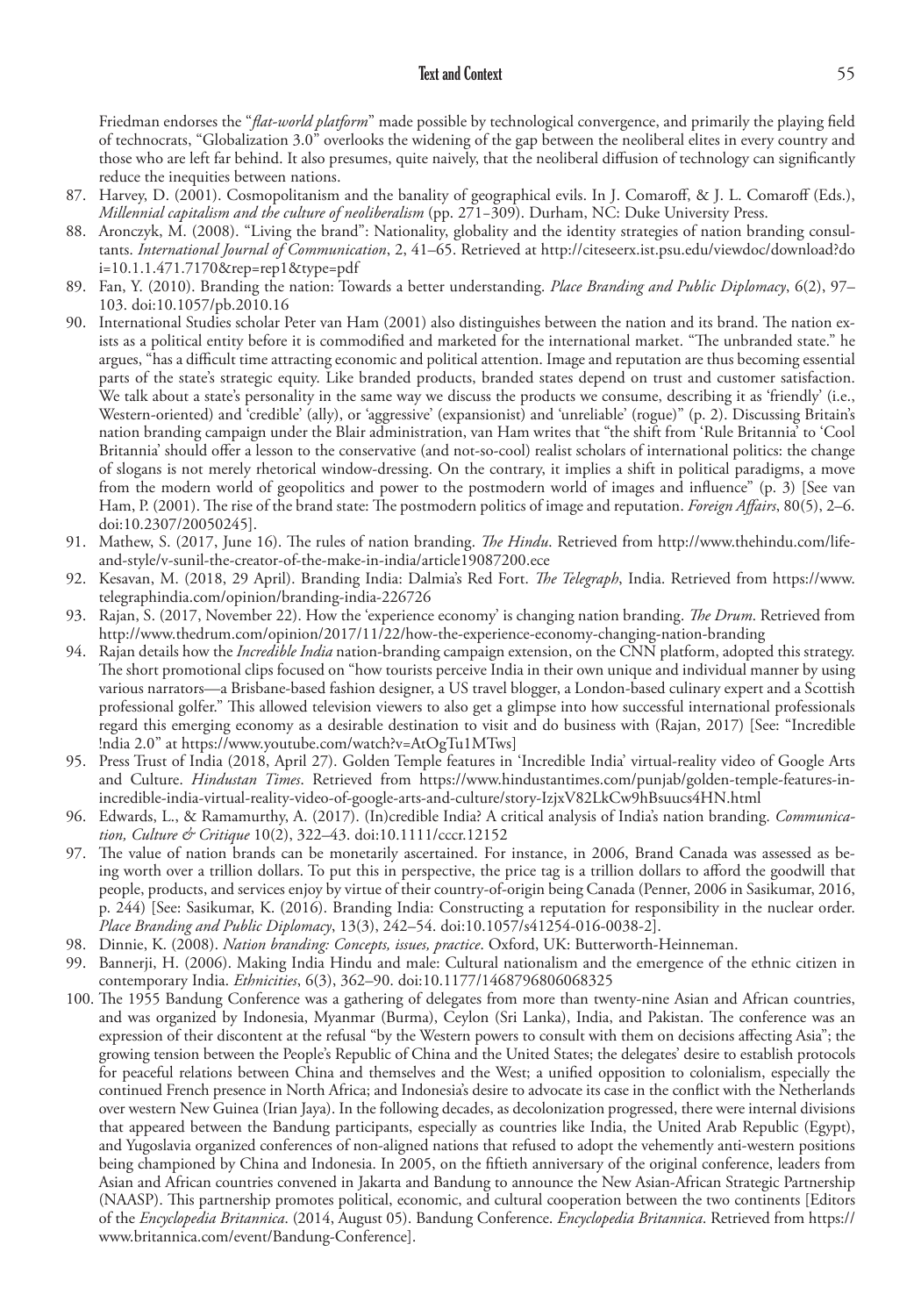- 101. Chatterjee (2012) is careful to specify that his definition of empire is not linked with "annexation and occupation of foreign territories"; rather, the "imperial prerogative" as he sees it, "is the power to declare the colonial exception" (p. 15). Any country can be ranked in accordance with "the empirical global norm by measuring its empirical deviation, according to some common measure such as per capita gross domestic product or rate of infant mortality or female literacy, from the global mean." The country is subsequently "evaluated normatively against *the desirable global standard which would be set by the most advanced countries according to the selected measure*. The comparison between the empirical and normative registers opens up a field of policy intervention" (emphasis mine). Accordingly, the data-driven conclusion that a country's high infant mortality is a consequence of a "cultural factor such as early marriage or resistance to vaccination" brings with it the diagnosis and proposed 'fix' in terms of the "policy intervention [which] could then mean state legislation to raise the age of marriage of women or aggressive methods of vaccination, by superseding customary or religious practices, if necessary" (p. 15, parenthetical insertion mine). In turn, this provides the rationale for "suspending governmental standards that intervention would require declaring a colonial exception to the universal rule." Chatterjee provides a colonial example of such an exception in "John Stuart Mill's demonstration of the universal normative validity of representative government as the best form of government with the necessary caveat that it could *not* apply to dependencies such as Ireland or India, which were best governed, for the time being, by paternal despotism would otherwise be considered universally desirable" (p. 16, emphasis mine). Therefore, Edward Said (1994) writes that to "ignore or otherwise discount the overlapping experience of Westerners and Orientals, the interdependence of cultural terrains in which colonizer and colonized co-existed and battled each other through projections as well as rival geographies, narratives, and histories, is to miss what is essential about the world in the past century" (pp. xx) [See: Said, E. W. (1994). *Culture and imperialism*. New York, NY: Vintage Books].
- 102. Murty, M. (2014). "It's true, India has emerged": Gender, class, and the entrepreneurial subject in India's mainstream media. *Communication, Culture & Critique*, 7(2), 210–27. doi:10.1111/cccr.12048
- 103. Eskesin, L. (2014, April 06). What is Modinomics? *CNBC*. Retrieved from https://www.cnbc.com/video/2014/04/06/ what-is-modinomics.html
- 104. Dutta, M. J., & Basu, A. (2018). Subalternity, neoliberal seductions, and freedom: Decolonizing the global market of social change. *Cultural Studies – Critical Methodologies*, 18(1), 80–93. doi:10.1177/1532708617750676
- 105. Aimé Fernand David Césaire was a Francophone and French literary figure and politician from Martinique. He was a key player in the négritude movement in Francophone literature, and some of his influential poetry and writing include: Césaire, A. (2013). *Return to my native land*. (J. Berger & A. Bostock, Trans.). Brooklyn, NY: Archipelago Books (original work published 1956); Césaire, A. (2001). *Discourse on colonialism*. (J. Pinkham, Trans.). New York, NY: Monthly Review Press (original work published 1955).
- 106. Léopold Sédar Senghor was a Senegalese poet, politician, and cultural theorist, also associated with the négritude movement. For two decades he served as the first President of Senegal. Since most of his work was in French, a good translation of the influential ideas brought by Senghor and others in the négritude movement can be found in Rabaka, R. (2015). *The negritude movement: W. E. B. Du Bois, Leon Damas, Aimé Césaire, Leopold Senghor, Frantz Fanon, and the evolution of an insurgent idea*. Lanham, MD: Lexington Books.
- 107. Frantz Omar Fanon was a Martinican psychiatrist, philosopher, writer-activist, who has influenced post-colonial studies, critical race theory, and Marxism. Some of his major works include: Fanon F. (1994a). *A dying colonialism*. New York, NY: Grove Press (original work published 1959); Fanon, F. (2005). *The wretched of the earth*. (R. Philcox, Trans.). H. K. Bhabha (Foreword). J-P. Sartre (Preface). New York, NY: Grove Press (original work published 1963); Fanon, F. (2008). *Black skins, white masks.* (C. L. Markmann, Trans.). Z. Sardar & H. K. Bhabha; (Forewords). Exeter, UK: Pluto Press. (Original work published 1952).
- 108. Stuart Hall was a British citizen of Jamaican origins. He was a cultural theorist, political activist and sociologist, and along with Richard Hoggart, and Raymond Williams, began what came to be called British Cultural Studies, or The Birmingham School of Cultural Studies. Among his many publications, a few choice influential pieces include: Hall, S. (1993). Culture, community, nation. *Cultural Studies*, 7(3), 349–63. doi:10.1080/09502389300490251; Hall, S. (1994). Cultural identity and diaspora. In P. Williams, & L. Chrisman (Eds.), *Colonial discourse and post-colonial theory: A reader* (pp. 392–403). New York, NY: Columbia University Press; Hall, S. (1997a). Local and the global: Globalization and ethnicity. In A. D. King (Ed.), *Culture, globalization and the world-system: Contemporary conditions for the representation of identity* (pp. 19–40). Minneapolis, MN: University of Minnesota Press; Hall, S. (1997b). Old and new identities, old and new ethnicities. In A. D. King (Ed.), *Culture, globalization and the world-system* (pp. 41–68); Hall, S. (2002). Political belonging in a world of multiple identities. In S. Vertovec & R. Cohen (Eds.), *Conceiving cosmopolitanism: Theory, context and practice* (pp. 25–31). Oxford, UK: Oxford University Press; Hall, S. (2007). Living with difference: Stuart Hall in conversation with Bill Schwarz. *Soundings*, 37, 148–58. Retrieved from http://www.ram-wan.net/restrepo/ hall/living%20with%20difference.pdf; Hall, S., Evans, J., & Nixon, S. (2013). *Representation: Cultural representations and signifying practices* (2nd ed.). Thousand Oaks, CA: Sage Publications.
- 109. For instance, see: Said, E. W. (1979). *Orientalism*. New York, NY: Pantheon; Said, E. W., Eagleton, T., & Jameson, F. (1990). *Nationalism, colonialism, and literature*. Minneapolis, MN: University of Minnesota Press; Said, E. W. (1994). *Culture and imperialism*. New York, NY: Knopf/Random House; Said, E. W. (2001). *Power, politics, and culture: Interviews with Edward W. Said*. (G. Viswanathan, Ed.). New York, NY: Pantheon Books; Said, E. W., & Barsamian, D. (2003). *Culture and resistance: Conversations with Edward W. Said*. Cambridge, MA: South End Press.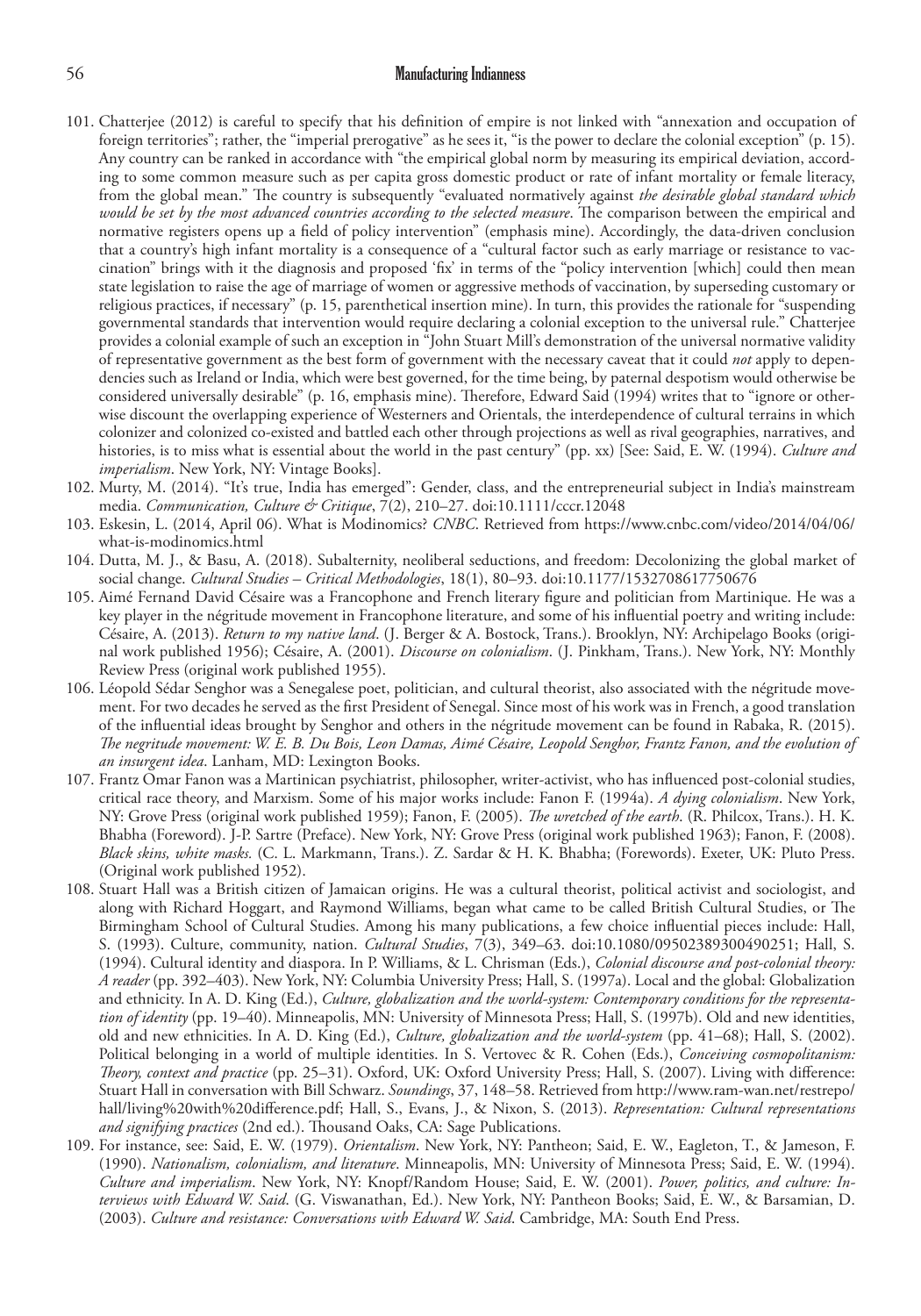- 110. Some of Spivak's most cited works include: Spivak, G. C. (1985). Scattered speculations on the question of value [Special issue]. *Diacritics*, 15(4), 73–93. Retrieved from http://www.jstor.org/stable/464935; Spivak, G. C. (1985a). Can the subaltern speak? Speculations on widow sacrifice. *Wedge* 7/8, 120–30; Spivak, G. C. (1990). *The Post-colonial critic: Interviews, strategies, dialogues*, (S. Harasym Ed.). New York, NY: Routledge; Spivak, G. C. (1993). *Outside in the teaching machine*. New York, NY: Routledge; Spivak, G. C. (1996a). Echo. In G. C. Spivak, D. Landry, & G. MacLean (Eds.), *The Spivak reader* (pp. 175–202). New York, NY: Routledge (original essay published 1993); Spivak, G. C. (1996b). Poststructuralism, marginality, postcoloniality and value. In P. Mongia (Ed.), *Contemporary postcolonial theory: A reader* (pp. 198–222). London: Arnold; Spivak, G. C. (1996c). More on Power/Knowledge. In G. C. Spivak, D. Landry, & G. Maclean (Eds.), *The Spivak reader* (pp. 141–74). New York, NY: Routledge (original work published 1992); Spivak, G. C. (1996d). Subaltern studies: Deconstructing historiography. In G. C. Spivak, D. Landry, & G. Maclean (Eds.), *The Spivak reader* (pp. 203–36), New York, NY: Routledge; Spivak, G. C. (1998). *In other worlds: Essays in cultural politics*. New York, NY: Routledge; Spivak, G. C. (1999). *A Critique of postcolonial reason: Toward a history of the vanishing present*. Cambridge, MA: Harvard University Press; Spivak, G. C. (2005). Scattered speculations on the subaltern and the popular. *Postcolonial Studies*, 8(4), 475–86. doi:10.1080/13688790500375132; Spivak, G. C. (2010). Can the subaltern speak? Revised edition from the "History" chapter of *Critique of postcolonial reason*. In R. C. Morris (Ed.), *Can the subaltern speak*? *Reflections on the history of an idea* (Revised ed.). (pp. 21–78). New York, NY: Columbia University Press; Spivak, G. C., & Butler, J. (2011). *Who sings the nation-state?: Language, politics, belonging*. New York, NY: Seagull Books.
- 111. Some of Bhabha's important works include: Bhabha, H. K. (1983). "The Other question"… The stereotype and colonial discourse. *Screen*, 24(6), 18–36. Retrieved from https://doi.org/10.1093/screen/24.6.18; Bhabha, H. K. (1990). *Nation and narration*. New York, NY: Routledge; Bhabha, H. K. (1992). Double visions. *Artforum*, 30(5), 85–89; Bhabha, H. K. (1994). *The location of culture*. New York, NY: Routledge; Bhabha, H. K. (1996); Unpacking my library … again. In I. Chambers & L. Curtis (Eds.), *The post–colonial question: Common skies, divided horizons* (pp. 199–211). New York, NY: Routledge; Bhabha, H. K. (2002). Terror and after … *Parallax*, 8(1), 3–4. doi:10.1080/13534640110119579; Bhabha, H. K. (2008). Remembering Fanon: Self, psyche and the colonial condition. Foreword to the 1986 edition. Fanon, F. *Black skins, white masks* (pp. xxi–xxxvii). (C. L. Markmann, Trans.). Z. Sardar & H. K. Bhabha (Forewords). Exeter, UK: Pluto Press. (Original work published 1952); Bhabha, H. K. (2015). Introduction. In H. K. Bhabha (Ed.), *Debating cultural hybridity: Multi-cultural identities and the politics of anti-racism* (pp. ix−xiii). London, UK: Zed Books. (Original work published 1997).
- 112. See, for example, Chatterjee, P. (1989). Colonialism, nationalism, and colonized women: The contest in India. *American Ethnologist* 16(4), 622–33. doi:10.1525/ae.1989.16.4.02a00020; Chatterjee, P. (1990). The nationalist resolution of the woman's question. In S. Vaid & K. Sangari (Eds.), *Recasting women: Essays in colonial history* (pp. 233–52). New Brunswick: New Jersey: Rutgers University Press; Chatterjee, P. (1993). *Nationalist thought and the postcolonial world: A derivative discourse* (2nd ed.). Minneapolis, MN: University of Minnesota Press; Chatterjee, P. (1993b). *The nation and its fragments: Colonial and postcolonial histories*. Princeton, NJ: Princeton University Press; Chatterjee, P. (2005). Empire and nation revisited: 50 years after Bandung. *Inter-Asia Cultural Studies*, 6(4), 487–96. doi:10.1080/14649370500316752; Chatterjee, P., & Sanyal, K. (2016). Rethinking postcolonial capitalist development: A conversation between K. Sanyal and P. Chatterjee. (P. Chatterjee, Trans.). *Comparative Studies of South Asia, Africa and the Middle East*, 36(1), 102–111. doi:10.1215/1089201X-3482147
- 113. Dirlik, A. (1994). The postcolonial aura: Third world criticism in the age of global capitalism. *Critical Inquiry* 20(2), 328– 56. Retrieved from http://www.jstor.org.ezproxy1.allegheny.edu:2048/stable/1343914; Dirlik, A. (1998a). *The postcolonial aura: Third world criticism in the age of global capitalism*. New York, NY: Routledge; Dirlik, A. (2001). *Global modernity: Modernity in the age of global capitalism*. New York, NY: Routledge; Dirlik, A., & Williams, J. J. (2002). A sense of history: An interview with Arif Dirlik. *Minnesota Review*, 58 (1), 79–92. Retrieved from Project MUSE database; Dirlik, A. (2007). Global south: Predicament and promise. *The Global South*, 1(1), 12–23. doi:10.2979/GSO.2007.1.1.12; Dirlik, A. (2008). Race talk, race, and contemporary racism. [Special Topic]. *PMLA*, 123(5), 1363–79. Retrieved from http://www.jstor.org/stable/25501941; and Dirlik, A. (2014). Developmentalism. *Interventions*, 16(1), 30–48. doi:10.1 080/1369801X.2012.735807
- 114. Some of Appadurai's key works include: Appadurai, A. (1990). Disjuncture and difference in the global cultural economy. *Public Culture*, 2(2), 1–24. doi:10.1215/08992363-2-2-1; Appadurai, A. (1993). Patriotism and its futures. *Public Culture*, 5(3), 411–29. doi:10.1215/08992363-5-3-411; Appadurai, A. (1996). *Modernity at large: Cultural dimensions of globalization.* Minneapolis, MN: University of Minnesota Press; Appadurai, A. (2006). *Fear of small numbers: An essay on the geography of anger*. Durham, NC: Duke University Press; Rajagopal, A. (2011). Notes on postcolonial visual culture. *BioScope,* 2(1), 11–22. doi:10.1177/097492761000200103; Appadurai, A., & Morley, D. (2011a). Decoding diaspora and disjuncture: Arjun Appadurai in dialogue with David Morley. *New Formations*, (73), 43−55. doi:10.3898/ NEWF.73.03.2011
- 115. Guha, R. (Ed.). (1984). *Subaltern studies III: Writings on south Asian history and society*. New Delhi, India: Oxford University Press; Guha, R. (1997). Not at home in empire [Special issue]. *Critical Inquiry*, 23, 488–93. Retrieved from http://www.jstor.org/stable/1344031; Guha, R. (2002). *History at the limit of world-history*. New York, NY: Columbia University Press.
- 116. Quayson, A., & Goldberg, D. T. (2002). Introduction: Scale and sensibility. In D. T. Goldberg & A. Quayson (Eds.), *Relocating postcolonialism* (pp. xi−xxiii). Malden, MA: Blackwell Publishers Ltd.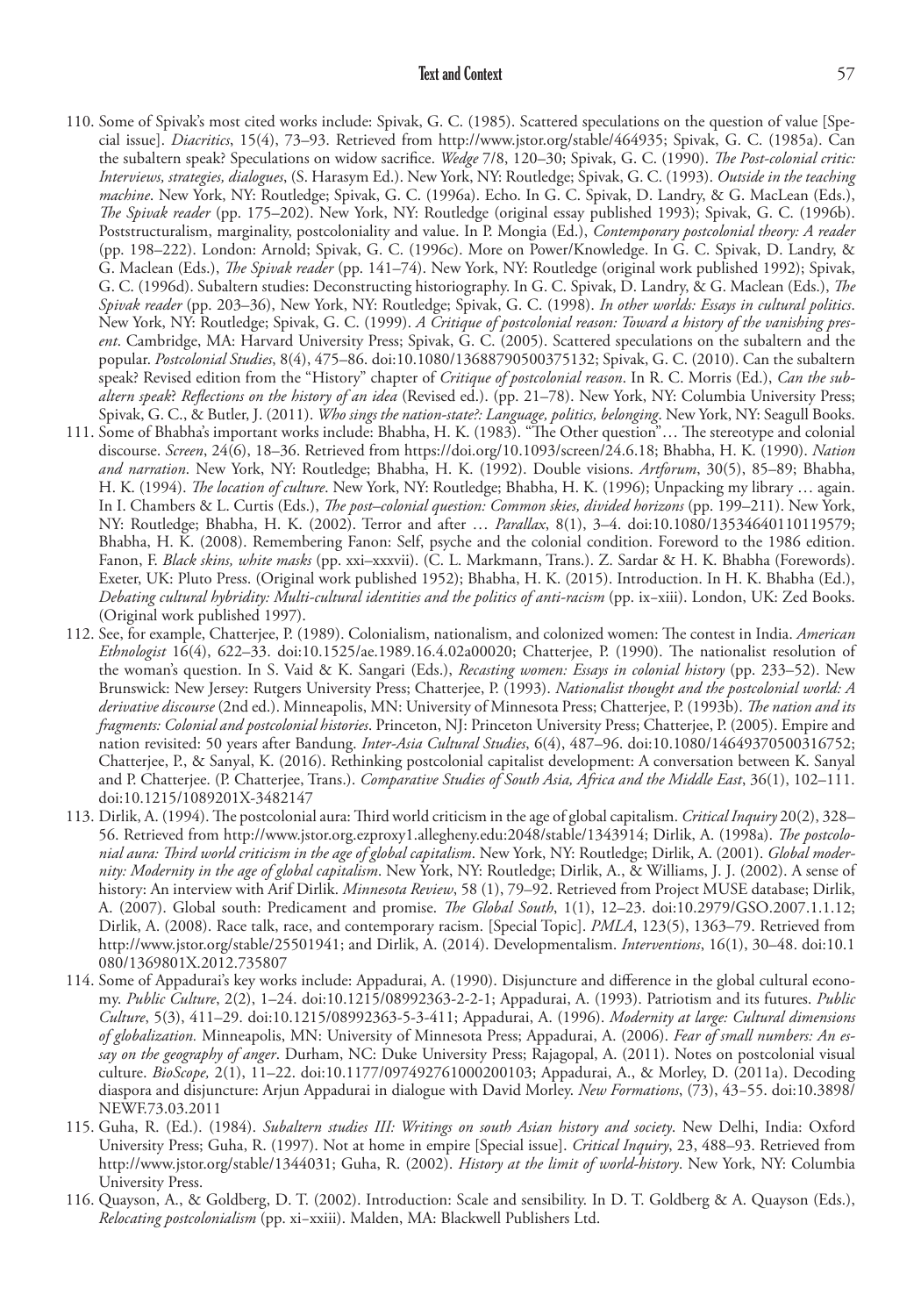- 117. Ashcroft, B., Griffiths, G., & Tiffin, H. (1989). *The empire writes back: Theory and practice in post-colonial literatures*. New York, NY: Routledge.
- 118. Arif Dirlik (2002) cautions against erasing the past, indicating that to truly understand the inequities of contemporary globalization, we need to attend to how "[c]olonialism has differed historically according to not only the colonizer, but even more importantly the colonized," especially since, "[i]t did not lead to the same consequences everywhere, and, within individual societies, different classes, genders, and ethnicities felt its effects, and related to it, differently" (p. 441) [See: Dirlik, A. (2002) Rethinking colonialism].
- 119. Breckenridge, C. A., & van der Veer, P. (1993). Orientalism and the postcolonial predicament. In C. A. Breckenridge & P. van der Veer (Eds.), *Orientalism and the postcolonial predicament: Perspectives on south Asia* (pp. 1–22). Philadelphia, PA: University of Pennsylvania Press.
- 120. Ahmad, A. (1995). Postcolonialism: What's in a name? In R. De La Campa, E. A. Kaplan, & M. Sprinker (Eds.), *Late imperial culture* (pp. 11–32). London, UK: Verso.
- 121. McClintock, A. (1995). *Imperial leather: Race, gender, and sexuality in the colonial context*. New York, NY: Routledge.
- 122. Ashcroft, B. (1997). Globalism, post-colonialism and African studies. In P. Ahluwalia & P. F. Nursey-Bray (Eds.), *Post colonialism: Culture and identity in Africa* (pp. 11–26). New York, NY: Nova Science Publications; Hall, S. (2002). Political belonging in a world of multiple identities. In S. Vertovec & R. Cohen (Eds.), *Conceiving cosmopolitanism: Theory, context and practice* (pp. 25–31). Oxford, UK: Oxford University Press; Hall, S. (2007). Living with difference: Stuart Hall in conversation with Bill Schwarz. *Soundings*, 37, 148–58. Retrieved from http://www.ram-wan.net/restrepo/hall/ living%20with%20difference.pdf
- 123. Gandhi, L. (1998). *Postcolonial theory: A critical introduction*. New York, NY: Columbia University Press.
- 124. Chakrabarty, D. (1992). Postcoloniality and the artifice of history: Who speaks for "Indian" pasts? [Special Issue]. *Representations*, 37, 1–26. doi:10.2307/2928652
- 125. Morris, M. (1990). Metamorphoses at Sydney Tower. *New Formations*, 11(10), 1–26.
- 126. Ahluwalia, P. (2002). Towards re(conciliation): The postcolonial economy of giving. In D. T. Goldberg & A. Quayson (Eds.), *Relocating postcolonialism* (pp. 184–204). Malden, MA: Blackwell.
- 127. Bahri, D. (1996). Coming to terms with the "postcolonial". In D. Bahri & M. Vasudeva (Eds.), *Between the lines: South Asians and postcoloniality* (pp. 137–66). Philadelphia, PA: Temple University Press.
- 128. Césaire, A. (1994). From *Discourse on colonialism*. In P. Williams & L. Chrisman (Eds.), *Colonial discourse and postcolonial theory: A reader* (pp. 172–80). New York, NY: Columbia University Press.
- 129. I am referring here to the Foucauldian use of the term *episteme*, to refer to "all those relationships which existed between the various sectors of science during a given epoch." Foucault thus refers to the interdependent relationship between discourses of knowledge within an episteme. In this vein, postcolonialism is one discourse among others (anthropology, psychology, history, philosophy, literature, etc.) that inform it and are in turn, affected by it [For more details, see Foucault, M., & Gordon, C. (1980). *Power/knowledge: Selected interviews and other writings, 1972*−*1977*. (C. Gordon, L. Marshall, J. Mepham, & K. Soper, Trans.). New York, NY: Pantheon Books. Also, Foucault, M. (1989). An historian of culture. In S. Lotringer (Ed.), *Foucault live: Interviews*, 1966−84 (pp. 75–77). (J. Johnston, Trans.), New York, NY: Semiotext(e)].
- 130. Nkrumah's concept of "neocolonialism" has three aspects to it. First, that it arose because of the marginalized status of under-developed postcolonial nations within the international trade circuits that privileged the first world nations. Second, it acknowledges that countries with "imperial ambitions" can use military force to topple over less powerful nations, while the third characteristic is neocolonialism "as a form of bribery of local populations such as 'politicians'; especially soldiers and public servants who act as agents or stooges of imperial powers" (Nimako, 2010, p. 55) [See: Nimako, K. (2010). Nkrumah, African awakening and neo-colonialism: How black America awakened Nkrumah and Nkrumah awakened black America. *The Black Scholar*, 40(2), 54–70. Retrieved from http://www.jstor. org/stable/41163920]
- 131. Postcolonial theorist Arif Dirlik (2007) informs us that the concept of the "South" arose in the 1970s and referred to those societies that were outside "either capitalist or socialist modernity," and similar to (though not identical with) the regions described in the 1950s and'60s as belonging in the "Third World". The expansion of the term to "global South" he attributes to the late 1990s and the massive economic changes sweeping across the world. Dirlik addresses the shifting sense of the term, recognizing that, "[w]hile the term was no doubt not intended by its coiners to be taken in a literal physical geographical sense, it seems worth pointing out, nevertheless, that like all geographical designations for ideological and political spaces and projects (globalization comes to mind readily), its geography is much more complicated than the term suggests, and subject to change over time; so that the 'South' of the contemporary world may be significantly different in its composition and territorial spread than the South of the early 1970s, or the colonial South of the immediate post-World War period" (Dirlik, 2007, p. 13). The "Third World" was a term conceived by Alfred Sauvy in 1952, "and intended to distinguish the formerly colonized or neo-colonized world from the modernizing worlds of capitalism and socialism," though by the late 1960s it had become a political catchphrase for the radical left (Dirlik, 2007, p. 13). It is ironic that while "the national liberation movements" inspired by "Third World" solidarity against imperial capitalism, self-selected socialist forms of self-governance, today the pendulum has swung in the opposite direction. Within contemporary globalization, former "Third World" postcolonial countries like India and China are now "emerging economies" that have opted for free-market liberalization (Dirlik, 2007, p. 14). The implication of this is that in these countries, "under contemporary conditions, national economic development no longer means the development of the whole nation, but rather only of those sectors of the economy and population that can participate successfully in the global economy,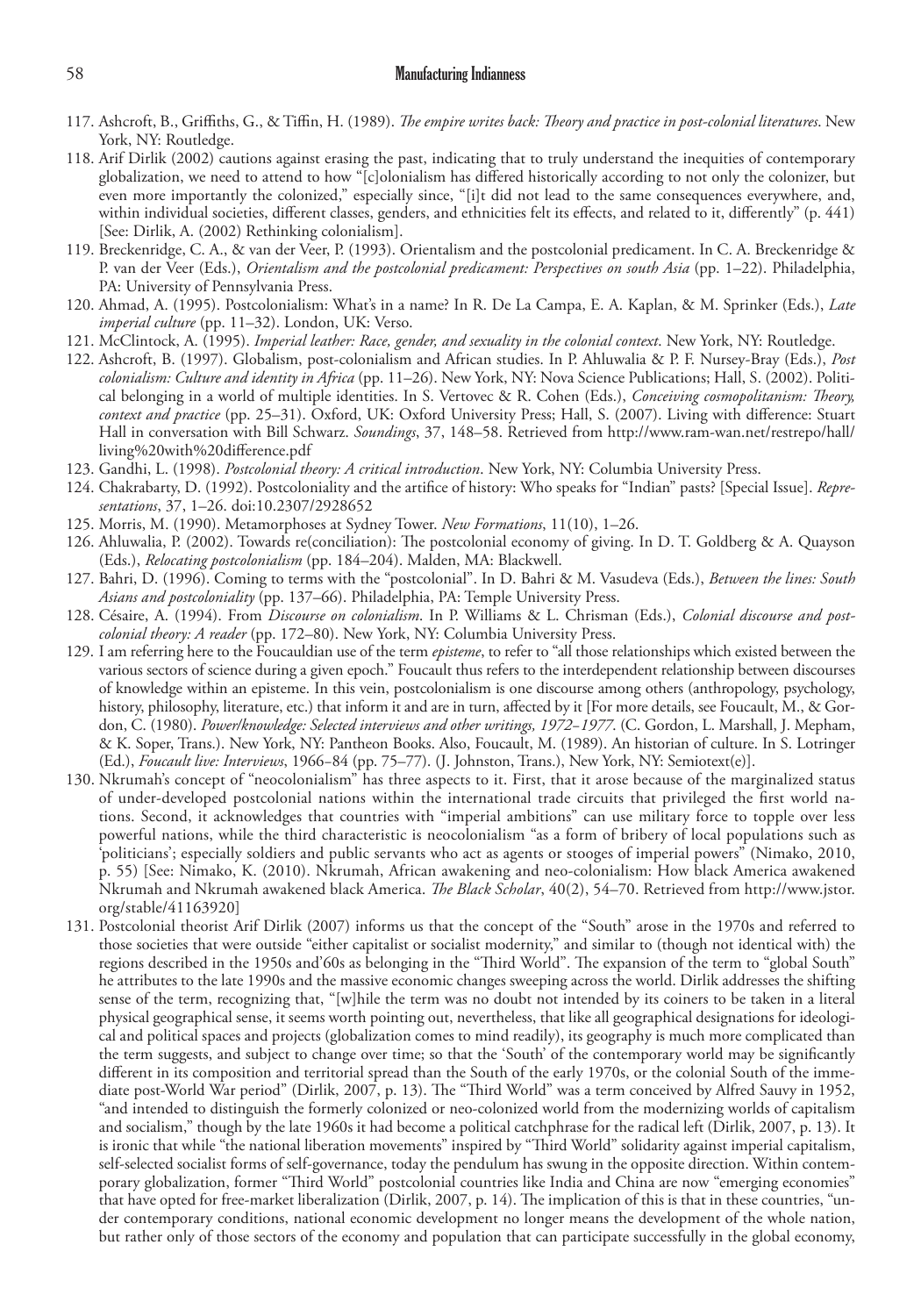usually in urban networks that are components of a global network society" (Dirlik, 2007, p. 15) [See: Dirlik, A. (2007). Global south: Predicament and promise. *The Global South*, 1(1), 12–23. doi:10.2979/GSO.2007.1.1.12].

- 132. Said, E. (2002). In conversation with Neeladri Bhattacharya, Suvir Kaul, and Ania Loomba. In D. T. Goldberg & A. Quayson (Eds.), *Relocating postcolonialism* (pp. 1–14). Malden, MA: Blackwell.
- 133. Bhabha, H. K., and Comraoff, J. (2002). Speaking of postcoloniality in the continuous present, a conversation. In D. T. Goldberg, & A. Quayson (Eds.), *Relocating postcolonialism* (pp. 15–46). Malden, MA: Blackwell.
- 134. Spivak (1999), refers to "epistemic violence" in her discussion of Foucault's revisions of the discourse of madness, as "a complete overhaul of the episteme" (p. 266) [From: Spivak, G. C. (1999). *A Critique of postcolonial reason: Toward a history of the vanishing present*. Cambridge, MA: Harvard University Press]. In her book on Spivak's main ideas and concepts, postcolonial scholar Sangeeta Ray explains that "epistemic violence, which echoes Foucault's notion of epistemic rupture and discursive violence, […] draws attention to the manner in which epistemology is inevitably used to justify forms of political domination" (p. 32) [Ray, S. (2009). *Gayatri Chakravorty Spivak: In other words* (1st ed.). Malden, MA: Wiley-Blackwell].
- 135. Spivak, G. C. (1993). *Outside in the teaching machine*. New York, NY: Routledge.
- 136. Spivak, G. C. (1996). More on power/knowledge. In G. C. Spivak, D. Landry, & G. Maclean (Eds.), *The Spivak reader* (pp. 141–74). New York, NY: Routledge (Original essay published 1992). Spivak (2010) quotes from Ranajit Guha, who observes that the "historiography of Indian nationalism has for a long time been dominated by elitism colonialist elitism and bourgeois-nationalist elitism […] shar[ing] the prejudice that the making of the Indian nation and the development of the consciousness—nationalism—which confirmed this process were exclusively or predominantly elite achievements." And while (neo)colonialist writings give credit to the British colonialists and their "policies, institutions, and culture" for the formation of an Indian nationalist consciousness, Guha notes that "in the nationalist and neonationalist writings," the same praise is accorded to "Indian elite personalities, institutions, activities and ideas" (qtd. in Spivak, 2010, p. 38) [See: Spivak, G. C. (2010). Can the subaltern speak? Revised edition from the "History" chapter of *Critique of postcolonial reason*. In R. C. Morris (Ed.), *Can the subaltern speak? Reflections on the history of an idea* (Revised ed.). (pp. 21–78). New York, NY: Columbia University Press].
- 137. Drawing from Marx, and describing the position of the subaltern peasant proprietors in relation to their feudal masters, Spivak (1994) emphasizes that, "[t]he necessarily dislocated machine of history moves because 'the identity of the interests' of these proprietors 'fails to produce a feeling of community, national links, or a political organization'. The event of representation as *Vertretung* (in the constellation of rhetoric-as-persuasion) behaves like a *Darstellung* (or rhetoricas-trope), taking its place in the gap between the formation of a (descriptive) class and the non-formation of a (transformative) class: 'In so far as millions of families live under economic conditions of existence that separate their mode of life […] they form a class. In so far as […] the identity of their interests fails to produce a feeling of community […] they do not form a class'." This "complicity of *Vertreten* and *Darstellen*, their identity-in-difference as the place of practice", Spivak insists, "is precisely what Marxists must expose" (1994, p. 70) [See: Spivak, G. C. (1994). Can the subaltern speak? In P. Williams & L. Chrisman (Eds.), *Colonial discourse and post-colonial theory: A reader* (pp. 66–111). New York, NY: Columbia University Press. (Original essay published 1988)]. For earlier scholarship in subaltern studies, see, for example, Guha, R., & Spivak, G. C. (Eds.). (1988). *Selected subaltern studies*. Oxford, UK: Oxford University Press.
- 138. Spivak (2010) adds, "The question is not of female participation in insurgency, or the ground rules of the sexual division of labour, for both of which there is 'evidence.' It is rather, that, both as object of colonialist historiography and as subject of insurgency, the ideological construction of gender keeps the male dominant. *If, in the contest of colonial production, the subaltern has no history and cannot speak, the subaltern as female is even more deeply in shadow*" (p. 41, emphasis mine).
- 139. For a more complete discussion on women within postcolonialism, see Suleri, S. (1989). *Meatless days.* Chicago, IL: University of Chicago Press. Also, Mohanty, C. T. (1988). Under western eyes: Feminist scholarship and colonial discourses. *Feminist Review*, 30, 60–88. doi:10.2307/1395054.
- 140. McClintock, A. (1994). The angel of progress: Pitfalls of the term "postcolonialism". In P. Williams, & L. Chrisman (Eds.), *Colonial discourse and post-colonial theory: A reader* (pp. 291–305). New York, NY: Columbia University Press (Original essay published 1992).
- 141. Dirlik, A. (1994). The postcolonial aura: Third world criticism in the age of global capitalism. *Critical Inquiry* 20(2), 328–56. Retrieved from http://www.jstor.org.ezproxy1.allegheny.edu:2048/stable/1343914.
- 142. Gandhi, L. (2006). *Affective communities: Anticolonial thought, fin-de-siècle radicalism, and the politics of friendship*. Durham, NC: Duke University Press.
- 143. Bhabha, H. K. (1994). *The location of culture*. New York, NY: Routledge.
- 144. Daiya, K. (2017). The world after Empire; or, whither postcoloniality? *PMLA: Publications of the Modern Language Association of America*, 132(1), 149−55. doi:10.1632/pmla.2017.132.1.149
- 145. Dimock, W. C. (2006). Introduction: Planet as duration and extension. In W. C. Dimock (Ed.), *Through other continents: American Literature across deep time* (pp. 1−7). Princeton, NJ: Princeton University Press.
- 146. Paul Gilroy (2003) suggests conviviality in place of multiculturalism. The term does not suggest the end of racism or "the triumph of tolerance." Rather, "it suggests a different setting for their empty, impersonal rituals, which […] have started to mean different things in the absence of any strong belief in absolute or integral races." It also suggests a distance from "the pivotal term 'identity,'" which Gilroy sees as a static and unhelpful container for categorizing people (p. xv). Gilroy argues that in the twentieth century, there is an "inability to conceptualize multicultural and postcolonial relations as anything other than risk and jeopardy." Therefore, one has to be prudent in "producing a worldly vision that is not simply one more imperialistic particularism dressed up in seductive universal garb" (p. 4). In reviewing the racial conflicts within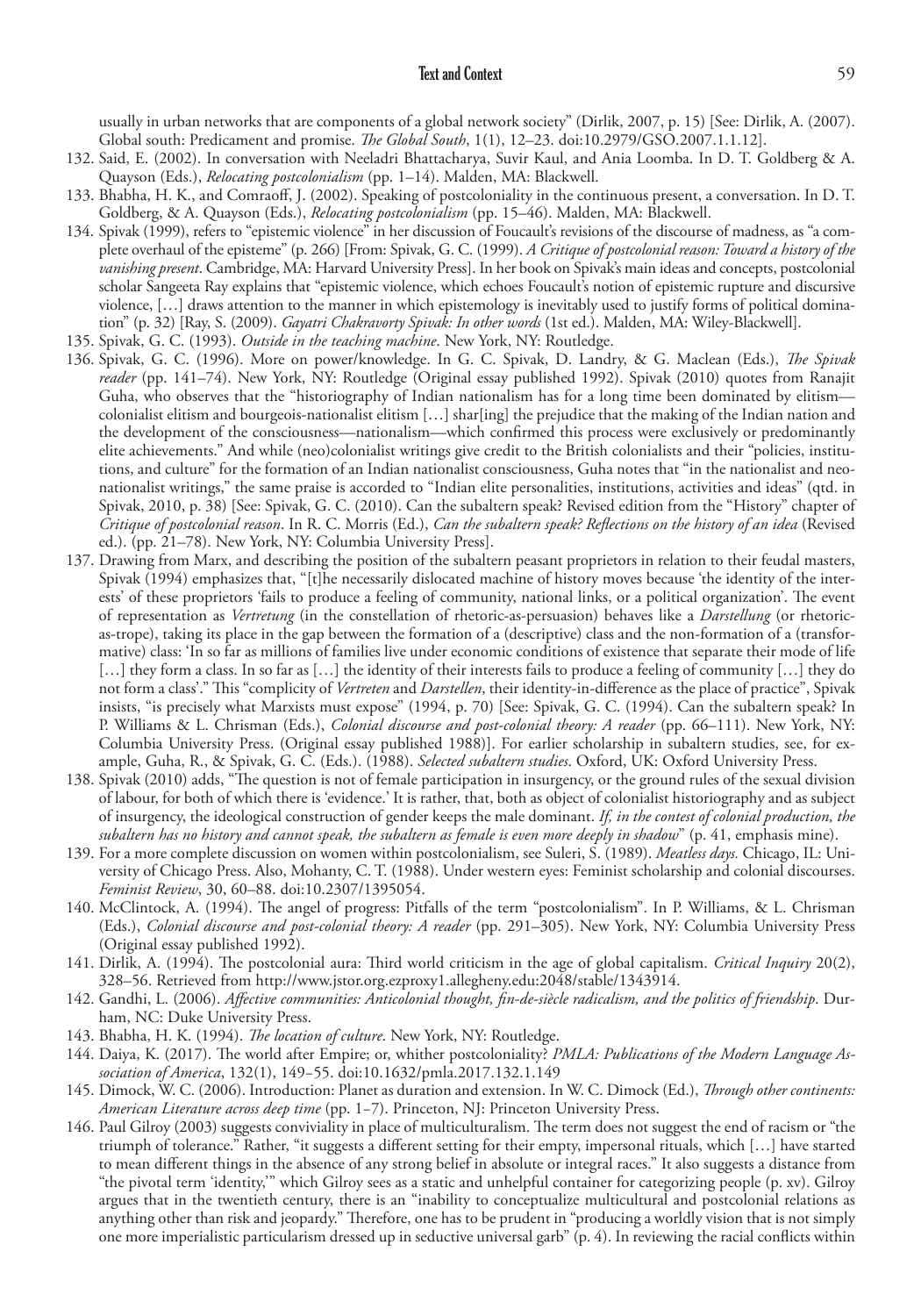contemporary Britain, Gilroy urges us to consider that "dominance can carry its own wounds, even if they are veiled in colonial privilege and postcolonial melancholia" (p. 52). He revisits Fanon's observation that "the colonizer's abstract whiteness is never a parallel or complementary 'white' version of the culture, history, and consciousness that previously produced the natives' abject 'blackness' as an object of anthropological knowledge, colonial exploitation, and racialized power" (p. 52). And, it subsequently leads him to suggest that the interpretation of political conflicts in multicultural societies could take on a very different cast if "they are understood to exist firmly in a context supplied by imperial and colonial history." Such a historical situating provides "a store of unlikely connections and complex interpretative resources" that are important because they continue to "shape political life in the overdeveloped-but-no-longer-imperial countries" (p. 2). [See: Gilroy, P. (2003). *Postcolonial melancholia*. New York, NY: Columbia University Press].

- 147. Philosopher Zygmunt Bauman (2004) addresses the "moral panic" caused by the influx of refugees and exiles from nonwestern countries into Europe, examining how this, in turn, reflects a larger anxiety and alienation from the world's poor and dispossessed, so that those at the margins are now feared as the 'enemy' or viewed as abject and therefore, rejected by the State and its acknowledged citizens [See: Bauman, Z. (2016). *Strangers at our door*. Cambridge, UK: Polity Press]. In *Liquid Times* (2007), Bauman addresses the fluidity of contemporary modernity, in which the impermanence of social institutions do not provide individuals with the stable referential ground on which to build lasting relationships or longterm plans. Exigency and precarity determine how flexible and adaptive individuals must be in "liquid modernity", so that, if the concept of an 'open society' originally implied "the self-determination of free society cherishing its openness," then "it now brings to most minds the terrifying experience of a heteronomous, hapless and vulnerable population confronted with, and possibly overwhelmed by forces it neither controls nor fully understands; a population horrified by its own undefendability and obsessed with the tightness of its frontiers and the security of the individuals living inside them […]" (p. 7) [See: Bauman, Z. (2007). *Liquid times: Living in an age of uncertainty*. Cambridge, UK: Polity Press].
- 148. Spivak, G. C., & Butler, J. (2011). *Who sings the nation-state?: Language, politics, belonging*. New York, NY: Seagull Books. The authors examine what it means "to be at once contained and dispossessed by the state" (p. 5). In specifically attending to the plight of those who are temporarily or permanently "stateless" (refugees, exiles, political detainees, etc.), Butler notes that this category is "reproduced not simply by the nation-state but by a certain operation of power that seeks to forcibly align nation with state, one that takes the hyphen, as it were, as chain" (p. 12). Butler recalls the 2006 demonstrations by undocumented immigrants in Los Angeles, who sang the American national anthem in Spanish, along with the Mexican anthem. "It's not just that many people sang together, which is true—but also that singing is a plural act, an articulation of plurality," writes Butler. "If, as Bush claimed at the time, the national anthem can only be sung in English, then the nation is clearly restricted to a linguistic majority, and language becomes one way of asserting criterial control over who belongs and who does not. In [Hannah] Arendt's terms, this would be the moment when a national majority seeks to define the nation on its own terms and even sets up or polices norms of exclusion deciding who may exercise freedom, since that exercise depends upon certain acts of language" (pp. 59–60). This point was forcibly brought home with the 2014 Super Bowl *Coca-Cola* commercial controversy. The commercial showed "a panoply of American faces, young, old, brown, white, straight, gay (it included what are said to be the first gay parents depicted in a Super Bowl ad), in cowboy hats and hijabs, playing, eating, and exploring all-American vistas", as various voices sang "America the Beautiful" in many languages. There was a social media backlash by commentators who were clearly peeved that "America the Beautiful" was being 'lost in translation'. Most of the angry outbursts equated being American with being able to speak (and sing) in English [Poniewozik, J. (2014, February 03). Coca-Cola's "It's Beautiful" Super Bowl ad brings out some ugly Americans. *TIME*. Retrieved from http://time.com/3773/coca-colas-its-beautiful-super-bowl-ad-brings-outsome-ugly-americans/]. The xenophobia demonstrated in the fallout from the *Coca-Cola* ad illustrates Butler's point in the re-defining of the nation to decide who is 'authentically' American. Spivak, later on in *Who sings the nation-state?*, reinforces the point that the Indian national anthem, though written in Bengali, nonetheless has to be sung in Hindi: "The nation-state requires the national language" (p. 74).
- 149. Mitra, I. (1996). "Luminous Brahmin children must be saved': Imperialist ideologies, "postcolonial" stories in Bharati Mukherjee's The Tiger's Daughter. In D. Bahri & M. Vasudeva (Eds.), *Between the lines: South Asians and postcoloniality* (pp. 284–97). Philadelphia, PA: Temple University Press.
- 150. Lewis, R., & Mills, S. (Eds.). (2003). *Feminist postcolonial theory: A reader*. New York, NY: Routledge.
- 151. Ahluwalia, P. (2004). Empire or imperialism: Implications for a 'new' politics of resistance. *Social Identities*, 10(5), 629–45. doi:10.1080/1350463042000294278. Here, Ahluwalia uses Hardt & Negri's *Empire* (2000) as a starting point to explore how postcolonial theories may be useful in tracing where sovereignty resides, if not in the nation-state, and in examining the relations between individual bodies and the body politic within such a reconceptualization of sovereignty. Also, see: Ahluwalia, P. (2011). At home in motion: Evolving Sikh identities. *Sikh Formations*, 7(2), 95–109, doi:10.108 0/17448727.2011.603186. In this essay, Ahluwalia uses Sikh culture and its global manifestations to address how postcolonial transformations are influenced by the "host culture," as well as diasporic influences stemming from either "the age of colonization or the age of globalization" (p. 95).
- 152. Arvind Mandair (2004) explores the return of what he calls "political religion" and its clash with the secular politics of multiculturalism as this applies to the negotiation of contemporary South Asian identity [See: Mandair, A. (2004). The unbearable proximity of the Orient: Political religion, multiculturalism and the retrieval of South Asian identities. *Social Identities*, 10(5), 647–63, doi:10.1080/1350463042000294287].
- 153. See, Colás, S. (1995). Of Creole symptoms, Cuban fantasies, and other Latin American postcolonial ideologies. *PMLA: Publications of the Modern Language Association of America*, 110(3), 382–96. doi:10.2307/462934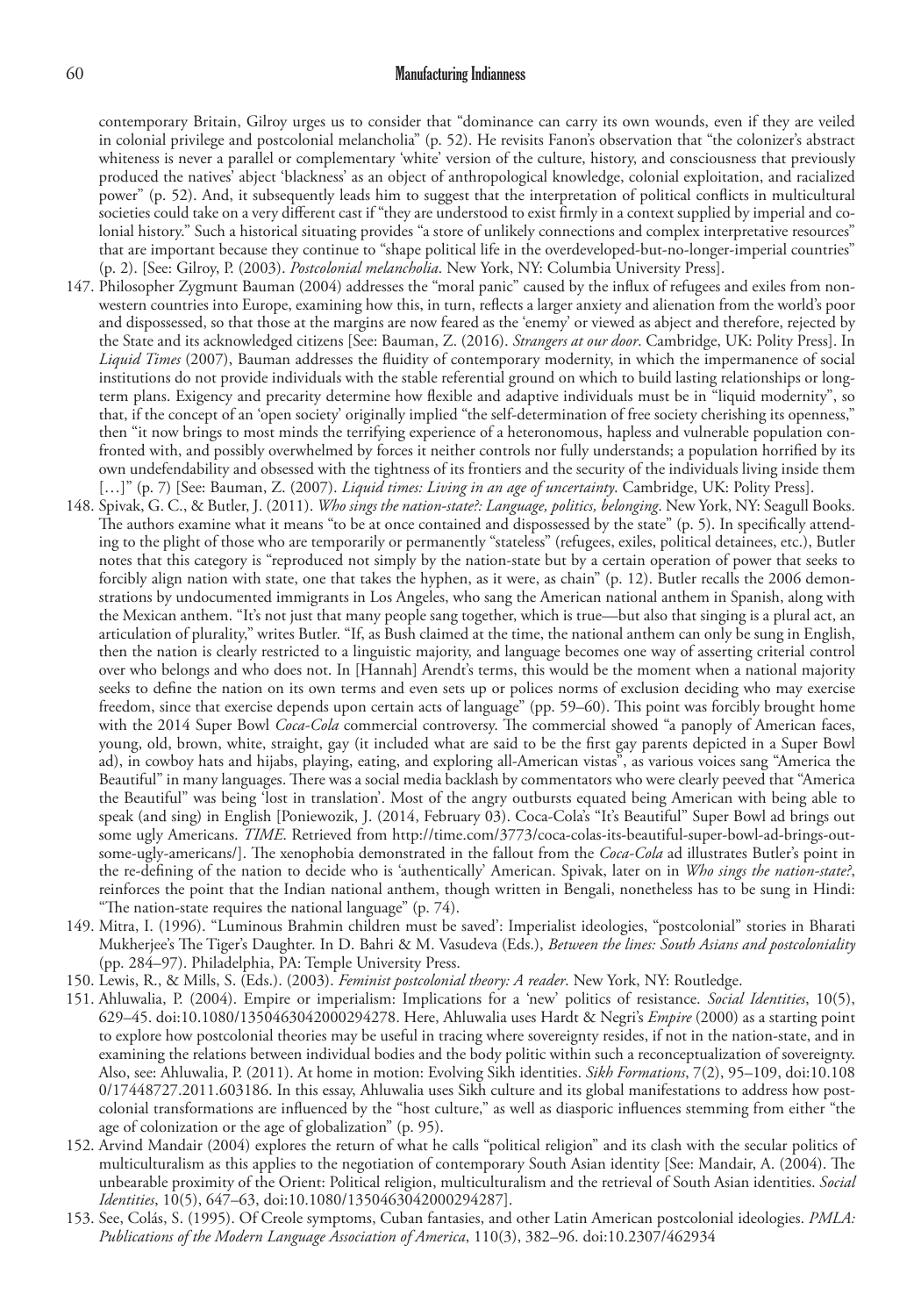- 154. Lee, S., Jan, N., & Wainwright, J. (2014). Agamben, postcoloniality, and sovereignty in South Korea. *Antipode*, 46(3), 650–68. doi:10.1111/anti.12070. The authors conduct a postcolonial analysis of how Korea's political present is the complex outcome of Japanese colonialism, the imperial interventions by the U.S., and the subsequent division of the country into two sharply differentiated political entities, namely, north and south Korea.
- 155. Moore-Gilbert, B. (2018). Palestine, postcolonialism and pessoptimism. *Interventions*, 20(1), 7–40. doi:10.1080/13698 01X.2016.1156555
- 156. Fernández Parrilla, G. (2018). Disoriented postcolonialities: With Edward Said in (the labyrinth of) Al-Andalus. *Interventions*, 20(2), 229–42. doi:10.1080/1369801X.2017.1403347
- 157. Tomlinson, J. (1991). *Cultural imperialism: A critical introduction.* Baltimore, MD: Johns Hopkins University Press.
- 158. Dirlik, A. (2008). Race talk, race, and contemporary racism. [Special Topic]. *PMLA*, 123(5), 1363–79. Retrieved from http://www.jstor.org/stable/25501941
- 159. Comaroff, J., & Comaroff, J. L. (2005). Naturing the nation: Aliens, apocalypse, and the postcolonial state. In T. B. Hansen & F. Stepputut (Eds.), *Sovereign bodies: Citizens, migrants and states in the postcolonial world* (pp. 120–48). Princeton, NJ: Princeton University Press.
- 160. Amy Kaplan (2005) analyzes American popular culture and literature to reveal how U.S. imperial forays have imprinted the American cultural imaginary and the way in which Americans imagine the act of conquering to make a home in the world, as a sort of "manifest domesticity". Consequently, Kaplan posits, "the notion of *domestic* policy makes sense only when distinguished from *foreign* policy, and *uncoupled from the foreign, national issues are never labeled domestic*. The concept of foreign policy depends on the idea of the nation as a domestic space imbued with a sense of at-homeness, in contrast to an external world perceived as alien and threatening" (emphases mine). It follows equally that foreign Otherness becomes necessary to determine the boundaries that separate what belongs within the sphere of the nation versus what needs to be kept outside (p. 25) [Kaplan, A. (2005). *The anarchy of empire in the making of U.S. culture*. Cambridge, MA: Harvard University Press].
- 161. Cash & Kinvall (2005) discuss how sovereignty and governing techniques have expanded with new technologies: "In particular, it has come to include the notions of e-borders, virtual or biometric, and how portable borders constitute government techniques through which subjects are rendered mobile, predictable and/or threatening in relation to influential notions of belonging and apartness." Postcolonial bordering also highlights "ontological insecurity as not only referring to subjects and identities but also to the embodied transpersonal movements that exceed individual subjects and bind together collectives in ways that create conditions of possibility for both the crystallisation of postcolonial structures and for their contestation" (p. 268). Cash & Kinvall bring up psychiatrist R. D. Laing, who defines "an ontologically secure person as someone who has a sense of 'presence in the world as real, alive, whole, and, in a temporal sense, a continuous person'" (p. 269). Anthony Giddens further expands on ontological security as "the confidence that most human beings have in the continuity of their self-identity and in the constancy of the surrounding social and material environments of action," that is dependent on a "sense of the reliability of persons and things" (p. 269). The ideological and material structures and formations that enabled imperialism have come under postcolonial scrutiny, and the authors point out that "this erosion of the old certainties and the many efforts to sustain them are prone to create confusion, anxiety and ontological insecurity. This has resulted in attempts to govern not only physical borders, but also ideational, emotional and embodied borders and boundaries—often through narratives of one kind or another." In the process, temporal linearity, or a discourse that privileges "an homogenising process in subjective, spatial or territorial terms," is abandoned, as "this ongoing conflict and tension generates a border politics filled with ruptures, ambivalences and insecurities, in which societies, identities and the postcolonial present are being redefined, reconstructed and reimagined" (p. 270). [See: Cash, J., & Kinnvall, C. (2017). Postcolonial bordering and ontological insecurities. *Postcolonial Studies*, 20(3), 267–74. doi: 10.1080/13688790.2017.1391670]. Political and International Relations scholar Jamie Allinson (2015) also covers the colonizing aspect of new surveillance and military technologies. The critique draws on the concept of Achille Mbembe's "necro-politics"—the commandeering of the sovereign's right both to decide who dies and how, and to ideologically ascribe meaning to the dead—to make the case that the discussions, about whether drones should be invested with the power to kill humans, are based on the foundational belief "that the current human operators of drones work outside of the context of racial distinction and colonial encounter in which they already make decisions to kill" (p. 113) [See: Allinson, J. (2015). The necropolitics of drones. *International Political Sociology*, 9(2), 113–27. doi:10.1111/ips.12086]. International Relations researcher Giorgio Shani (2017) argues that a "post-secular" appreciation of human security may open up useful ways of looking at ontological security within the seismic changes of contemporary globalization, especially given the growing importance of religion to postcolonial subjectivity [See: Shani, G. (2017.) Human security as ontological security: A post-colonial approach. *Postcolonial Studies*, 20(3), 275–93. doi:10.1080/13688790.2017.137 8062].
- 162. Hardt & Negri (2000) clarify that, "the concept of Empire presents itself not as a historical regime originating in conquest, but rather as an order that effectively suspends history and thereby fixes the existing state of affairs for eternity. From the perspective of Empire, this is the way things will always be and the way they were always meant to be. *In other words, Empire presents its rule not as a transitory moment in the movement of history, but as a regime with no territorial boundaries and in this sense outside of history or at the end of history*" (pp. xiv−xv, emphasis mine) [See: Hardt, M., & Negri, A. (2000). *Empire*. Cambridge, MA: Harvard University Press].
- 163. See, for example, the 2014 exchange between Vivek Chibber and Gayatri Chakravarty Spivak in the *Cambridge Review of International Affairs* [See: Spivak, G. C. (2014). Postcolonial theory and the specter of capital. Book Reviews. *Cambridge*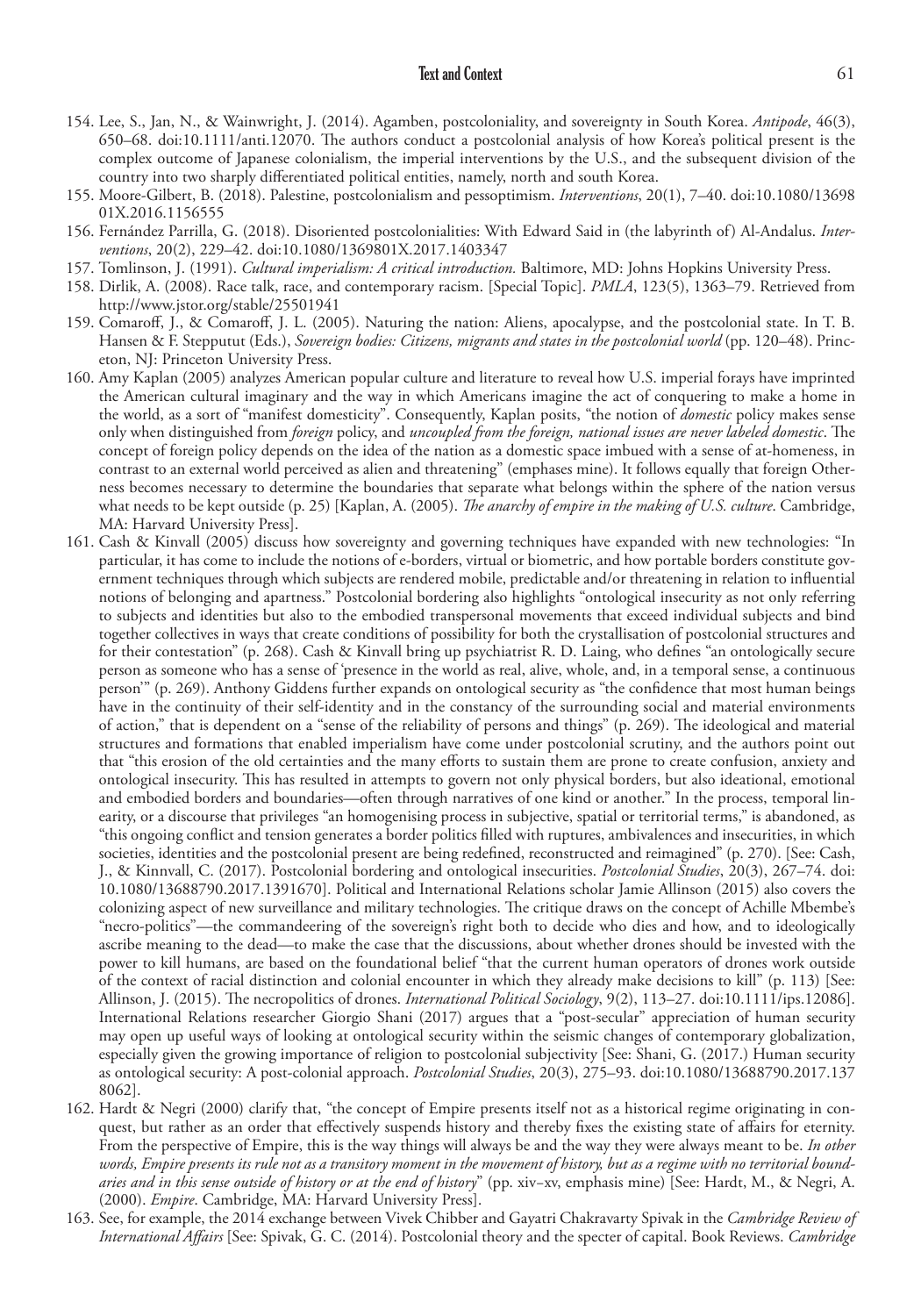*Review of International Affairs*, 27(1), 184–98. doi:10.1080/09557571.2014.877262; Chibber, V. (2014). Making sense of postcolonial theory: A response to Gayatri Chakravorty Spivak. Book Reviews. *Cambridge Review of International Affairs*, 27(3), 617–24. doi:10.1080/09557571.2014.943593]

- 164. While addressing her Party at its annual conference in 2016, UK Prime Minister Teresa May famously said, "[t]oday, too many people in positions of power behave as though they have more in common with international elites than with the people down the road, the people they employ, the people they pass on the street. […] But if you believe you are a citizen of the world, you are a citizen of nowhere. You don't understand what citizenship means" (qtd. in Bearak, 2016, October 5). And American President Donald Trump jumpstarted his post-election "thank you" tour by blaming globalization for taking away jobs from the United States, and making its borders less secure. "There is no global anthem, no global currency, no certificate of global citizenship. We pledge allegiance to one flag and that flag is the American flag," Trump hammered home. "From now on it's going to be America first, okay?" (qtd. in Stephenson, 2016, October 5). James Bridle (2018), in his thought-provoking essay in *The Atlantic*, details how in addition to the rise in "populist, identitarian movements across the globe, identity itself is being virtualized, too. It no longer needs to be tied to place or nation to function in the global marketplace." Bridle offers the example of Cyprus's golden-visa scheme which offers the advantages of becoming a member of the European Union, without even needing to visit or live in Cyprus. One can carry out the entire transaction of purchasing virtual real estate and therefore, rights to the golden-visa, by investing two million Euros through the right channels. "This is the new era of virtual citizenship, where your papers and your identity—and all the rights that flow from them—owe more to legal frameworks and investment vehicles than any particular patch of ground where you might live," Bridle writes. And Atossa Araxia Abrahamian in her book, *The Cosmopolites* (2015), investigates the pact between the small East African country of Comoro islands and the United Arab Emirates (UAE) for the former to issue passports and give "citizenship" to some forty-thousand "Bidoon" who are considered legally stateless in the UAE because of their tribal/ethnic origins, or the fact that the State sees them as not being "true Emiratis" (Abrahamian, 2015, pp. 52–53). Such an "economic citizenship" scheme has earned the Comoran island at least \$200 million, or one-fourth of the annual Comoran gross domestic product, for naturalizing about four thousand *bidoon* families alone (Abrahamian, 2015, p. 42). The troubling aspect to this is that it has enabled the UAE to cover up the problem of the statelessness of anywhere up to a million Bidoon (Abrahamian, 2015, p. 56) who, once they have these passports, are allowed to temporarily reside and work in the Emirates, but are now classified against their will, as "foreign nationals," and expelled from the UAE for critiquing the state (Abrahamian, 2015, pp. 15–16). It also raises the unanswered question of whether these new Comoran passport holders will ever have the right to physically reside on the island if they need to. Abrahamian also quotes Edward Kleinbard, a tax law scholar at the University of Southern California, who researches "stateless income" or the money offshored by multinational corporations, using tax loopholes and "creative accounting" so that it appears to have "no discernible country of origin." Kleinbard expresses his outrage that "stateless persons wander a hostile globe, looking for asylum," while, "stateless income takes a bearing for any number of zero or low-tax jurisdictions where it finds a ready welcome" (qtd. in Abrahamian, 2015, p. 56) [See: Bearak, M. (2016, October 5). Theresa May criticized the term 'citizen of the world.' But half the world identifies that way. *The Washington Post*. Retrieved from https://www.washingtonpost.com/news/ worldviews/wp/2016/10/05/theresa-may-criticized-the-term-citizen-of-the-world-but-half-the-world-identifies-thatway/?utm\_term=.6951ddc6a2fe; Stephenson, E. (2016, December 1). Trump takes populist message to U.S. heartland in 'thank you' tour. *Reuters*. Retrieved from https://www.reuters.com/article/us-usa-trump-idUSKBN13Q5HT; Bridle, J. (2018, February 21). The rise of virtual citizenship. *The Atlantic*. Retrieved from https://www.theatlantic. com/technology/archive/2018/02/virtual-citizenship-for-sale/553733/; Abrahamian, A. A. (2015). *The Cosmopolites: The coming of the global citizen*. New York, NY: Columbia Global Reports].
- 165. See, for example, Banerjee, S. (2000). *Warriors in politics: Hindu nationalism, violence, and the Shiv Sena in India*. Boulder, CO: Westview Press; Wariavwalla, B. (2000). Religion and nationalism in India: Ram the god of the Hindu nation. *The Round Table*, 89(357), 593–605. doi:10.1080/003585300225223; Varshney, A. (2002). *Ethnic conflict and civil life: Hindus and Muslims in India*. New Haven, CT: Yale University Press; Bhatt, C. (2006). The fetish of the margins: Religious absolutism, anti-racism and postcolonial silence. *New Formations*, 59(1), 98–115; Asthana, S. (2008). Religion and secularism as embedded imaginaries: A study of Indian television narratives. *Critical Studies in Media Communication*, 25(3), 304−323. doi:10.1080/15295030802191998; Patil, T. (2017). The politics of race, nationhood and Hindu nationalism. *Asian Journal of Social Science*, 45(1−2), 27−54. doi:10.1163/15685314-04501002
- 166. See, for instance, de Grazia, V. (2005). *Irresistible empire: America's advance through twentieth-century Europe*. Cambridge, MA: Harvard University Press; Weiss, L. (2014). *America Inc.? Innovation and enterprise in the national security state*. Ithaca, NY: Cornell University Press. Paul Moody (2017) makes an interesting case in exploring the role of American embassies in global film policy from 2003 to 2010 and how the US State Department has used Hollywood to support American foreign policy aims. In Through such endeavors, Moody argues that "not only does Hollywood rely on the network of US embassies to extend and maintain its global dominance, but also that at the turn of the century, it became a more important agent than it had ever been before in the wider pursuit of America's international interests" (p. 1063) [See: Moody, P. (2017). Embassy cinema: What WikiLeaks reveals about US state support for Hollywood. *Media, Culture & Society*, 39(7), 1063–77. doi:10.1177/0163443716686673]. This link between the military industrial complex and U.S. culture industries has been explored in scholarship that points to the normalization of the idea of the pervasiveness of the U.S. military industrial complex and the idea of American hegemony through the overlap of imagined worlds and real military interventions abroad. Such works include: Lenoir, T. (2000). All but war is simulation: The military-entertainment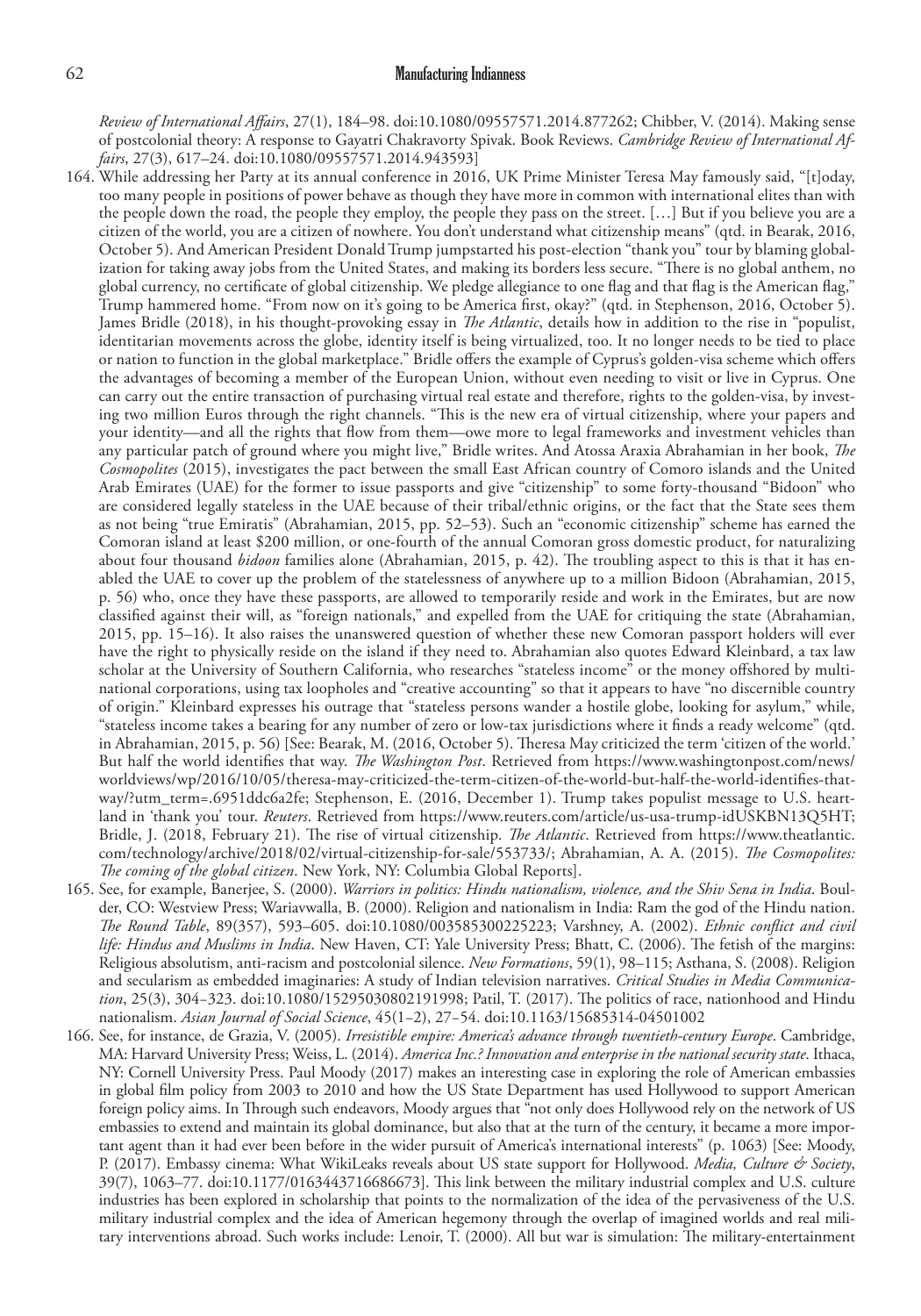complex, *Configurations*, 8(3), 289–335. doi:10.1353/con.2000.0022; der Derian, J. (2009). *Virtuous war: Mapping the military–industrial–media–entertainment network*, 2nd ed. New York, NY: Routledge; Dyer-Witherford, N., & de Peuter, G. (2009). *Games of empire: Global capitalism and video games*. Minneapolis MN: University of Minnesota Press; and Stahl, R. (2010). *Militainment, Inc: War, media, and popular culture*. New York, NY: Routledge.

- 167. Dibyesh Anand (2012) turns to the examples of India and China as *postcolonial informal empires* (PIEs). These have, "at the core of their polity, center-periphery relations of power that minoritize borderland ethno-nationalist communities within the large nationalist project, that reluctantly accept cultural difference and autonomy but reject any compromise on military and political control and deny political agency to the borderlands minorities. They see themselves as continuations of historical, great civilizational empires, which sets them apart from some Western hegemonic powers, such as the United States" (p. 73). Furthermore, PIEs link "discourses of past and future glory." They seek to build the foundations of their neoliberal nation-states by summoning the "strong historical memory of being great empires in the not-too-distant past and striving to regain their rightful place soon." If anything, the future is regarded "in terms of a historical continuity" of what had been a temporary decline in civilization, produced either by contaminating invasions or internal political dissent that therefore must be guarded against. As Anand notes, "[c]ivilizational identity becomes salient here, for the reference point of continuity is not a preexisting nation-state but a civilizational polity" (p. 75). [See: Anand, D. (2012). China and India: Postcolonial informal empires in the emerging global order. *Rethinking Marxism*, 24(1), 68–86. doi:10. 1080/08935696.2012.635039. Also see: van der Veer, P. (2012). Religion, secularism and national development in India and China. *Third World Quarterly*, 33(4), 721–34. doi:10.1080/01436597.2012.657429; Chatterjee Miller, M. (2013). *Wronged by Empire: Post-imperial ideology and foreign policy in India and China*. Stanford, CA: Stanford University Press].
- 168. Ambar Basu addresses how "everything growth is now Hindu and everything Hindu is growth" in *India Inc*. Consequently, the "seductions of neoliberalism are also the seductions of postcolonial arrival, narrated in diaspora spaces of aspirations in the North (the Silicon Valley, Madison Square Garden, Manhattan examples you give above) and in cosmopolitan sites of desire within the global South (think Dhaka, Bombay, New Delhi)" (qtd. in Dutta & Basu, 2018, p. 81) [From: Dutta, M. J., & Basu, A. (2018). Subalternity, neoliberal seductions, and freedom: Decolonizing the global market of social change. *Cultural Studies ↔ Critical Methodologies*, 18(1), 80–93. doi:10.1177/1532708617750676].
- 169. Philosopher Friedrich Nietzsche recognized that "the so-called drive for knowledge can be traced back to a drive to appropriate and conquer," a tendency that he therefore referred to as "the will to power" (qtd. in Spivak, 1976, p. xxii) [See: Spivak, G. C. (1976). Translator's preface. In Derrida, J. *Of grammatolog*y (pp. ix–lxxxviii). (G. C. Spivak, Trans.). Baltimore, MD: Johns Hopkins University Press].
- 170. See: Helgesson, S. (2017). Post-anticolonialism. PMLA: *Publications of the Modern Language Association of America*, 132(1), 164–70.
- 171. International political economy scholars such as Stephen Shulman (2000), Rawi Abdelal (2001), Eric Helleiner (2002), and Andreas Pickel (2003), among others, posit that economic nationalism "is best seen as a facet of national identity, rather than a variant of realism or a 'protectionist' ideology." What this entails is an investigation into "how national identities and nationalism shape economic policies and processes" (Helleiner, p. 221). What earlier thinkers about economic nationalism, like Friedrich List in the nineteenth century, clarified is that the difference between this approach and political economy lies in the centrality of "'nationality' rather than advocacy of tariffs." In fact, List was critical of economic liberals who, in their enthusiastic support of global cosmopolitanism and capitalism, failed to acknowledge "the economic significance of nations," limiting themselves to seeing "'individuals as mere producers and consumers, not as citizens of states or members of nations' (List [1841] 1904, 141)" (in Helleiner, p. 222). In his discussion of Britain's "free trade 'empire' in the nineteenth century," List noted that unlike the "[i]nfant industry" protectionist policies of Germany and the United States with regards to their agrarian sectors, economic nationalism in colonial Britain manifested itself as a strong championing of free trade. The primary reason for doing so was not to improve the economic lot of humankind, but "because it would give their country 'a world manufacturing monopoly' that would bolster British wealth and international power." In List's words, the British colonial advocacy of global free trade was "'one of the most extraordinary of first-rate political manoeuvres that have ever been played upon the credulity of the world'" (qtd. in Helleiner, p. 224) [See: Helleiner, E. (2005). The meaning and contemporary significance of economic nationalism. In E. Hellenier & A. Pickel (Eds.), *Economic nationalism in a globalizing world* (pp. 220–34). Ithaca, NY: Cornell University Press; Shulman, S. (2000). Nationalist sources of international economic integration. *International Studies Quarterly*, 44(3), 365–90. doi:10.1111/0020-8833.00164; Abdelal, R. (2001). *National purpose in the world economy: Post-Soviet states in comparative perspective*. Ithaca, NY: Cornell University Press; Helleiner, E. (2002). Economic nationalism as a challenge to neoliberalism? Lessons from the 19th century. *International Studies Quarterly*, 46(3), 307–29. doi:10.1111/1468- 2478.00235; Pickel, A. (2003). Explaining, and explaining with, economic nationalism. *Nations and Nationalism*, 9(1), 105–27. doi:10.1111/1469-8219.00077]
- 172. It is worth remembering the *old world order*, brought to bear at the close of WWII, which resulted in the setting up of the UN Security Council (UNSC) with its five vetoing powers (the US, former USSR, UK, France, and Taiwan) to decide matters of international security. The creation of the Bretton Woods institutions—the International Monetary Fund to fend off the devaluation of currencies and the International Bank for Reconstruction and Development (World Bank) to help with the rebuilding of war-ravaged European economies—was followed by the General Agreement on Trade and Tariffs (GATT) in 1975, which was renamed the World Trade Organization (WTO) in 1995. Its primary purpose was to monitor multilateral trade. With the US being the largest stakeholder in these various organizations, the twentieth century came to be called the "American Century" or "Pax Americana." Indian diplomat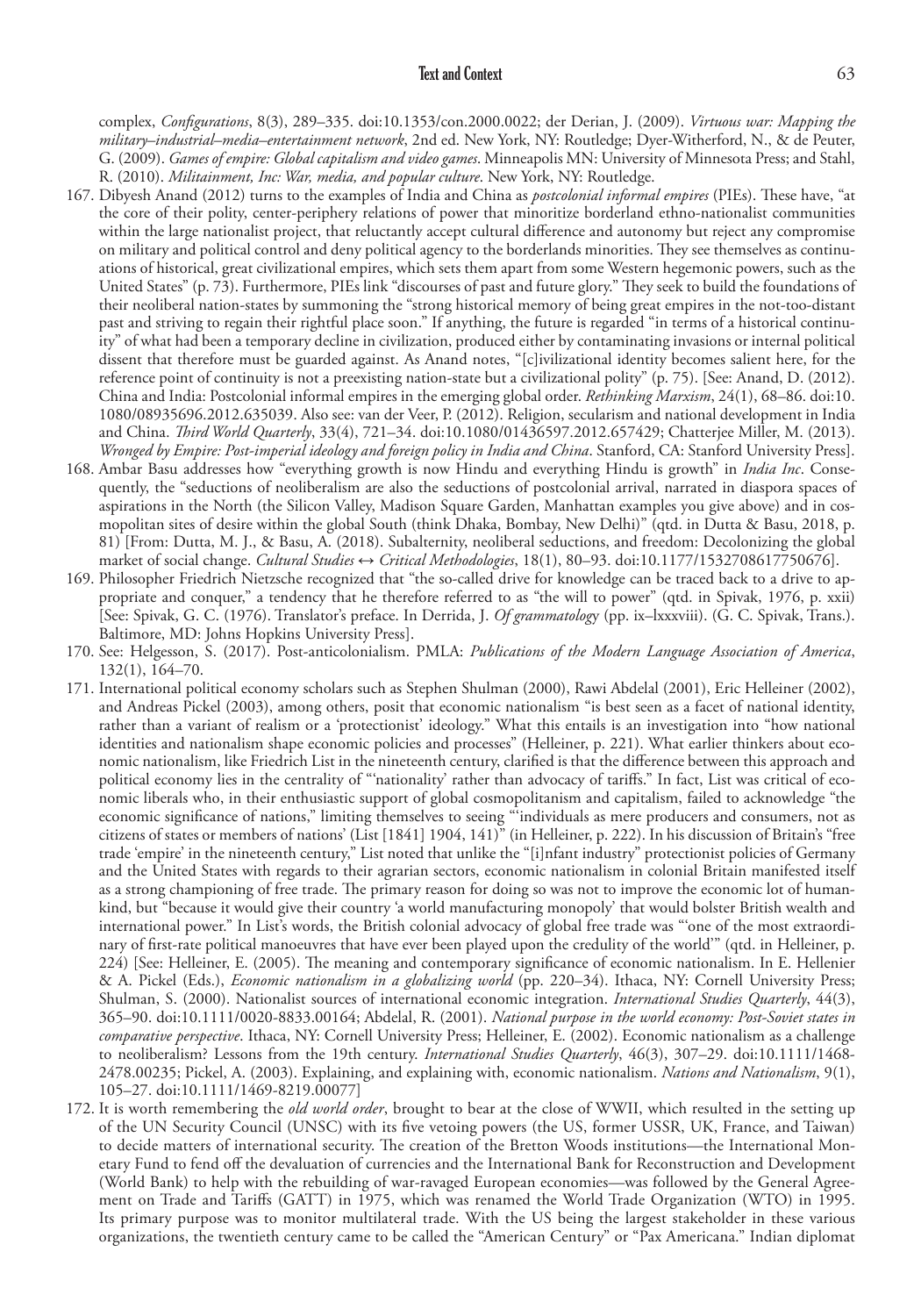Neelam Deo (2018), notes that in 1944–45, India was a British colony that was fighting for its independence, and its economy "was a meagre \$30 billion as compared to that of the US (\$300 billion, 10 times bigger than India) and the UK (\$60 billion, twice the size of India). Not only was it not at the table when decisions were taken," writes Deo, "it was not in a position even to articulate its own concerns. Even the British, who were supposed to uphold the interests of the colonies, did not do so." There have been several tectonic shifts since 1947, when India became a postcolonial nation. More recently, the end of the Cold War in 1989 reunited Germany and broke up the former USSR, changing the international political landscape and balance-of-power, as did the 1991 Kuwait War, and the later invasions of Iraq and Afghanistan that were in response to the 2001 Twin Tower attacks on US soil. These wars have caused long-term instability in western Asia, alongside the ongoing tumult in Libya and Syria fueled by a failed Arab Spring. Meanwhile, there has been no inclination to include emerging powers like India, Brazil, Germany and Japan as permanent members of the UN Security Council, "whereas former colonial, but now declining powers, like UK and France, retain their veto in the UNSC" (Deo, 2018). Not surprisingly, with the liberalization of world markets, emerging economies Brazil, Russia, India, China, and South Africa formed BRICS in 2006 as an alternate decision-making body outside of the Euroamerican dominated institutions that have typically called the shots when it comes to international trade and policy making as well as global security decisions. The ascension of China as a new economic force to be reckoned with (given an almost 49-fold increase in its GDP since 1978), the push for Brexit in Europe, and the unpredictable moves of President Trump in the US with regards to immigration, trade tariffs, and foreign policy, have set the stage for a *new world order*. Deo believes that China is the heavyweight when it comes to trade relations with the world's major economies, including the US, Germany, Japan, South Korea etc., and is also "the largest investor in most Asian, Arab, African and Latin American countries. Clearly the Chinese have judged that their moment has arrived." President Xi Jinping declared at the 19th Communist Party Congress in October 2017, that, "'It will be an era that sees China moving closer to centre stage and making greater contributions to mankind." Deo concludes her thought-piece for the Gateway House: Indian Council on Global Relations, by emphasizing India's strength in this changing global-scape: "Although we are used to operating in the existing West-dominated global order, it has not necessarily worked in our favour," she concludes. But, she adds, "[w]e are better positioned to influence the new institutions that are being created because we are a member of many of them, such as G20, BRICS, Asian Infrastructure Investment Bank and New Development Bank. Also, in our favour are the size of our economy at \$2.85 trillion, the attractions of our large market, including as buyers of energy resources, and the high quality of our professional services and skilled labour. These attributes will at least put us on the rule-makers' table, if not yet in a position to determine every outcome" [For a more detailed account, see: Deo, N. (2018, July 17). India has a unique opportunity to shape the emerging global order. *Quartz*, India. Retrieved from https://qz.com/1329573/indias-unique-opportunity-to-shape-the-emerging-globalorder/]. Chicano performance writer, activist, and writer Guillermo Gómez-Peña (1996) has suggested the metaphor of the *new world border* to replace the *new world order*. Declaring hybridity to be the hegemonic defining feature of global culture, Gómez-Peña also sees the concept's drawbacks, acknowledging that "'precisely because of its elasticity and open nature, the hybrid model can be appropriated by anyone to mean practically anything. Since the essence of its borders is oscillation, these boundaries can be conveniently repositioned to include and exclude different peoples and communities'(1996, pp. 12–13)" (in Kraidy 322) [See: Kraidy, M. M. (2002). Hybridity in cultural globalization. *Communication Theory*, 3(12), 316–39. doi:10.1093/ct/12.3.316].

- 173. Krishna, S. (1994). Cartographic anxiety: Mapping the body politic in India. *Alternatives: Global, Local, Political*, 19(4), 507–21. doi:10.1177/030437549401900404
- 174. Lakshmi, R. (2012, November 23). India and China quarrel over their maps on passport and visa stamps. *The Washington Post*. Retrieved from https://www.washingtonpost.com/news/worldviews/wp/2012/11/23/india-and-china-quarrel-overtheir-maps-on-passport-and-visa-stamps/?utm\_term=.7f766ed08ff4
- 175. Olusoga, D. (2017, March 19). Empire 2.0 is dangerous nostalgia for something that never existed. *The Guardian*, UK. Retrieved from https://www.theguardian.com/commentisfree/2017/mar/19/empire-20-is-dangerous-nostalgia-forsomething-that-never-existed
- 176. Michael Kenny & Nick Pearce (2015) describe the rising popularity among "a growing number of conservative-inclined Eurosceptics" of the idea of the "Anglosphere." This ideology is rooted in the belief that Britain's strength lies in developing closer alliances with countries that share very similar "political structures and systems; and that also tend to cherish the values of parliamentary government, individual liberty, the rule of law and the free market." These partner countries vary according to the advocate in question, but central to this ideological formation (called the Canzuk concept) are the "English-speaking "Five Eyes" countries of Australia, New Zealand, Canada and the United States" *that were also former British colonies*. They have thus, already been shaped by British ideologies, culture, and institutions. What is of greatest significance though, is that this strategic *Britain Unchained* vision is designed to help a post-Brexit Britain "prosper in a global economy dominated by the rise of Asia. Liberated from the EU and allied with the rest of the Anglosphere, the argument runs, *Britain could reinvent its open trading heritage, harnessing its colonial history to integrate itself into the new global economy of the Asian century*" (emphasis mine) [For more on this, please read: Kenny, M., & Pearce, N. (2015, February 10). The rise of the Anglosphere: How the right dreamed up a new conservative world order. *New Statesman*, UK. Retrieved from https://www.newstatesman.com/politics/2015/02/rise-anglosphere-how-right-dreamed-newconservative-world-order].
- 177. David Davis, the former British government's Brexit secretary declared in a 2016 speech on the referendum: "This is an opportunity to renew our strong relationships with Commonwealth and Anglosphere countries. These parts of the world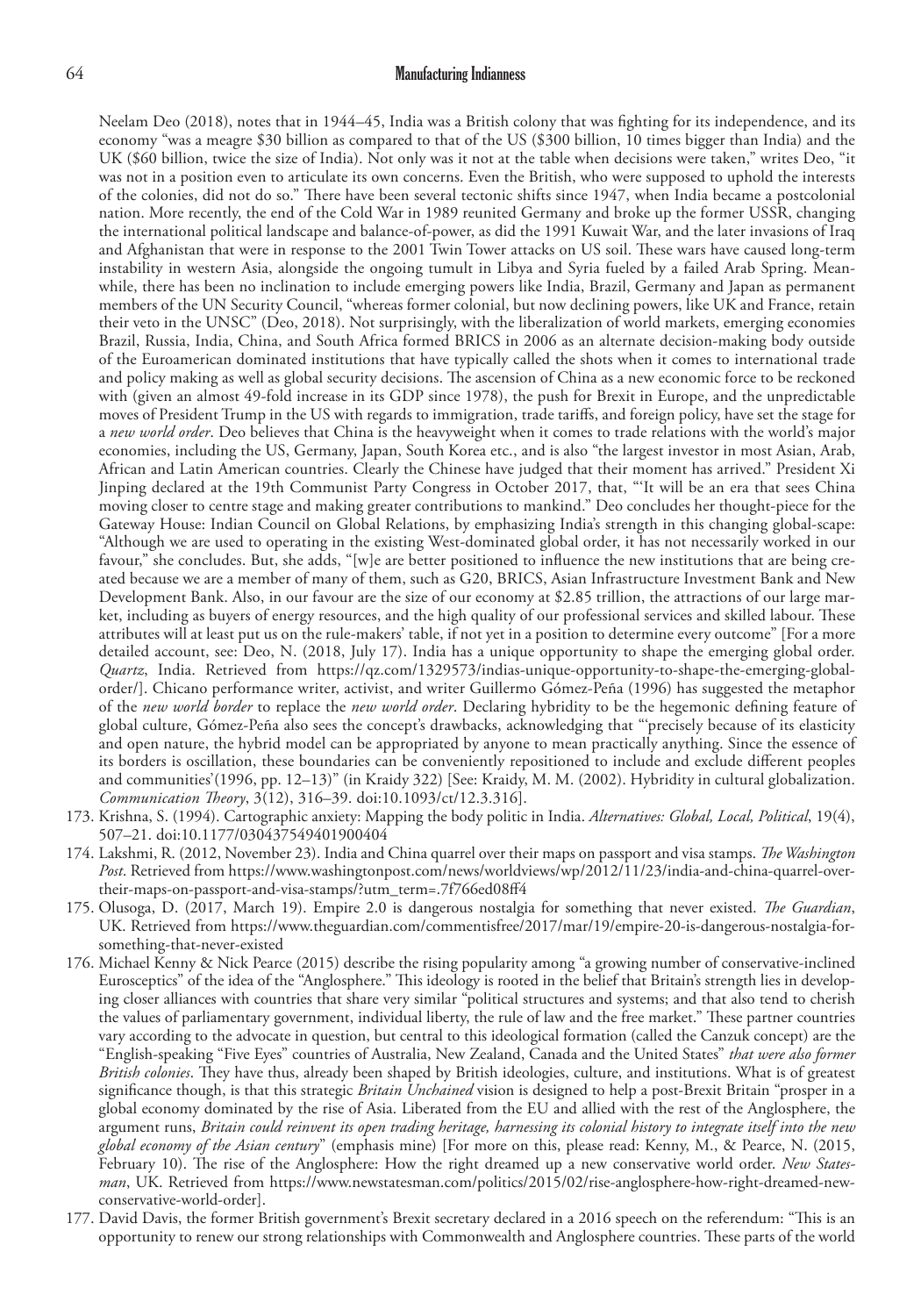are growing faster than Europe. We share history, culture and language. *We have family ties*. We even share similar legal systems. The usual barriers to trade are largely absent" (qtd. in Kenny & Pearce, 2018a, July 13; emphasis mine). This allusion to a biological connection between the former colonizers and ex-colonized is all the more glaring because of the fetishization of racial difference that had justified the project of Empire in the first place. In fact the nineteenth century British historian and political essayist Sir John Robert Seeley famously argued that India's "enormous population" had "no tie of blood whatever with the population of England" and could therefore not be absorbed into Great Britain. He attributed this to India's lack of political coherence and a sense of unified nationalism ("indeed it was not *India* at all"), that made it easy for India to be conquered by Britain (in Kenny & Pearce, 2018b, p. 13). Kenny & Pearce also note in their book, *Shadows of empire* that in "making a distinction, common in late Victorian Britain, between the settler colonies, united by race with the mother country, and the countries of the subject populations of empire," Seeley and his fellow historians supported the "*fin-de-siècle* drawing of a 'global colour line', dividing the white from non-white world" (2018b, p. 13) [For more, see: Kenny, M., & Pearce, N. (2018a, July 13). Britain, time to let go of the "Anglosphere". *The New York Times*. Retrieved from https://www.nytimes.com/2018/07/13/opinion/donald-trump-uk-visit-anglospherebrexit.html; also, Kenny, M., & Pearce, N. (2018b). *Shadows of empire: The Anglosphere in British politics*. Medford, MA: Polity Press].

- 178 Kenny, M., & Pearce, N. (2018a, July 13). Britain, time to let go of the 'Anglosphere'. *The New York Times*.
- 179. Hartcher, P. (2018, July 09). Australia on the front line of clash with China, says Steve Bannon. *The Sydney Morning Herald*. Retrieved from https://www.smh.com.au/world/asia/australia-on-the-front-line-of-clash-with-china-says-stevebannon-20180709-p4zqfi.html
- 180. Richmond, A. H. (1994). *Global apartheid: Refugees, racism, and the new world order*. Toronto, Canada: Oxford University Press. Nicholas De Genova (2018) observes that the "moral panic" produced by the colored bodies of the influx of refugees and exiles from non-western parts of the world into Europe, has resulted in them being repeatedly presented "not merely as an 'integration' dilemma or an affront to national (or European) 'culture', 'values', or 'civilization', but also as an outright menace to law and order and, to one degree or another, a security threat that purportedly legitimates a state of emergency" (p. 1778). Noting that not all Europeans ("those who may pretend to the status of not being 'of migrant background'") are equally "European" or "white", and nor are they "'white' in the same ways," De Genova draws attention to the fact that "the homogenizing character of a racial formation of 'European'-ness (or European whiteness) is precisely devoted to obfuscating and suturing what are otherwise profound and consequential differences and inequalities" (p. 1779). And, he hopes we may therefore realize, that 'European'-ness "has historically acquired a spurious semblance of integrity or coherence solely based on its presumptive derision for and subjugation of whatever is produced as non-European. Consequently, the production of 'Europe' through the refortification of borders has become synonymous with the utter disposability of black and brown lives" (p. 1779) [See also, De Genova, N. (2018). The "migrant crisis" as racial crisis: Do *Black Lives Matter* in Europe? *Ethnic and Racial Studies*, 41(10), 1765–82. doi:10.1080/01419870.201 7.1361543].
- 181. Omi, M., & Winant, H. (1994). *Racial formation in the United States: From the 1960s to the 1990s*. 2nd ed. New York, NY: Routledge.
- 182. Michael Omi and Howard Winant (1994) argue that *absorption* "reflects the realization [by the state] that many demands are greater threats before they are accepted than after they have been adopted in suitably moderate form" (p. 86, parentheses mine). *Insulation* is the process by which the state limits the demands to specific "terrains that are, if not entirely symbolic, at least not crucial to the operation of the racial order" (pp. 86–87).
- 183. Hegde, R. S. (2005). Disciplinary spaces and globalization: A postcolonial unsettling. *Global Media and Communication*  1(1), 59–62. doi:10.1177/174276650500100114
- 184. Appadurai, A. (2000). Grassroots globalization and the research imagination. *Public Culture*, 12 (1), 1–19. doi:10.1215/ 08992363-12-1-1. In his characterization of globalization as defined by "objects in motion" that include "ideas and ideologies, people and goods, images and messages, technologies and techniques," Appadurai suggests that these various "flows" are marked by "relations of disjuncture". This is especially so since "the paths or vectors taken by these kinds of things have different speeds, axes, points of origin and termination, and varied relationships to institutional structures in different regions, nations, or societies." What is more, these disjunctures produce specific conflicts and tensions in different contexts, and it is thus, "the disjunctures between the various vectors characterizing this world-in-motion that produce fundamental problems of livelihood, equity, suffering, justice, and governance" (p. 5).
- 185. Gimenez, M. E. (2002). The global fetish. [Special issue]. *Latin American Perspectives*, 29(6), 85–87. doi:10.1177/ 0094582X0202900608
- 186. Beck, U. (2001). Interview with Ulrich Beck. *Journal of Consumer Culture*, 1(2), 261–77. doi:10.1177/146954050100100209
- 187. Peters, J. D. (2008). History as a communication problem. In B. Zelizer (Ed.), *Explorations in communication history* (pp. 19–34). New York, NY: Routledge.
- 188. See, for example, Shome, R. (2016). When postcolonial studies meets media studies. *Critical Studies in Media Communication*, 33(3), 245–63. doi:10.1080/15295036.2016.1183801; Shome, R. (2009). Postcolonial reflections on the "internationalization" of cultural studies. In M. Morris & H. Wright (Eds.). [Special issue] *Cultural Studies*, 5–6, 694–719. doi:10.1080/09502380903132322; and Hegde, R. S. (2005). Disciplinary spaces and globalization.
- 189. Foster, H. (2012). Post-critical. *October*, 139, 3–8. doi:10.1162/OCTO\_a\_00076
- 190. Spivak, G. C. (1999). *A critique of postcolonial reason: Toward a history of the vanishing present*. Cambridge, MA: Harvard University Press.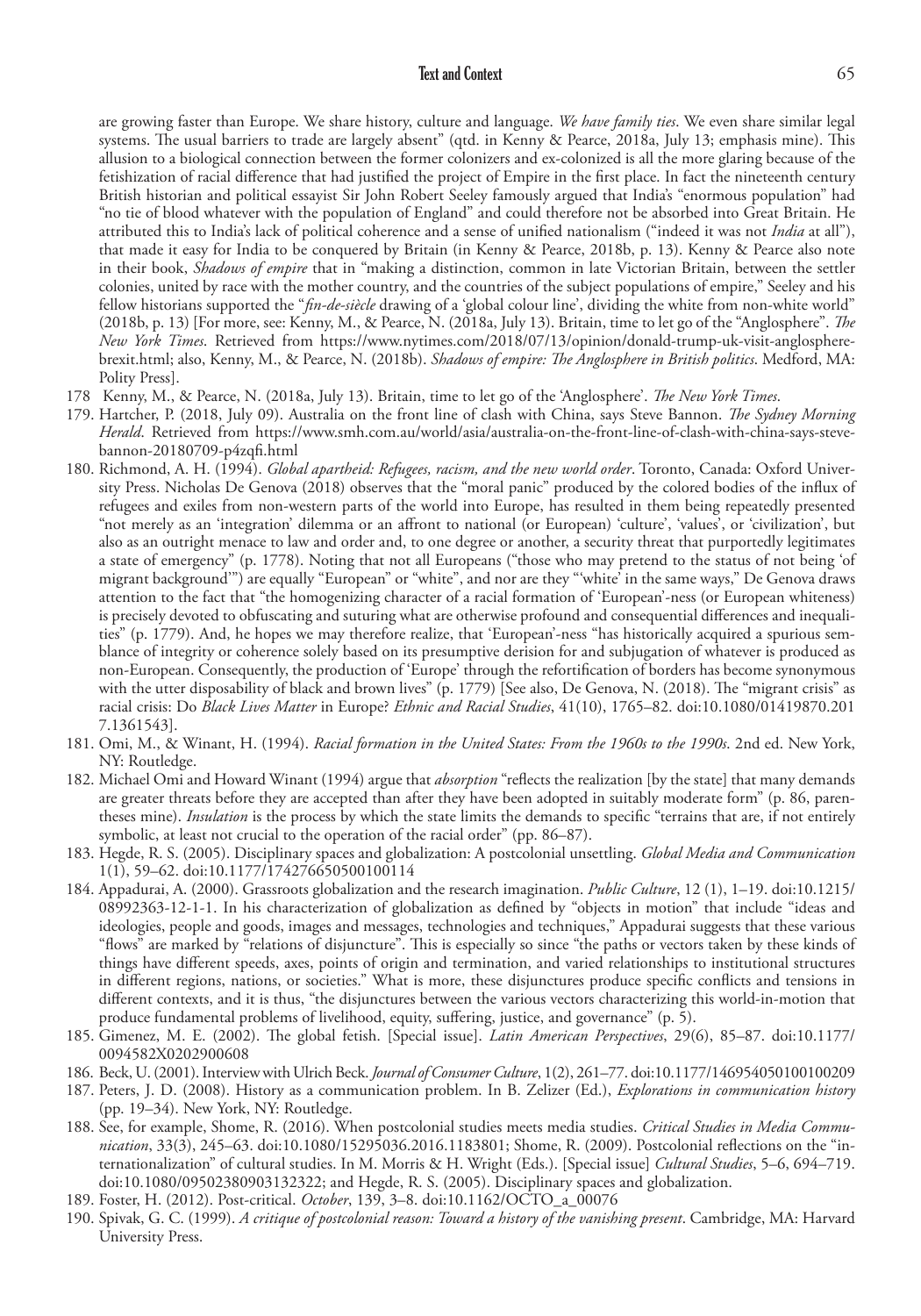- 191. Indian political psychologist and critic Ashis Nandy (1998), comments on another form of professional disciplining of the non-western postcolonial critic, namely writing in English, which is based on the assumption that it is necessary to do so, in order to gain legitimacy and reach the "right" audience (read: western academic scholars and publishers). He observes that, "[t]he West's centrality in any cultural dialogue in our times has been ensured by its dominance over the language in which dialogue among the non-Western cultures takes place. Even when we talk to our neighbors, it is mediated by Western assumptions and Western frameworks. […] [H]owever apparently open and non-hierarchical the existing official mode of dialogue, its very organization ensures that, within its format, all other cultures are set up to lose. They cannot—dare not—bring to dialogue their entire selves. They have to hide parts of themselves not only from others but also from their own Westernized or modernized selves" (qtd. in Shome, 2009, p. 711).
- 192. A recent 2018 Pew Research Center report shows India to be among the bottom ranks of the internet usage-to population ratio, despite having the world's second-largest internet population and the most booming smartphone market, after China [Poushter, J. Bishop, C., Chwe, H. (2018, June 19). Social media use continues to rise in developing countries but plateaus across developed ones. *Pew Research Center*. Global attitudes and trends. Retrieved from http://www. pewglobal.org/2018/06/19/social-media-use-continues-to-rise-in-developing-countries-but-plateaus-across-developedones/]. However, 2018 survey data from repeated rounds of the Lokniti-CSDS Mood of the Nation (MOTN) survey indicates that the reach of the mobile app WhatsApp (owned by *Facebook*) has taken a sharp upward curve over the past few years. Lokniti is a research program at the Delhi-based Centre for the Study of Developing Societies (CSDS). The survey found that the percentage of daily users of the app jumped from 14% to 24% between 2017–18. But these numbers do little to help us appreciate the widespread public impact possible despite low levels of media penetration. For example, at least twenty-four people have been reportedly lynched and killed by mobs since May 2018, following rumors of child kidnappers that spread across WhatsApp (accessed by at least two hundred million Indians), and resulted in the stranger attacks. In one of these attacks, the man was a local government official in the north-eastern state of Tripura who had been traveling around villages to contest the rumors on social media. Police discovered that viral messages spread on WhatsApp messages, forwarded fake information about child kidnappers being in specific areas that triggered almost all the attacks. Following pressure from the Indian Government, WhatsApp had to release full-page ads in major English and Hindi dailies in a major media literacy effort to make people aware of how to spot fake news. The tips included crosschecking information with other more credible news sources, being aware that photographs and videos can be edited or altered, and not forwarding messages if unsure of the source or the validity of the information. WhatsApp has also added a new feature which will tag a forwarded message so the receivers know that it is not created by the sender [See: Rahman, S. A. (2018, July 12). 'Fake news often goes viral': WhatsApp ads warn India after mob lynchings. *The Guardian*, UK. Retrieved from https://www.theguardian.com/world/2018/jul/13/fake-news-whatsapp-ads-india-mob-lynchings].
- 193. Mosco, V. (2009). *The political economy of communication* (2nd ed.). Thousand Oaks, CA: SAGE Publications. (Original work published 1996)
- 194. Parameswaran, R. (2002). Local culture in global media: Excavating colonial and material discourses in *National Geographic*. *Communication Theory*, 12(3), 287–315. https://doi.org/10.1111/j.1468-2885.2002.tb00272.x
- 195. Shome & Hegde (2002) helpfully explain that "[…] [p]ostcolonial scholarship is not driven by any particular method. Because its questions emerge from larger social contexts, its method is therefore shaped by the questions posed by the contexts. Thus diverse methodological perspectives from ethnography to textual criticism can fall under its rubric. In this sense, postcolonial theory is committed to rigorous interdisciplinarity. Further, postcolonial scholarship is not shaped by any one philosophical tradition. Perspectives in Marxism, feminism, deconstruction, and psychoanalysis have all been used to understand the varied dimensions of historical and contemporary colonial conditions" (p. 258) [See: Shome, R., & Hegde, R. (2002). Culture, communication, and the challenge of globalization. *Critical Studies in Media Communication*, 19(2), 172–89. doi:10.1080/07393180216560].
- 196. Hall, S. (1992). Cultural studies and its theoretical legacies. In L. Grossberg, C. Nelson, & P. Treichler (Eds.), *Cultural studies* (pp. 277–94). New York, NY: Routledge.
- 197. Spivak, G. C. (2003). *Death of a discipline*. New York, NY: Columbia University Press.
- 198. Driscoll, M. (2004). Reverse postcoloniality. *Social Text* 78, 22(1), 59–84. doi:10.1215/01642472-22-1\_78-59
- 199. Popper, N. (2013, August 20). Currency volatility is unnerving investors. *The New York Times*. Dealbook. Retrieved from https://dealbook.nytimes.com/2013/08/20/fluctuations-in-currencies-roil-markets/
- 200. Adhikari, A. (2018, July 24). How a global currency war will impact the rupee. *Business Today*, India. Retrieved from https://www.businesstoday.in/current/economy-politics/how-a-global-currency-war-will-impact-indian-currency/story/280631.html
- 201. In July 2018, the IMF predicted a growth rate of 7.3 per cent in 2018 and 7.5 per cent in 2019 for India (down by 0.1 per cent and 0.3 per cent respectively from its April projections). "India's growth rate is expected to rise from 6.7 per cent in 2017 to 7.3 per cent in 2018 and 7.5 per cent in 2019, as drags from the currency exchange initiative (demonetisation) and the introduction of the goods and services tax fade," according to the International Monetary Fund's latest World Economic Outlook (WEO) update. Despite this, India continues to be ahead of China, while Growth projections have been revised down for the Eurozone, Japan, and the UK [See: Press Trust of India. (2018, July 16). IMF downgrades growth rate for India in 2018 and 2019. *The Indian Express*. Retrieved from https://indianexpress.com/article/business/ economy/imf-downgrades-growth-rate-for-india-in-2018-and-2019-5262313/].
- 202. In the case of a seventeenth territory, that of Western Sahara, with Spain withdrawing from the region and therefore surrendering all responsibility for overseeing its administration in 1976, the people of Western Sahara were informed